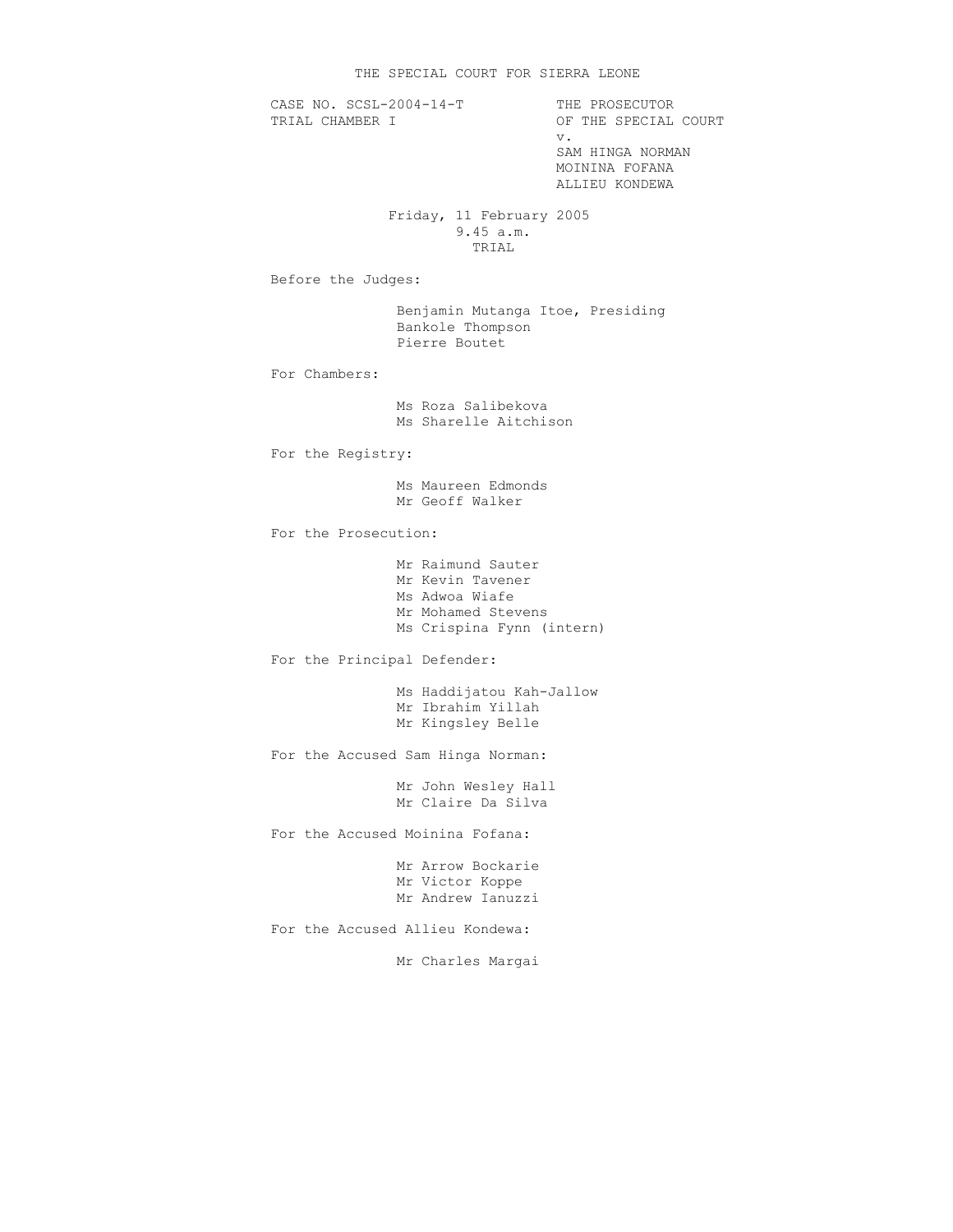1 [HN110205A - JM] 2 Friday, 11 February 2005 3 [Open session] 4 [The accused not present] 5 [On commencing at 9.45 a.m.] 6 PRESIDING JUDGE: Good morning, learned counsel. We are 7 resuming our session. And Mr Tavener. 8 MR TAVENER: Thank you, Your Honour. 9 PRESIDING JUDGE: Would you call your next witness, please. 10 MR TAVENER: This is Witness TF2-015. I understand he's the 11 41st witness. If he could be sworn. 12 PRESIDING JUDGE: The pseudonym? 13 MR TAVENER: TF2-015. 14 PRESIDING JUDGE: And it's your 41st. 15 WITNESS: TF2-015 [Sworn] 16 [The witness answered through interpreter] 17 EXAMINED BY MR TAVENER: 18 Q. Mr Witness, can you hear me? I'm going to ask you some 19 questions. 20 A. Yes, I can hear you sir. 21 Q. We'll go slowly, and I'm going to ask you some questions 22 about what happened to you over a period of time. 23 Firstly, can you tell the Court your occupation, please. 24 JUDGE BOUTET: Mr Prosecutor, we are hardly hear you when you 25 speak. I don't know if it's because your mic is too far 26 away from you. But there's a problem. Let's try it 27 again. Are you on the right channel? 28 THE WITNESS: I'm a businessman. 29 MR TAVENER: I may have to speak up louder. Is that better?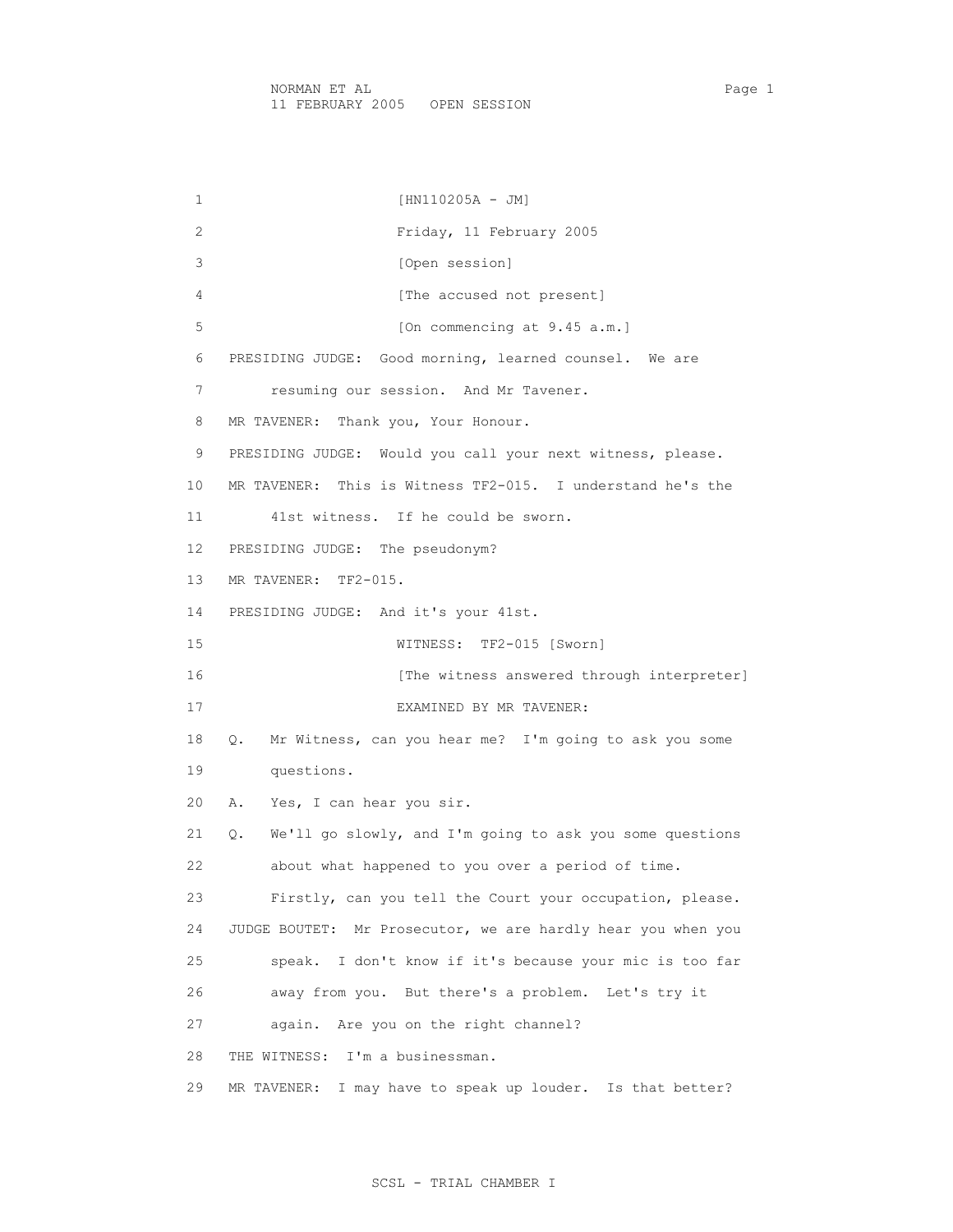NORMAN ET AL Page 2 11 FEBRUARY 2005 OPEN SESSION

 1 JUDGE BOUTET: Yes, much better. 2 PRESIDING JUDGE: You may not have to strain yourself so much. 3 MR TAVENER: Thank you. 4 Q. And how old are you? 5 A. I'm 35. 6 Q. Are you married? 7 A. No. 8 Q. Did you attend school? 9 A. No. Yes, I went to school but Arabic. 10 Q. How long did you go to school? 11 A. Well, I took eight years there. 12 Q. Where do you live now? 13 A. I live in Freetown. 14 Q. When you're not in Freetown, where do you live? 15 A. I used to live in Kenema. 16 Q. Have you lived anywhere else besides Kenema? 17 A. Yes, in Tongo. 18 Q. When did you live in Tongo? 19 PRESIDING JUDGE: Mr Tavener, you're going very, very fast. 20 Please. 21 MR TAVENER: Thank you. 22 Q. When did you live in Tongo? 23 A. I lived in Tongo before the war enter there. 24 Q. Do you recall the coup against the Kabbah government? 25 A. Yes. 26 Q. Were you living in Tongo then? 27 A. I was in Kenema. 28 Q. How long had you lived in Kenema at that time? 29 A. It was there I grown up.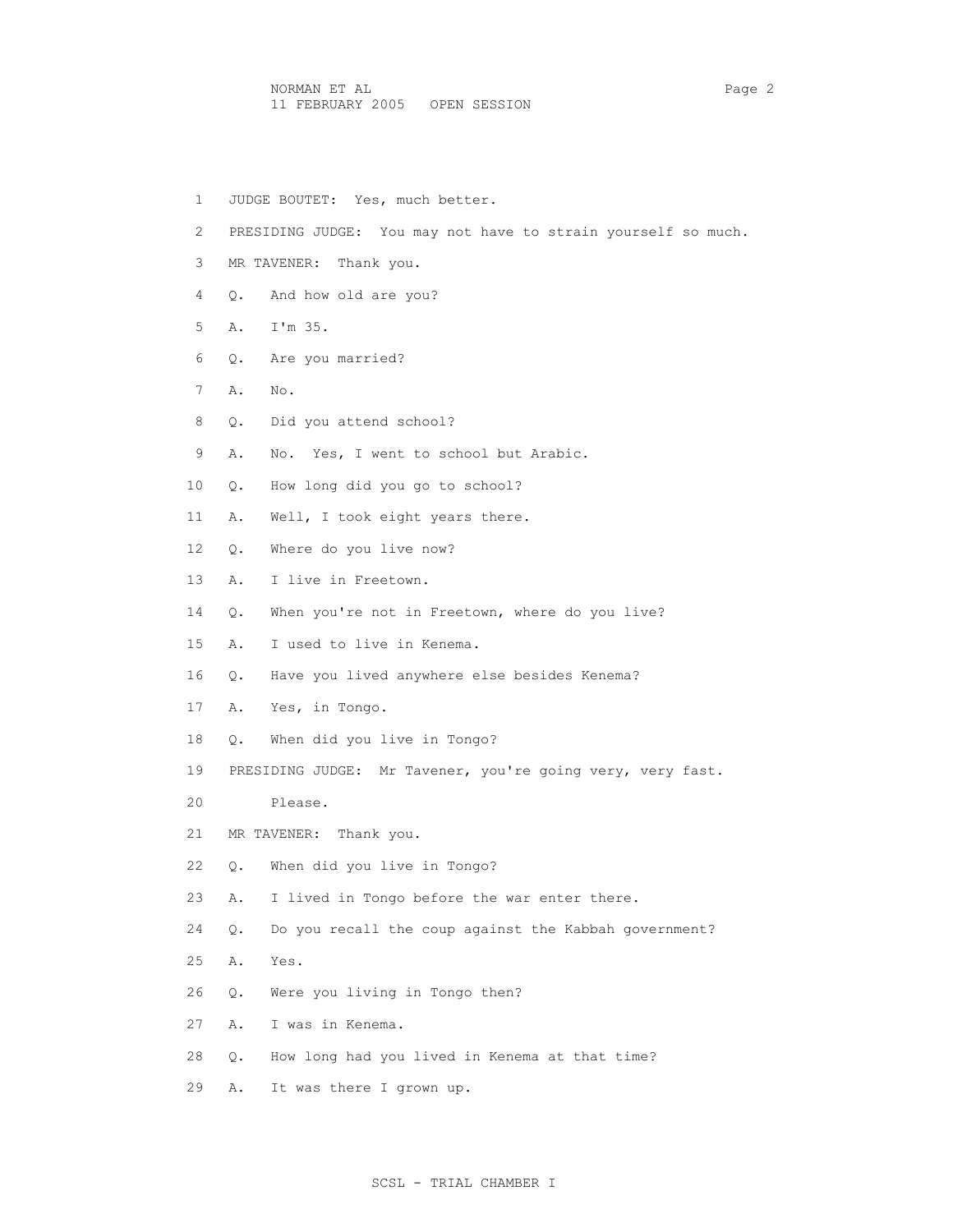| $\mathbf{1}$ | Q. | You said you lived in Tongo for some time?               |
|--------------|----|----------------------------------------------------------|
| 2            | Α. | Yes, it was there I used to do business.                 |
| 3            | Q. | Did you say that you were there when the war came to     |
| 4            |    | Tongo?                                                   |
| 5            | Α. | Yes.                                                     |
| 6            | Q. | What do you mean the war came to Tongo?                  |
| 7            | Α. | It was there it met me, and it was there I used to carry |
| 8            |    | on business.                                             |
| 9            | Q. | When you lived in Tongo, who was in charge of Tongo?     |
| 10           | Α. | Which ones?                                              |
| 11           | Q. | I'll start again. When you lived in Tongo, were<br>Yes.  |
| 12           |    | there soldiers in Tongo?                                 |
| 13           | Α. | There were soldiers there during the time.               |
| 14           | Q. | Okay. Were they in charge of Tongo?                      |
| 15           | Α. | Yes.                                                     |
| 16           | Q. | Did the soldiers remain in charge of Tongo?              |
| 17           | Α. | Yes.                                                     |
| 18           | Q. | Did the soldiers stay in Tongo the entire time that you  |
| 19           |    | were in Tongo?                                           |
| 20           | Α. | They were there.                                         |
| 21           | Q. | Did any other groups come to Tongo?                      |
| 22           | Α. | It was the soldiers that they were there during that     |
| 23           |    | time.                                                    |
| 24           | Q. | Have you heard of the expression cyborg, C-Y-B-O-R-G?    |
| 25           | Α. | Yes.                                                     |
| 26           | Q. | What does that mean to you?                              |
| 27           | Α. | Cyborg, they said they were Cyborg. They came to Tongo,  |
| 28           |    | and they were in charge of Tongo.                        |
| 29           |    | Mr Tavener, spell Cyborg.<br>PRESIDING JUDGE:            |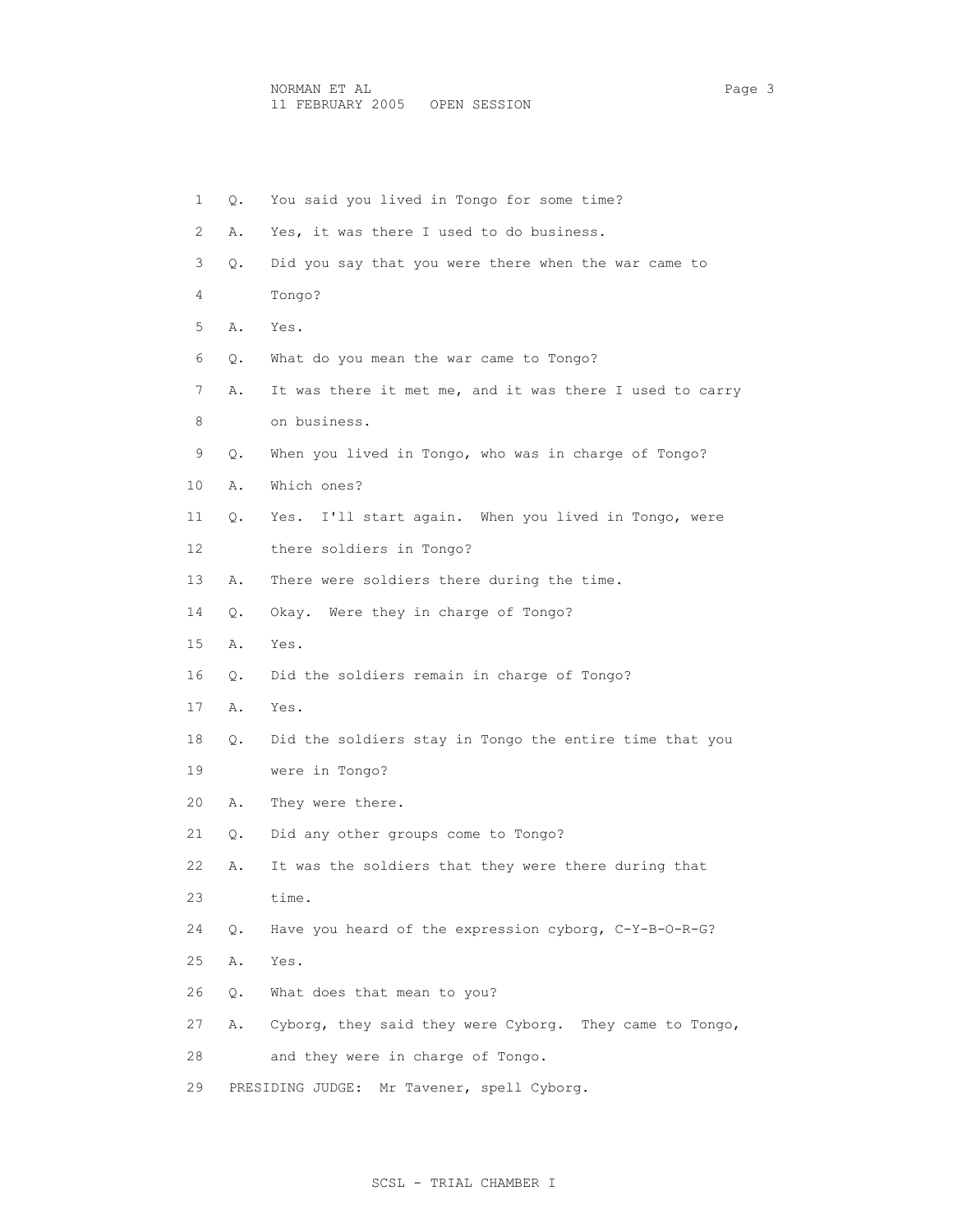NORMAN ET AL Page 4 11 FEBRUARY 2005 OPEN SESSION

- 1 MR TAVENER: C-Y-B-O-R-G, Cyborg.
- 2 JUDGE THOMPSON: B-O-R-G?
- 3 MR TAVENER: B-O-R-G.
- 4 JUDGE THOMPSON: Cyborg.
- 5 MR TAVENER: Yes.
- 6 Q. When you say they said they were Cyborg, what do you
- 7 mean? Who said that?
- 8 A. It was the guy that came to Tongo. They said they were
- 9 the Cyborg.
- 10 Q. And who were they?
- 11 A. The rebels.
- 12 Q. Do you know when the rebels came to Tongo?
- 13 A. It was there they met us. It was there they met us in
- 14 Tongo.
- 15 Q. When the rebels came to Tongo, were the soldiers still
- 16 there?
- 17 A. The soldiers? Yes, they were there.
- 18 Q. When the rebels came to Tongo, did the soldiers stay in
- 19 Tongo?
- 20 A. Some ran away. Some stayed with them.
- 21 Q. How long did the rebels stay in Tongo?
- 22 A. When the rebels were in Tongo I cannot remember, but they
- 23 stayed there for some time.
- 24 Q. Did the rebels leave Tongo?
- 25 A. No. They captured Tongo.
- 26 Q. Did another group come to Tongo later?
- 27 A. Yes.
- 28 Q. Who were they?
- 29 A. Kamajors.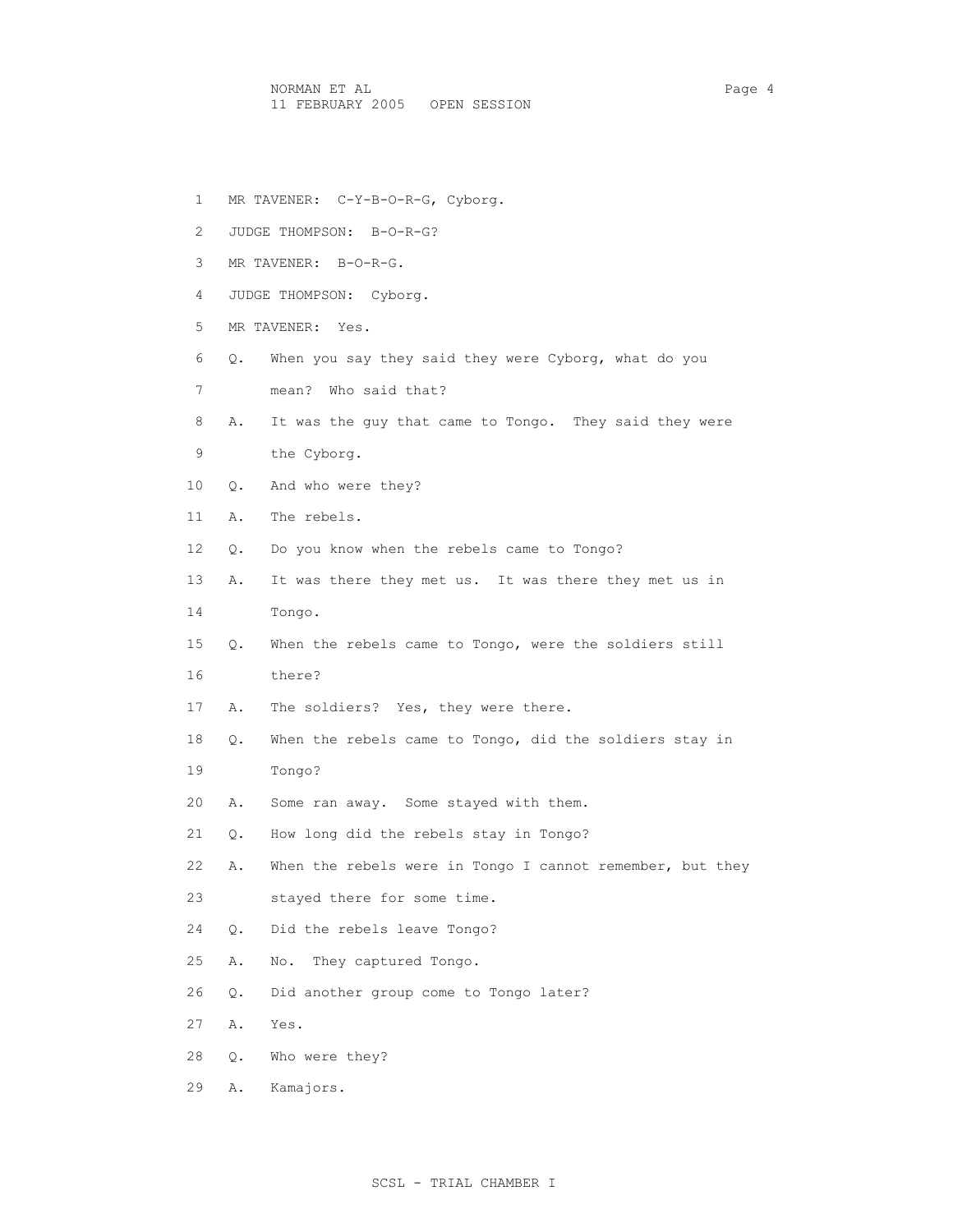| 1  | Q.        | Do you remember when the Kamajors came to Tongo?           |
|----|-----------|------------------------------------------------------------|
| 2  | Α.        | Yes.                                                       |
| 3  | Q.        | Do you know what month or year the Kamajors came to        |
| 4  |           | Tongo?                                                     |
| 5  | Α.        | I cannot remember. I cannot remember the day they came     |
| 6  |           | to Tongo.                                                  |
| 7  | Q.        | Had you seen Kamajors before they came to Tongo on that    |
| 8  |           | occasion?                                                  |
| 9  | Α.        | One day.                                                   |
| 10 | Q.        | I'm now going to ask you about --                          |
| 11 |           | PRESIDING JUDGE: What does that mean?                      |
| 12 |           | JUDGE THOMPSON: It means never. Never.                     |
| 13 |           | PRESIDING JUDGE: One day.                                  |
| 14 |           | JUDGE THOMPSON: Yes.                                       |
| 15 |           | PRESIDING JUDGE: I'm sure my Krio vocabulary will be quite |
| 16 |           | large by the time I leave. One day, okay.                  |
| 17 |           | MR TAVENER:                                                |
| 18 | $\circ$ . | Mr Witness, we'll now speak about the time that the        |
| 19 |           | Kamajors came to Tongo, okay? What were you doing that     |
| 20 |           | day?                                                       |
| 21 | Α.        | I was carrying on business, doing business.                |
| 22 | Q.        | Where did you carry on that business?                      |
| 23 | Α.        | I was a hawker trader, moving one place to another,        |
| 24 |           | everywhere, around the vicinity of Tongo.                  |
| 25 | Q.        | When the Kamajors came into -- came to Tongo, did the      |
| 26 |           | rebels stay in Tongo?                                      |
| 27 | Α.        | It was on Wednesday they entered, five o'clock, rebels     |
| 28 |           | were there.                                                |
| 29 | Q.        | Was there fighting between the rebels and the Kamajors?    |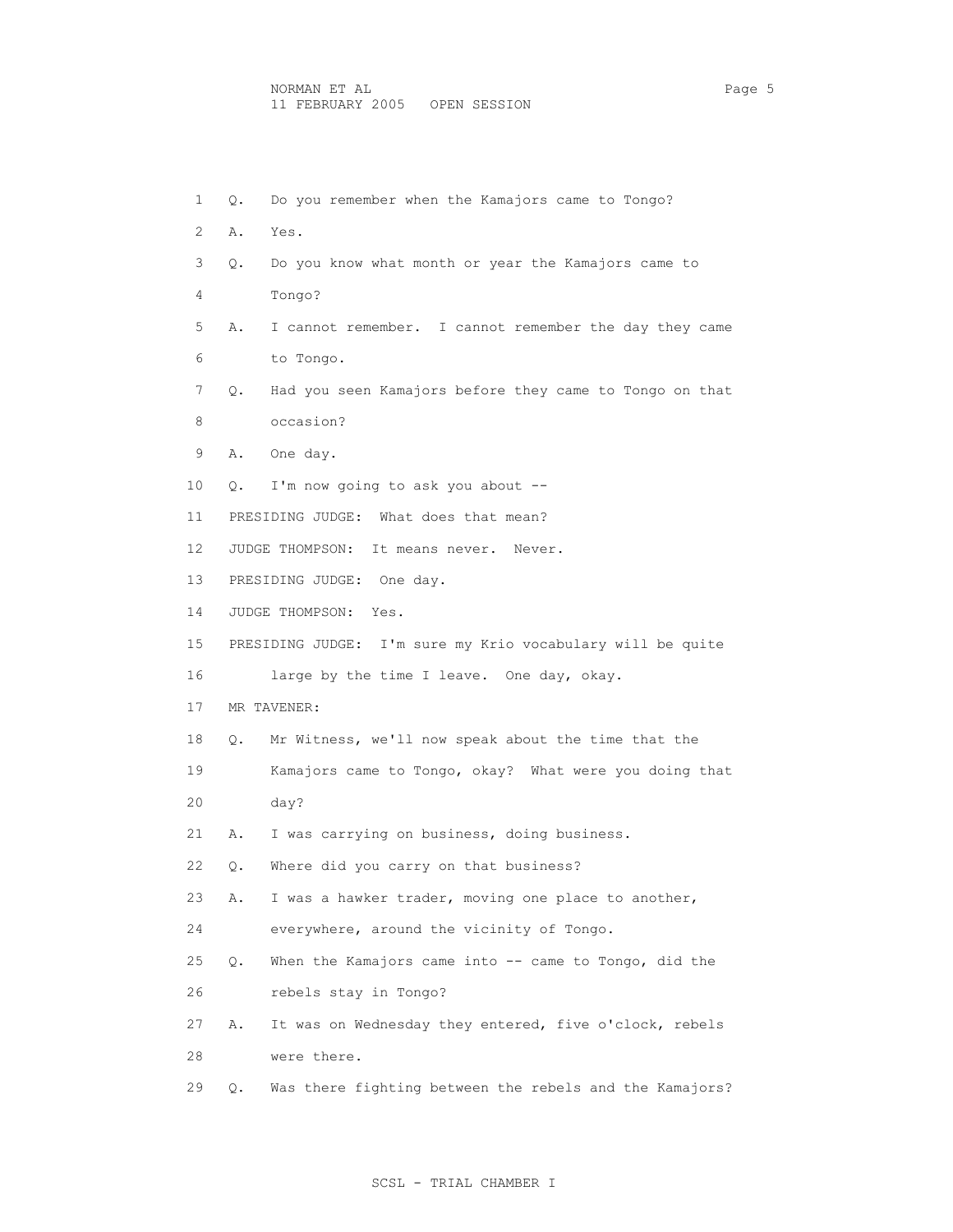1 A. No. 2 Q. Where were you when you saw the Kamajors for the first 3 time? 4 A. I was in Wema [phon]. After I had worked and came back 5 to Wema I was there, I was in Wema. They came there, 6 they came and attacked. 7 Q. Did you stay there? 8 A. I did not stay because they fired everywhere. The 9 Kamajors emerged from all directions in Tongo. 10 Q. Did anything happen to you at that time? 11 A. Yes. 12 Q. What happened? 13 A. We ran. We went to the headquarters because they were 14 firing everywhere. A lot of us were running. Amongst us 15 were women, and bullets hit three women, and I also was 16 shot. The bullet pierced my stomach. I ran. I took my 17 clothes and tied myself up, and I ran to the 18 headquarters. I stayed at the headquarters. 19 PRESIDING JUDGE: He said he was also shot in the stomach and 20 he tied? 21 MR TAVENER: Himself up. 22 Q. Why did you tie yourself up? 23 A. Blood was spilling from me everywhere. 24 Q. Whereabouts was the blood coming from? 25 A. From my stomach, down to my feet, all my body, my hands. 26 I have the mark there. 27 Q. Where did you run to? 28 A. To the headquarters. We all run with the people. 29 Q. When you say "headquarters", can you say more? What do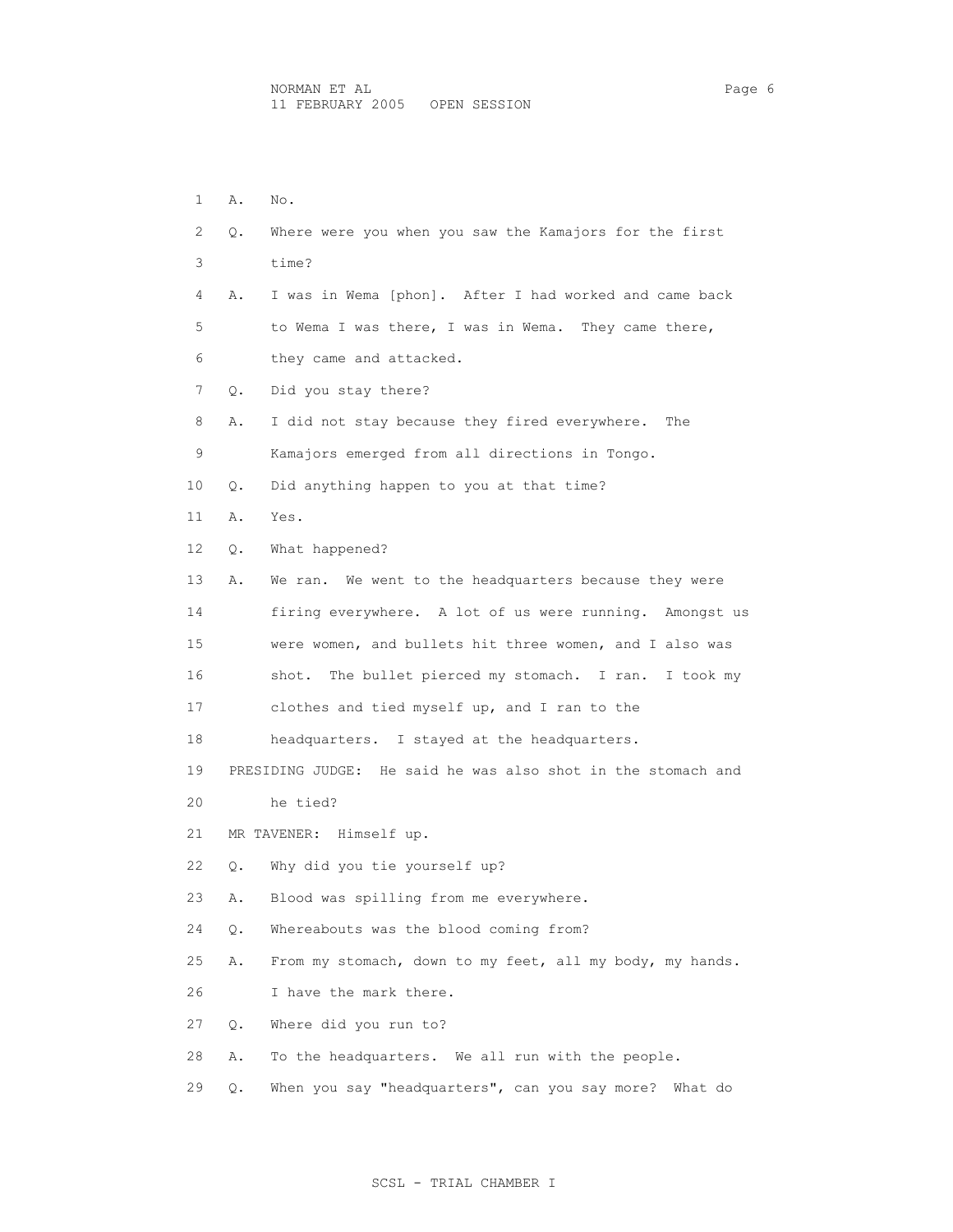| 1  |    | you mean by "headquarters"?                              |
|----|----|----------------------------------------------------------|
| 2  | Α. | NDMC headquarters.                                       |
| 3  | Q. | When you went to headquarters, were there other people   |
| 4  |    | there?                                                   |
| 5  | Α. | There were plenty. All the people from Tongo went there. |
| 6  |    | PRESIDING JUDGE: [Previous translation continues]        |
| 7  |    | MR TAVENER: NDMC.                                        |
| 8  | Q. | When you were at the headquarters with all these people, |
| 9  |    | did something happen?                                    |
| 10 | Α. | Bullets were fired from different directions.            |
| 11 | О. | Who were firing the bullets, or who was firing from all  |
| 12 |    | directions?                                              |
| 13 | Α. | The Kamajors.                                            |
| 14 | О. | Did the Kamajors do anything else?                       |
| 15 | Α. | Some bullets hit some people. Some were killed. We are   |
| 16 |    | plenty. Some were at the headquarters.                   |
| 17 | Q. | Were there any rebels at the headquarters?               |
| 18 | Α. | Yes, they captured some rebels. Yes, they captured some  |
| 19 |    | rebels.                                                  |
| 20 | Q. | What happened to the captured rebels?                    |
| 21 | Α. | They held them and put them in one side. They went with  |
| 22 |    | them.                                                    |
| 23 | Q. | Did you stay at the camp overnight?                      |
| 24 | Α. | It was there we slept Wednesday night.                   |
| 25 | Q. | The next morning, did anything happen at the camp?       |
| 26 | Α. | Kamajors came from Bumie.<br>Yes.                        |
| 27 | Q. | And then what happened?                                  |
| 28 | Α. | They saved us and placed us in groups. They put us in    |
| 29 |    | two lines, and they took us to Bumie. They left the      |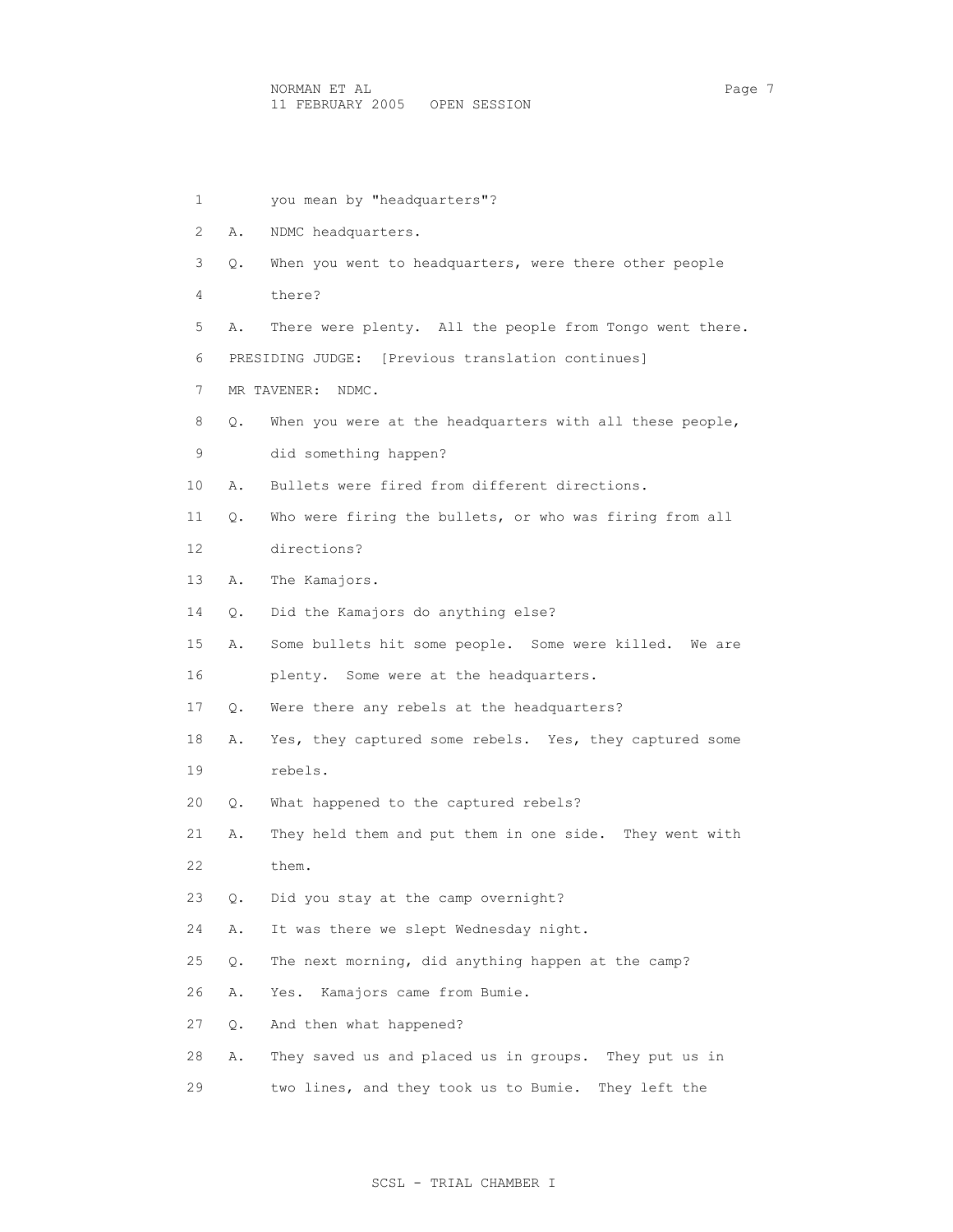| 1              |    | headquarters.                                            |
|----------------|----|----------------------------------------------------------|
| $\overline{2}$ | Q. | Before you left, did anything happen?                    |
| 3              | Α. | Some men were fired in amongst the people in the<br>Yes. |
| 4              |    | lines as we were going.                                  |
| 5              | Q. | What do you mean some people were fired?                 |
| 6              | Α. | Killed. They were killed. They killed them. Kamajors     |
| 7              |    | stood by.                                                |
| 8              | Q. | Who killed them?                                         |
| 9              | Α. | The Kamajors.                                            |
| 10             | Q. | Who did they kill?                                       |
| 11             | Α. | They would look at you as you're in the line. They will  |
| 12             |    | just call you and kill you.                              |
| 13             | Q. | How did they kill those people?                          |
| 14             | Α. | They fired at them.                                      |
| 15             | О. | How many people were killed in that line?                |
| 16             | Α. | Well, I cannot count. There were many. I did not count   |
| 17             |    | them.                                                    |
| 18             | О. | You said from the camp, you went to Bumie; is that       |
| 19             |    | correct?                                                 |
| 20             | Α. | From the headquarters, they took us to Bumie.            |
| 21             | Q. | And how far is Bumie from headquarters?                  |

- 22 A. I can say about two miles.
- 23 JUDGE BOUTET: How do you spell Bumie?
- 24 MR TAVENER: Subject to correction, B-U-M-I-E.
- 25 Q. At Bumie, did anything happen?
- 26 A. Yes.
- 27 Q. What happened?
- 28 A. Well, they separate us; men were put on one side and
- 29 women were put on the other side.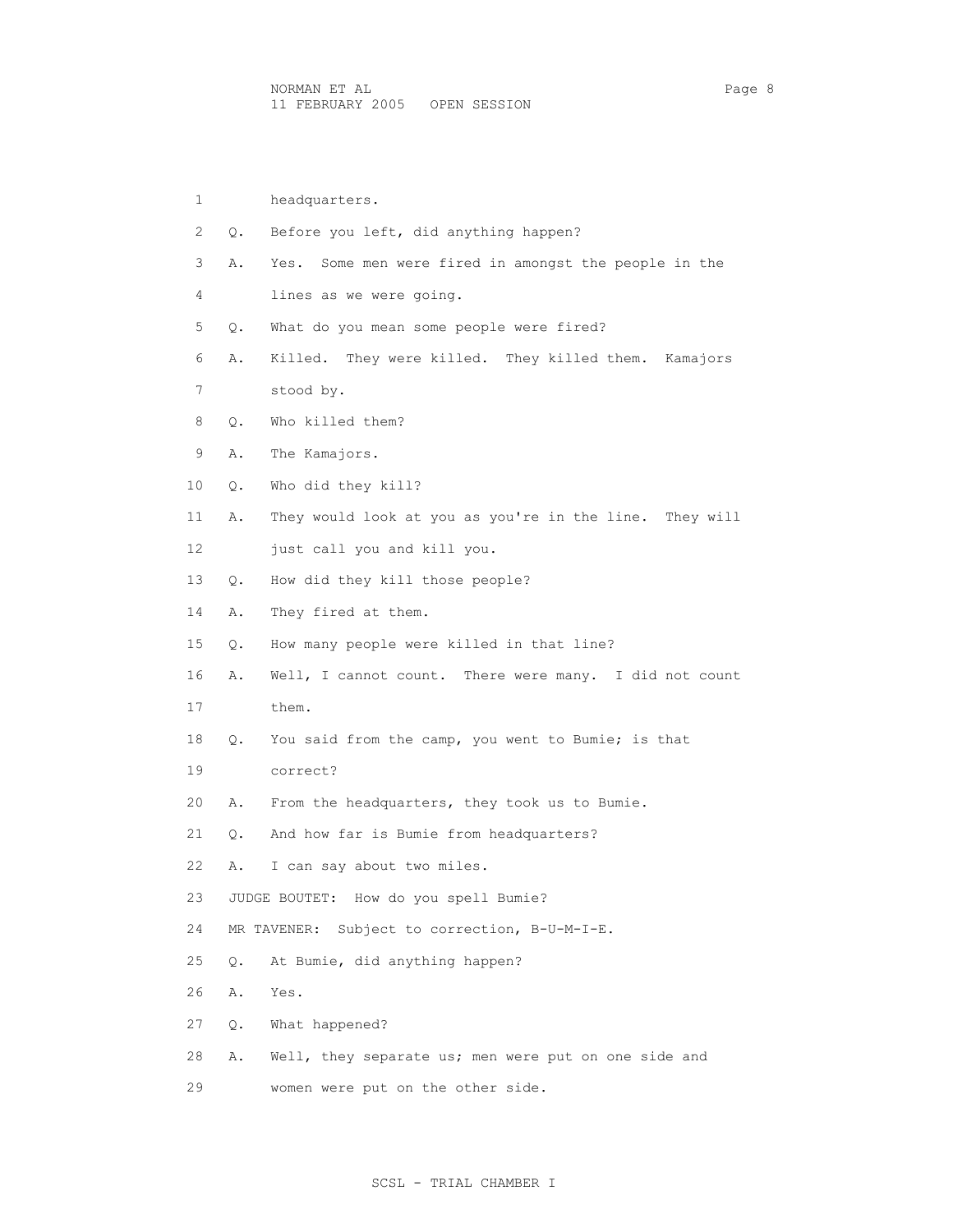| 1  | Q. | Whereabouts in Bumie were you?                           |
|----|----|----------------------------------------------------------|
| 2  | Α. | When they take us?                                       |
| 3  | Q. | Yes.                                                     |
| 4  | Α. | They took us by Kamboma to go to Kono.                   |
| 5  | Q. | Sorry. I'll start again. You were taken to Bumie, the    |
| 6  |    | men and the women were separated; is that right?         |
| 7  | Α. | Yes.                                                     |
| 8  | Q. | Did anything else happen after that at Bumie?            |
| 9  | Α. | The women were put behind the house, they put us in the  |
| 10 |    | veranda.                                                 |
| 11 | Q. | The women were behind the house; is that right?<br>Put   |
| 12 |    | behind the house?                                        |
| 13 | Α. | Yes.                                                     |
| 14 | Q. | Did anything happen to the men on the veranda?           |
| 15 | Α. | Yeah.                                                    |
| 16 | Q. | What happened?                                           |
| 17 | Α. | Well, the Kamajors came. They asked us to look the sun.  |
| 18 |    | If they see anyone that they want, they will just remove |
| 19 |    | him from the line and took him and kill him.             |
| 20 | Q. | How did they kill the people they took from the line?    |
| 21 | Α. | They fired them.                                         |
| 22 | Q. | How many people did they take from the line?             |
| 23 | Α. | I saw five that were removed from us.                    |
| 24 | Q. | Were those five killed?                                  |
| 25 | Α. | They were killed, and they took them behind the house.   |
| 26 | Q. | How long did you stay in Bumie?                          |
| 27 | Α. | Well, we were there -- they took us from headquarters at |
| 28 |    | We were there up to 3.00. We were in the sun.<br>7.00.   |
| 29 | Q. | You mentioned Kenema. Did you go to Kenema?              |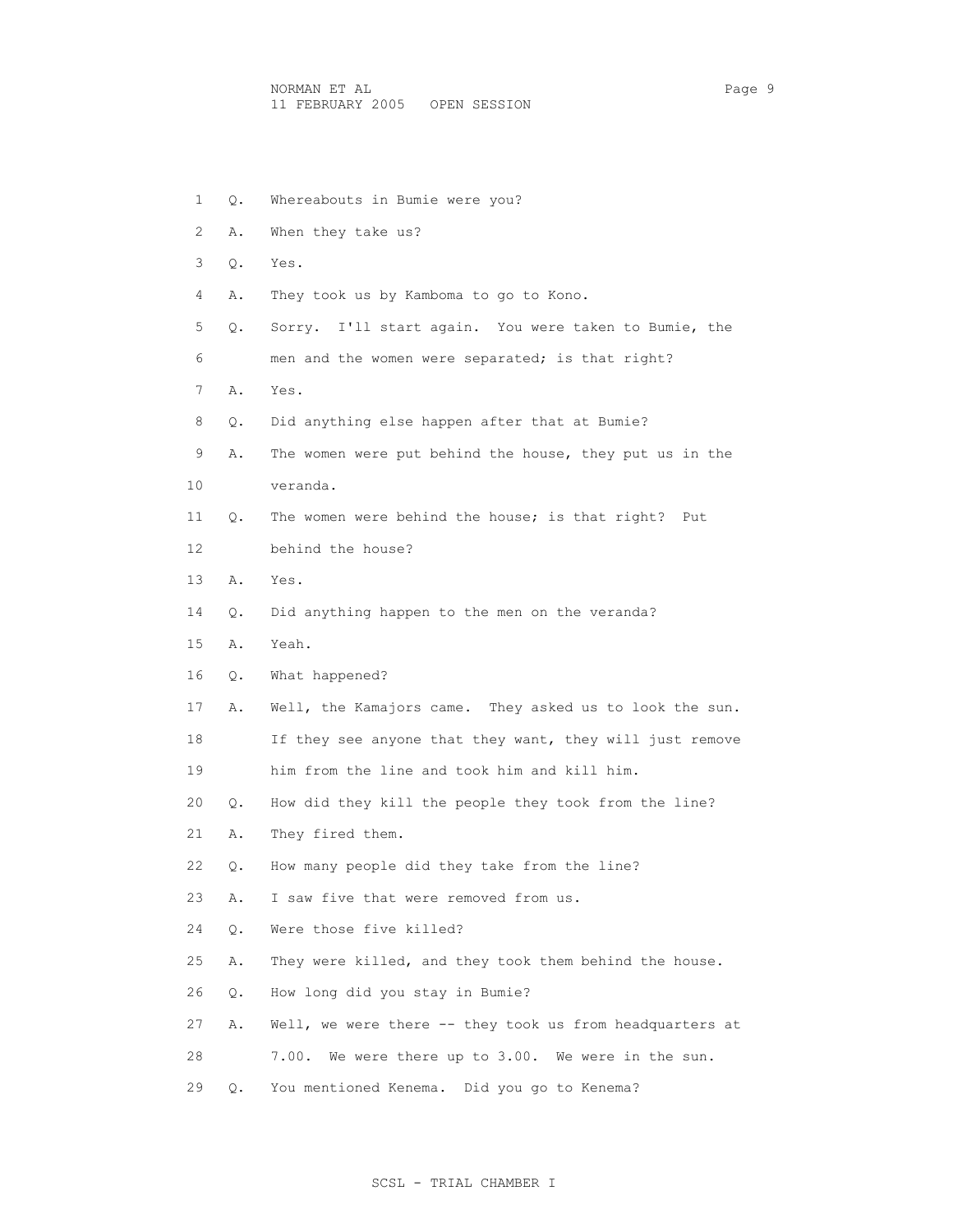| 1  | Α. | Well, when they captured us at Bumie, from there they       |
|----|----|-------------------------------------------------------------|
| 2  |    | took some men, they asked them to carry their loads.        |
| 3  |    | They fired me. I tied my stomach. I said I could not do     |
| 4  |    | anything.                                                   |
| 5  | Q. | You indicated your side. Were you still bleeding at that    |
| 6  |    | time?                                                       |
| 7  | Α. | Yes. I was still bleeding. As the sun was coming up, so     |
| 8  |    | I was bleeding.                                             |
| 9  | Q. | Did you carry any loads for the Kamajors?                   |
| 10 | Α. | I could not. Anyone who saw me he saw that I'm bleeding,    |
| 11 |    | he left me.                                                 |
| 12 | Q. | From Bumie, where did you go?                               |
| 13 | Α. | Well, when they captured us, they said some men should      |
| 14 |    | carry a load for them. I said I could not. From there,      |
| 15 |    | we dispersed and I stood up and entered a bush.             |
| 16 | Q. | Did you stay in the bush?                                   |
| 17 | Α. | As I entered the bush, I went away little by bit little.    |
| 18 | Q. | Where did you go to?                                        |
| 19 | Α. | I went towards Bo, and Kamajor held me back again.          |
| 20 | Q. | Sorry. You tried to go to where?                            |
| 21 | Α. | I was trying to go to Kenema.                               |
| 22 | Q. | And what happened? What stopped you from going there at     |
| 23 |    | that time?                                                  |
| 24 | Α. | Kamajor recapture me again.                                 |
| 25 | Q. | And then where did you go after you were captured?          |
| 26 | Α. | Where they based, where they gathered, it was there that    |
| 27 |    | they took me, where they gathered all women.<br>They said I |
| 28 |    | should stay there.                                          |
| 29 | Q. | And from that place, where did you go?                      |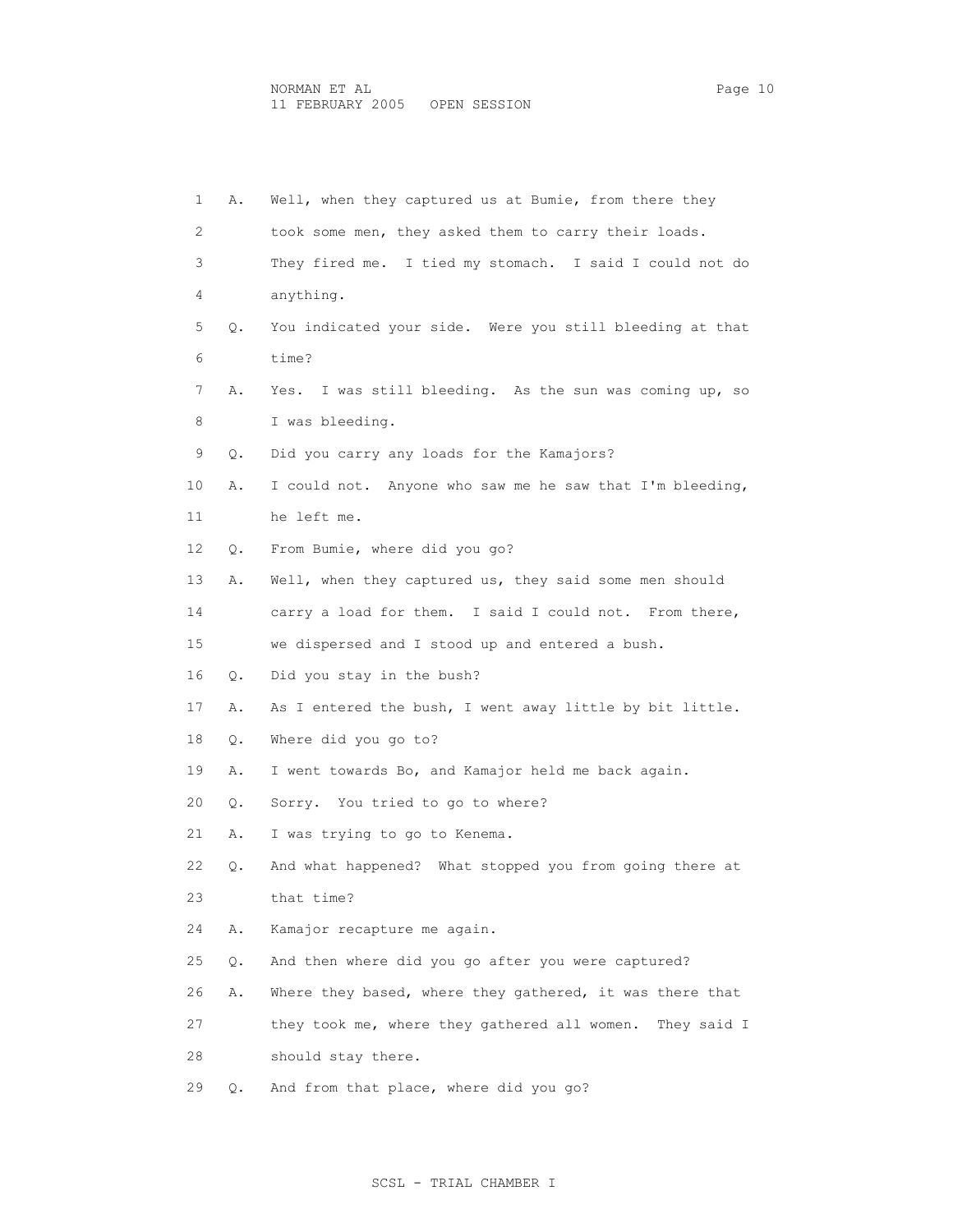|    | 1<br>Α. | We slept in that place on Thursday.                       |
|----|---------|-----------------------------------------------------------|
|    | 2<br>О. | Okay. The next morning, did you go somewhere?             |
|    | 3<br>Α. | The next morning, they said we should follow Kenema Road. |
|    | 4<br>Q. | Okay. Who told you to follow the Kenema Road?             |
|    | 5<br>Α. | The Kamajor leader.                                       |
|    | 6<br>Q. | And did you go to Kenema, or towards Kenema?              |
|    | 7<br>Α. | We followed the Kenema Road.                              |
|    | 8<br>Q. | And when you say "they", were you by yourself or were you |
|    | 9       | with other people?                                        |
| 10 | Α.      | We were with women and men. We were 15 in number.         |
| 11 | Q.      | So you walked along the main road to Kenema.              |
| 12 | Α.      | As far as Kenema. They told us to follow the line.        |
| 13 | Q.      | Did you do that?                                          |
| 14 | Α.      | Yes. We followed the main road.                           |
| 15 | Q.      | As you walked along the main road, did anything happen?   |
| 16 | Α.      | Yes.                                                      |
| 17 | Q.      | What happened?                                            |
| 18 | Α.      | Well, we reached Kamboma, we cross the bridge.<br>The     |
| 19 |         | Kamajors attacked us with guns, with weapons, at the end  |
| 20 |         | of the bridge.                                            |
| 21 |         | MR TAVENER: I understand the spelling of Kamboma is       |
| 22 |         | $K-A-M-B-O-M-A$ .                                         |
| 23 | Q.      | When you were at the bridge at Kamboma, you said you were |
| 24 |         | attacked by Kamajors. Is that right?                      |
| 25 | Α.      | They were at the side of the bridge. As we were<br>Yes.   |
| 26 |         | crossing the bridge, they came out and they attacked us.  |
| 27 | О.      | When you say they attacked you, what did they actually    |
| 28 |         | do?                                                       |
| 29 | Α.      | They captured us and took us to Kamboma.                  |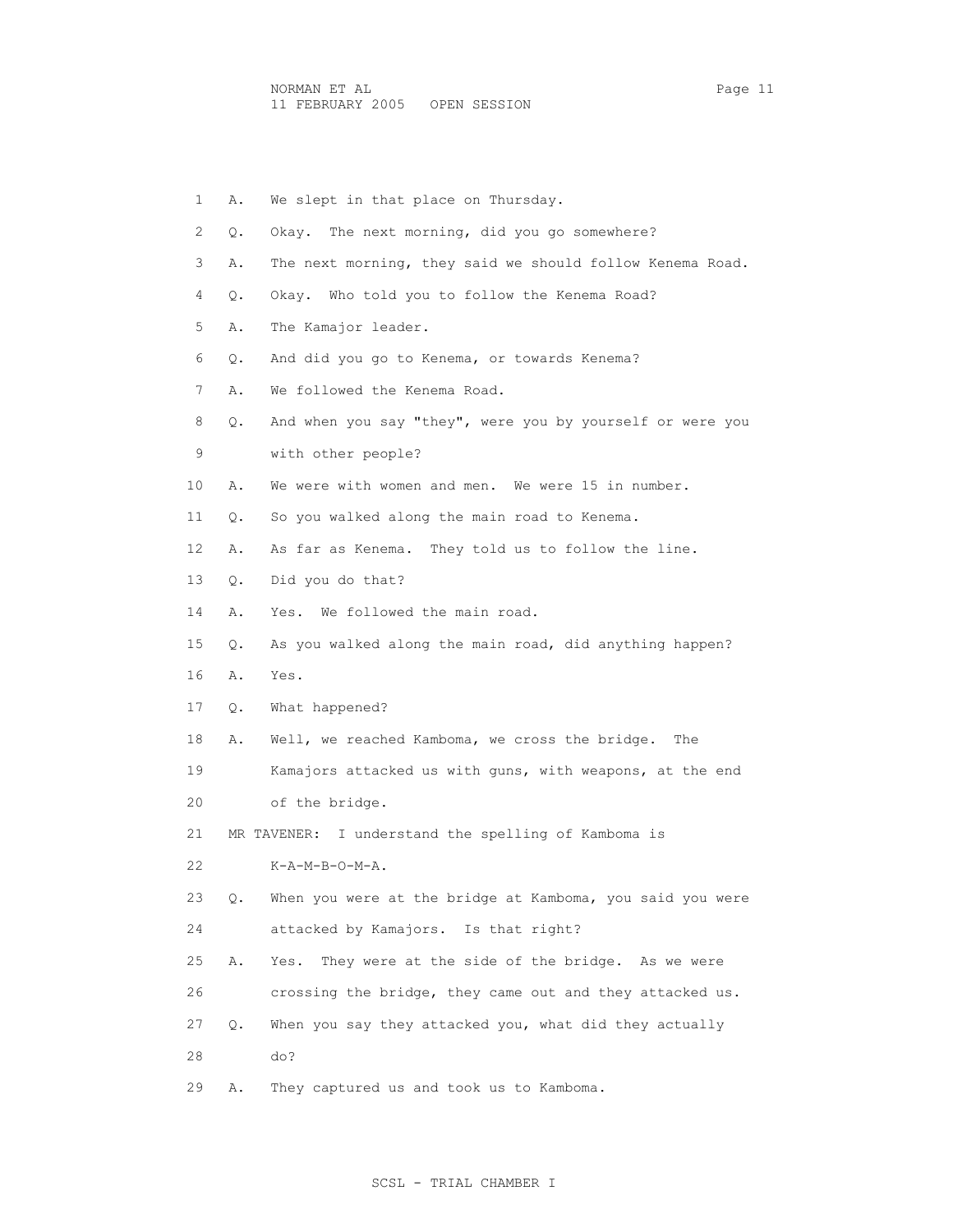1 Q. How far was Kamboma from the bridge? 2 A. It is about half a mile. 3 Q. What happened there? 4 A. When they enter Kamboma, on the right at the first house, 5 they took us there behind that house. 6 Q. How many people were with you at that time? Not 7 Kamajors, but how many people were in your group at that 9 A. We were 15 people that were left. There were other 10 people who as we were coming, they joined us. So as we 11 reached Kamboma, we were about 65. When people were 12 coming, they add. We were 15 that came from Kamboma the

14 Q. So as the group of 15 walked along the highway, other

15 people joined them?

13 Kamajor released.

16 A. Yes.

8 time?

17 Q. What happened at the house?

18 A. They took us behind the house, and they interrogated us.

19 We told them that the Kamajors release us, and the

20 Kamajor told us to follow the line, the main line.

 21 Q. And when you told the Kamajors that, did any of them say 22 anything to you or to the group?

 23 A. They did not say anything. They said anybody that passed 24 by Kamboma should be killed.

25 Q. And what happened next?

26 A. So we were with elders, so we pleaded to them -- with

27 them to release us. We told them we are civilians. They

28 said no. They said that Kamajors had ordered them to

29 kill anybody that passed through Kamboma.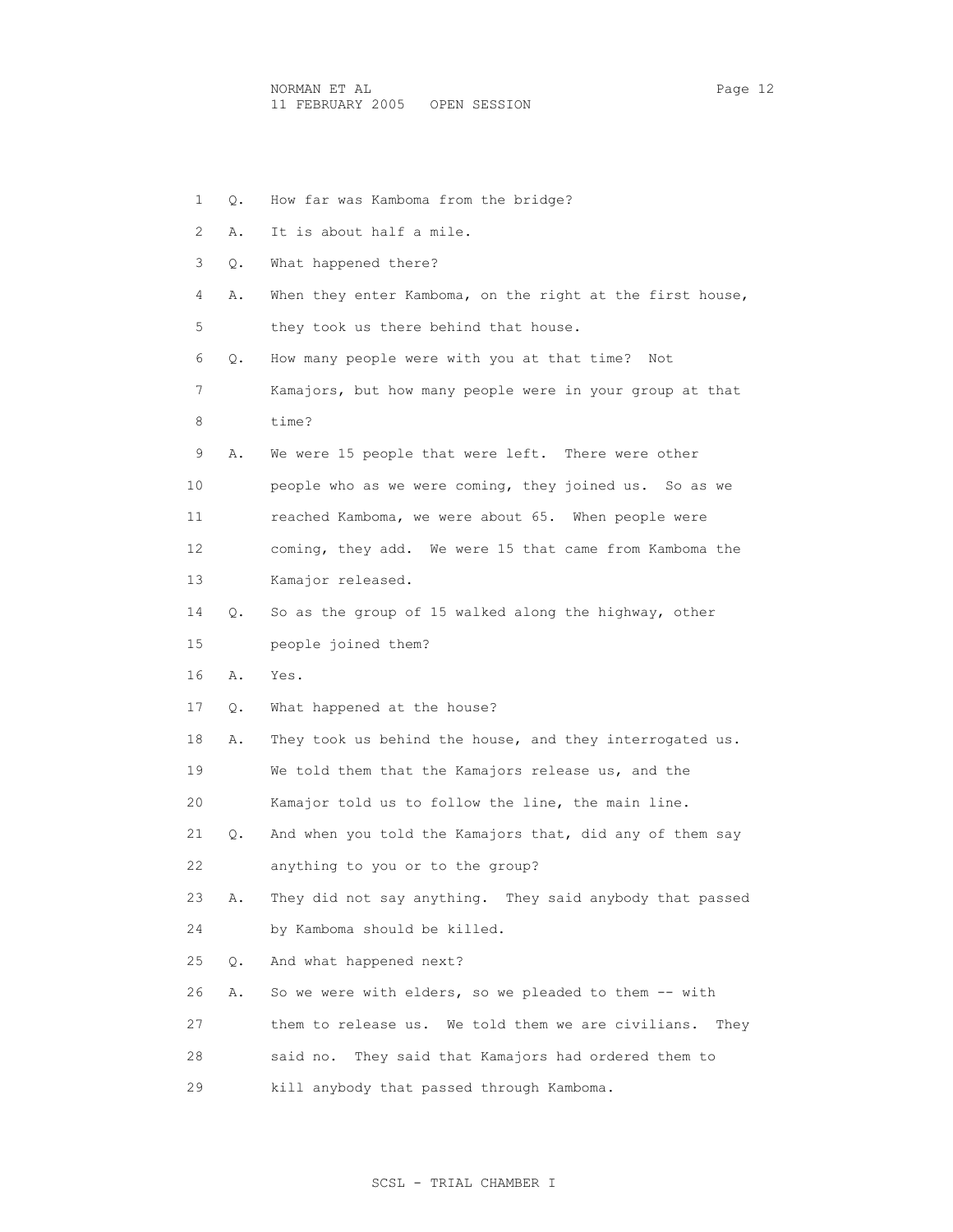| 1  | And then what happened?<br>Q.                                    |
|----|------------------------------------------------------------------|
| 2  | So they put us in two lines.<br>Α.                               |
| 3  | Once you were in two lines, did something happen?<br>Q.          |
| 4  | They began by killing behind that house. There's a<br>Α.<br>Yes. |
| 5  | swamp -- there's a swamp behind that place, so anybody           |
| 6  | that is fired, he rolled and goes to that swamp.                 |
| 7  | Where were you in the line?<br>Q.                                |
| 8  | I was at the back. I was the last man.<br>Α.                     |
| 9  | What happened to the people in front of you?<br>Q.               |
| 10 | They put you right up the hill. They shoot at you.<br>Then<br>Α. |
| 11 | you roll down, and you die.                                      |
| 12 | Were all the people in the line fired upon? Shot?<br>Q.          |
| 13 | Yes, they shot at them. Eight of us remained.<br>Α.              |
| 14 | What happened to the last eight people?<br>Q.                    |
| 15 | The last people that left --<br>Α.                               |
| 16 | THE INTERPRETER: Your Honours, would the witness please speak    |
| 17 | a little bit slower so as to give the interpreter time to        |
| 18 | interpret.                                                       |
| 19 | MR TAVENER: Sorry.                                               |
| 20 | Mr Witness, could you start that answer again.<br>What<br>Q.     |
| 21 | happened to the last eight people, but could you just go         |
| 22 | very slowly.                                                     |
| 23 | PRESIDING JUDGE: Let him be told that he should speak slowly     |
| 24 | because the interpreters are complaining.                        |
| 25 | Mr Witness, you speak slowly because the                         |
| 26 | interpreters are having difficulties translating what            |
| 27 | you're saying. So you speak slowly. Don't go -- don't            |
| 28 | rattle. Don't go too fast.                                       |
| 29 | MR TAVENER:                                                      |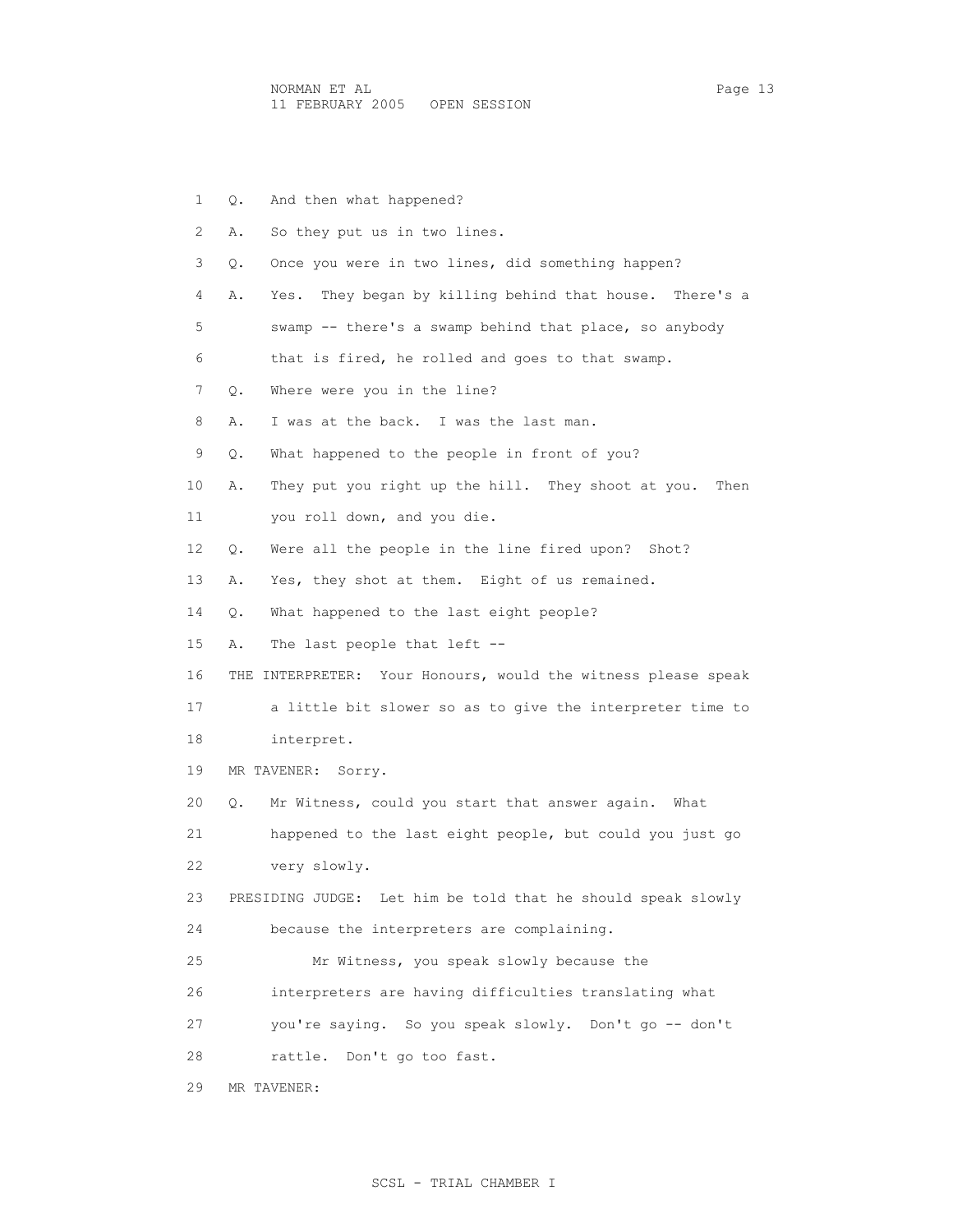| $\mathbf{1}$ | Q. | So if we can just do it in sections, Mr Witness. What          |
|--------------|----|----------------------------------------------------------------|
| 2            |    | happened to the eight people in front of you, just in          |
| 3            |    | small sections?                                                |
| 4            | Α. | The CO who was at Foindu Junction, the CO came and met         |
| 5            |    | the Kamajors.                                                  |
| 6            |    | PRESIDING JUDGE: He has gone to the other extreme.             |
| 7            |    | MR TAVENER: That's right.                                      |
| 8            | Q. | And then what happened? What did the CO do?                    |
| 9            | Α. | The CO said they should not spoil the cartridges.              |
| 10           | Q. | Did he say anything else?                                      |
| 11           | Α. | He said it's an ambush that they are working on.               |
| 12           | Q. | And what else did he say?                                      |
| 13           | Α. | They said they should use knives on us.                        |
| 14           | Q. | Okay. And did -- were knives used on the remaining             |
| 15           |    | people?                                                        |
| 16           | Α. | They used knives on us. I was the last individual on           |
| 17           |    | whom they used a knife.                                        |
| 18           | Q. | Whereabouts on your body was the knife used?                   |
| 19           | Α. | It was the back of my neck.                                    |
| 20           | Q. | When you were struck on the back of the neck, what             |
| 21           |    | happened to you?                                               |
| 22           | Α. | Well, I fell down and I was pushed. And I rolled, and I        |
| 23           |    | fell on other dead corpses.                                    |
| 24           | О. | How long did you stay there?                                   |
| 25           | Α. | One hour.                                                      |
| 26           | Q. | What happened after one hour?                                  |
| 27           | Α. | Well, the rebels came out from Mano Junction and they          |
| 28           |    | came and attacked at Mamboma.                                  |
| 29           |    | Mr Tavener, before you go on, I'd like you to<br>JUDGE BOUTET: |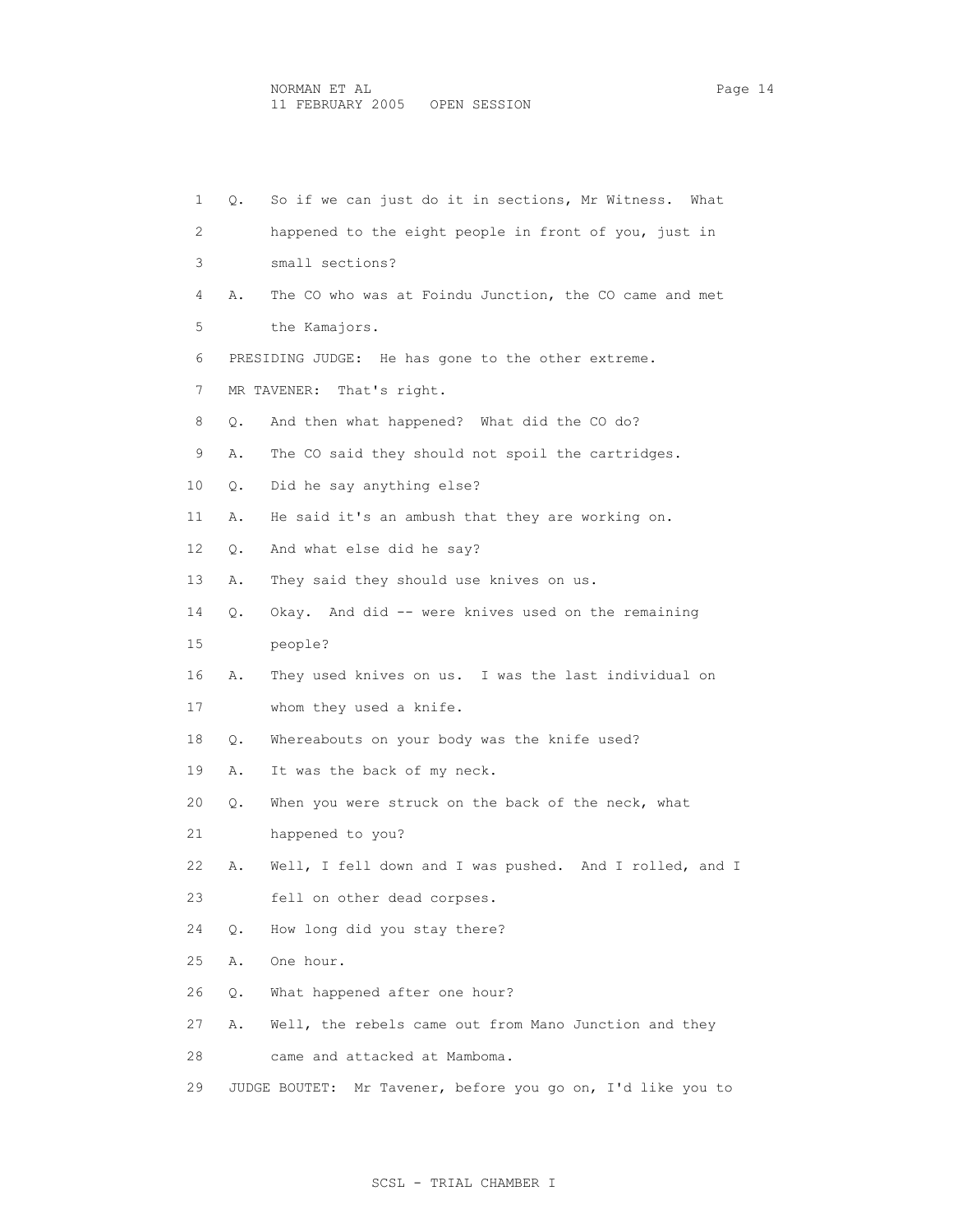1 expand a bit if you can. He said he was hit on the back 2 of the neck with the knife. What kind of injury, if I 3 may? If you could expand on that bit before you move to 4 the rebel attack. 5 MR TAVENER: I was going to do that at the end. It just 6 requires the witness to stand up. 7 JUDGE BOUTET: As you wish. 8 MR TAVENER: Thank you. 9 Q. When the rebels came, where were you? 10 A. I was lying down on the corpses. I was lying on the 11 corpses. It was on top of them that I was lying down. 12 Q. When the rebels came, did they do anything to you? 13 A. They met all of us lying down. They were turning the 14 corpses. They wanted to make sure whether people are 15 dead, and that made the Kamajors run away. 16 Q. Did you go somewhere from where you had been lying? 17 A. I was not able to because when they came, they saw that 18 there was still life in me. I was still breathing. 19 Q. Were there any other people still breathing in that group 20 of 65 who were with you? 21 A. No. It was only I alone. 22 Q. From there, did you go somewhere else? 23 A. Yes, because there was one SLA soldier who was with the 24 rebels, and he asked me where I was born. And I told him 25 that I was born in Kabala, and he said he also was born 26 in Kabala. After that, he tied my neck. He did not 27 leave me. He took me right up to Mano Junction. After 28 Mano Junction, he tried. He took me to Kenema, and he 29 took me to the hospital.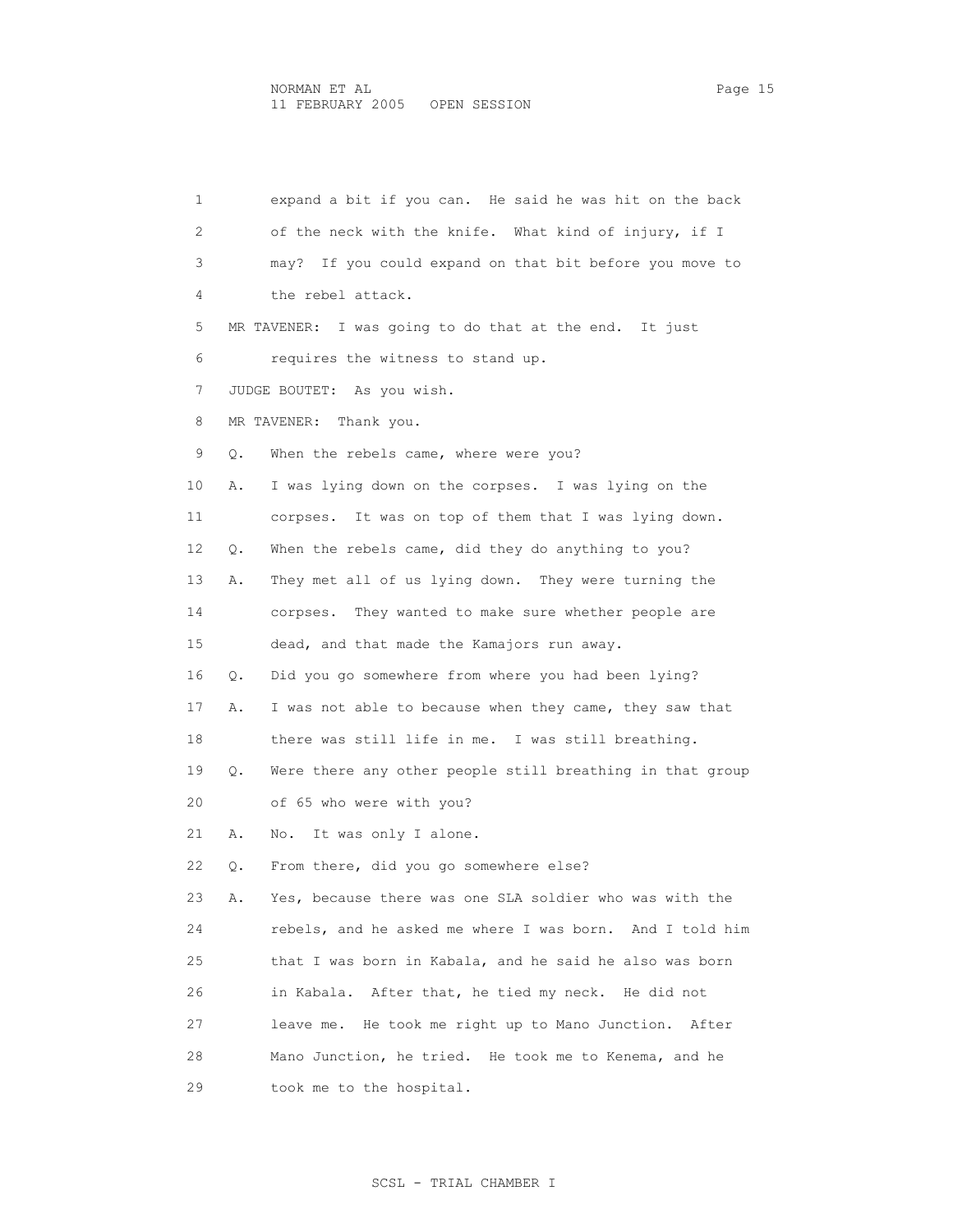| 1  | Q. | So just to clarify that, did you go to Kenema hospital?     |
|----|----|-------------------------------------------------------------|
| 2  | Α. | Kenema hospital. He took me right up to Kenema hospital,    |
| 3  |    | from Kamboma to Kenema.                                     |
| 4  | Q. | Did you stay at Kenema hospital?                            |
| 5  | Α. | I was there for three months.                               |
| 6  | Q. | Who looked after you at Kenema hospital?                    |
| 7  | Α. | Well, it was the good people that knew I was not a bad      |
| 8  |    | individual. They were the people that contributed money,    |
| 9  |    | and they helped in curing me until I became well.           |
| 10 | Q. | And after three months, did you go somewhere else? Don't    |
| 11 |    | say where, just say -- did you go somewhere else after      |
| 12 |    | you left hospital?                                          |
| 13 | Α. | Yes, I went to Kabala, to my mother.                        |
| 14 | Q. | You spoke about being struck on the neck with a knife.      |
| 15 |    | Is it possible for you just to turn in that chair so that   |
| 16 |    | the Court can see. Can you indicate -- firstly, can you     |
| 17 |    | indicate where you were struck by the knife.                |
| 18 | Α. | Yes, sir.                                                   |
| 19 | Q. | Point to the area, please.                                  |
| 20 | Α. | [Indicates]                                                 |
| 21 |    | JUDGE BOUTET: I can't see from here.                        |
| 22 |    | Don't stand up.                                             |
| 23 |    | MR TAVENER: That's the difficulty, Your Honour. I don't     |
| 24 |    | Perhaps it might be easier -- if you stand, but<br>know.    |
| 25 |    | just keep your head down, please.                           |
| 26 |    | PRESIDING JUDGE:<br>Stand.<br>Stand.                        |
| 27 |    | MR TAVENER: If he turns -- can Your Honours see?            |
| 28 |    | JUDGE BOUTET:<br>Okay.                                      |
| 29 |    | Once he moves his head, it's quite -- a very<br>MR TAVENER: |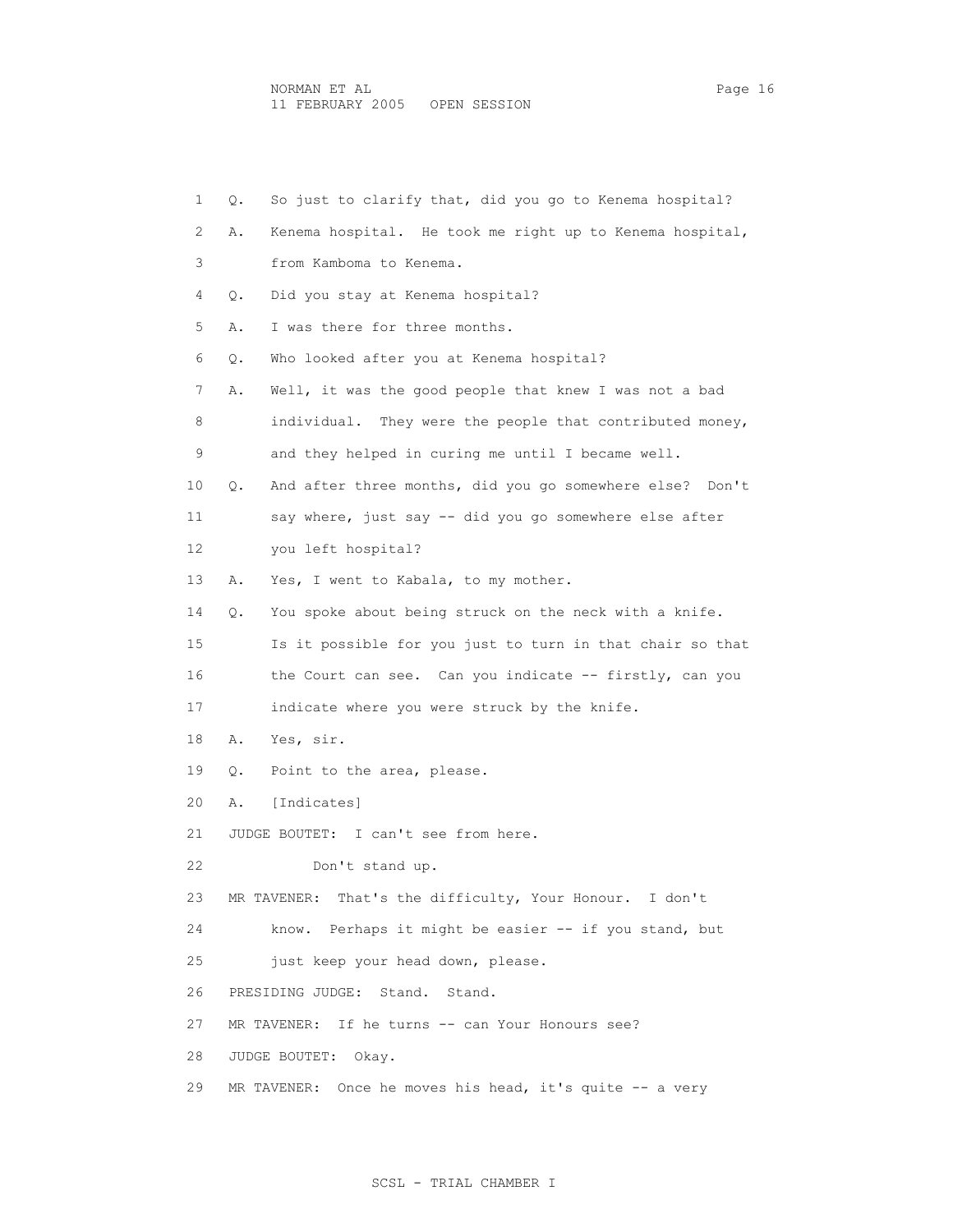1 distinctive mark. Thank you. 2 JUDGE BOUTET: Thank you. 3 MR TAVENER: 4 Q. Did you fight in the war? 5 A. I was a civilian. 6 MR TAVENER: Thank you. There's nothing further at this stage 7 from this witness. 8 JUDGE BOUTET: That completes your examination-in-chief? 9 MR TAVENER: Yes. 10 JUDGE BOUTET: Cross-examination, first accused. 11 MR HALL: Yes, Your Honour. Thank you. 12 CROSS-EXAMINED BY MR HALL: 13 Q. Mr Witness, was your brother an SLA soldier? 14 A. My brother not a day had he been in Tongo. 15 Q. Your brother was not a soldier? 16 A. My brother was not a soldier. He was not a soldier. 17 MR TAVENER: I don't want to interrupt my friend's 18 cross-examination, but the word "brother" may have a 19 different meaning. 20 MR HALL: Thank you. I won't pursue it any further, then. 21 Thank you. That could be a translation problem -- not 22 problem, but difference. 23 Q. Was Tongo an RUF stronghold until the Kamajors came to 24 town? 25 A. Yes. 26 Q. How long was Tongo held by the RUF? 27 A. No, I wouldn't know the day. 28 Q. Was it for quite a while, many months or more?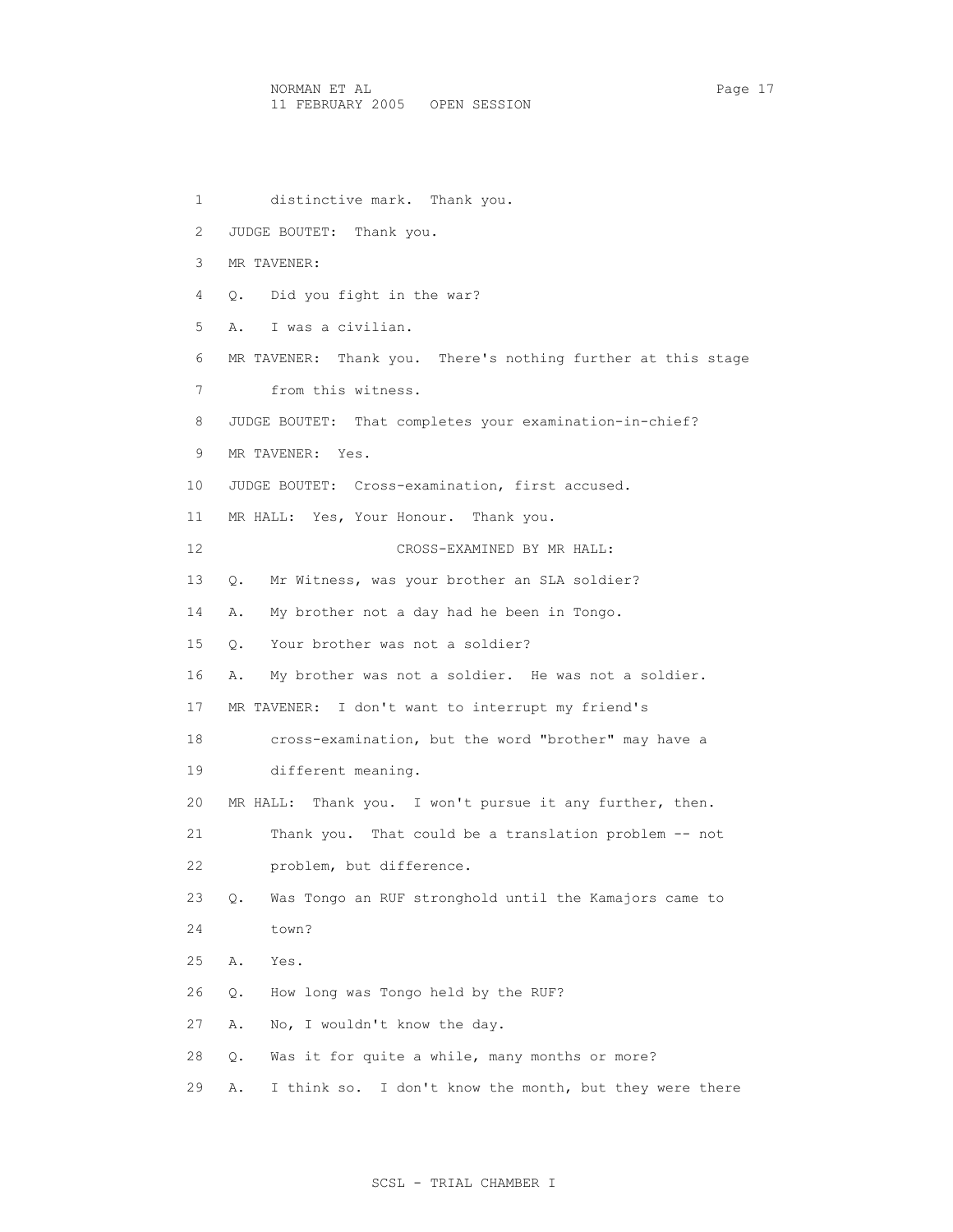1 for a while. 2 Q. You talked about going to headquarters. Did you mean RUF 3 headquarters? 4 A. It was NDMC headquarters. 5 Q. And could you explain to the Court what NDMC means. 6 A. NDMC is a company. It was the headquarters where they 7 were based. 8 JUDGE BOUTET: Mr Witness, you say NDMC is a company? 9 THE WITNESS: Yes, because they were the one that made that 10 plant. 11 MR HALL: 12 Q. Was it a diamond mining company? 13 A. Yes. 14 Q. National Diamond Mining Company? 15 A. Yes. 16 Q. And did the RUF have control of the NDMC? 17 A. It was they that were there because they were in charge 18 at the time they were in Tongo. 19 Q. Was the RUF mining diamonds to finance their war? 20 A. Well, they were -- they had been mining for diamonds. 21 PRESIDING JUDGE: Was that translation complete? 22 MR HALL: 23 Q. They were just mining for diamonds -- 24 PRESIDING JUDGE: I'm talking to the interpreter. Are you 25 assuring us that your translation was complete, that you 26 translated to the tail end? 27 THE INTERPRETER: Would the witness please repeat what he just 28 said. 29 JUDGE BOUTET: Mr Witness, can you please repeat your last

# SCSL - TRIAL CHAMBER I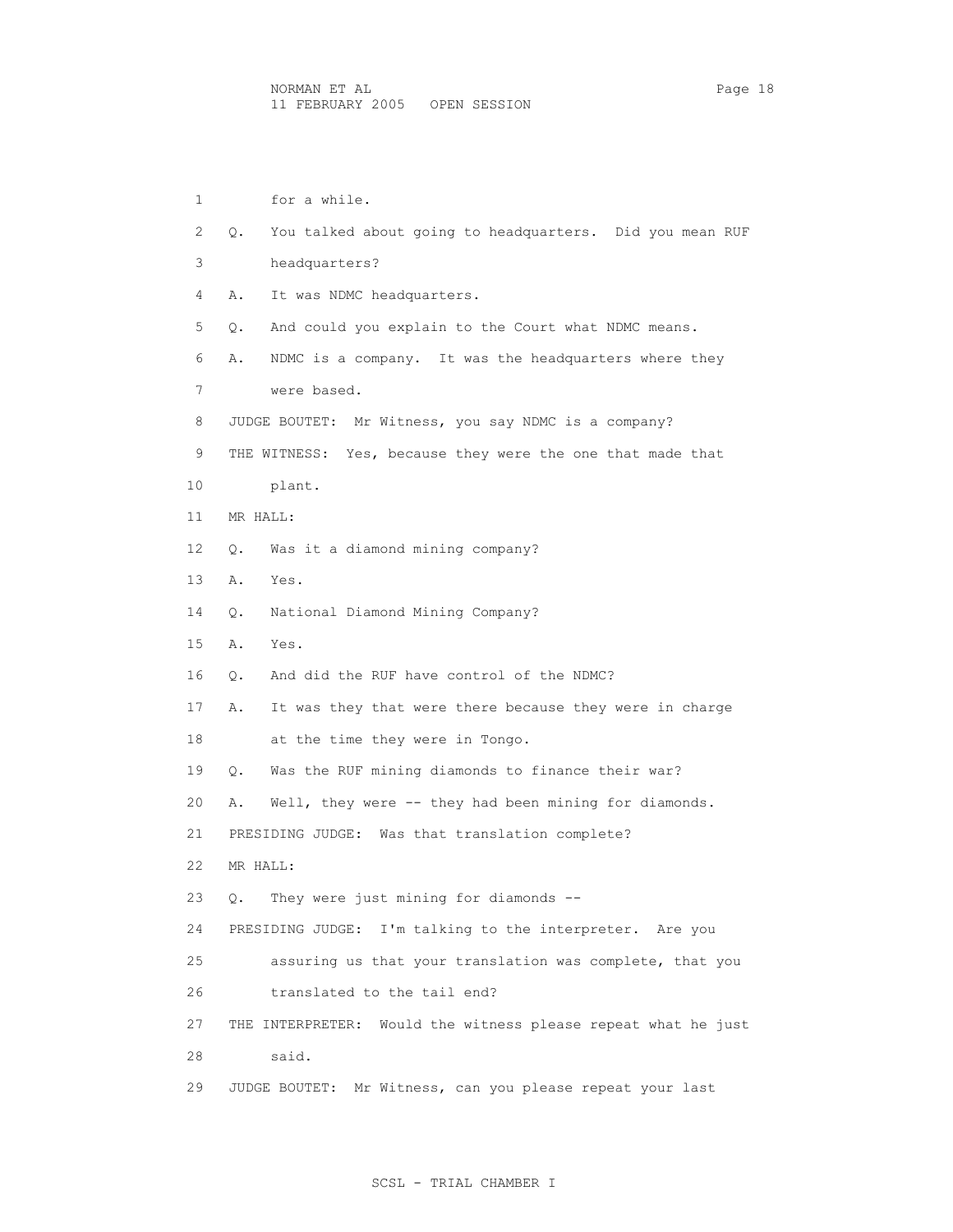1 answer, if you can. 2 THE WITNESS: The RUF had been mining for diamonds. 3 MR HALL: 4 Q. And do you know what the RUF was doing with the diamonds? 5 A. I don't know because I was not with the RUF. I was -- 6 I'm a civilian. I was doing my business. 7 Q. And when you were doing your business, was it with the 8 RUF as well? 9 A. No. I did not do anything with the RUF. I was dealing 10 with civilians. 11 Q. After you were attacked and they chopped your neck, an 12 RUF soldier picked you up, took you to the hospital. 13 A. It was a soldier. It was not an RUF. 14 JUDGE BOUTET: [Microphone not activated] never used. 15 THE WITNESS: He was born in Kabala. 16 MR HALL: 17 Q. He was born in Kabala? 18 A. Yes. He told me that he was born in Kabala, and I told 19 him that I also was born in Kabala. And he went with me. 20 Q. After you got out of the hospital, did you report to 21 anybody in the government what had happened to you? 22 A. Whether I reported to the government at that time? The 23 whole country was mixed up, you know. I had nobody to 24 complain. My mother said she wanted to see me. When I 25 was discharged, I went to Kabala to my mother. I was 26 there for some time. 27 Q. So you did not report this to anybody in the government? 28 Or the CDF? Or the Kamajors? What they did to you. 29 A. There was no chance for me to go and report to anybody.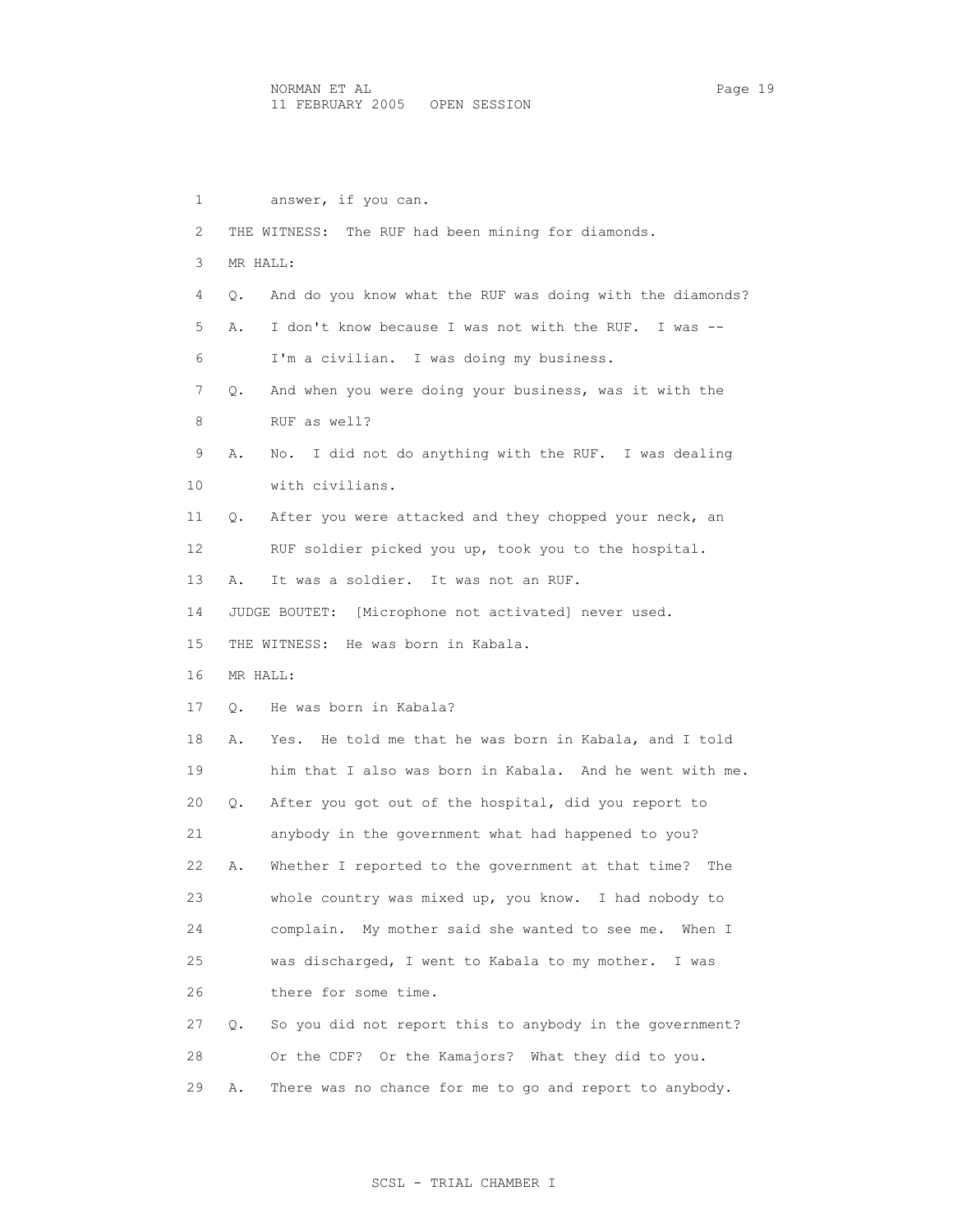1 So when I went to the hospital, my mother said she wanted 2 to see me, so I went. After I left the hospital, I was 3 not feeling bright, so I went to my mother. I had no 4 chance to go and report to anybody. 5 MR HALL: Thank you, sir. That completes my cross. 6 JUDGE BOUTET: Counsel for second accused. 7 MR KOPPE: Your Honour, we have no questions. 8 JUDGE BOUTET: Thank you. Mr Margai for the third accused. 9 MR MARGAI: Yes. 10 CROSS-EXAMINED BY MR MARGAI: 11 Q. Mr Witness. 12 A. Yes. 13 Q. You said you were asked by the Kamajors to head for 14 Kenema. 15 A. Yes, it was Pendembu, Friday. 16 Q. The Kamajors told you to go to Kenema. Not so? 17 A. Yes, that very day. 18 Q. And this was because they wanted to save your life? 19 A. Yes. Yes, that was where we were captured, by Pendembu. 20 Q. Please understand the question. You told this Court that 21 you were advised by the Kamajors to follow the road 22 leading to Kenema. 23 A. Yeah, that was the road that we followed, the main line 24 to go to Kenema. 25 MR MARGAI: My Lords, I'm not sure the witness is clearly 26 understanding the question. My question is whether it's 27 true that he was advised by the Kamajors to follow the 28 main road leading to Kenema. 29 JUDGE BOUTET: Yeah, I know, that's the question you asked.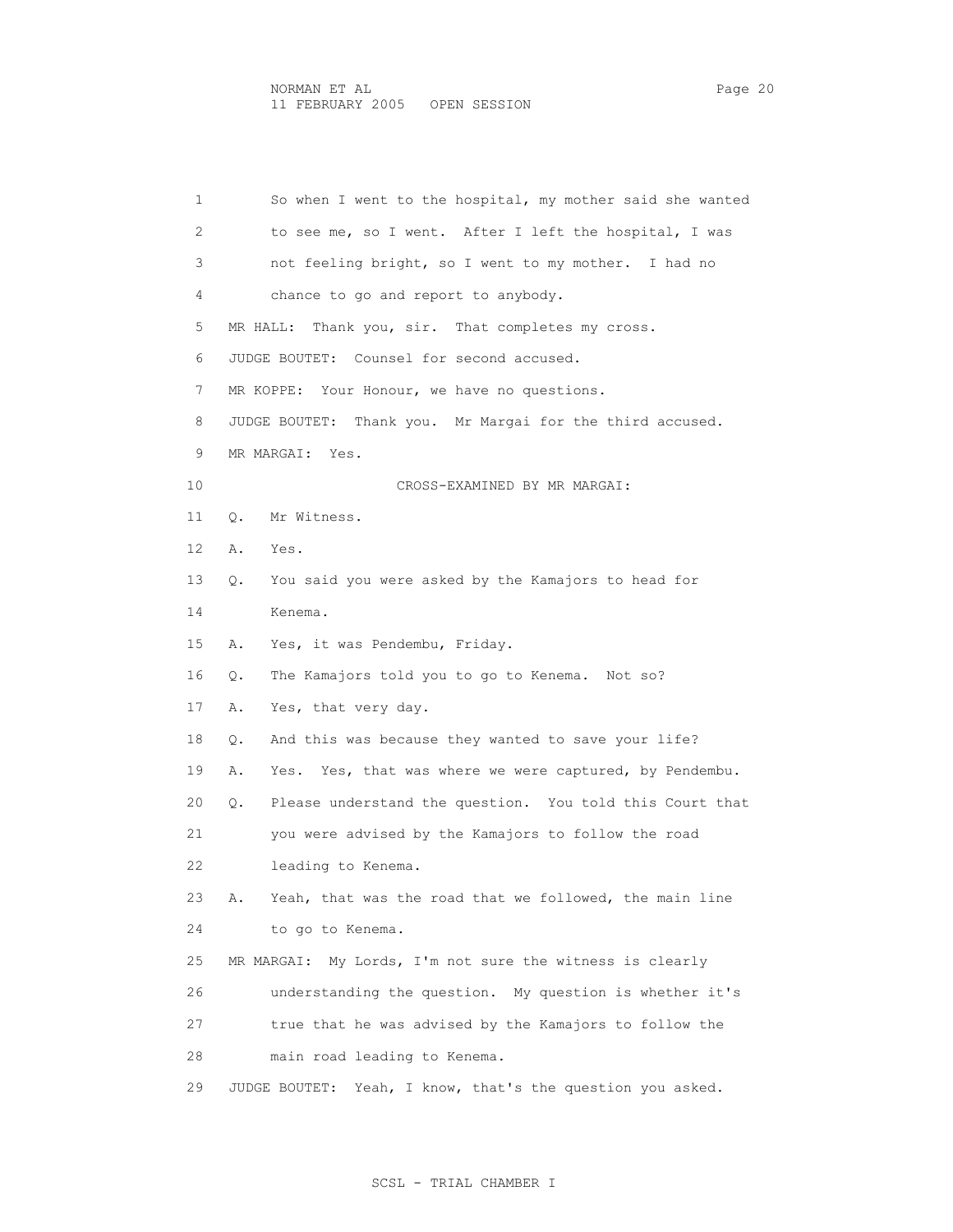1 And his evidence-in-chief, too, was they were told to 2 follow the line, whatever it means. I don't think he 3 ever used road, but whether road and line means the same 4 thing I don't know. That's my recollection. 5 MR MARGAI: No, the point here is whether he was so advised by 6 the Kamajors, as distinct from the SLA or the rebels. 7 That is the point. 8 JUDGE BOUTET: You're not disputing -- 9 MR MARGAI: Okay, I'll use his own terminology, "the line." 10 Q. Now, was it the Kamajors who advised you to use the line 11 leading to Kenema? 12 A. Yes, they advised us. It was not I alone. We were 15. 13 They said we were to follow the main line, and -- 14 Q. Thank you, thank you. 15 PRESIDING JUDGE: It's okay. We have the answer. They 16 advised you. 17 MR MARGAI: Yes. 18 PRESIDING JUDGE: We know you were not alone. 19 MR MARGAI: 20 Q. And this advice was surely for your safety, wasn't it? 21 A. Yes, but -- yes, but the Kamajors that we met at the 22 hotel at Kamboma did not agree. 23 Q. Again, here, it seems to me that he's not quite 24 following. There were two sets of Kamajors. We're not 25 talking about the Kamajors you met at Kamboma. We're 26 talking about the Kamajors who advised you to follow the 27 line to Kenema. 28 PRESIDING JUDGE: He's going too fast. 29 MR MARGAI: I see.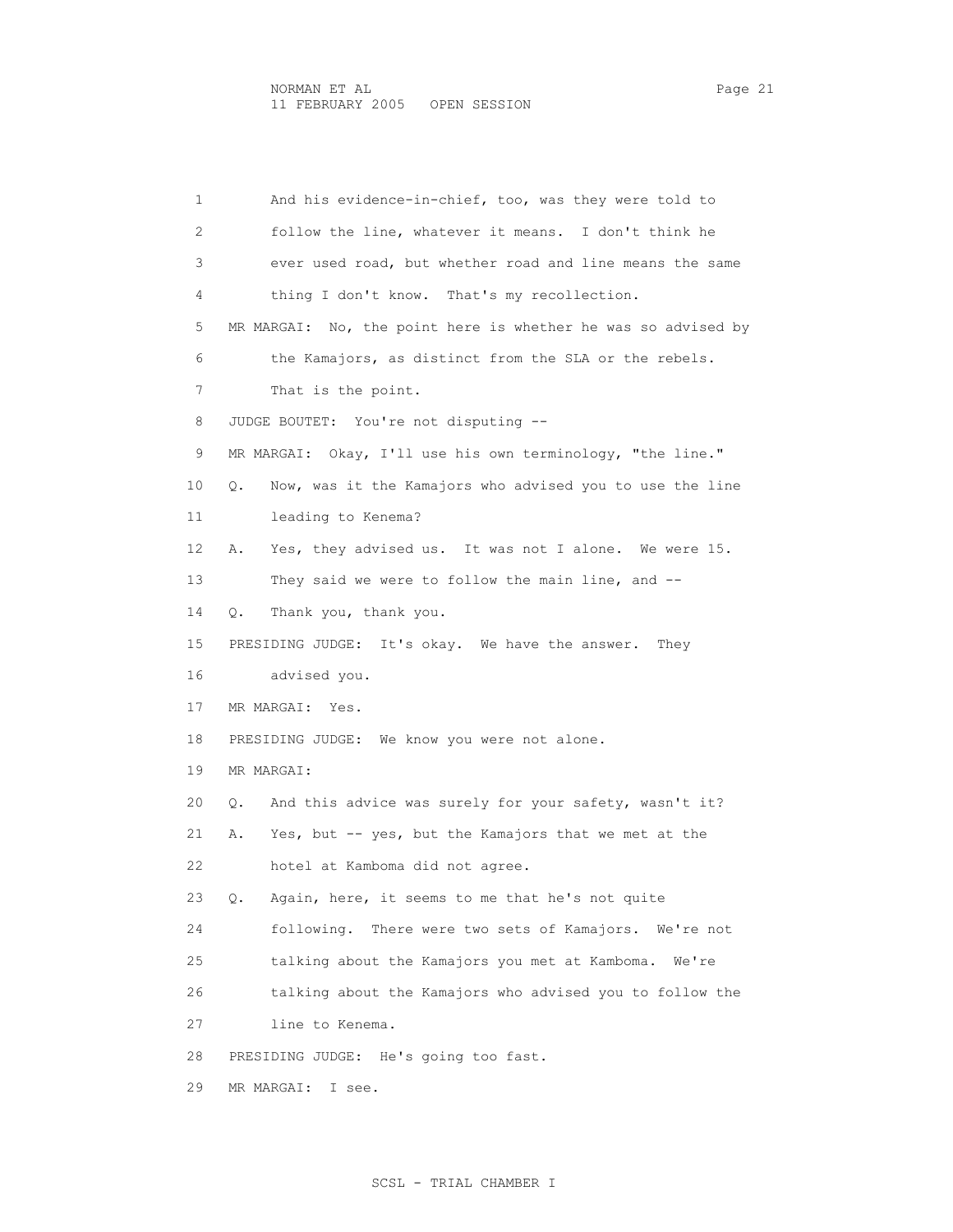NORMAN ET AL Page 22 11 FEBRUARY 2005 OPEN SESSION

 1 PRESIDING JUDGE: He's going too fast. I mean, yes. He's 2 going -- 3 MR MARGAI: I really want to be fair to him so that he 4 understands the questions. 5 PRESIDING JUDGE: Bring him back to the first set. 6 MR MARGAI: Yes. 7 PRESIDING JUDGE: Of Kamajors. 8 MR MARGAI: 9 Q. Now, I'm here talking about the first set of Kamajors who 10 advised you to follow the line to Kenema. 11 PRESIDING JUDGE: And he has agreed it was for their safety. 12 He has agreed. 13 MR MARGAI: For their safety. 14 Q. When you got to Kamboma, you met another set of Kamajors. 15 A. We told them, we told them that it was Kamajors who told 16 us that we should use this route. They said no. 17 Q. Before telling them, you met another set of Kamajors at 18 Kamboma as distinct from those who had advised you to 19 follow the line. 20 A. It was the same group. It was the same group. 21 PRESIDING JUDGE: You cannot say so. 22 MR MARGAI: They were all Kamajors, but these were different 23 groups. 24 PRESIDING JUDGE: Yes, different groups. 25 MR MARGAI: 26 Q. They were all Kamajors, but they were in different 27 groups. Not so? 28 A. I don't know because I know that they were the same 29 Kamajors. We told them, we told them that the Kamajors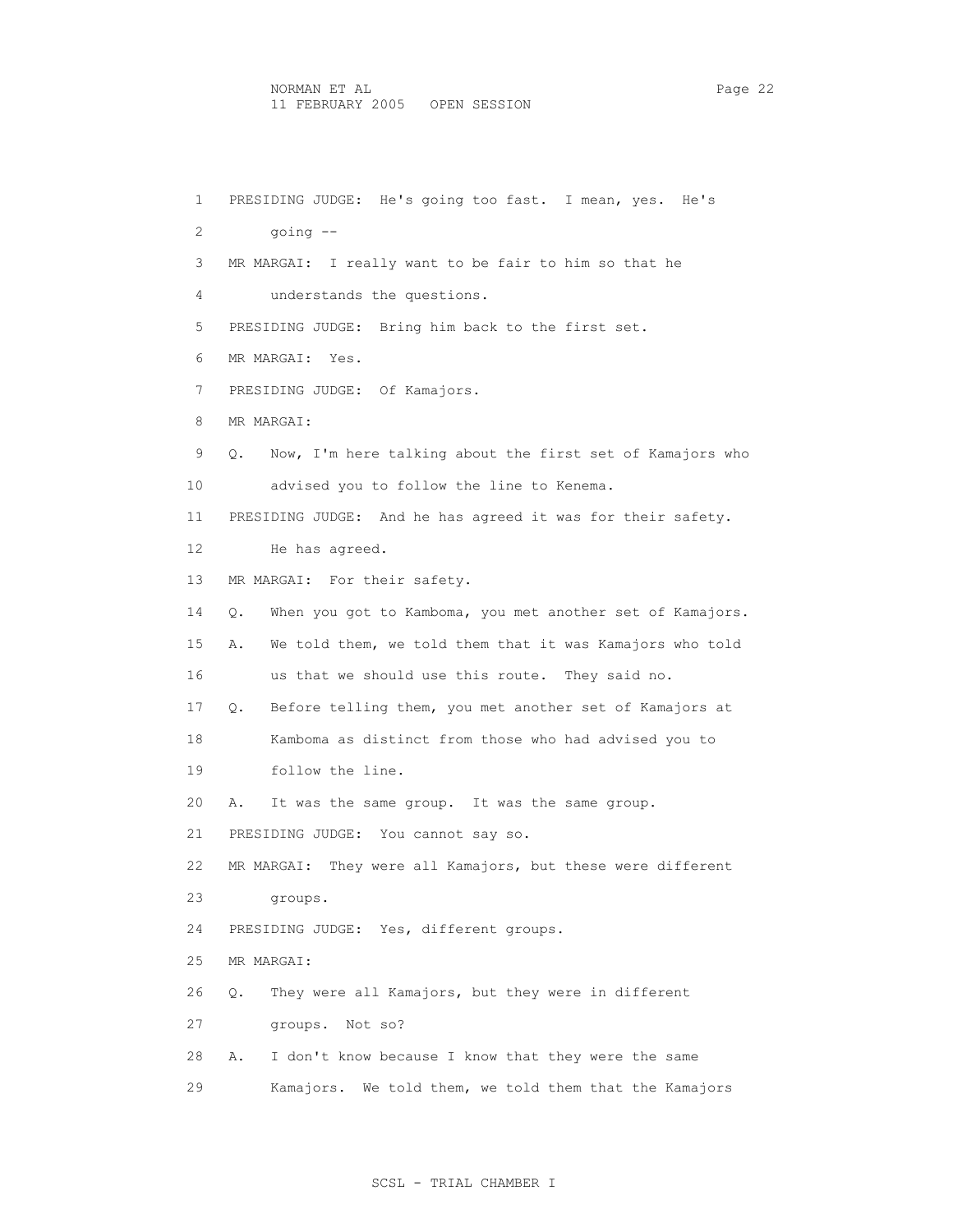1 asked us to follow the line. 2 Q. All right. Let me help you. 3 JUDGE BOUTET: It's the same people. 4 MR MARGAI: 5 Q. Now, these Kamajors who told you to follow the line, 6 where were they? 7 A. At Pendembu. 8 Q. Now, these Kamajors who were at Pendembu, were they the 9 same people at Kamboma? 10 A. Yes, because I would say because they wear the same 11 clothes because they had Kamajor clothes. They did not 12 have anything that was different. 13 PRESIDING JUDGE: When, Mr Margai? Ask him when they 14 left -- after the Kamajors in Pendembu, were they 15 escorted? 16 MR MARGAI: 17 Q. Now, when you left Pendembu for Kamboma, I mean the 18 group, was there any Kamajor amongst the group? 19 A. There was no Kamajor. They only told us to follow the 20 main line. 21 MR MARGAI: We're getting there. Thank you, My Lord. 22 PRESIDING JUDGE: Yes. 23 MR MARGAI: 24 Q. When you followed the main line, you left the Kamajors at 25 Pendembu behind, meaning you left them at Pendembu? Not 26 so? 27 A. Yes, that was the place we left them. 28 Q. Thank you. 29 A. They said we should follow the main road.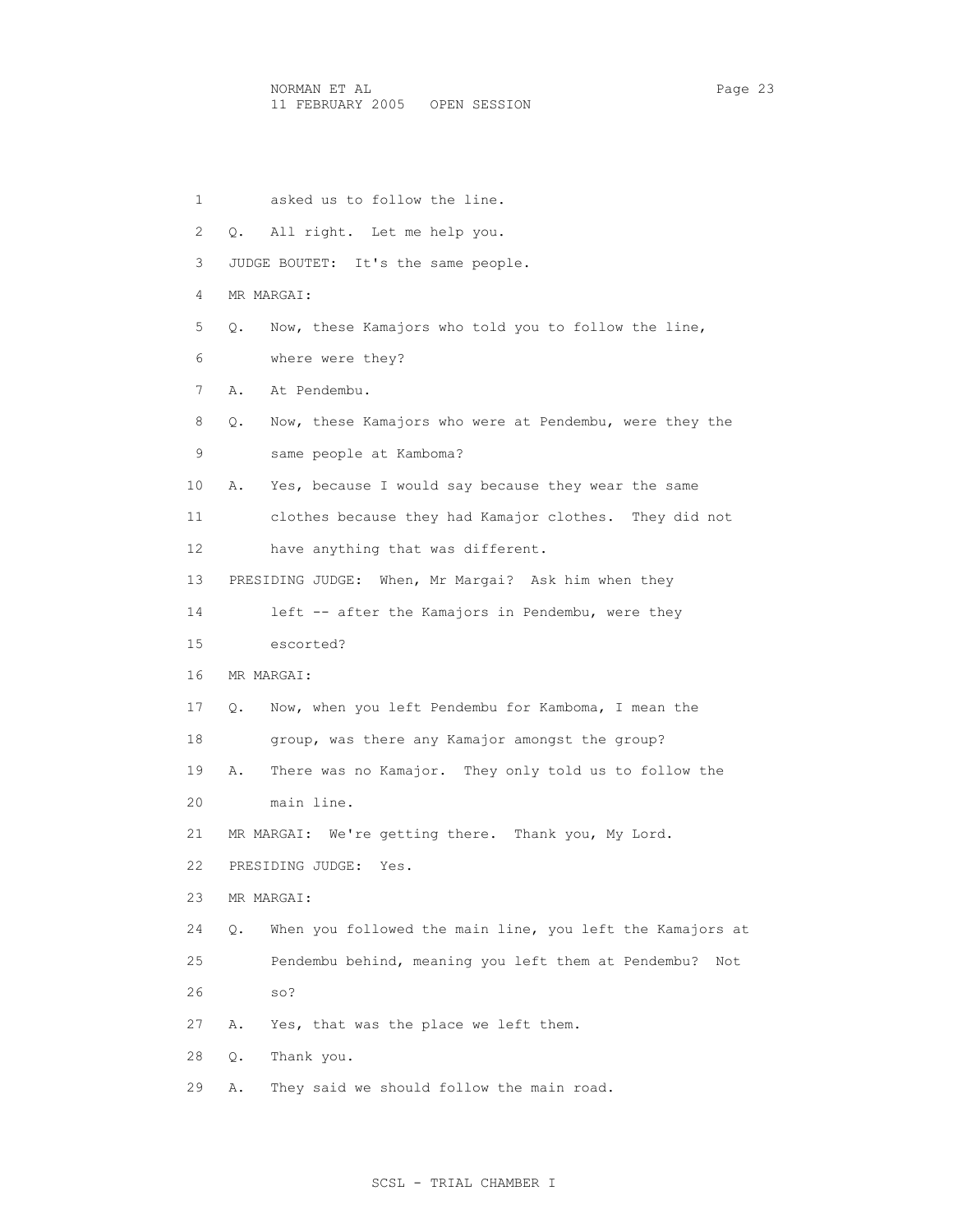1 PRESIDING JUDGE: Wait, wait. Softly, huh, softly. 2 THE WITNESS: They told us that we should follow the main 3 road, and that is what we did. 4 MR MARGAI: 5 Q. Now, the Kamajors you left at Pendembu did not go with 6 you people to Kamboma? Surely not. Did they? 7 A. No, they not follow us. 8 Q. Thank you. So when you got to Kamboma, you found another 9 set of Kamajors. Is that correct? 10 PRESIDING JUDGE: Tell him at the bridge. 11 MR MARGAI: 12 Q. At the bridge. At the bridge. 13 A. Yes, we met other Kamajors. And they attacked us. 14 Q. Yes. We're coming to that. And even though you told 15 these Kamajors at Kamboma at the bridge that you were 16 advised by their colleagues to follow the main line, they 17 went on to commit the atrocities you have testified to? 18 A. Yes. 19 Q. Thank you. 20 A. We told them. 21 Q. Thank you. 22 A. They did not listen. 23 Q. Thank you. Now, Pendembu and Kangama -- and Kamboma, 24 sorry, are in the eastern region of Sierra Leone, not so? 25 The Eastern province of Sierra Leone? 26 A. Yes. 27 Q. And Kenema is the provincial headquarter of the Eastern 28 province. Isn't that correct? 29 A. That was the Kamajor town. Was it not the place where

## SCSL - TRIAL CHAMBER I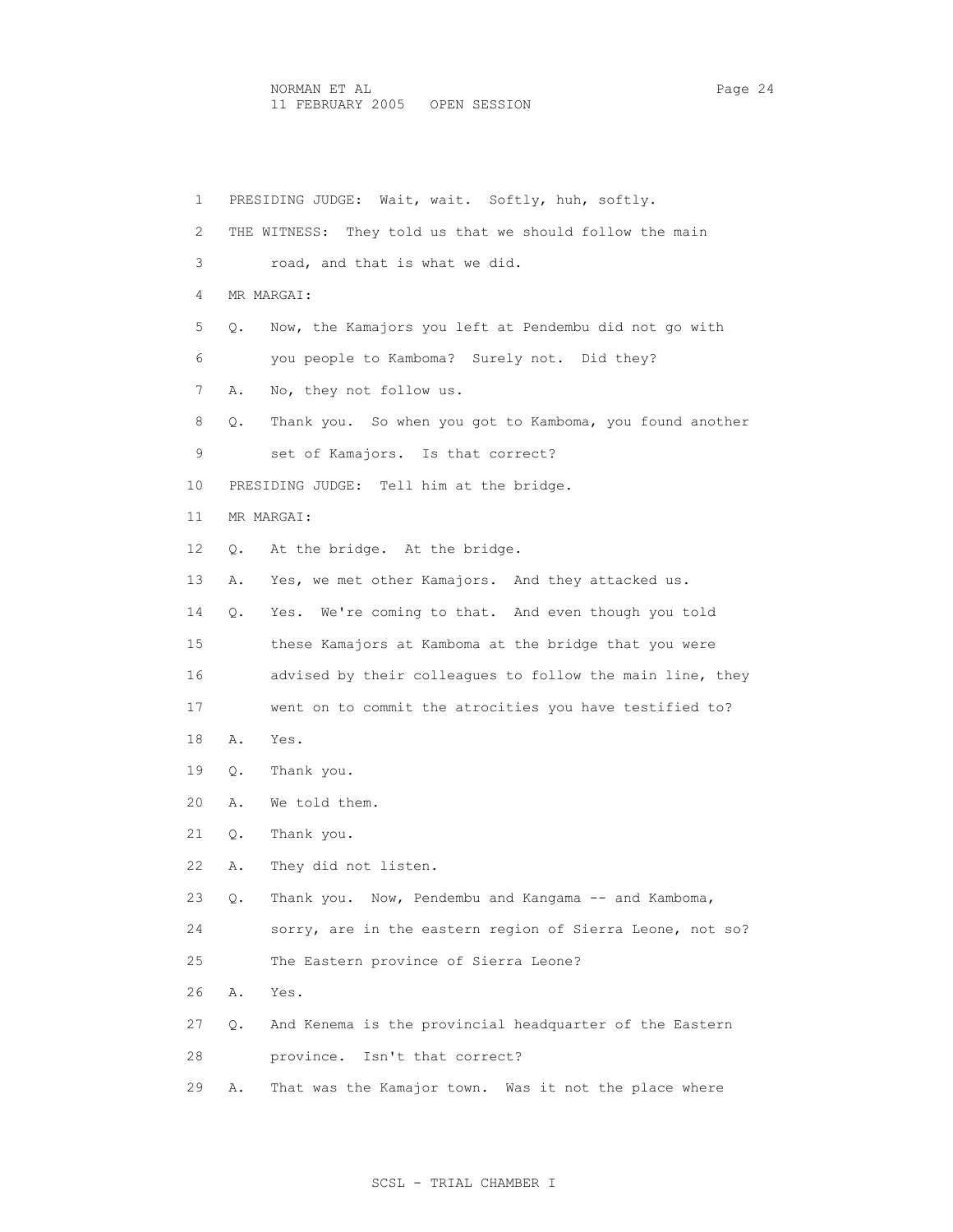| 1  |    | the Kamajors were based? Was it not the place that they     |
|----|----|-------------------------------------------------------------|
| 2  |    | came from and attacked?                                     |
| 3  | Q. | Is Kenema the headquarter of the Eastern province?          |
| 4  | Α. | Yes.                                                        |
| 5  | Q. | Thank you. Now, what year did this attack take place at     |
| 6  |    | Kangama [sic], this incident? What year?                    |
| 7  | Α. | I don't know.                                               |
| 8  | Q. | Please try and help us. Was it before the overthrow of      |
| 9  |    | President Kabbah's government, or was it after?             |
| 10 | Α. | No, I don't know. Because all I know is that the time       |
| 11 |    | when $--$ at the time we were in Tongo, it was the Kamajors |
| 12 |    | that attacked, you know. That is all I know. I do not       |
| 13 |    | know.                                                       |
| 14 | Q. | Mr Witness, please try and assist the Court. There are      |
| 15 |    | very good reasons for so asking. Was this -- did this       |
| 16 |    | incident by the Kamajors at Kangama [sic] --                |
| 17 |    | PRESIDING JUDGE:<br>Kamboma.                                |
| 18 |    | MR MARGAI: Kamboma, sorry. My Lord, thank you.              |
| 19 | Q. | -- take place before President Kabbah's government was      |
| 20 |    | overthrown, or was it after it had been overthrown?         |
| 21 | Α. | Well, I just know it was during the Pa Kabbah's             |
| 22 |    | government that it happened.                                |
| 23 | Q. | It was during Pa Kabbah's government that it happened.      |
| 24 |    | That was before the coup. Thank you.                        |
| 25 | Α. | Yes.                                                        |
| 26 | Q. | Now, you'll agree with me that at that time when this       |
| 27 |    | incident happened, there was a police station in Kenema,    |
| 28 |    | wasn't there?                                               |
| 29 | Α. | Yes, it was there.                                          |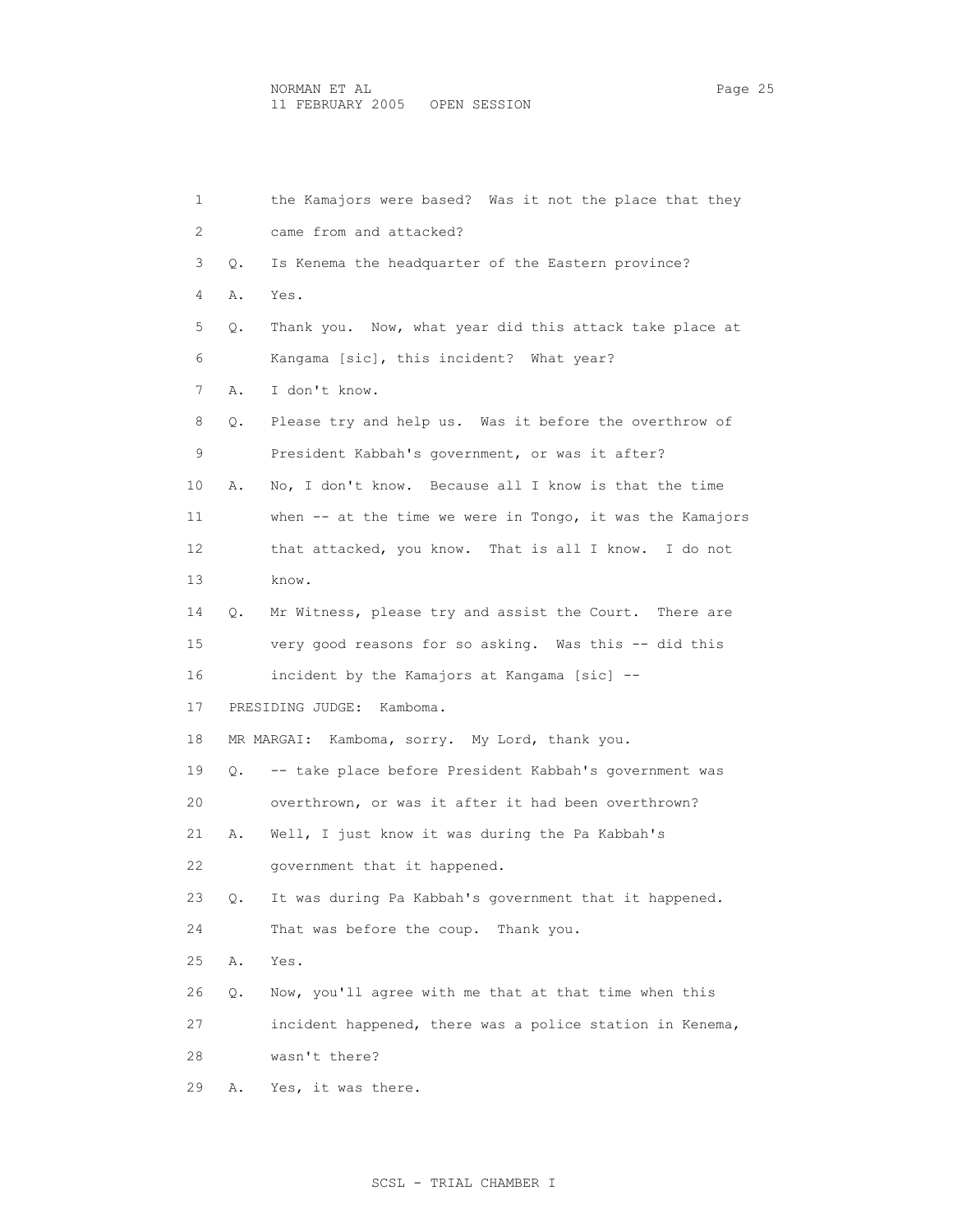1 Q. And it was functioning? 2 A. No, I didn't know whether they were working. 3 Q. Okay. Now, when you left the hospital, did you go to the 4 police station to make a report of this incident? 5 A. Where would I go and report? From the hospital, I went  $6 - -$  7 Q. [Previous translation continues] 8 A. I did not report. I went to my home. I did not report 9 because the whole place was bust up. 10 Q. Thank you. And you have told this Court that Kenema was 11 the home of the Kamajors. Not so? Shortly; you said so. 12 A. It was their home. 13 Q. Thank you. Thank you. And because it was the home of 14 the Kamajors, you would expect their big men, the 15 authorities, to be in Kenema, would you not? 16 A. Their dignitaries were there? I don't understand what 17 you're saying. 18 Q. That the authorities of the Kamajors would be in Kenema 19 because that was their home, in your own words. 20 A. Yes, the Kamajor leaders were there, and even their 21 bossmen were there. 22 Q. Thank you. Thank you. Now, when you left the hospital, 23 how long did it take you before you left to see your 24 mother in Kabala? One day? Two days? One week? One 25 month? 26 A. I discharged Thursday from Kamboma hospital. Friday, 27 2.00, I went to Kabala. 28 Q. You were discharged on Thursday, and you left for Kabala 29 on Friday.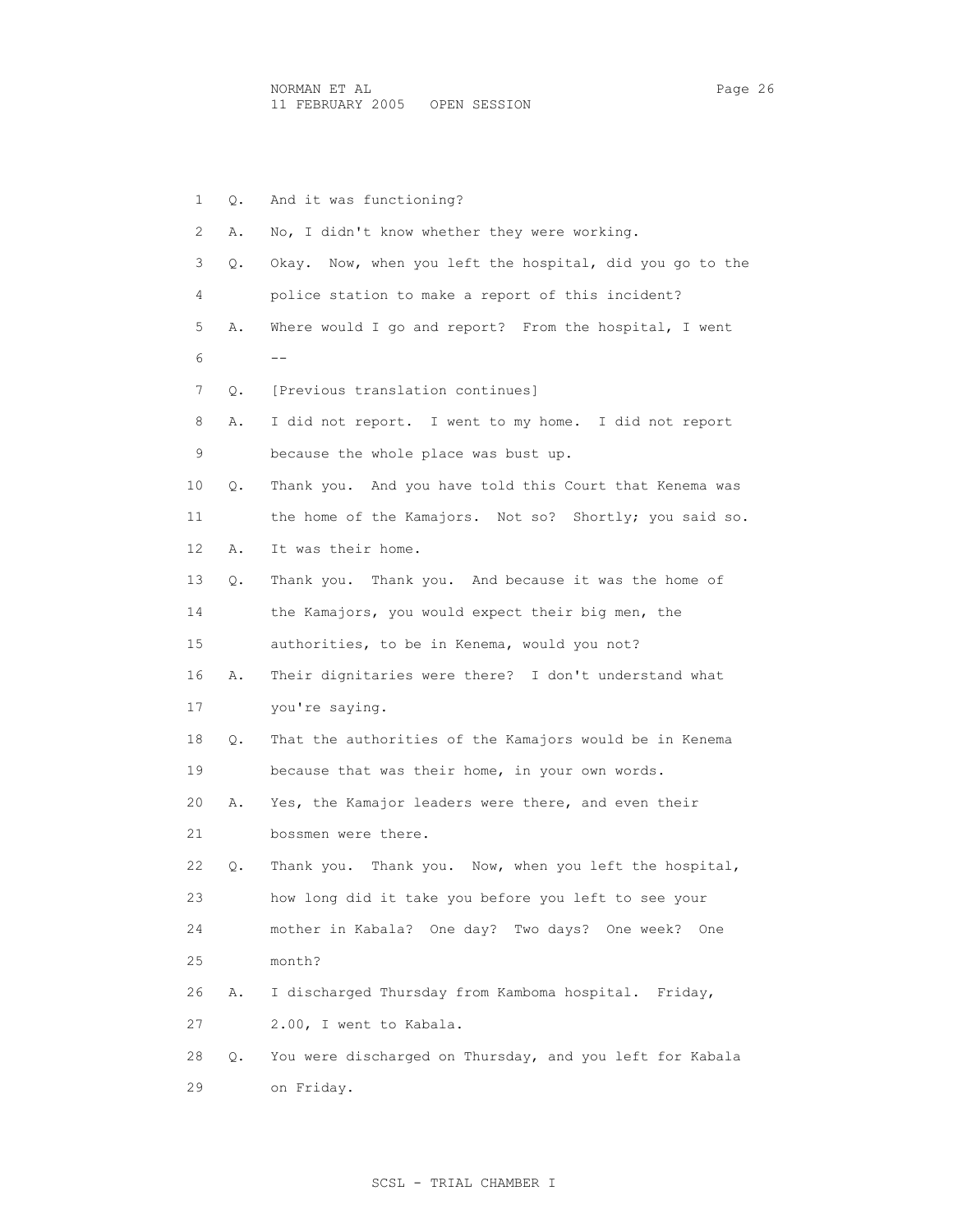1 A. Yes. Because I had a vehicle that would convey me 2 freely. 3 Q. Thank you. Were you discharged in the morning hours, the 4 afternoon, or in the evening? 5 A. In the evening. 6 Q. Thank you. Now, did you, before you left for Kabala, 7 report this incident you have deposed to any of the 8 Kamajor bosses in Kenema? 9 A. I was not bold enough to go near a Kamajor because I had 10 problems with my neck. I did not go near a Kamajor. 11 Q. So I take it you did not report. 12 A. I was not bold enough to go near a Kamajor. 13 Q. I appreciate that. But did you report? Yes or no? 14 A. I did not report. How would I have reported? 15 Q. Thank you. 16 A. They wanted to kill me, how would I report to them again? 17 Q. My sympathy. Thank you. Now, did you return to Kenema 18 from Kabala at any time? 19 A. My father was there. It was not a long time since he 20 died. My mother is there. So I was there until I became 21 well, when everything finished, when all the Kamajors 22 dispersed, that is the time I came back. 23 Q. Thank you. When did you go back to Kenema from Kabala? 24 A. What happened? 25 Q. When you returned to Kenema from Kabala? 26 JUDGE BOUTET: From Kamboma? 27 MR MARGAI: Kenema. Kenema, My Lord. 28 JUDGE BOUTET: You say -- 29 MR MARGAI: From Kabala.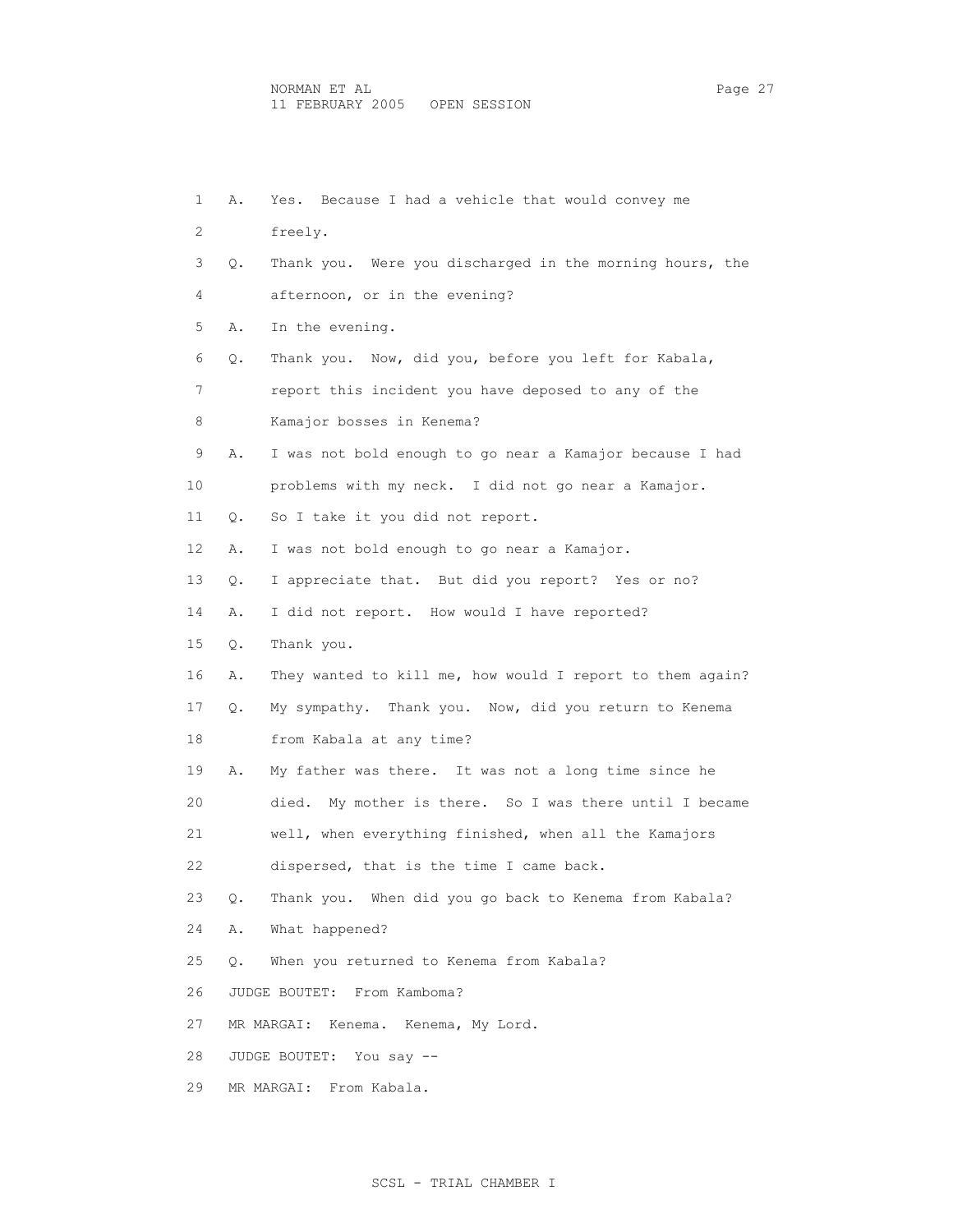1 Q. When did you return to Kenema from Kabala? 2 A. I took one year in Kabala before I return to Kenema. 3 Q. Thank you. Now, when you returned to Kenema, did you 4 report this incident to the Kamajor authorities, after 5 your return from Kabala? 6 A. Where would I report? 7 Q. Did you report? Yes or no. 8 A. I did not report to any Kamajor. 9 MR MARGAI: Thank you. That would be all for this witness. 10 THE WITNESS: I'm afraid of going near a Kamajor. I did not 11 report. I know Kamajors. 12 JUDGE BOUTET: Thank you, Mr Witness. Re-examination? 13 MR TAVENER: Very briefly. 14 RE-EXAMINED BY MR TAVENER: 15 Q. Mr Witness, you mentioned in your recollection this event 16 happened when the Kabbah government was in power. Do you 17 know when the Kabbah government was in power? What year? 18 MR MARGAI: I'm sure Your Lordships will take judicial notice 19 of that. And besides, I do not see the essence for that 20 question coming within the ambit of re-examination, 21 knowing full well the parameters within which one should 22 operate. 23 JUDGE BOUTET: Mr Tavener, any comment? 24 MR TAVENER: Yes, Your Honour. In terms of judicial notice, 25 I'm sure Your Honours know when that event occurred, but 26 it's a question of whether the witness knows. And it's 27 obviously, we would say, a matter that does arise in 28 re-examination because my friend has attempted to date 29 this particular event by using a well-known time. What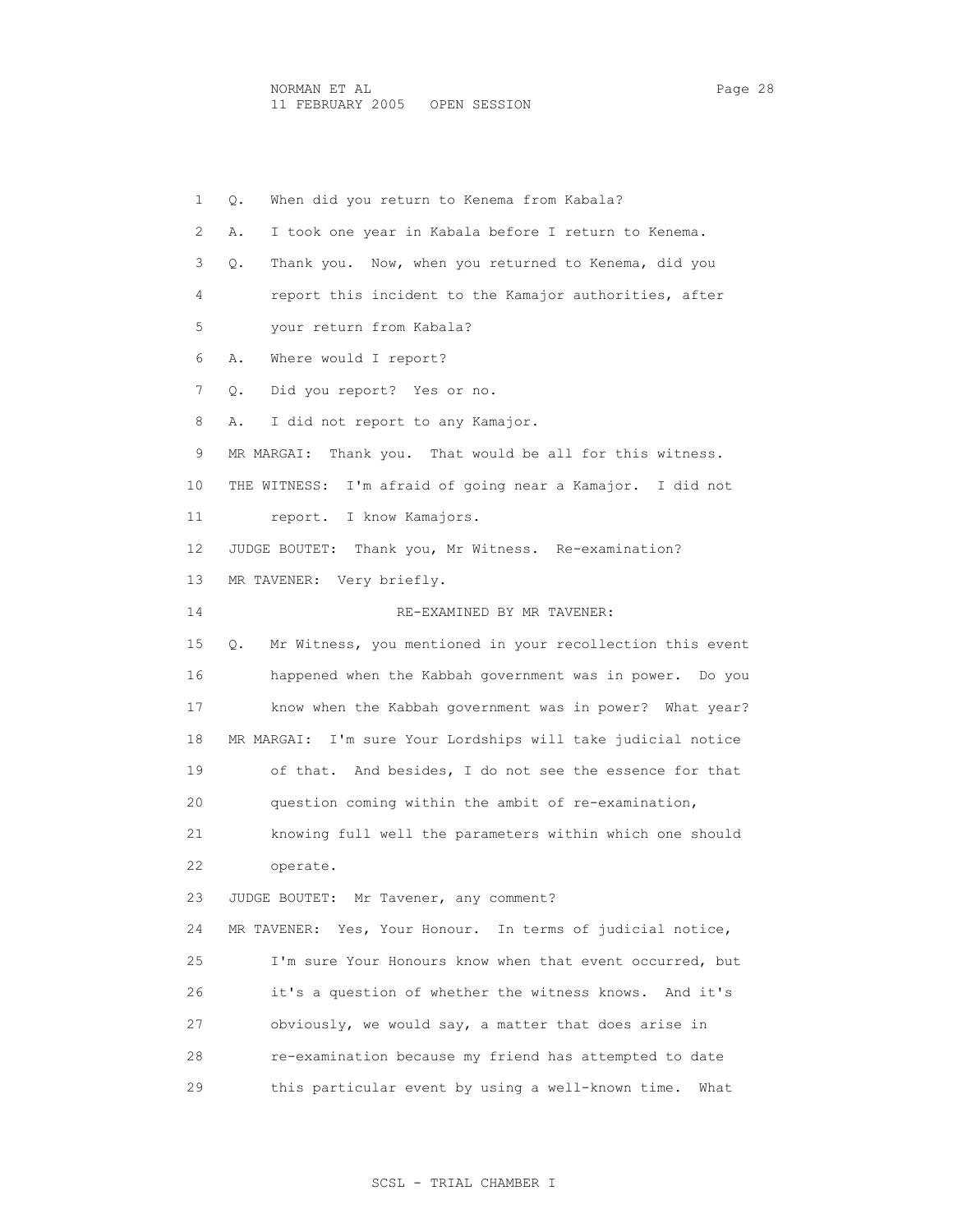1 is important is what the witness understands that time to 2 be, not whether the Court has judicial notice of that 3 time. 4 JUDGE THOMPSON: Suppose it's a matter of common knowledge. 5 Will the Court take judicial notice? 6 MR TAVENER: I'm not disputing Your Honours know the time. 7 The question is what does the witness understand was the 8 time? 9 JUDGE THOMPSON: Well, again, I want to ask the question. If 10 it's a matter of common knowledge and we have a conflict 11 between what we know as a matter of common knowledge and 12 what a witness says, how does the Court proceed? 13 MR TAVENER: I'm not seeking to use this witness as a way to 14 lead evidence identifying the time of the Kabbah 15 government; what I'm trying to do is, as a result of my 16 friend's question, establish what this witness understood 17 the time to be. 18 JUDGE THOMPSON: What I want guidance on as a matter of law is 19 that if I as a judge regard a particular fact as a matter 20 of common knowledge, but then a witness testifies as to 21 his own particular impression, how does the Court proceed 22 when I come to do the evaluation? As a matter of law, 23 guide me. 24 MR TAVENER: As a matter of law, what Your Honour takes as 25 judicial knowledge remains correct, and the Prosecution 26 doesn't dispute the time of the Kabbah government. But 27 in this instance, because we're using the witness's 28 understanding of what the timing was, it's important to 29 identify that actual time as he understands it. Whether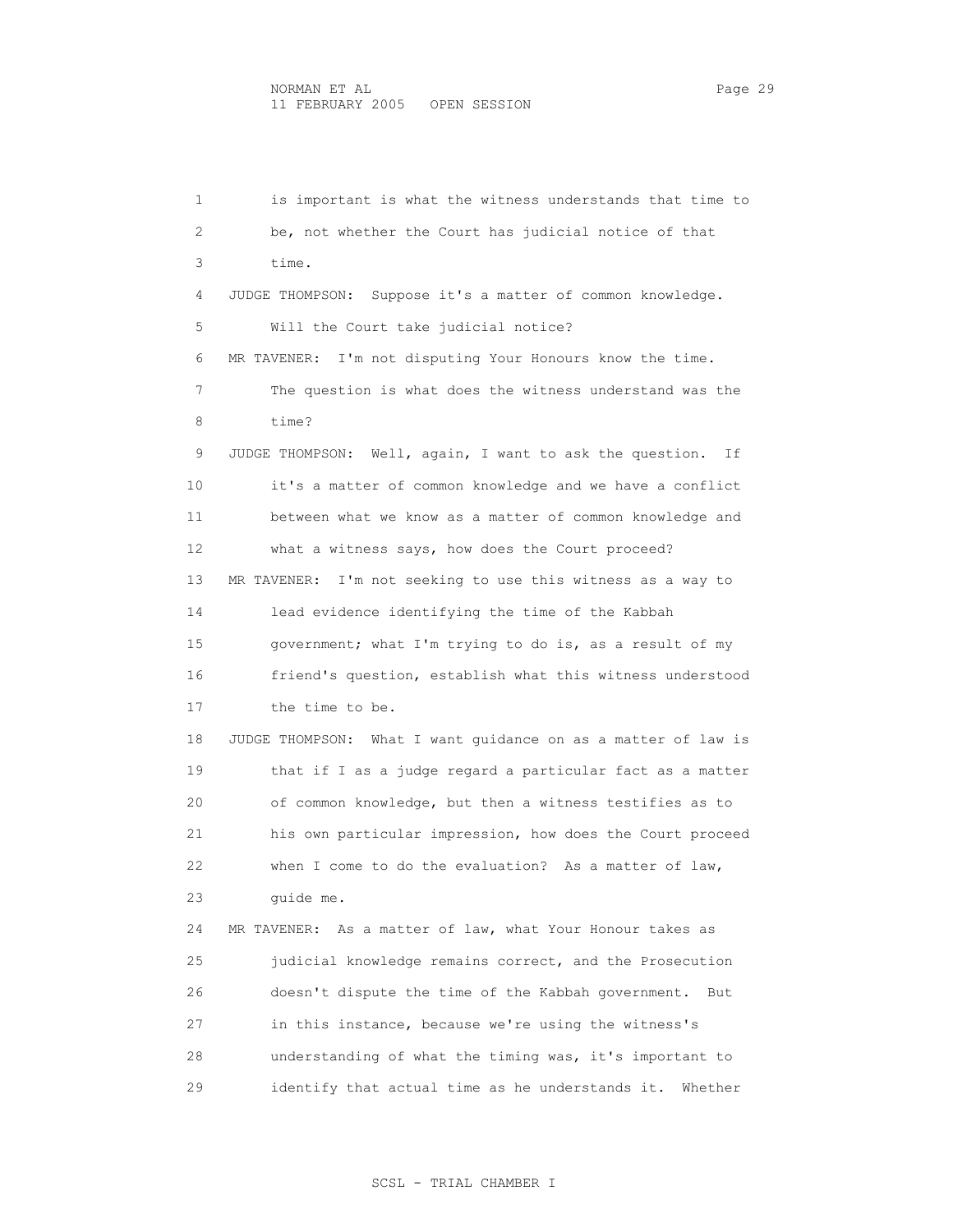1 he's right or wrong does not matter because as a matter 2 of judicial notice we know the right time. 3 JUDGE THOMPSON: How does that help the Court in evaluating 4 the evidence at the end of the day? 5 MR TAVENER: It doesn't help in terms of when the Kabbah 6 government was in power; what it does do, however, is 7 help establish when the timing of the event as this 8 witness understands it to be. 9 JUDGE THOMPSON: Suppose this witness does not even understand 10 it. That's what I'm trying to say. I'm trying to ask 11 you the question that at the end of the day, when the 12 records are put before me for judicial evaluation of the 13 evidence, and I have, as a matter of common knowledge, 14 some particular fact, but then I see that the witness 15 seems to hypothetically get it wrong, what am I bound by 16 as a matter of law? 17 MR TAVENER: Firstly, it doesn't matter whether this witness 18 knows or does not know. 19 JUDGE THOMPSON: That's the point I'm trying to clarify. 20 MR TAVENER: That doesn't matter, because we know the actual 21 date. It's a matter of record, a matter of judicial 22 notice. So we put that aside. 23 The only matter that is important in respect of this 24 witness is his understanding of when a particular event 25 happened. So if he thinks a particular event happened, 26 the Kabbah government was at a particular time, that then 27 relates to the event that he has now spoken about. 28 JUDGE THOMPSON: But does that bind the Court? 29 MR TAVENER: Not in terms of the time of the Kabbah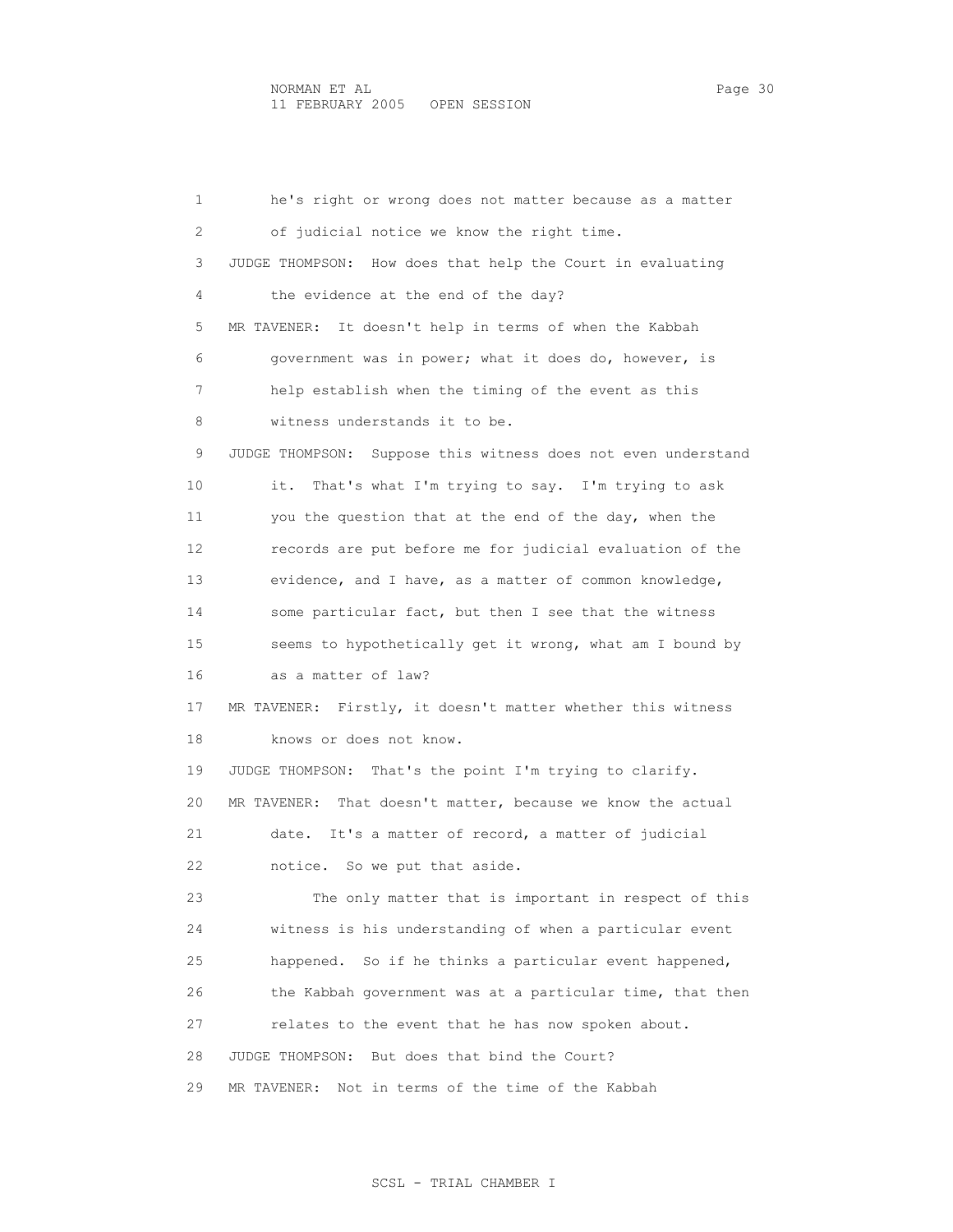1 government; only in terms of what the witness understands 2 the timing of the event. 3 JUDGE THOMPSON: It's like the chicken and the egg. 4 MR TAVENER: No, no, they are two different issues, 5 Your Honour. 6 JUDGE BOUTET: It is to allow the Court to assess the evidence 7 of this witness in context. That's what you're saying. 8 MR TAVENER: Exactly. If a person believes man landed on the 9 moon in 1971, and that's how he dates an event, and he 10 says, Man on the moon, 1971, I know it's 1971 because 11 that's when man landed on the moon. I'll stop saying 12 that now. He may be wrong because it actually happened, 13 off the top of my head, in 1969. But if he says 1971, 14 that's how he dates an event, the fact that he's wrong 15 about when man landed on the moon doesn't matter. What's 16 important is that he remembers 1971 as being the 17 appropriate date, and that's the same issue here. 18 The fact of when something happened doesn't really 19 matter because it's a question of judicial notice. The 20 importance is this witness's understanding of when it 21 happened because we're trying to -- 22 PRESIDING JUDGE: Do you want to pin him down to a specific 23 time frame? Because, you know, the Defence counsel, 24 learned counsel Margai, wanted to pin this witness down. 25 First of all, he said -- he asked him the question, you 26 know, whether he knows that Kenema is the provincial 27 capital of the Eastern province. He said -- he went into 28 some explanation, and then he brought him back. And then 29 he accepted.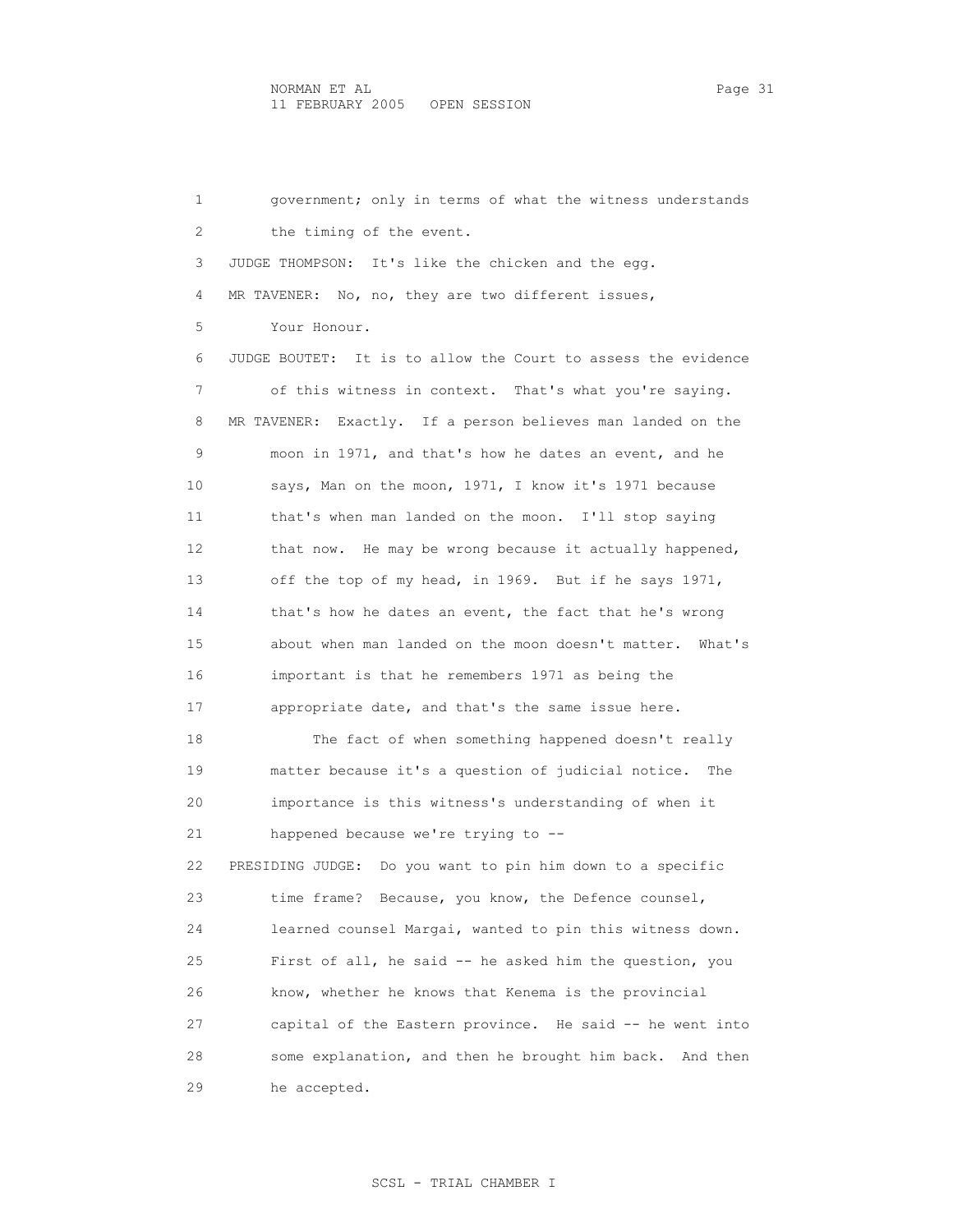1 And then he asked him, When did this incident take 2 place? He said -- he hesitated, hesitated, and said he 3 doesn't know. He doesn't know. Then counsel pressed and 4 said, You have to help us. Was it, you know, before or 5 after Kabbah's overthrow? He said it was before the 6 coup. I remember, you know, that that is what he said. 7 But he couldn't volunteer some other -- 8 JUDGE BOUTET: It was not his answer. It was, as I say, It 9 was during Pa Kabbah's government. 10 PRESIDING JUDGE: Before the coup. He said it was before the 11 coup. That was when we concluded that it was during the 12 Kabbah government. 13 JUDGE BOUTET: No, he said that in his evidence-in-chief. In 14 cross-examination, he said it was during Pa Kabbah's 15 government. 16 PRESIDING JUDGE: That was before the coup. 17 MR TAVENER: That's point, Your Honour. Mr Margai, quite 18 inadvertently I'm sure, is relying upon the judicial 19 notice of when Mr Kabbah -- President Kabbah was in 20 power. That's not point. That's a fallacy. 21 What you have to look at is what this witness 22 understands to be the timing of the government, not 23 relying upon judicial notice because they are two 24 different issues. If the witness is wrong, then he's 25 indicating an incorrect time. And therefore, the purpose 26 of re-examination is to ensure that the Court is not left 27 with a false impression of a witness's evidence. 28 Therefore, all I'm asking for is to be allowed to clarify 29 what this witness's understanding of the timing of the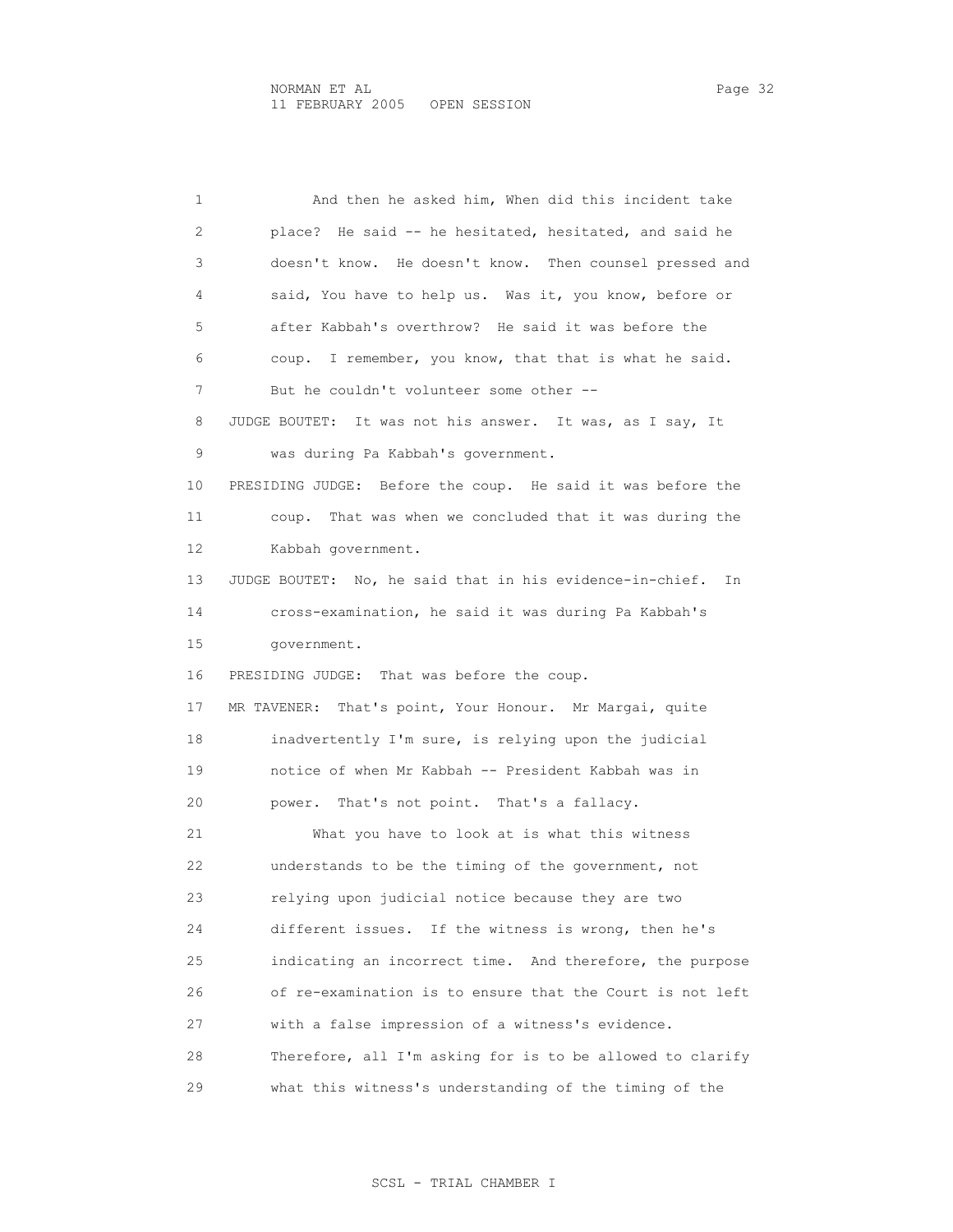1 Kabbah government. 2 JUDGE BOUTET: I would allow the question on re-examination 3 for that very limited purpose. 4 MR TAVENER: Thank you. 5 Q. Mr Witness, just one question: Do you know what 6 year -- or do you know the years that the Kabbah 7 government was in power? 8 A. I don't know. 9 Q. Thank you. 10 JUDGE THOMPSON: So then what -- following that up, as a 11 matter of law, what does the Court do? 12 MR TAVENER: We know that the witness is not good with dates. 13 JUDGE THOMPSON: All right. So are we back to the 14 situation -- 15 PRESIDING JUDGE: [Microphone not activated]. 16 JUDGE THOMPSON: That was the message I was trying to get to 17 you. Or are we bound by his answer? 18 MR TAVENER: Yes, he does not know. He's not good with years. 19 JUDGE THOMPSON: So in other words, we suspend our own 20 appreciation in terms of the judicial-notice mechanism? 21 MR TAVENER: The Kabbah government was in power. We know when 22 that was. This witness doesn't know. We look at other 23 evidence to see if we can establish, as we can, when the 24 events occurred. 25 JUDGE THOMPSON: Very interesting, novel response. 26 MR TAVENER: It's not that novel, Your Honour. Thank you. 27 JUDGE BOUTET: So that concludes your re-examination? 28 MR TAVENER: Yes, Your Honour. 29 JUDGE BOUTET: Are you ready to proceed with your next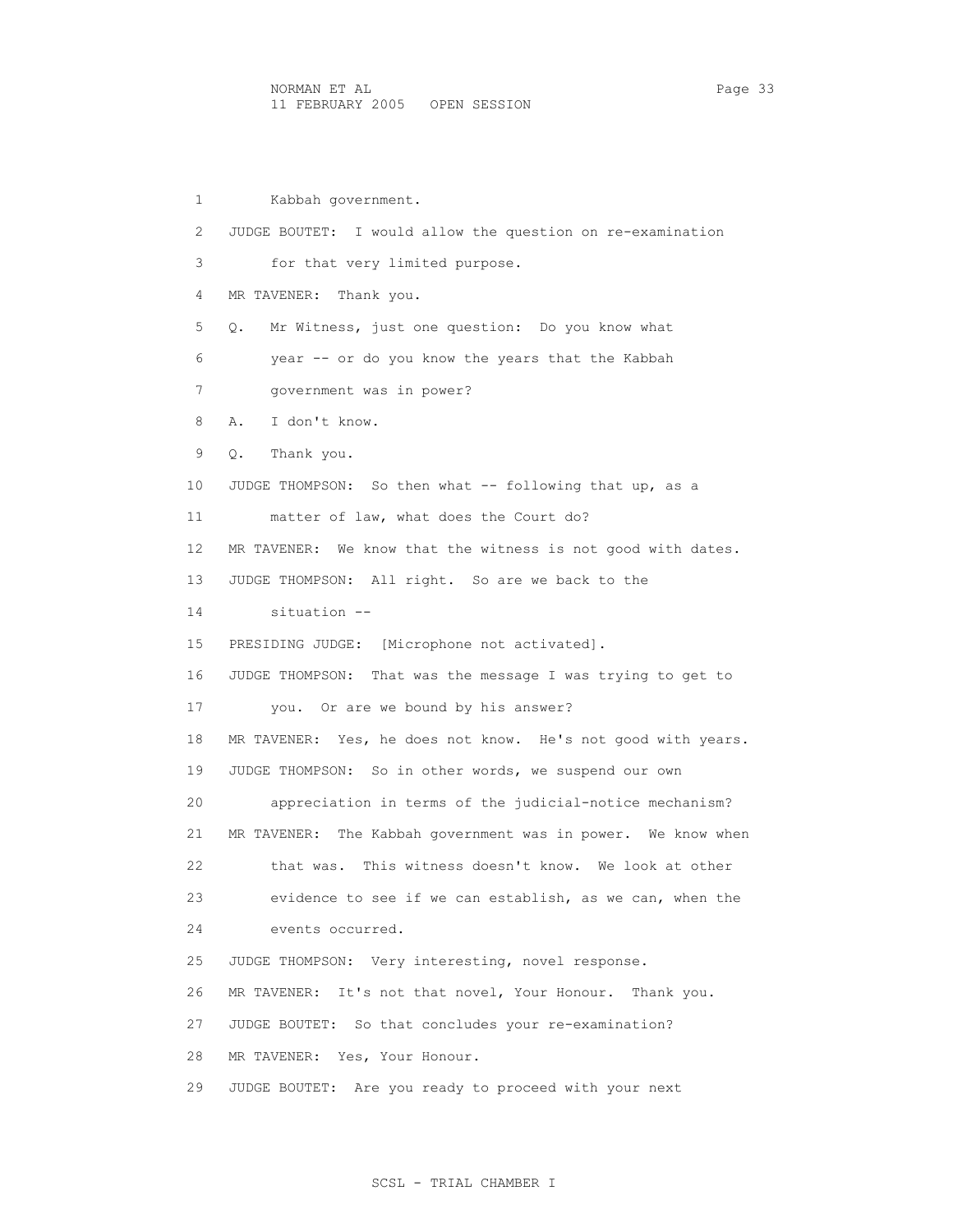1 witness? 2 MR TAVENER: Yes, we are. It requires a small break, but we 3 are. 4 PRESIDING JUDGE: You'll have it. 5 MR TAVENER: Thank you. 6 JUDGE BOUTET: Which witness is it, the next one? 7 MR TAVENER: TF2-022. 8 JUDGE BOUTET: Has the Defence been notified of that one being 9 the next one, and any problem with that? 10 MR HALL: We have, Your Honour, yesterday. 11 JUDGE BOUTET: So you have no problem if we proceed with that 12 witness now? 13 MR HALL: Not at all, Your Honour. 14 JUDGE BOUTET: Okay. 15 MR HALL: For Judge Boutet's information, they gave us a list 16 of the next five witnesses, how they would be called, the 17 next four or five witnesses, yesterday, and we are 18 prepared for them. 19 JUDGE BOUTET: For these five witnesses, you're prepared for 20 them as they come along? 21 MR HALL: Correct. 22 JUDGE BOUTET: Thank you. The reason I was asking is looking 23 at the witness list that has been filed, this is not 24 quite in the same order. But they're on the list. That 25 was the purpose of my questions. 26 MR HALL: Yes. They are changing their witness list slightly, 27 and I don't know -- 28 JUDGE BOUTET: In the order of calling them. But that's all. 29 MR HALL: They told us who is next for the next five

## SCSL - TRIAL CHAMBER I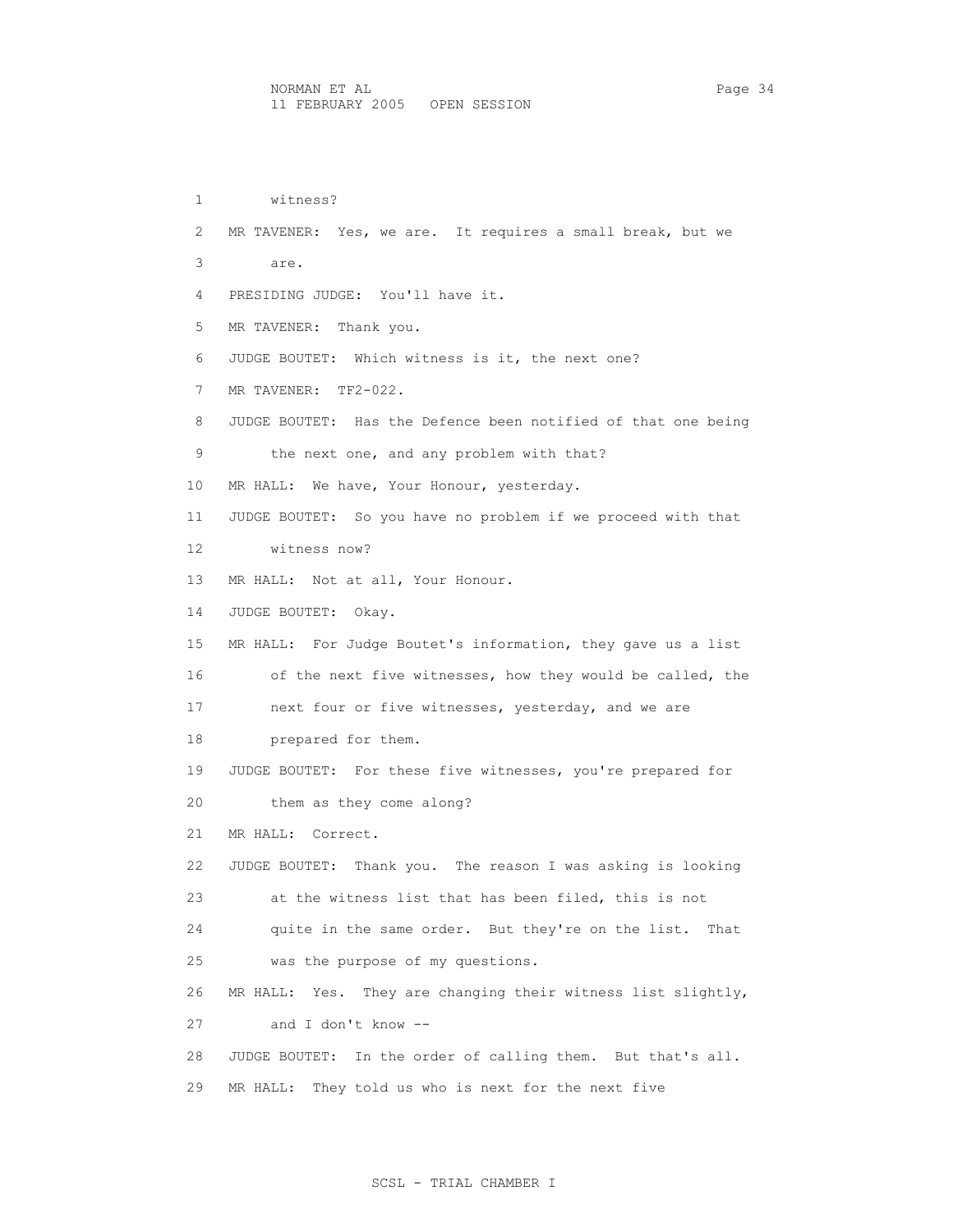1 witnesses. 2 JUDGE BOUTET: That's fine. Thank you. 3 MR TAVENER: The Prosecution has had some difficulties with 4 one or two witnesses, and that's why we have had to 5 slightly rejig with the assistance of the Defence 6 counsel. We have three witnesses available today. This 7 is the first witness; there are two others. After that, 8 we do have difficulties. But if we proceed through three 9 witnesses, that's not doing too badly. 10 JUDGE BOUTET: It will be a good day. Thank you. 11 PRESIDING JUDGE: All right. We'll recess to allow the 12 Prosecution to bring the next witness in because we are 13 through with this witness. 14 Mr Witness, we want to thank you for coming to give 15 evidence before the Tribunal. And we thank you for the 16 assistance because what you've said will help us to 17 determine the truth in this matter. We are discharging 18 you now. But necessity may arise for us to call you 19 back. We do not know. We are saying we are going to 20 call you back. But necessity may arise. If it does, we 21 will get in touch with you through the appropriate 22 channels. And we count on you to come back, if we need 23 you back here. Have you understood me? 24 THE WITNESS: I understand. 25 PRESIDING JUDGE: Is the translation still on? My God. 26 Anyway, we wish you a safe journey to your place of 27 abode, and we wish you all the best as well. 28 The Court will rise for some minutes. When the next 29 witness is ready, please call us in.

### SCSL - TRIAL CHAMBER I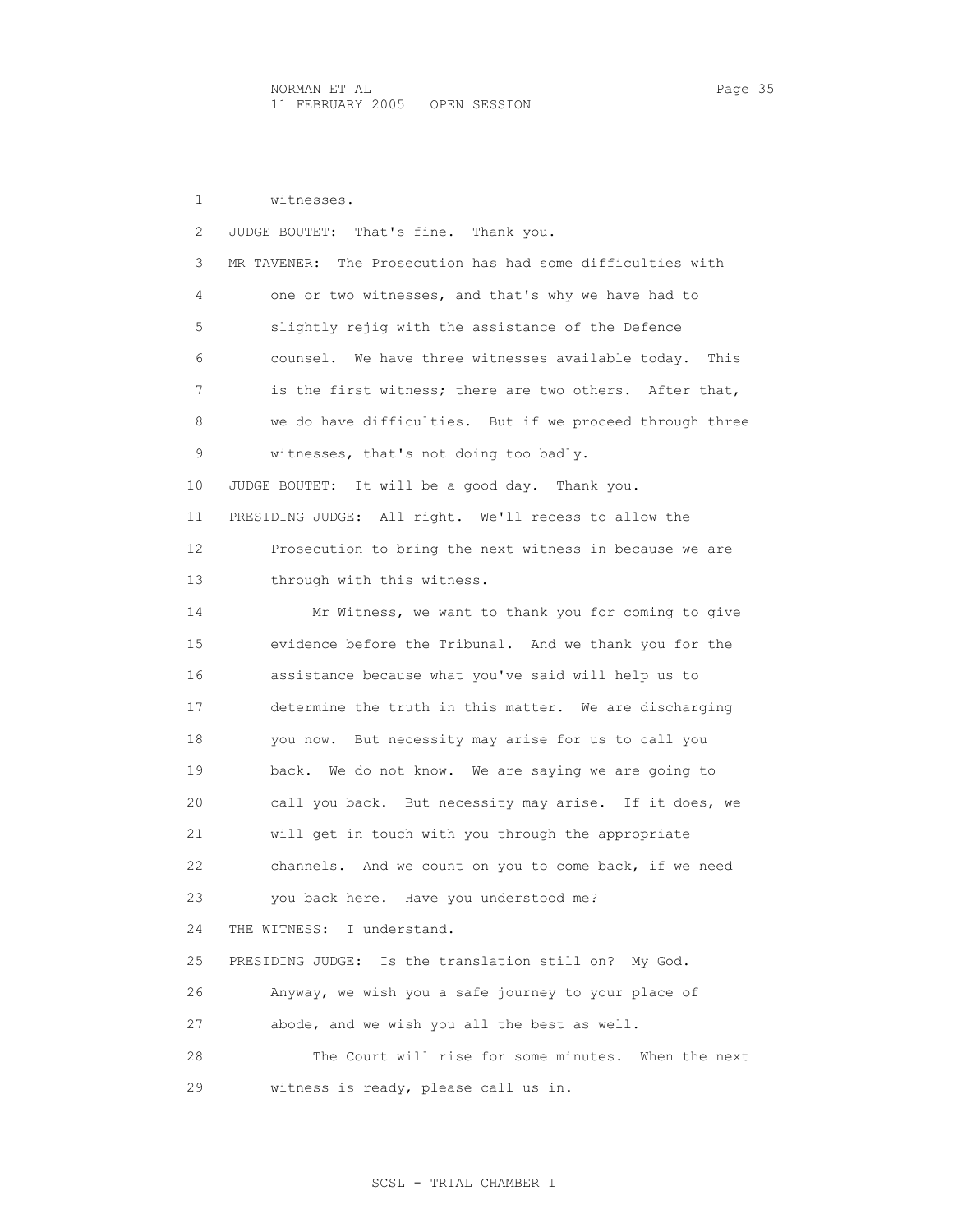1 [The witness withdrew] 2 [Recess taken at 11.12 a.m.] 3 [HN110205B EKD] 4 [The witness entered Court] 5 [Upon resuming at 11.25 a.m.] 6 MS WIAFE: The Prosecution calls TF2-022. 7 PRESIDING JUDGE: Can you hold on, please. Can you hold on 8 please. Yes, please. 9 MS WIAFE: The Prosecution calls TF2-022. He will testify in 10 Temne. 11 PRESIDING JUDGE: And this would be your 42nd witness? 12 MS WIAFE: Yes, Your Honour. 13 JUDGE BOUTET: Yes, proceed. 14 WITNESS: TF2-022 [sworn] 15 [Witness answered through interpretation] 16 EXAMINED BY MS WIAFE: 17 MS WIAFE: 18 Q. Mr Witness, how old are you? 19 PRESIDING JUDGE: Learned counsel, the witness is testifying 20 in? 21 MS WIAFE: In Temne. 22 PRESIDING JUDGE: In Temne. 23 MS WIAFE: Yes. 24 Q. Mr Witness, how old are you? 25 A. Forty years. 26 Q. Are you married? 27 A. I have two wives. 28 Q. Do you have any children?

29 A. Yes.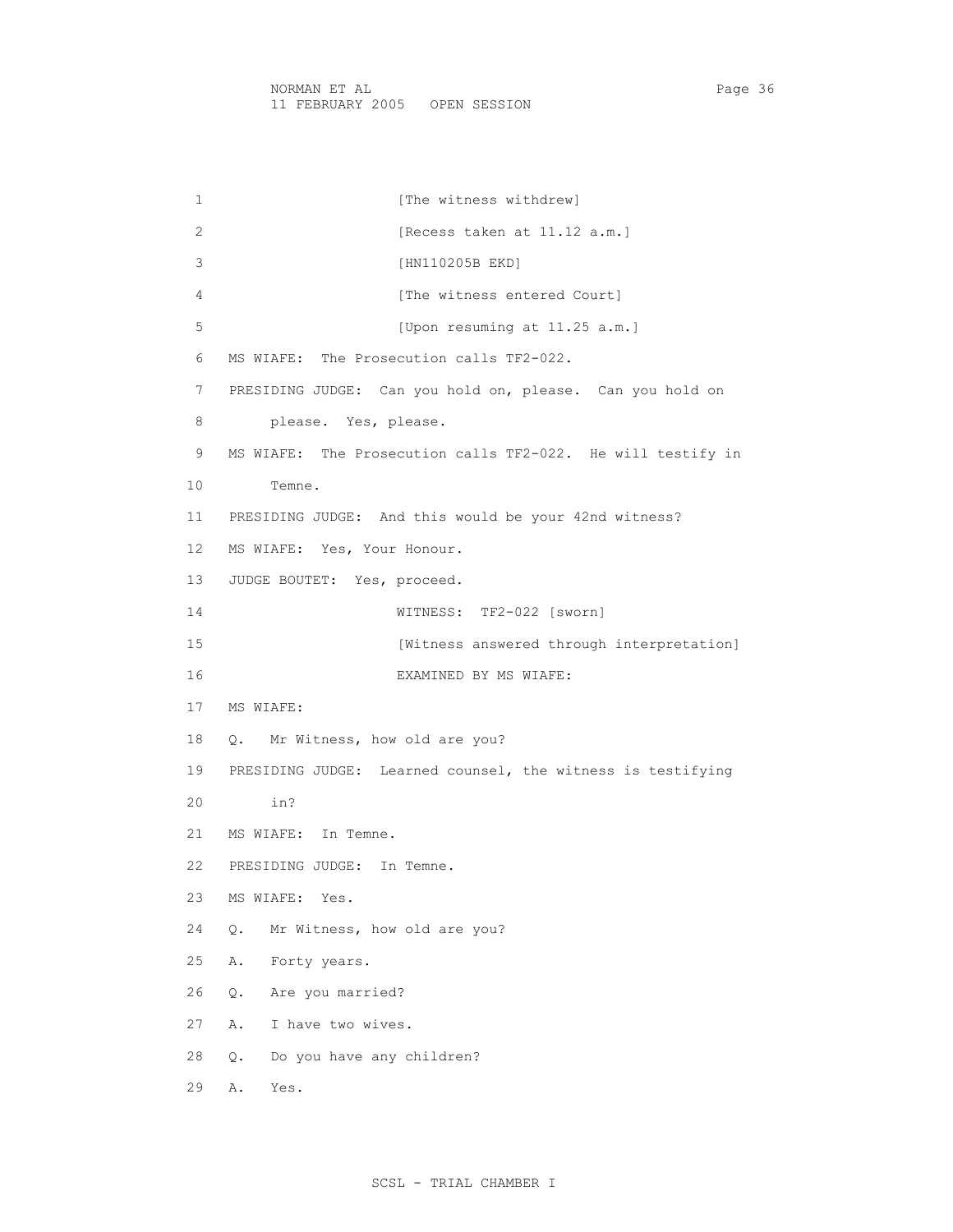1 Q. How many children do you have? 2 A. I have two children. 3 Q. Mr Witness, have you ever had any form of formal 4 education? 5 A. Yes. 6 Q. How far did you go? 7 A. Well, I started from two. 8 Q. So can you read and write? 9 A. Well, I write a little and I read a little. 10 Q. What language do you write little and read a little? 11 A. Well, in English I can write my name and I can read a 12 little. 13 Q. Mr Witness, what work do you do? 14 A. Well, I mine for diamonds and I do some trading, some 15 petty trading, because that is from where I get my 16 living. 17 Q. Mr Witness, I would like to focus your attention on May 18 1997? 19 A. Yes. 20 Q. Where were you at this time? 21 A. I used to be in a town that is called Tongo. 22 Q. What district is Tongo? 23 A. In Kenema District. 24 Q. In what chiefdom? 25 A. Lower Bambara Chiefdom. 26 Q. Mr Witness, did anything happen in Tongo Field in May of 27 1997? 28 A. Certainly something happened. 29 Q. Could you tell this Court what happened?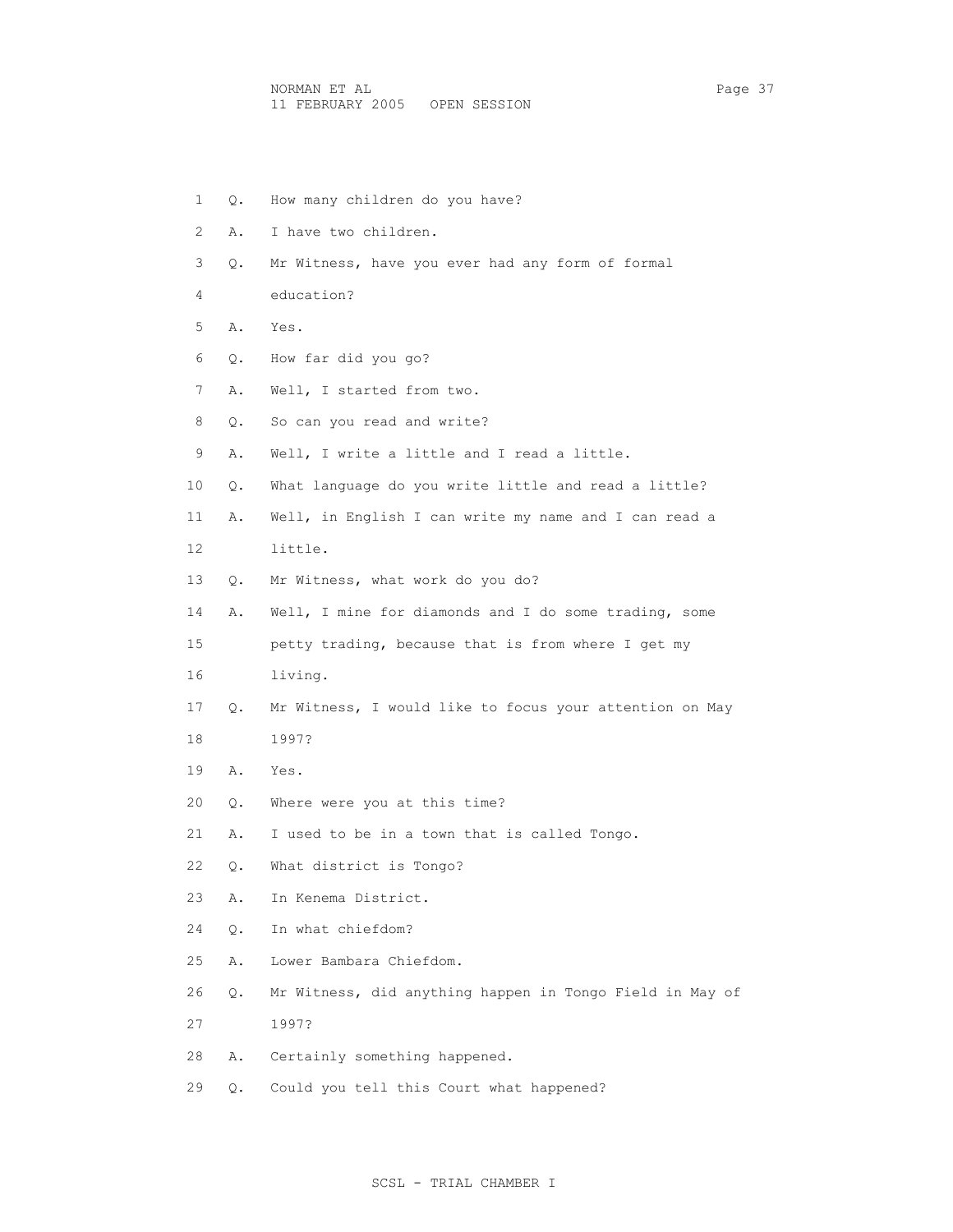| 1  | Α. | Yes, I will tell this Court what I saw and what I heard.  |
|----|----|-----------------------------------------------------------|
| 2  | Q. | Please go ahead.                                          |
| 3  | Α. | In 1997 -- in May 25, 1997 in the morning I heard six     |
| 4  |    | people who went to our place of work.                     |
| 5  | О. | Was this in Tongo Field? This place of work, was it in    |
| 6  |    | Tongo Field?                                              |
| 7  | Α. | Yes, it was there. We are in this place of work, I had a  |
| 8  |    | small radio in my hand that I used to listen to. On this  |
| 9  |    | radio I heard that the government of Pa Tejan Kabbah had  |
| 10 |    | been overthrown. When I heard this information I told my  |
| 11 |    | children that, "Oh, trouble, there is trouble. So what    |
| 12 |    | we going to do, we should prepare."                       |
| 13 | Q. | Did you do anything as a result of this information?      |
| 14 | Α. | I told my children, you know, to prepare so as to go back |
| 15 |    | to town.                                                  |
| 16 | Q. | Did you go back to town?                                  |
| 17 | Α. | Yes, we returned to town. I and my children, we returned  |
| 18 |    | to town.                                                  |
| 19 | Q. | Mr Witness, what did you see when you went back to town?  |
| 20 | Α. | When I arrived in town we had the people that were        |
| 21 |    | quarding us.                                              |
| 22 | Q. | Who were these people who were quarding you?              |
| 23 | Α. | They called them Kamajors.                                |
| 24 | Q. | Who were these Kamajors?                                  |
| 25 | Α. | These were people who were taken from different houses in |
| 26 |    | all the chiefdoms.                                        |
| 27 | Q. | When you say "all the chiefdoms," which chiefdoms are you |
| 28 |    | referring to?                                             |
| 29 | Α. | The Lower Bambara Chiefdom chiefdom.                      |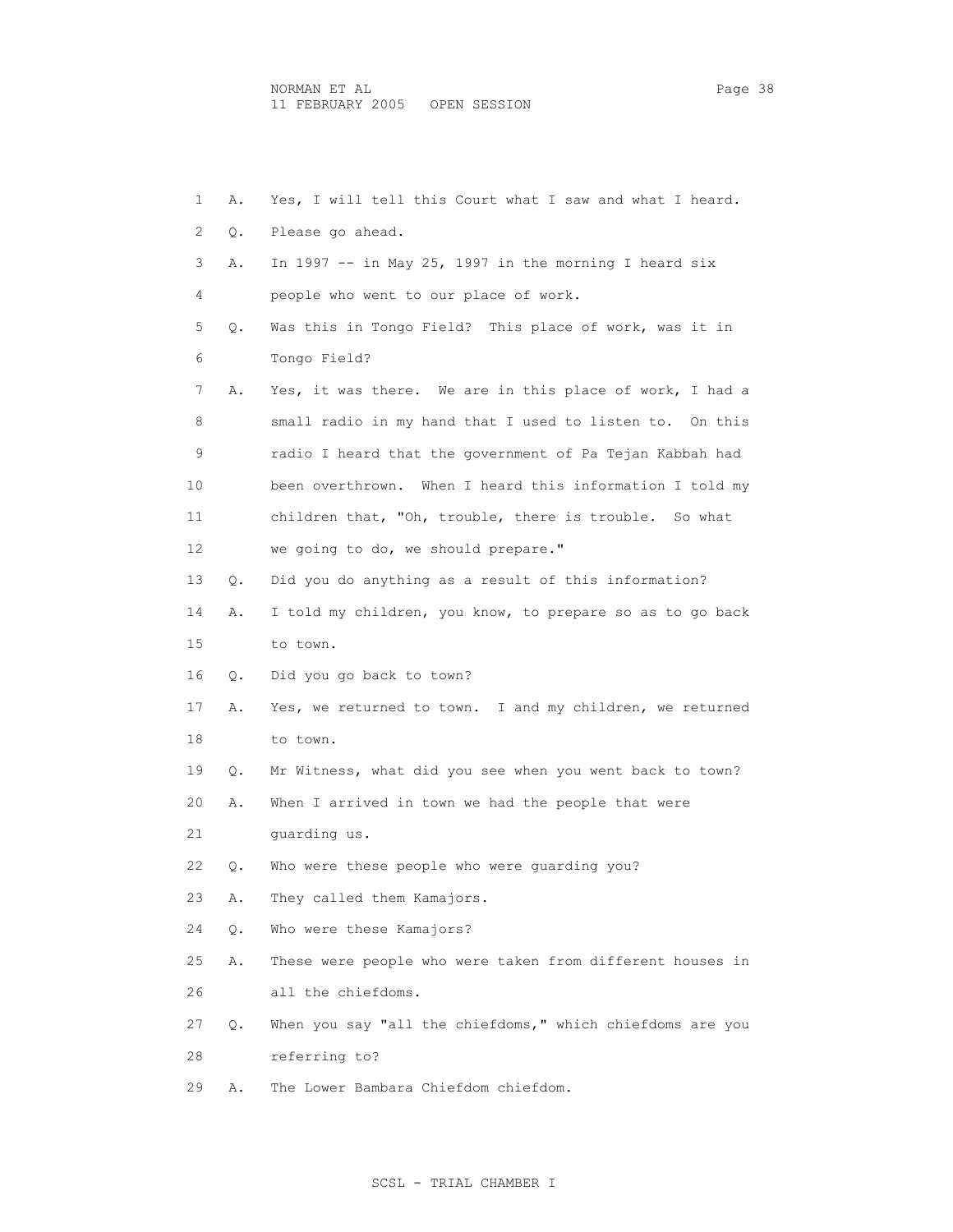1 Q. Mr Witness, you said the Kamajors were defending you. 2 Who were they defending you against? 3 MR BOCKARIE: Your Honour, I thought I heard him say 4 "guarding", not "defending". 5 MS WIAFE: I will rephrase the question. 6 Q. Mr Witness, you said the Kamajors were guarding you. Why 7 were they guarding you? 8 A. Well, at that time they said they were guarding us 9 against rebels. 10 Q. And who were these rebels? 11 A. Well, these were people that came from the bush to come 12 and make atrocities in town. These were the people that 13 we refer to as rebels. 14 Q. Mr Witness, you said that on May 25th, 1997 the Kamajors 15 were guarding you in Tongo Field. How long had the 16 Kamajors been in Tongo Field before that time? 17 A. They had been there from '96 unto 1997. 18 Q. Mr Witness, after May 25, 1997 did the Kamajors continue 19 to guard you? 20 A. Yes, it was certainly so, because they were the ones that 21 were there. 22 Q. How long did they guard you? 23 A. It was for three months. 24 Q. Three months from May 25, 1997? 25 A. Yes. 26 Q. After the three months what happened? 27 A. Well, on the third month -- within the third month, 28 within these three months that was when we got

29 information from them.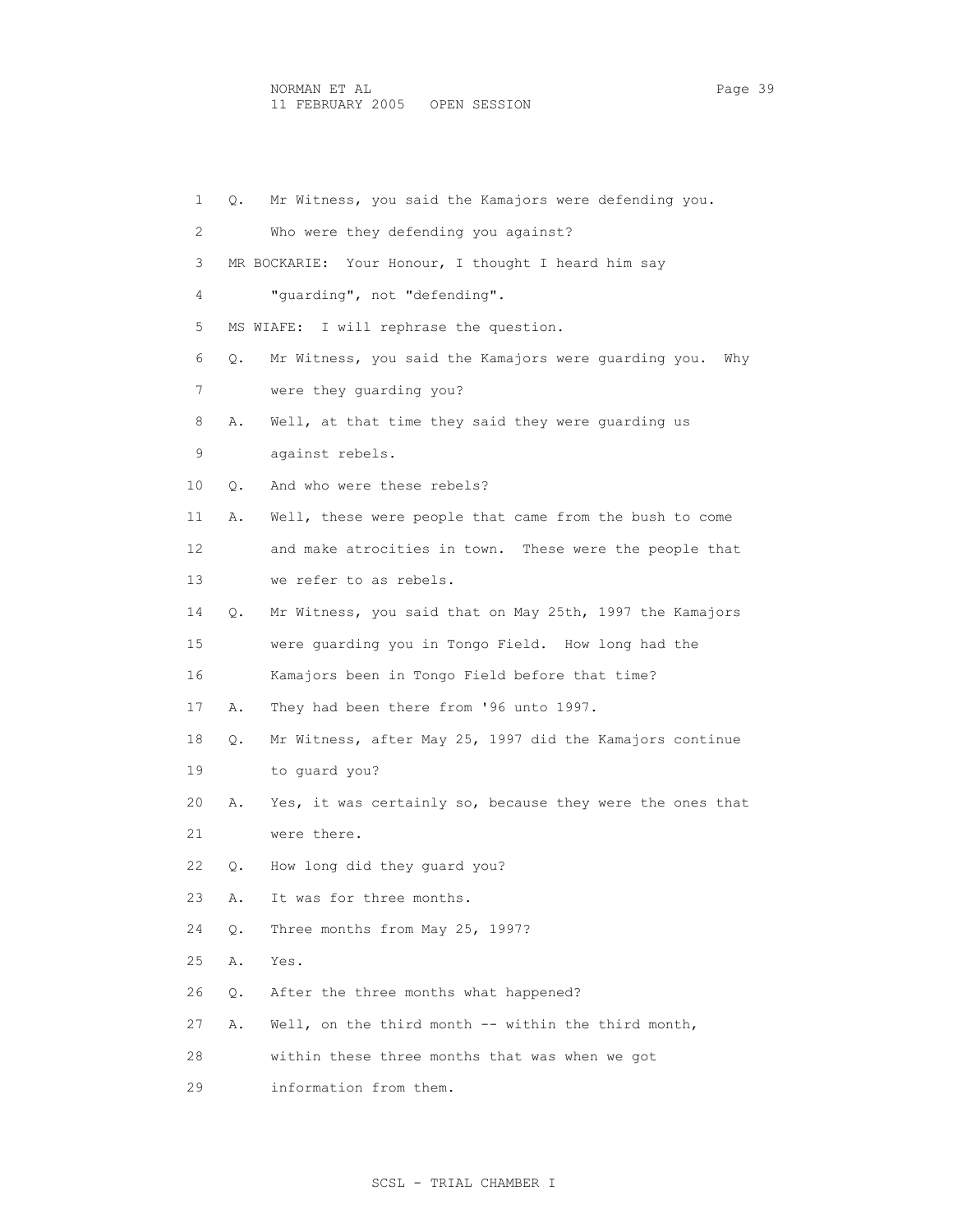| 1  | Q. | When you say "them", who are you referring to?               |
|----|----|--------------------------------------------------------------|
| 2  | Α. | We got information from the Kamajors.                        |
| 3  | Q. | What was this information?                                   |
| 4  | Α. | The Kamajors told us that those people who overthrew the     |
| 5  |    | government of Freetown, they said that they would go to      |
| 6  |    | Tongo so as to establish their government there.             |
| 7  | Q. | Do you know the people who overthrew the Tejan Kabbah        |
| 8  |    | qovernment?                                                  |
| 9  | Α. | I did not know them, but I heard that they were soldiers.    |
| 10 | Q. | Apart from being soldiers, do you know any other name by     |
| 11 |    | which they were referred to?                                 |
| 12 | Α. | Well, they told us that they combined with those people      |
| 13 |    | that were in the bush who were called the RUF. Both of       |
| 14 |    | them came together.                                          |
| 15 | Q. | Who combined with the RUF?                                   |
| 16 | Α. | The soldiers that were referred to SLA, these were the       |
| 17 |    | ones that they said combined with the rebels that were in    |
| 18 |    | the bush.                                                    |
| 19 | Q. | Mr Witness, what happened in Tongo Field after you           |
| 20 |    | received this information?                                   |
| 21 | Α. | The Kamajors told us that we should not be worried and       |
| 22 |    | that God willing --                                          |
| 23 | Q. | Go on, Mr Witness.                                           |
| 24 | Α. | Let us sit down and be relaxed.                              |
| 25 |    | PRESIDING JUDGE: Started with "God willing". God willing let |
| 26 |    | us sit and relax or -- what is that?                         |
| 27 |    | MS WIAFE:<br>I suppose he abandoned that.                    |
| 28 |    | THE WITNESS: Let us don't be worried at all, nothing will    |
| 29 |    | happen to us because they will not allow those men to go     |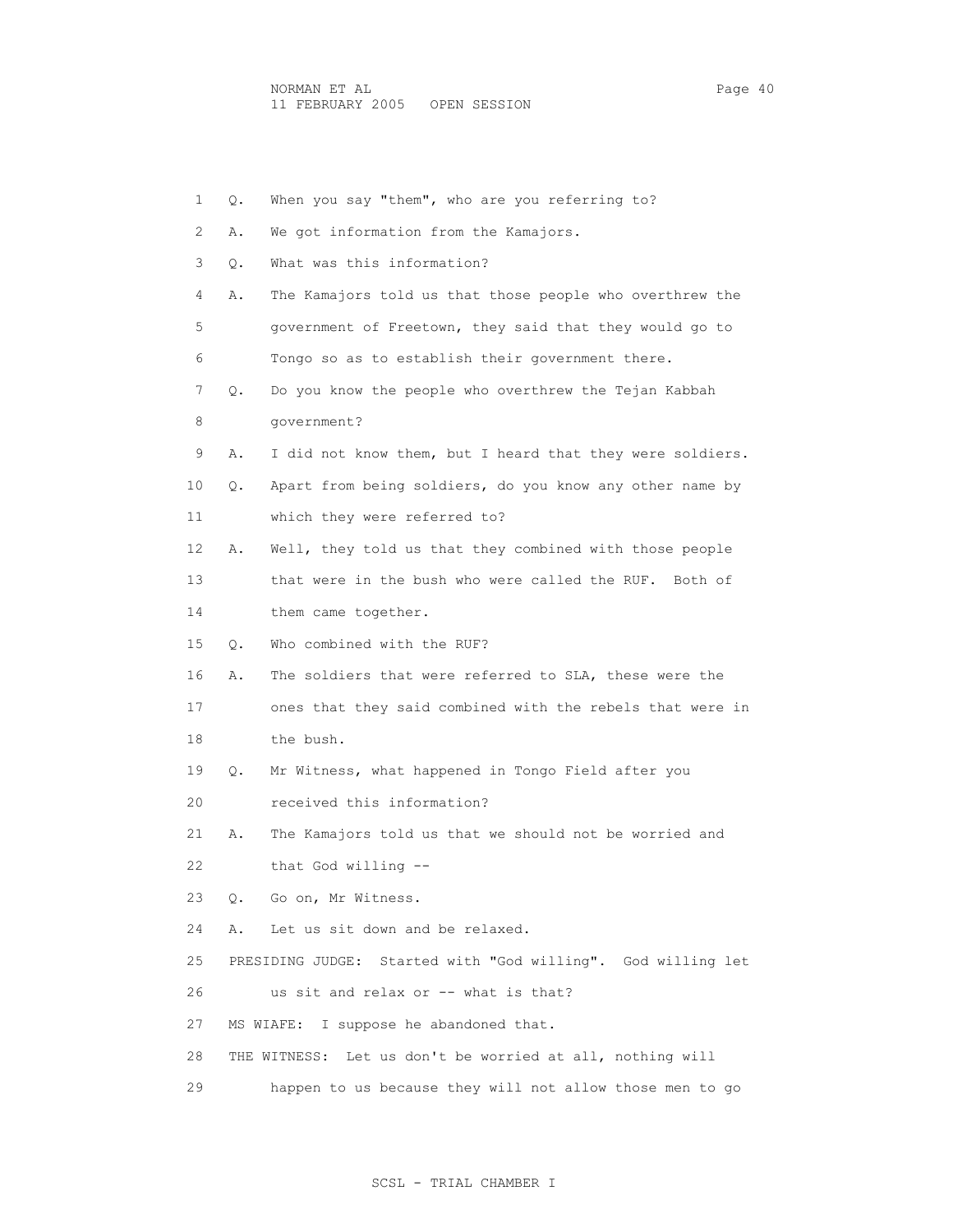1 into Tongo. 2 MS WIAFE: 3 Q. Mr Witness, after you received this information did the 4 soldiers and the RUF ever come to Tongo Field? 5 A. Yes, within the third month they went there. 6 Q. How did they, the RUF and the SLA, enter Tongo Field? 7 A. Well -- 8 PRESIDING JUDGE: Did he mention the RUF? He said soldiers, I 9 thought you talked of soldiers. 10 MS WIAFE: Before that he said the information had been that 11 the soldiers and the RUF were coming to Tongo Field, and 12 I asked him did they ever come to Tongo Field? But I can 13 clarify that. 14 PRESIDING JUDGE: Please clarify that. 15 MS WIAFE: 16 Q. Mr Witness, the people who came to Tongo Field, who were 17 they? 18 A. We are told that they were a combined force, the RUF and 19 the SLA. These were the people that entered Tongo Field. 20 Q. How did the RUF and SLA enter Tongo Field? 21 A. They entered there with their guns and while they were 22 coming they had been firing. 23 Q. Where were the Kamajors when the RUF and SLA were 24 entering Tongo Field? 25 A. At that time we did not see any Kamajors, because they 26 fought for the whole of the day on the road. 27 Q. When you say "they fought for the whole of the day," who 28 are you referring to?

29 A. It was the Kamajors that left the town and went on the

### SCSL - TRIAL CHAMBER I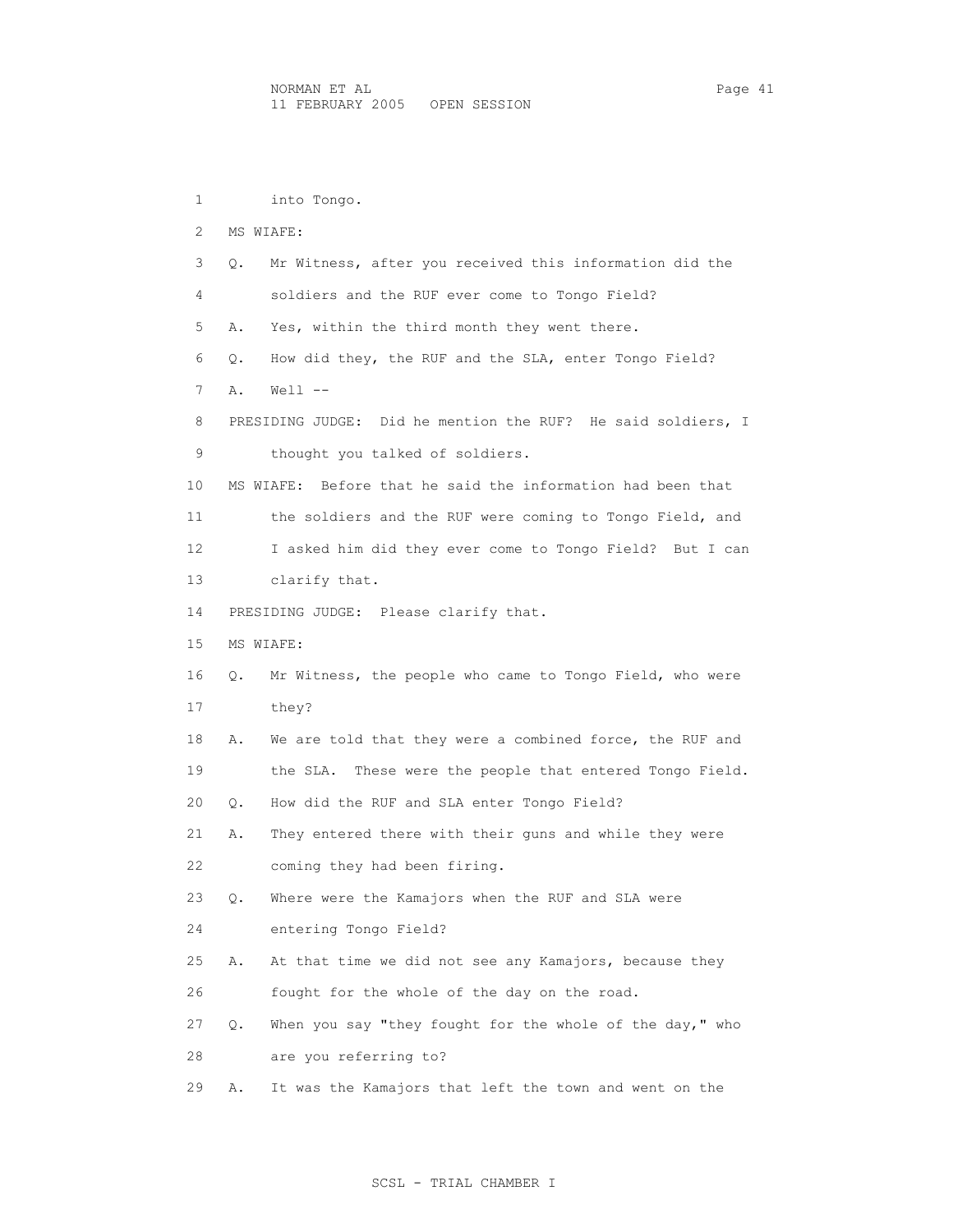| 1  |    | road, and they said they were going to intercept the SLA     |
|----|----|--------------------------------------------------------------|
| 2  |    | and the RUF. And they fought for the whole of the day        |
| 3  |    | and we have been hearing shooting throughout.                |
| 4  | Q. | Mr Witness, when did the fighting stop?                      |
| 5  | Α. | It was around the evening hours. That was the time that      |
| 6  |    | we saw the soldiers and the RUF coming towards the town.     |
| 7  | Q. | Did the soldiers and the RUF finally enter the town          |
| 8  |    | itself?                                                      |
| 9  | Α. | Yes, they enter right into the heart of the town.            |
| 10 | Q. | What happened when the AFRC and the RUF -- sorry, when       |
| 11 |    | the soldiers and the RUF entered the town?                   |
| 12 |    | PRESIDING JUDGE:<br>I was going to say you were in the wrong |
| 13 |    | chamber and that you have just to walk across and see        |
| 14 |    | Honourable Justice Doherty for your representation.<br>You   |
| 15 |    | may proceed, please.                                         |
| 16 |    | MS WIAFE:                                                    |
| 17 | Q. | Mr Witness, should I repeat the question?                    |
| 18 | Α. | Yes, I am listening to you. It is just because they were     |
| 19 |    | talking, that's why I did not say anything.                  |
| 20 | Q. | I said what happened when the soldiers and the RUF           |
| 21 |    | entered Tongo Field?                                         |
| 22 | Α. | Well, when they entered, what happened, they burnt all       |
| 23 |    | our property.                                                |
| 24 | Q. | Anything else happen?                                        |
| 25 | Α. | When they received that evening and when we had received     |
| 26 |    | them -- when we had received them for our safety because     |
| 27 |    | we knew that when they had taken over the town, so they      |
| 28 |    | started taking our property. For instance if one had a       |
| 29 |    | watch, they would take it; if they met you with a very       |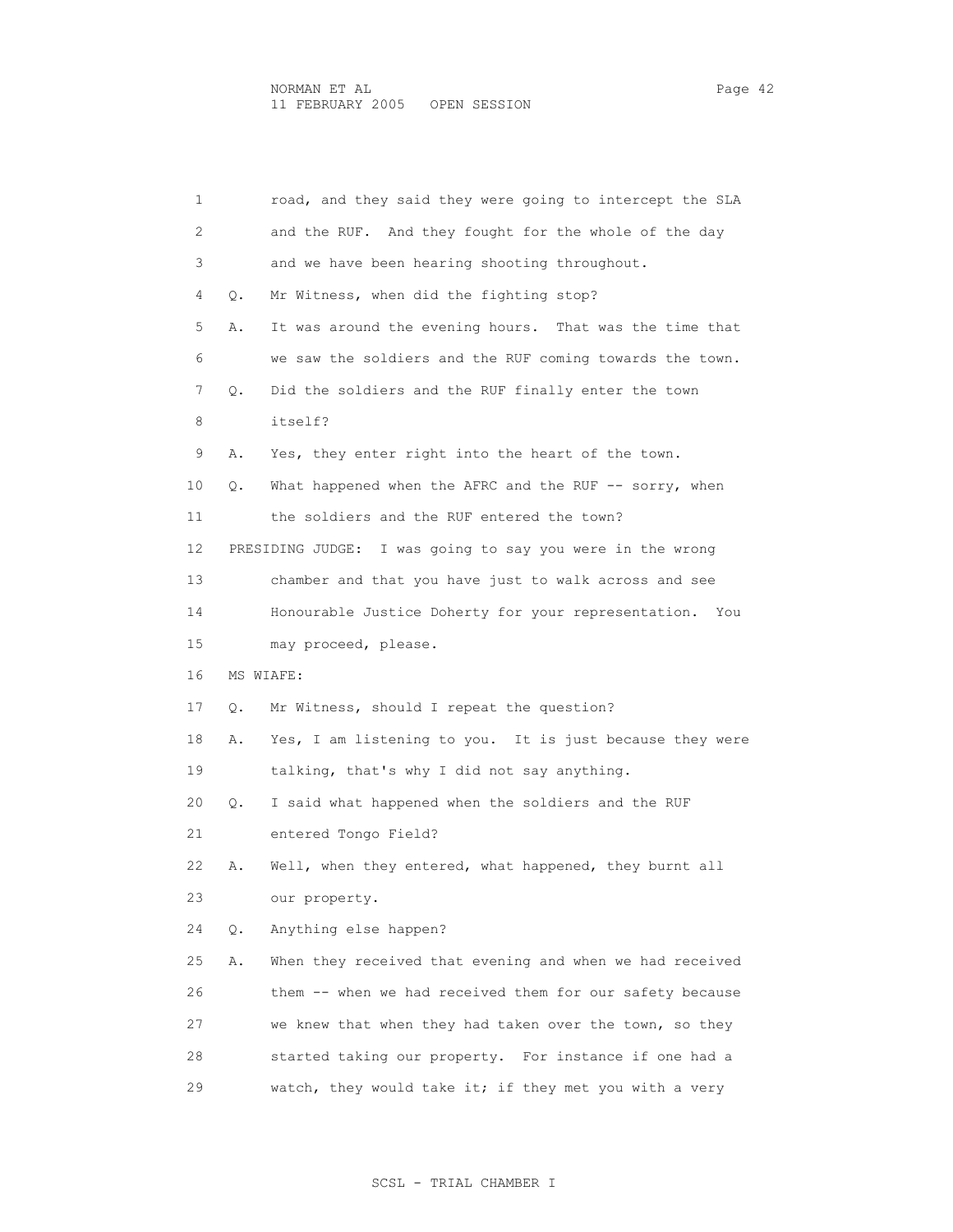| 1  |    | good shirt, they would take it off you; if you had money,  |
|----|----|------------------------------------------------------------|
| 2  |    | they will take it from you. I was totally confused.<br>So  |
| 3  |    | we are there for some time in the evening -- in the        |
| 4  |    | evening the other groups of the RUF --                     |
| 5  | Q. | [Microphone not activated]                                 |
| 6  | Α. | Okay. Can I go on?                                         |
| 7  | Q. | Yes, you can go on.                                        |
| 8  | Α. | In the evening I sat in my house with my wives because     |
| 9  |    | there was no way of moving anymore.                        |
| 10 | Q. | Mr Witness, how long did the SLA and the RUF stay in       |
| 11 |    | Tongo Field?                                               |
| 12 | Α. | They enter there in August; up to November they were       |
| 13 |    | there.                                                     |
| 14 | Q. | When you say November, do you mean November of 1997?       |
| 15 | Α. | 1997, November.                                            |
| 16 | Q. | In November 1997 what happened to the SLA and RUF?         |
| 17 | Α. | Well, they had a place which they established in order to  |
| 18 |    | do some mining.                                            |
| 19 | Q. | Mr Witness, I'm talking about November of 1997. You said   |
| 20 |    | the RUF/SLA stayed in Tongo Field from August to November  |
| 21 |    | In November of 1997 what did the SLA and the RUF<br>1997.  |
| 22 |    | do?                                                        |
| 23 | Α. | Well, they had been mining for diamonds from August until  |
| 24 |    | November.<br>This was the place where they were.           |
| 25 | Q. | Mr Witness, did the RUF/SLA ever leave Tongo Field?        |
| 26 | Α. | Yes.                                                       |
| 27 | Q. | When did they leave Tongo Field, the RUF and SLA?          |
| 28 | Α. | It was during the month that is called November.<br>It was |
| 29 |    | during the Muslim month of fasting.                        |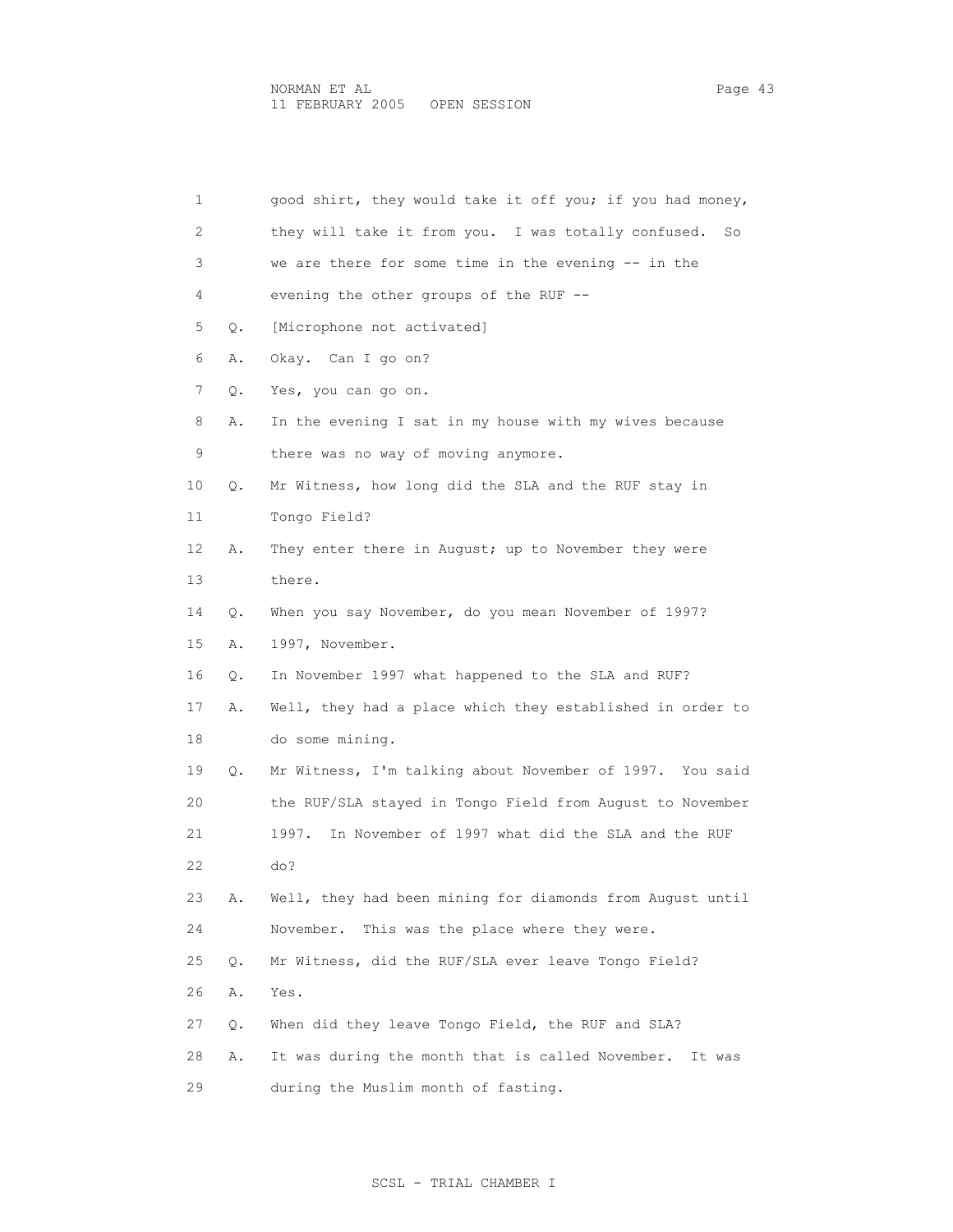| 1  | Q. | 1997?                                                      |
|----|----|------------------------------------------------------------|
| 2  | Α. | Yes.                                                       |
| 3  | Q. | Why did the RUF and SLA leave Tongo Field?                 |
| 4  | Α. | It was the Kamajors that came and fought against them.     |
| 5  | Q. | Where were you when the Kamajors came and fought against   |
| 6  |    | the RUF and SLA?                                           |
| 7  | Α. | At that time I was in the mosque. I was standing by a      |
| 8  |    | friend when I came from my place of work.                  |
| 9  | Q. | How did you know the Kamajors had come to fight the        |
| 10 |    | RUF/SLA?                                                   |
| 11 | Α. | I was standing with my friend, we are discussing.<br>So we |
| 12 |    | heard some shooting.                                       |
| 13 | О. | Where was this shooting coming from?                       |
| 14 | Α. | It was towards the end of the town that is called          |
| 15 |    | Kpandebu area.                                             |
| 16 | Q. | What else happened on that day?                            |
| 17 | Α. | Well, when we heard these gunshots I became very           |
| 18 |    | confused, because all my children and wives were in the    |
| 19 |    | house.                                                     |
| 20 | Q. | What did you do, Mr Witness?                               |
| 21 | Α. | It was a considerable distance from where we were          |
| 22 |    | standing to the house, so I told my colleague that I had   |
| 23 |    | to go and check what was going on with my family.          |
| 24 | Q. | Did you go back home?                                      |
| 25 | Α. | Yes, I went. But when I was going I was intercepted by a   |
| 26 |    | large crowd of people. So it was almost impossible for     |
| 27 |    | me to go back to the house.                                |
| 28 | О. | Where was this crowd coming from?                          |
| 29 | Α. | They were coming from the part from where these qunshots   |

# SCSL - TRIAL CHAMBER I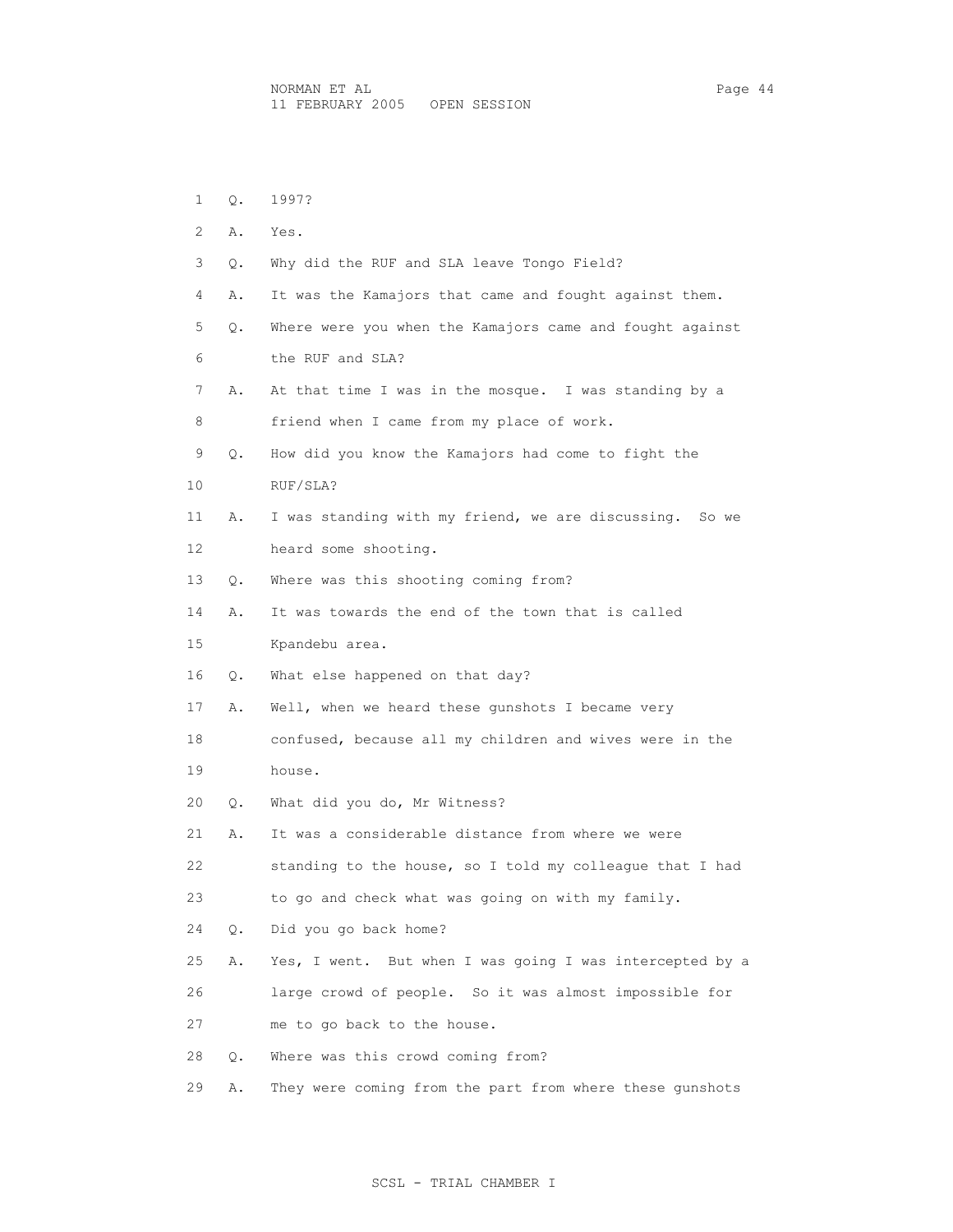1 were coming from. 2 Q. Who were these people, this crowd that you refer to? 3 A. It was the civilians who within the township. These were 4 the people that were coming with their bundles and all 5 other types of loads. 6 Q. Mr Witness, what did you do at this point? 7 A. At that time I was totally confused. I couldn't go to my 8 house anymore because there was a lot of shooting. 9 Q. Where did you go, Mr Witness? 10 A. I joined the civilians and we went to the headquarters. 11 Q. When you say "headquarters", what are you referring to? 12 A. There are buildings. It was a company called NDMC that 13 build these houses, they had a field there. 14 Q. What did the NDMC company do in Tongo Field? 15 A. It was used for mining. But when the soldiers and the 16 RUF entered there, it was in these quarters that they 17 resided. 18 Q. Mr Witness, why did you go to the NDMC headquarters? 19 A. The commander of the SLA, called Seth Marah, told us that 20 the men first attacked them in town so he told us that at 21 any time we had an attack before one went into the bush, 22 go where they were, they would protect us. It was for 23 that reason that all of us -- I went to the headquarters. 24 Q. What did you see when you got to the headquarters? 25 A. I saw the Kamajors and the RUF. Some, the others, were 26 coming, the others were shooting. 27 Q. Mr Witness, who was shooting and who was coming, can you 28 clarify that? 29 A. The Kamajors, they were coming to the field where we are,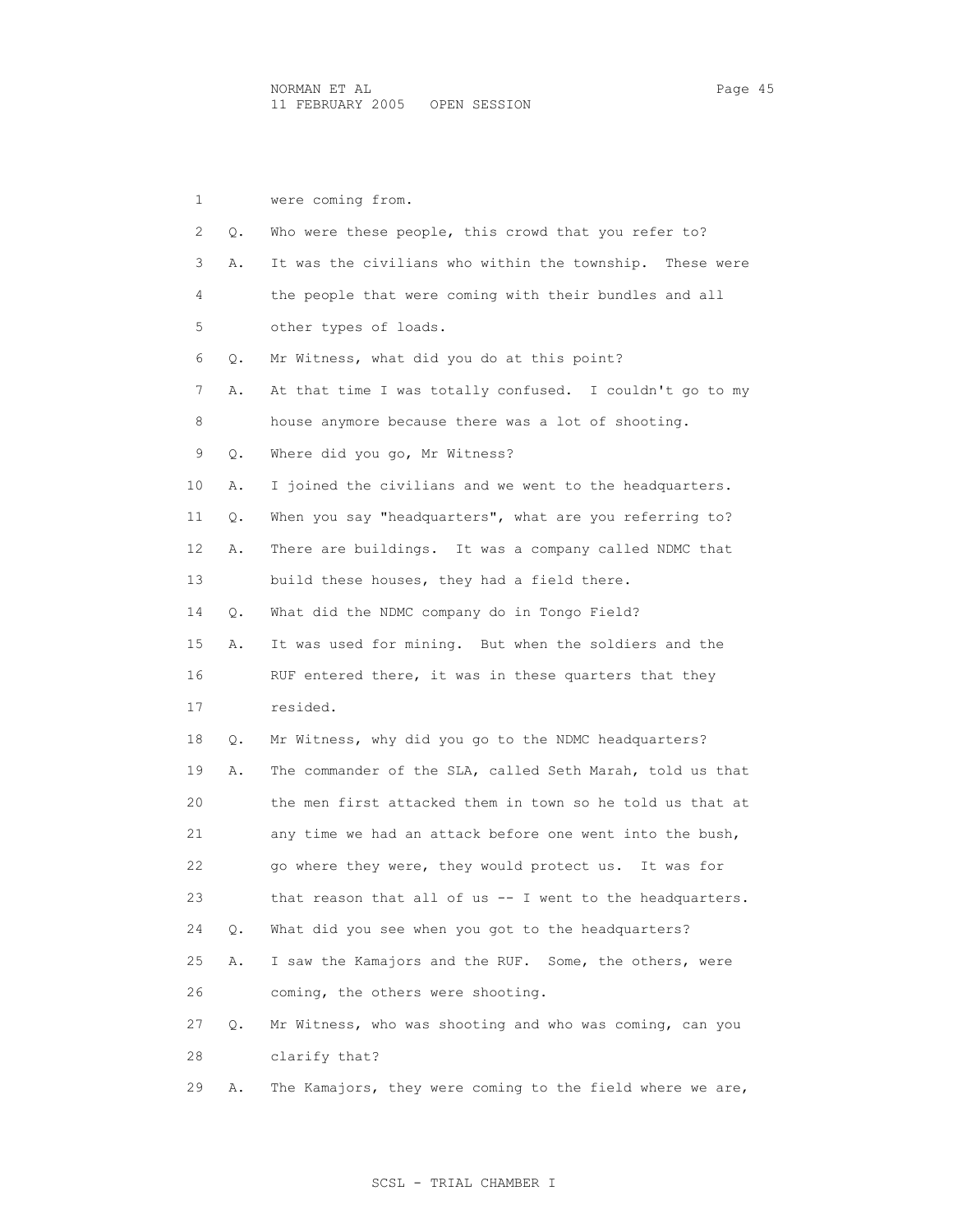| 1  |    | that is at the headquarters. The RUF and the soldiers,     |
|----|----|------------------------------------------------------------|
| 2  |    | they were firing so that their enemies would not reach     |
| 3  |    | where they are.                                            |
| 4  | Q. | Mr Witness, can you tell the Court what happened at the    |
| 5  |    | headquarters?                                              |
| 6  | Α. | There is a big field. That was where we, the<br>Yes.       |
| 7  |    | civilians, slept during that time. During that time the    |
| 8  |    | RUF were firing shots, the Kamajors as well were firing,   |
| 9  |    | moving towards to capture where we were.                   |
| 10 | Q. | Did the firing stop at any point?                          |
| 11 | Α. | When it intensified the SLA and the RUF dispersed.<br>Yes. |
| 12 | Q. | Do you know where the SLA and RUF went to?                 |
| 13 | Α. | No, I didn't know, because that time I didn't see them.    |
| 14 | Q. | What happened after the SLA and the RUF left?              |
| 15 | Α. | That time we were left there, we the civilians in the      |
| 16 |    | field, and we saw the Kamajors. They were dressed with a   |
| 17 |    | gunmen attires, small mirrors and a hat.                   |
| 18 | О. | What did the Kamajors do?                                  |
| 19 | Α. | Where I was lying, I saw one Kamajor with a cutlass.       |
| 20 | Q. | This Kamajor with a cutlass, what if anything did he do    |
| 21 |    | with a cutlass?                                            |
| 22 | Α. | I saw him using the cutlass, chopping the people that      |
| 23 |    | were lying in the field.                                   |
| 24 | Q. | How many people did you see this Kamajor hacking?          |
| 25 | Α. | I saw where he started. He hacked two and the third one    |
| 26 |    | was closer to me.                                          |
| 27 | Q. | Do you know what happened to these two people after they   |
| 28 |    | were hacked?                                               |
| 29 | Α. | I couldn't know what exactly happened with them.           |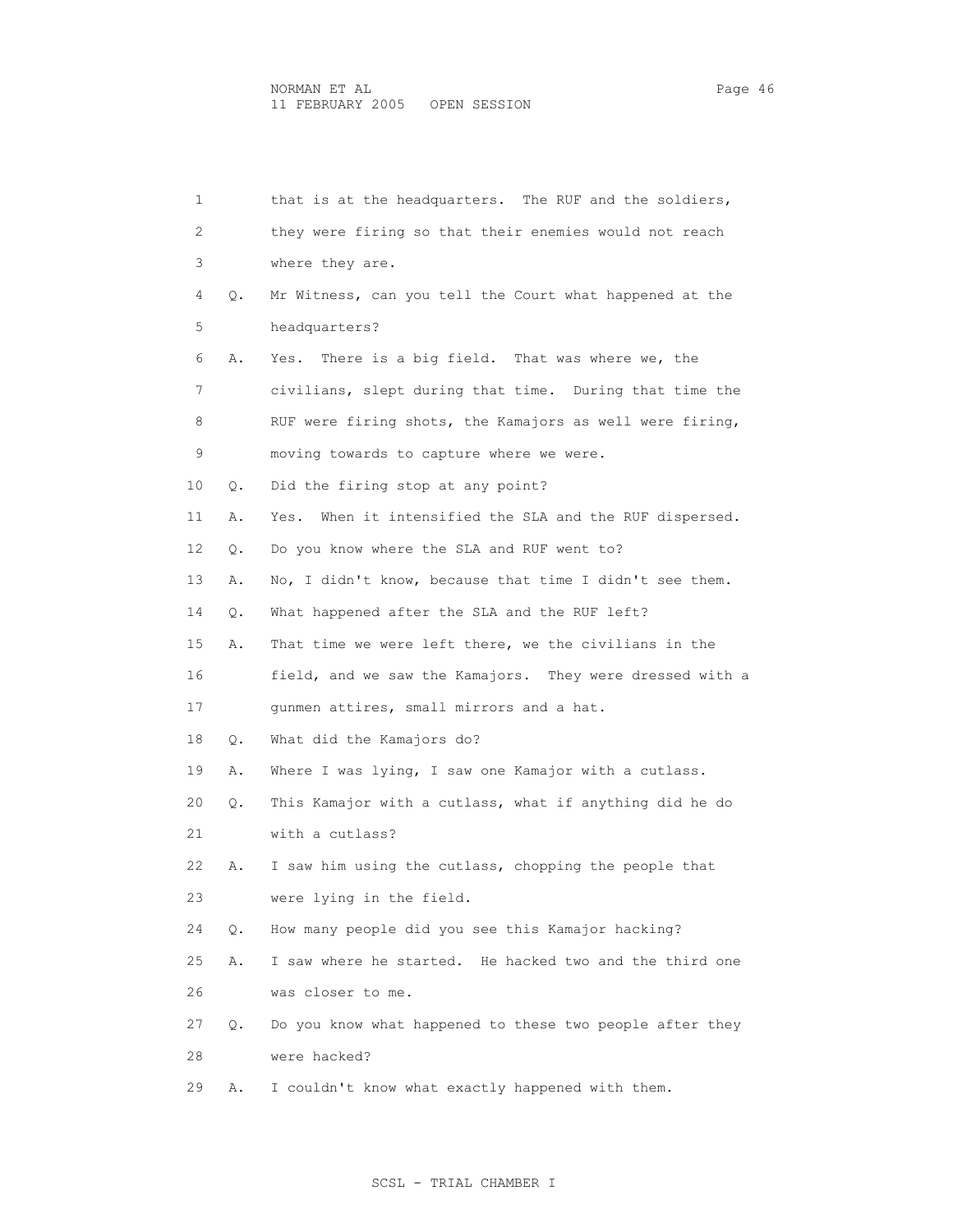| 1  | Q. | Mr Witness, did anything else happen at the headquarters      |
|----|----|---------------------------------------------------------------|
| 2  |    | that day?                                                     |
| 3  | Α. | Yes, yes.                                                     |
| 4  | Q. | Please tell this Court what happened.                         |
| 5  | Α. | After we are left, just we the civilians and them on that     |
| 6  |    | day.                                                          |
| 7  | Q. | When you say "them", who are you referring to?                |
| 8  | Α. | We and the Kamajors, we are left -- we the civilians and      |
| 9  |    | the Kamajors. So we were there until nightfall. We were       |
| 10 |    | there at the headquarters until a ceasefire was called.       |
| 11 |    | When they called for ceasefire --                             |
| 12 | Q. | Mr Witness, who called for this ceasefire?                    |
| 13 | Α. | A Kamajor CO, he was the head of the Kamajors. He             |
| 14 |    | normally passed command.                                      |
| 15 | Q. | What happened after this ceasefire was called?                |
| 16 | Α. | Well, there was some calm until we stayed throughout the      |
| 17 |    | night. But midnight I saw --                                  |
| 18 |    | MR MARGAI: My Lords, I'm sorry, I seem to be completely lost. |
| 19 |    | Because when he gave his testimony he said as the             |
| 20 |    | Kamajors were advancing towards the NDMC headquarters the     |
| 21 |    | RUF/SLA open fire and the Kamajors responded. And it got      |
| 22 |    | to a stage when there was a stop in the fighting and the      |
| 23 |    | SLA/RUF dispersed. He didn't know where they went to.         |
| 24 |    | And from there he narrated the story about seeing a           |
| 25 |    | Kamajor with a cutlass hacking some people.<br>Now we are     |
| 26 |    | going back to ceasefire. I am completely lost, I don't        |
| 27 |    | $know --$                                                     |
| 28 |    | We are in the same situation as you. We are<br>JUDGE BOUTET:  |
| 29 |    | just trying to follow.                                        |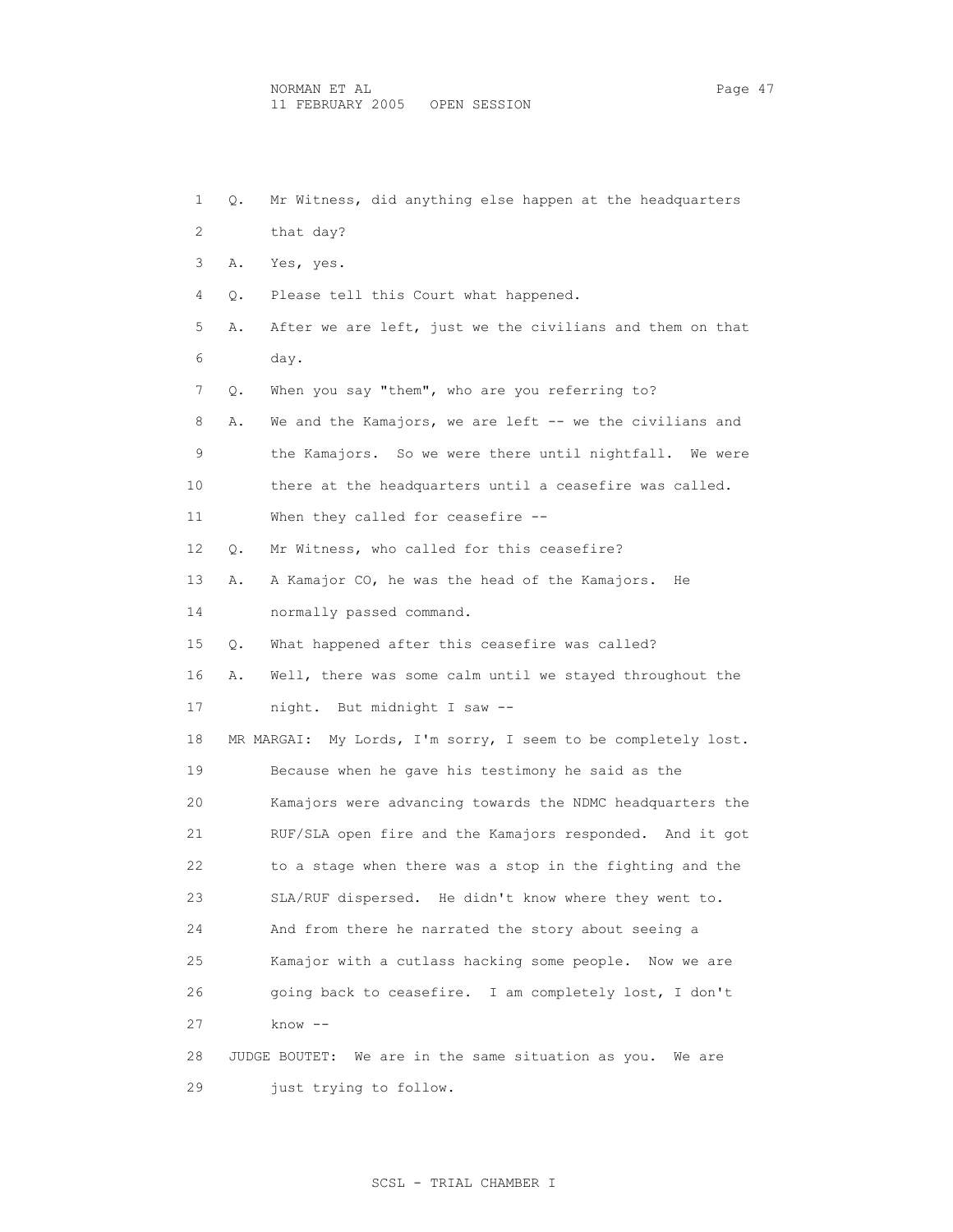1 PRESIDING JUDGE: We are following it. I think we better 2 exercise some patience and follow. 3 MR MARGAI: Very well. 4 JUDGE BOUTET: [Overlapping speakers] but that's where we are. 5 MR MARGAI: All right, as My Lords please. 6 MS WIAFE: Your Honour, the witness testified that there was 7 fighting going on between the SLA and RUF, at that point 8 no ceasefire was called. It was after a while, after the 9 SLA had dispersed, that they called for that ceasefire. 10 PRESIDING JUDGE: Please proceed. 11 MS WIAFE: 12 Q. Mr Witness, at what time was the ceasefire called? 13 A. That time it was at night, we were only left there, the 14 civilians and the Kamajors, knowing that the RUF and the 15 SLA have left. We are just there with them and they said 16 they should stop shooting. 17 Q. Before the ceasefire was called, was there shooting? 18 Before the time that the CO you said called the 19 ceasefire, had there been some shooting? 20 A. No, it ceased, because that time they were in control. 21 So they too were just listening. We were also listening. 22 So there was no firing at all. 23 Q. Did the firing stop when the ceasefire was called or 24 before the ceasefire was called? 25 A. After they have fought with the guys and they have 26 captured the place, their commander asked for ceasefire. 27 It was their commander who passed the order that there 28 should be a ceasefire after they have captured the area. 29 This Kamajor CO asked for a ceasefire.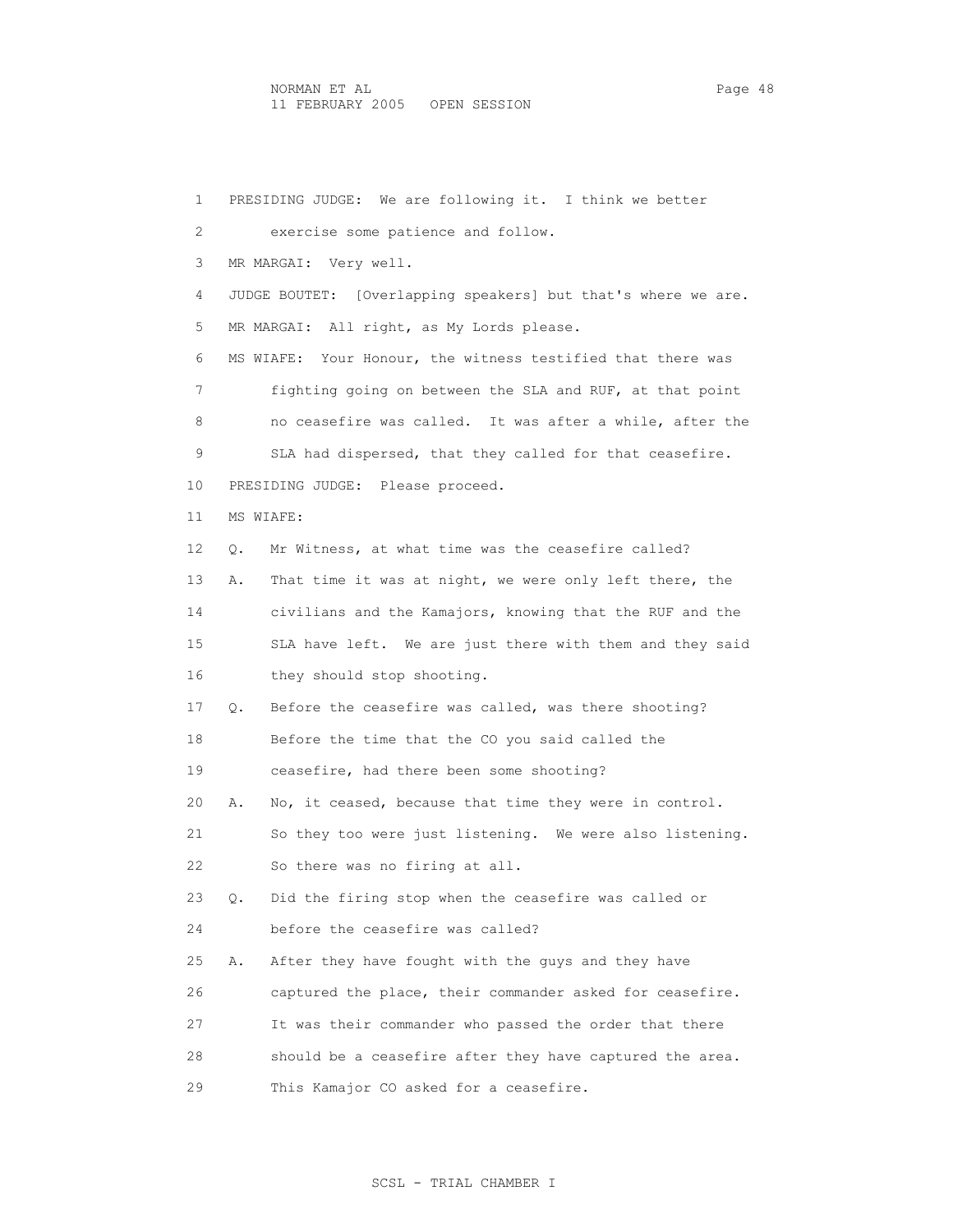1 Q. And at this point where there any RUF/SLA around? 2 A. No. 3 Q. What happened after this ceasefire was called? 4 A. Well, we didn't hear any gunshot again. We are sitting 5 there in the fields, we're sitting in the field. Later I 6 saw a Kamajor came and took one man and took him along. 7 After some time -- 8 Q. [Microphone not activated]. Did you know this man? 9 A. The one that they took or -- 10 Q. The one who was taken by the Kamajor. 11 A. I didn't know him, but he was a civilian. 12 Q. How did you know he was a civilian? 13 A. He didn't have uniform and we are living together in the 14 town. You see, we are living together but since the town 15 was so big there are times you will see somebody in the 16 town but you didn't know him. That is it. But I know he 17 was a civilian. 18 Q. Mr Witness, what happened to this man when he was taken? 19 Do you know what happened to this man when he was taken? 20 A. No, I didn't know what happened with him. I only saw 21 when he was taken away. 22 Q. Did anything else happen after this incident? 23 A. Well, we sat there, nothing happened. We are just 24 sitting there listening. They too were jubilating, 25 dancing. 26 Q. When you say "they", who are you referring to? 27 A. The Kamajors. That time they were dancing, singing. 28 Q. Mr Witness, how long did you stay at the NDMC 29 headquarters?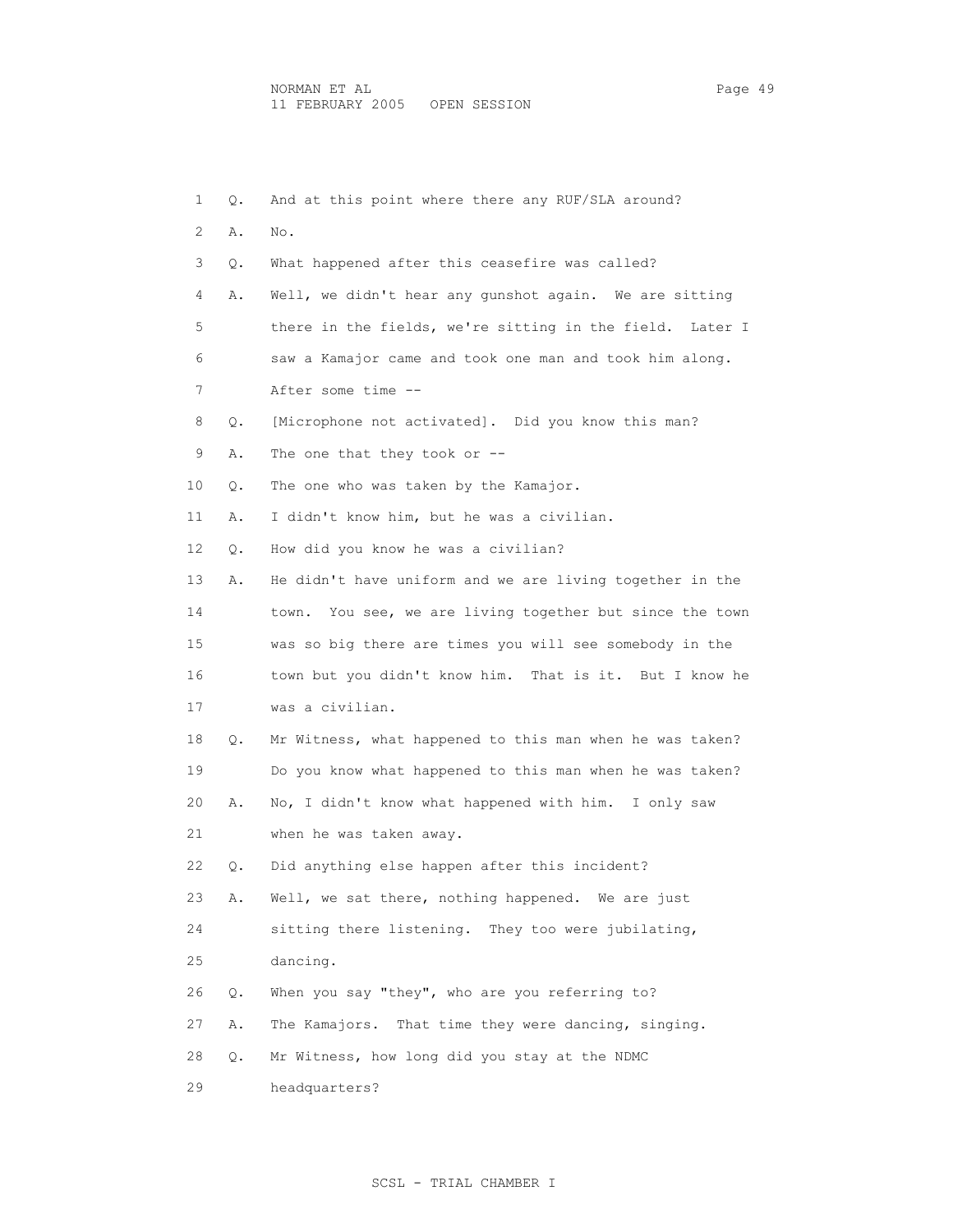| 1  | Α. | I slept there and I stayed there till midday, because at    |
|----|----|-------------------------------------------------------------|
| 2  |    | that time I didn't have a watch with me. But I slept        |
| 3  |    | there. I was there till midday.                             |
| 4  | Q. | Midday the next morning?                                    |
| 5  | Α. | Yes.                                                        |
| 6  | Q. | In the morning what did you see?                            |
| 7  | Α. | In the morning I saw many corpses.                          |
| 8  | О. | Where did you see these corpses?                            |
| 9  | Α. | In the field where we were. This was a large field.         |
| 10 | Q. | How did these corpses look?                                 |
| 11 | Α. | Some, some -- the ones I looked some were hacked by         |
| 12 |    | machete. Others there was nothing wrong with them, no       |
| 13 |    | marks on them, but they were dead.                          |
| 14 | Q. | Mr Witness, did anything happen that morning, the day       |
| 15 |    | after the attack -- in the morning of the day after the     |
| 16 |    | attack?                                                     |
| 17 | Α. | Yes.                                                        |
| 18 | Q. | Please tell this Court what happened.                       |
| 19 | Α. | In the morning I saw they took some people -- the           |
| 20 |    | Kamajors took some people. The Kamajors, some were          |
| 21 |    | standing on the right-hand side, the others were standing   |
| 22 |    | on the left-hand side. These people were in the middle.     |
| 23 | Q. | Mr Witness, who were standing on the right-hand side and    |
| 24 |    | on the left-hand side?                                      |
| 25 | Α. | The Kamajors were standing on the left-hand side and the    |
| 26 |    | others on the right-hand side.<br>The Kamajors were on both |
| 27 |    | And the people that they took were in the middle.<br>sides. |
| 28 |    | Some of the Kamajors had quns, the others had machetes.     |
| 29 |    | They took these people.                                     |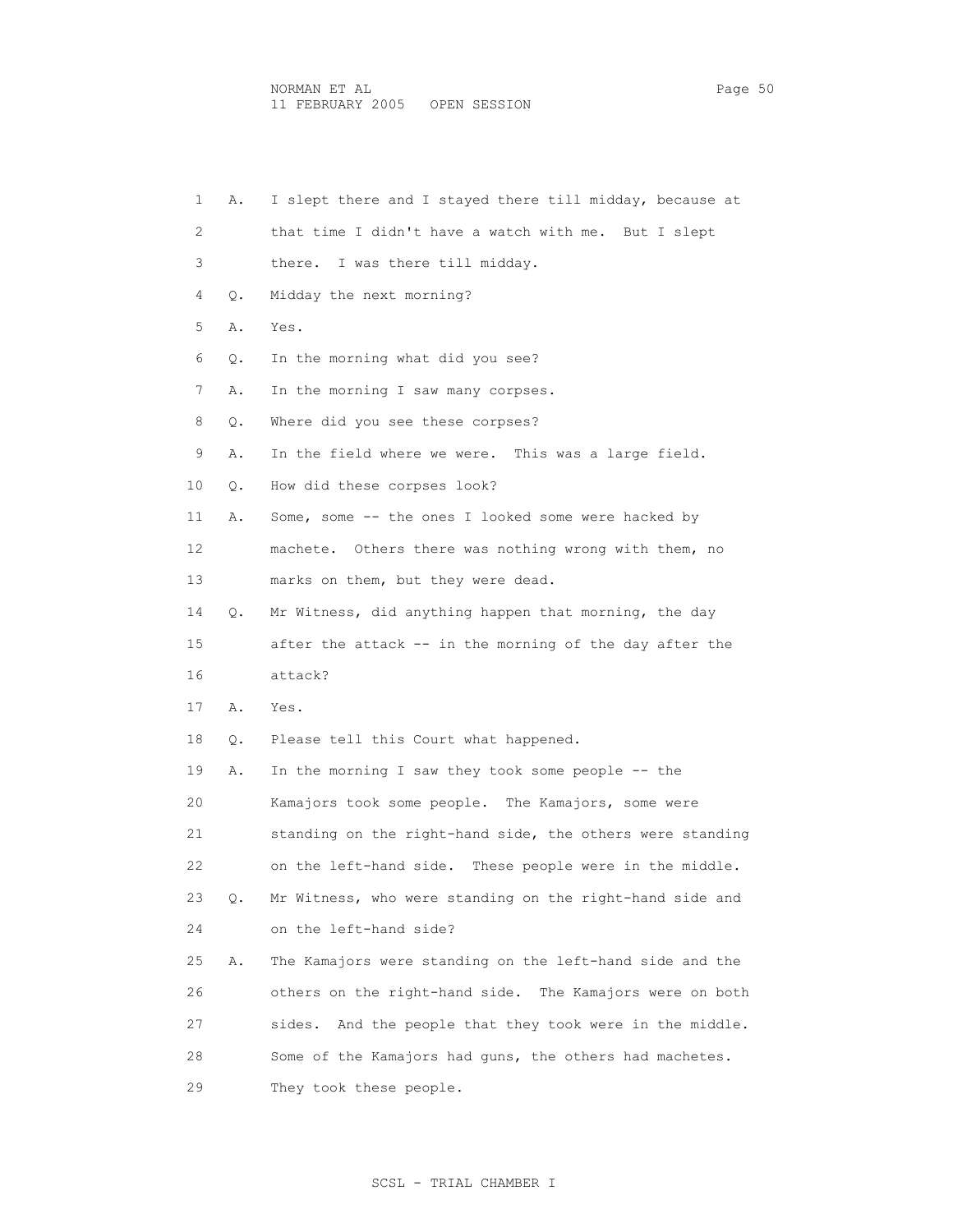NORMAN ET AL Page 51 11 FEBRUARY 2005 OPEN SESSION

 1 Q. How many people were taken? 2 A. I saw 20. They told us -- 3 Q. Mr Witness. Where did they take these people from? 4 A. They brought them openly in the field. 5 Q. Mr Witness, you were going to talk about what they told 6 you. When you say "they", who are you referring to? 7 A. The Kamajors. We were together with them at that time. 8 Q. What did they tell you? 9 A. They told me that these 20 people were captured soldiers. 10 Q. They told you personally? 11 A. They said that openly. They said they were captured 12 during the fighting. With four women. 13 Q. Do you know who these four women were? 14 A. I don't know them, but they said they are wives of 15 soldiers, the Kamajors. 16 Q. Did they also tell you who these 20 other -- these 20 17 people were? 18 A. Yes, they said they are SLA soldiers. 19 Q. Mr Witness, did you know any of these people? 20 A. Among these 20 people, I knew one of them. 21 Q. Who was he, the one that you knew? 22 A. He was a fellow that I knew for a long time. He is an 23 SLA soldier. He was called soldier -- Cobra, that was 24 the name that I knew he was called. 25 Q. And where was Cobra based at the time that you knew him? 26 A. He was in town. In fact, he was one of the men that was 27 in the headquarter. 28 Q. When you say "town", are you referring to Tongo Field? 29 A. Yes, I knew him as a soldier in Tongo.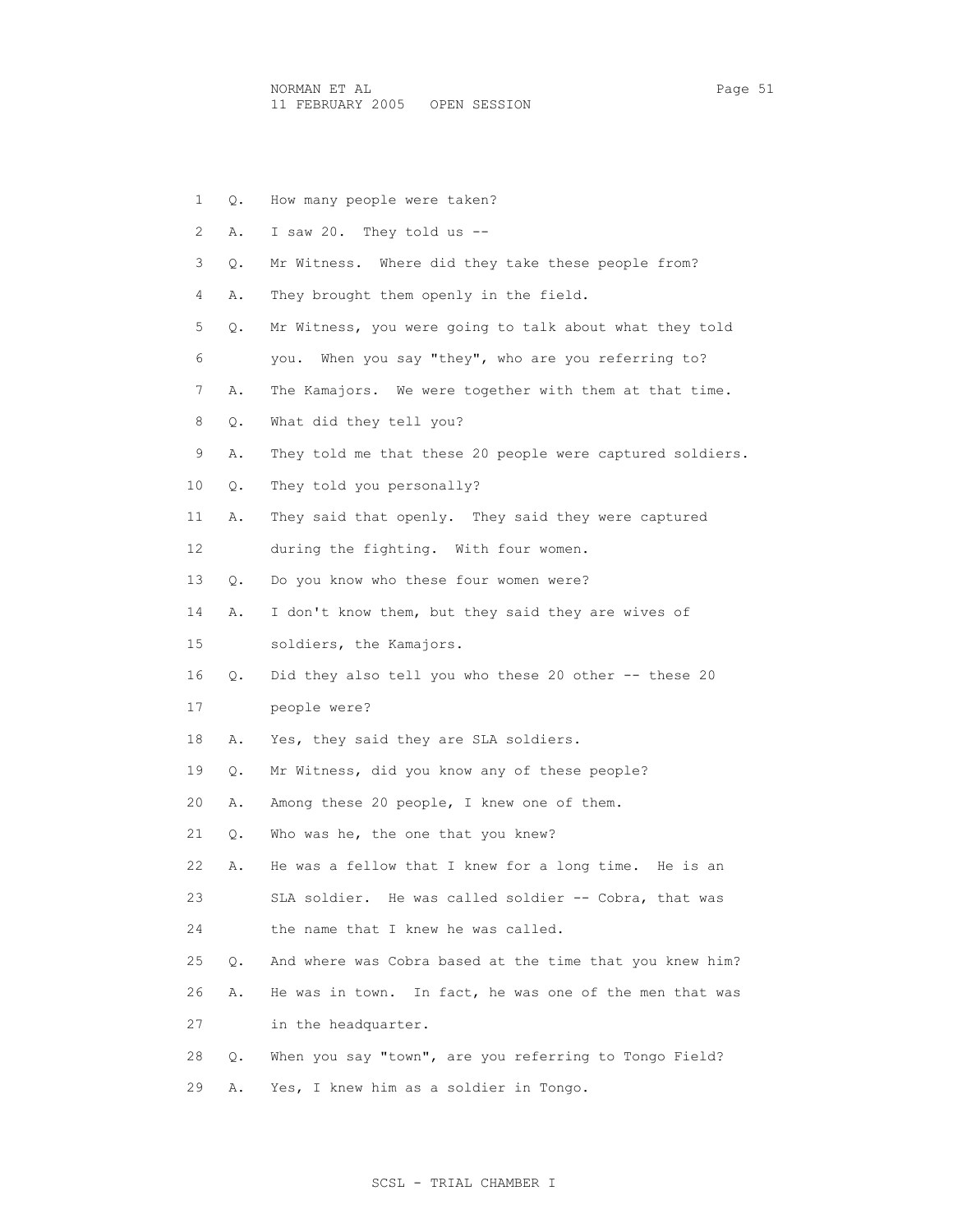1 Q. Mr Witness, these 20 people who were taken, were they 2 carrying anything? 3 A. Please make me understand. 4 Q. These 20 people that you said the Kamajors said were 5 soldiers, were they holding anything? 6 A. No, they didn't have anything in their hands. 7 Q. And the four people who they said were the wives of 8 soldiers, were they holding anything? 9 A. No, they had nothing on them. 10 Q. Mr Witness, did anything happen to these 24 people? 11 A. Yes. 12 Q. Please tell the Court what happened to them? 13 A. These 24 people, the 20 who are men, they took them -- 14 they took them one after the other. When they take one 15 from where the group was standing, they took one to an 16 area that is called MP office, but it was an open place. 17 So when they were taking him, you will see him being 18 hacked. They took them one after the other and they 19 hacked all of them. We are not that near, I and they. 20 See, because the place was very open, but the only thing 21 is that we were a little bit isolated where we were 22 standing. But we saw all that had been happening. 23 Q. Mr Witness. Mr Witness, you were talking about these 24 people being hacked one after the other. Was that what 25 happened to all of them or some of them? 26 A. All of them were hacked. 27 Q. Did you see what happened after they were hacked? 28 A. Yes. 29 Q. What happened to them after they were hacked?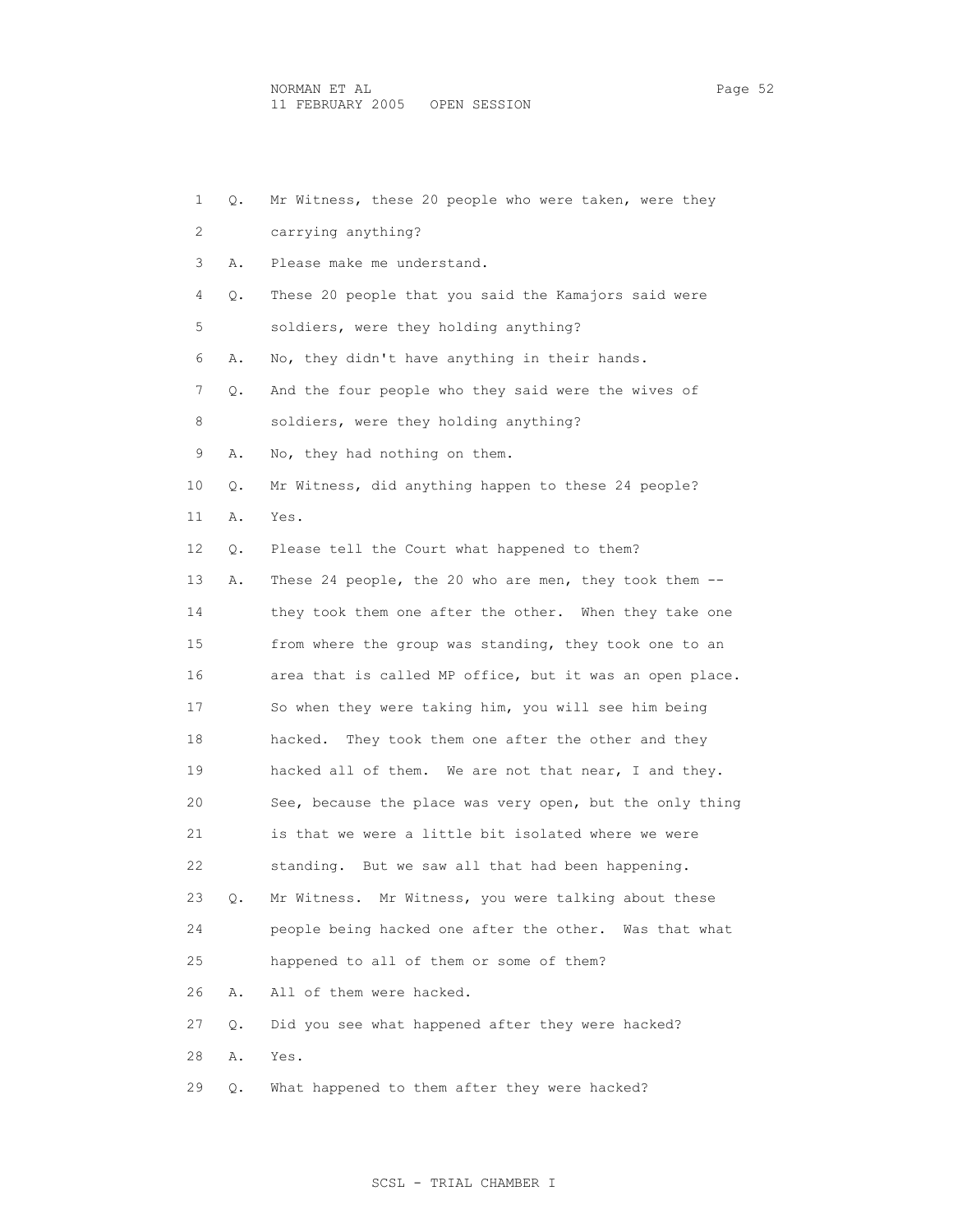| 1  | Α. | All of them lay there and they left them there.            |
|----|----|------------------------------------------------------------|
| 2  | Q. | Were they alive at the time that they were left there?     |
| 3  | Α. | They were not alive. They were all dead.                   |
| 4  | Q. | Mr Witness, did anything else happen the morning after     |
| 5  |    | the attack?                                                |
| 6  | Α. | Yes.                                                       |
| 7  | Q. | Please tell the Court what happened.                       |
| 8  | Α. | After this had happened, while we were sitting --          |
| 9  | Q. | Go on, Mr Witness.                                         |
| 10 | Α. | -- then a CO Kamajor came.                                 |
| 11 | Q. | Did he do anything when he came?                           |
| 12 | Α. | When he came, first of all, he told all of us we had to    |
| 13 |    | be careful with what we thought we were doing.<br>That we  |
| 14 |    | the civilians -- say that we, the civilians, we knew how   |
| 15 |    | we had been taking control from the RUF and SLA when they  |
| 16 |    | were in town. So they themselves had they had come,        |
| 17 |    | although we said initially that they had nothing, they     |
| 18 |    | had gone into the bush, they had gone into the bush and    |
| 19 |    | there had been suffering in the bush without any weapons   |
| 20 |    | to fight with. But like today, we knew that what they      |
| 21 |    | refer to as Kamajor, they themselves, that where they      |
| 22 |    | were they had not been suffering at all.<br>They used to   |
| 23 |    | have helicopters that used to bring food for them.<br>That |
| 24 |    | when we are laughing at them saying they had gone into     |
| 25 |    | the bush suffering and that they used to bring ammunition  |
| 26 |    | for them.                                                  |
| 27 | Q. | Mr Witness, take your time. Please carry on. What else     |
| 28 |    | did they say?                                              |
| 29 | Α. | They said because of that, that is why they are telling    |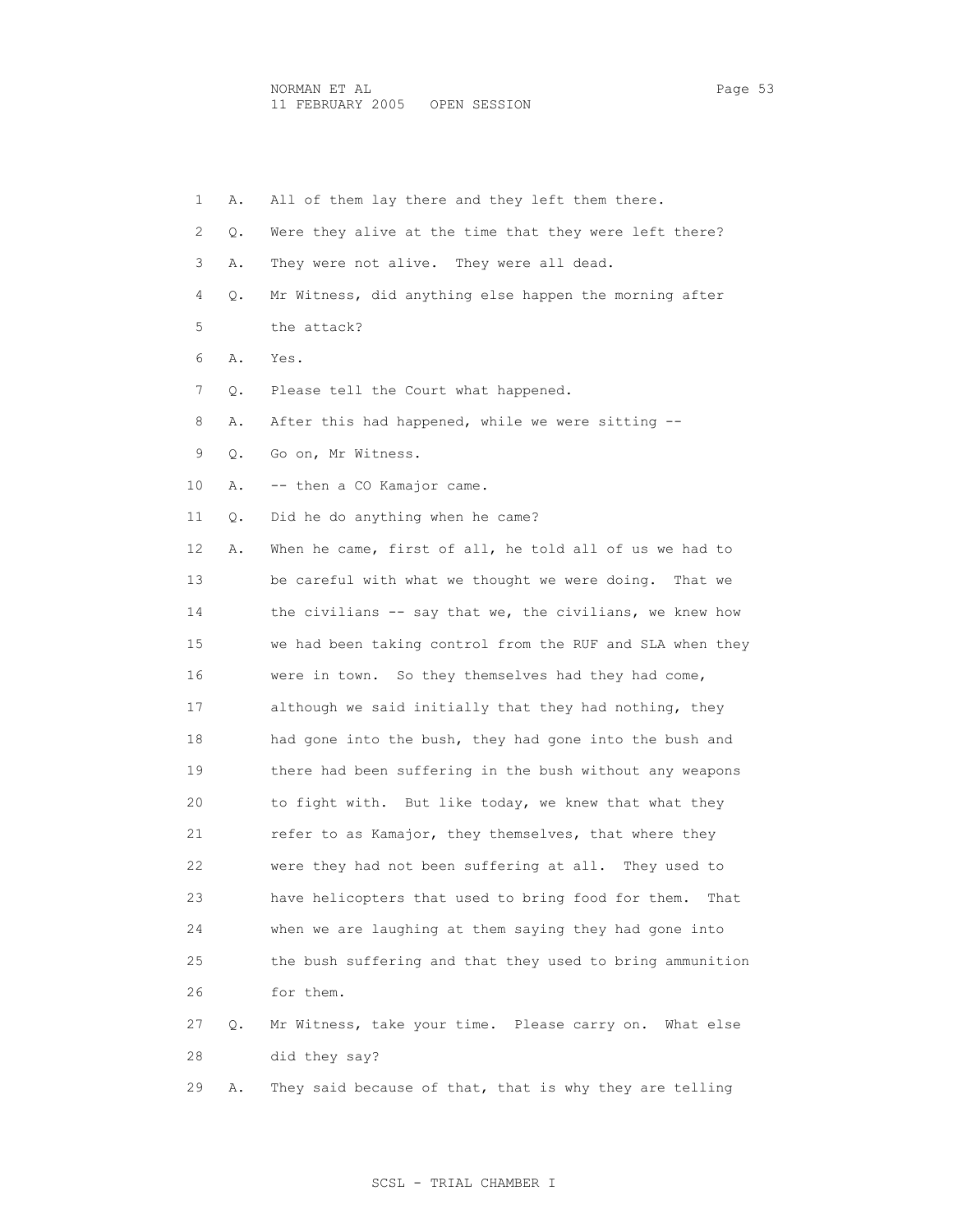| 1  |    | Because they did not see that, that we want to<br>us that.  |
|----|----|-------------------------------------------------------------|
| 2  |    | take their control. But now they know that if they kill     |
| 3  |    | anybody nobody would ask them.                              |
| 4  | Q. | Mr Witness, you said the Kamajors told you that when they   |
| 5  |    | were in the bush they were receiving ammunition.<br>Did     |
| 6  |    | they also tell you where this ammunition was coming from?   |
| 7  | Α. | Yes.                                                        |
| 8  | Q. | What did they say?                                          |
| 9  | Α. | They told us that it was their boss that was giving them    |
| 10 |    | these guns and food, whose name was Sam Hinga Norman.       |
| 11 |    | Because they also used to bluff with Sam Hinga Norman,      |
| 12 |    | just like the RUF had been bluffing with Foday Sankoh.      |
| 13 | Q. | Mr Witness, did the Kamajors say anything else to you       |
| 14 |    | that morning, apart from they received ammunition and the   |
| 15 |    | fact that you were under their control?                     |
| 16 | Α. | Yes.                                                        |
| 17 | Q. | What did they say?                                          |
| 18 | Α. | After telling us that, they told us that, see, what would   |
| 19 |    | make us believe, as we had been laughing at them, that      |
| 20 |    | they were in the bush suffering, they had been fighting     |
| 21 |    | so as to organise themselves. Because they are telling      |
| 22 |    | If you are related to anybody that is a<br>us this:         |
| 23 |    | soldier, go and call him so as to test them.<br>The team    |
| 24 |    | that has entered into town, we should not feel that it is   |
| 25 |    | a team that is weak.<br>It was organised from Kenema, Bo    |
| 26 |    | District, Bonthe, part of the Kailahun District.<br>That is |
| 27 |    | why there were over $50,000$ according to $-$               |
| 28 |    | 52,000 according $-$ 15,000, I'm sorry. That is why there   |
| 29 |    | are over 15,000, according to what the CO told us.<br>That  |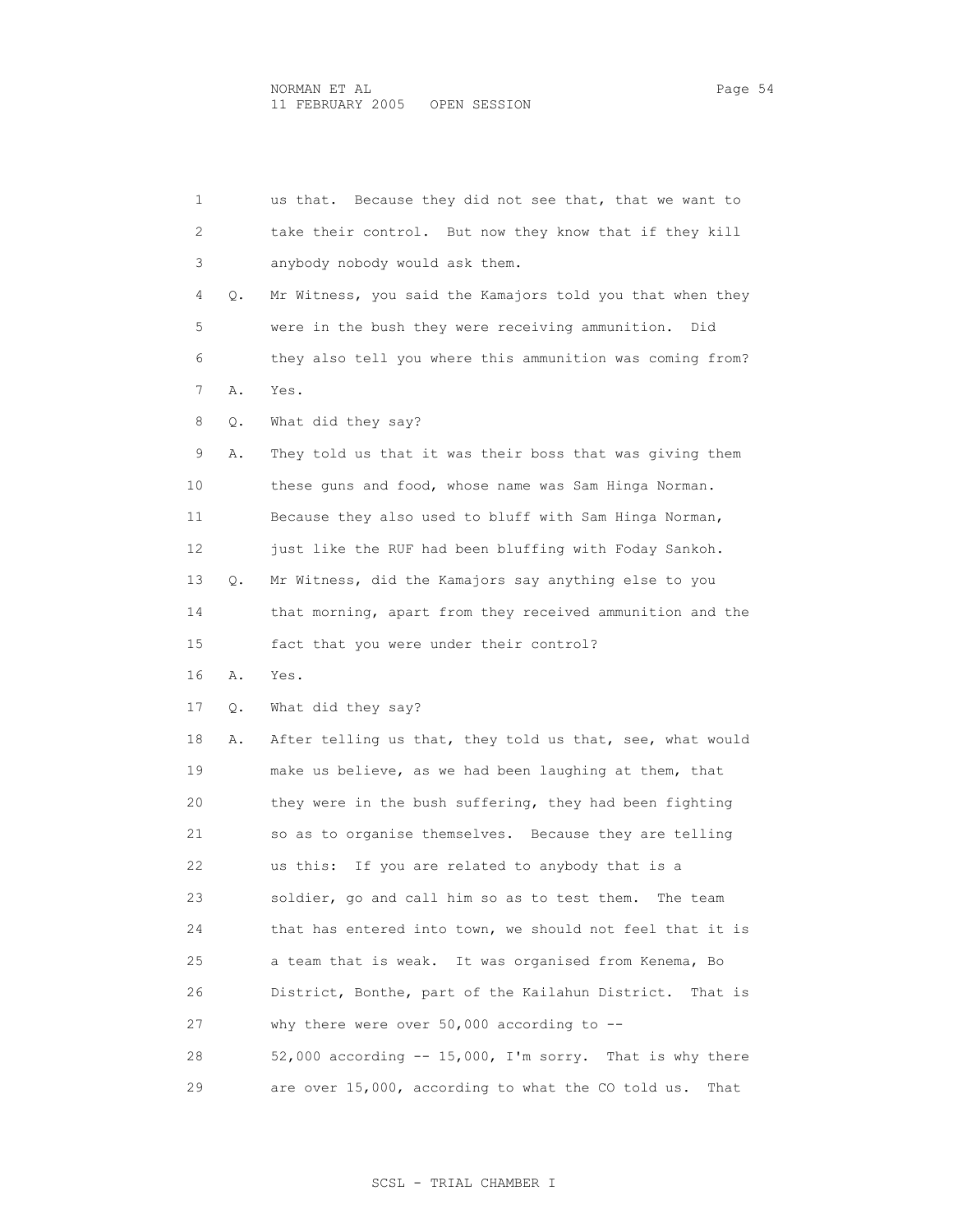1 is to tell us that if the soldiers and the rebels wanted

| 2  |    | to come and test us, they have a very, very strong force    |
|----|----|-------------------------------------------------------------|
| 3  |    | to confront them. At that time whatever they said we        |
| 4  |    | accepted, we saw, but we had no marks with which to         |
| 5  |    | reply. Well, the only thing is that we knew that the        |
| 6  |    | town was so big and in any area of the town, wherever you   |
| 7  |    | turned you would see them. Well, see, I reflected on        |
| 8  |    | that. See, that is what they told us.                       |
| 9  | Q. | Mr Witness, did you leave the NDMC headquarters at any      |
| 10 |    | time?                                                       |
| 11 | Α. | Well, I did not leave the place at any time. Because by     |
| 12 |    | then they had a right to tell you what to do and what not   |
| 13 |    | to do.                                                      |
| 14 | Q. | So did you stay at the headquarters the whole day the day   |
| 15 |    | after the attack?                                           |
| 16 | Α. | I was there in the evening hours and I slept there.<br>Then |
| 17 |    | I stayed there until noon. It was afternoon when a CO       |
| 18 |    | Kamajor came.                                               |
| 19 | Q. | Are you still talking about the day after the attack?       |
| 20 | Α. | Yes.                                                        |
| 21 | Q. | Carry on. What happened?                                    |
| 22 | Α. | So when we were there up to noon, one CO came -- CO         |
| 23 |    | Kamajor and told us that from now we wouldn't like to see   |
| 24 |    | any civilian here. They said we should leave. So we got     |
| 25 |    | So we got up, the population rose up. We are going.<br>up.  |
| 26 | Q. | You are leaving the headquarters at this time?              |
| 27 | Α. | Yes, because during that time when he had commanded us to   |
| 28 |    | leave, so we decided to move out of the place.              |
| 29 | Q. | Where did you go?                                           |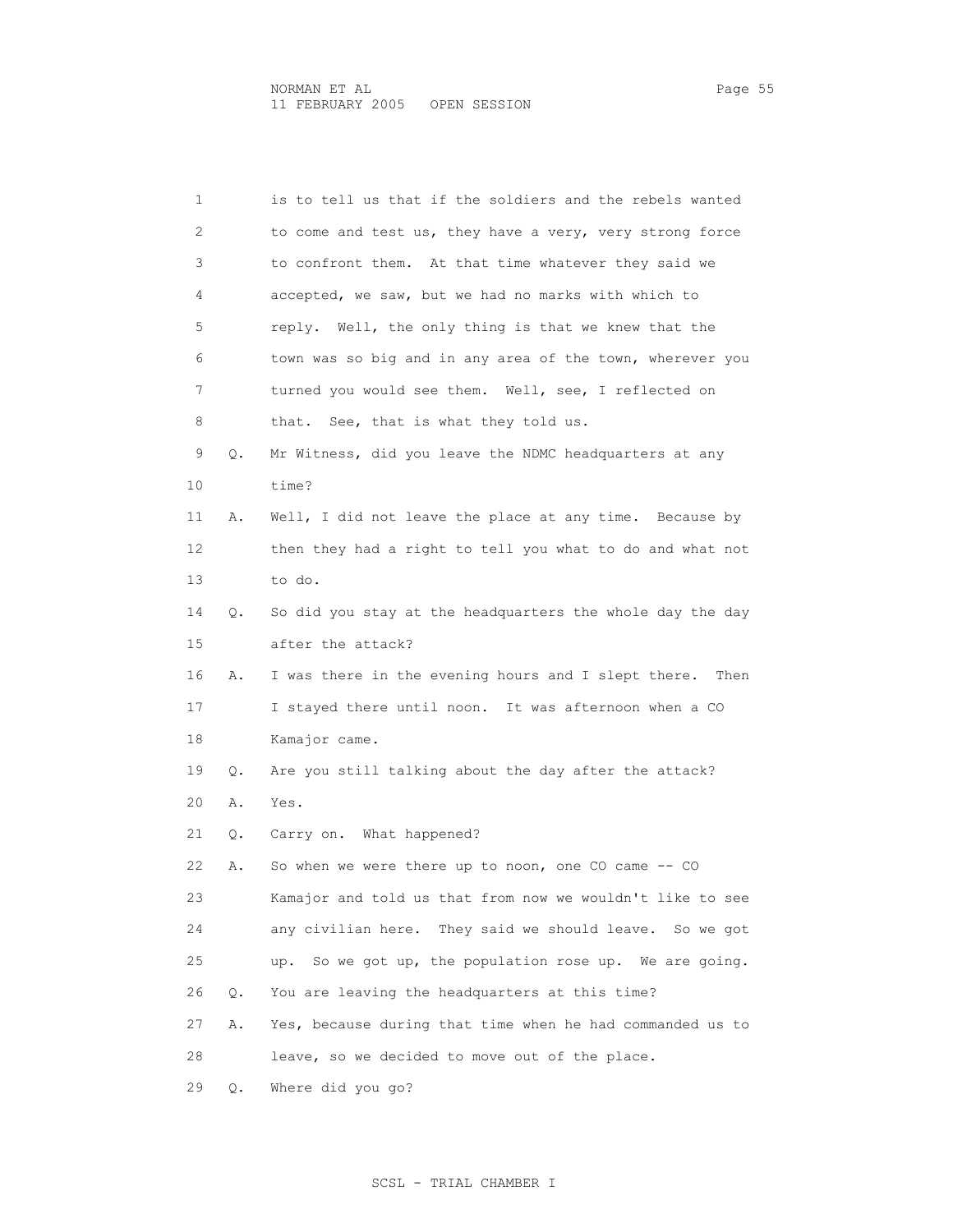| 1  | Α. | We are trying to leave the headquarters to go towards       |
|----|----|-------------------------------------------------------------|
| 2  |    | Kenema.                                                     |
| 3  | Q. | Did you leave the headquarters yourself?                    |
| 4  | Α. | Yes, I rose up, I moved a little, but those who stood       |
| 5  |    | before, we got information from another CO Kamajor asking   |
| 6  |    | us who gave us the permission to leave.                     |
| 7  | Q. | What happened when they asked you who gave you permission   |
| 8  |    | to leave?                                                   |
| 9  | Α. | Well, when they saw us, they saw the crowd $-$ because      |
| 10 |    | there was a large crowd. Then the CO commanded that they    |
| 11 |    | should start shooting.                                      |
| 12 | Q. | The CO commanded who to start shooting?                     |
| 13 | Α. | That is his followers. He said they should shoot.           |
| 14 |    | PRESIDING JUDGE: Which CO, because one asked them to leave? |
| 15 |    | They got up en masse and they were now leaving. Another     |
| 16 |    | one came and questioned why they were leaving. So let's     |
| 17 |    | get it clear from that point, please.                       |
| 18 |    | MS WIAFE:                                                   |
| 19 | Q. | Which CO? Was it the same CO who had told you to leave?     |
| 20 | Α. | No, it wasn't he. When this very first CO came and told     |
| 21 |    | us that not want to see anymore civilian, so his own        |
| 22 |    | group went away. We were almost trying to leave,            |
| 23 |    | everybody worrying to go out, it was another CO that came   |
| 24 |    | and gave this order. So they opened fire and they shot      |
| 25 |    | sporadically and we lay down on the ground. Because this    |
| 26 |    | fire, these were the people that were intimidating us.      |
| 27 |    | These were the people that were making us to take their     |
| 28 |    | control.                                                    |
| 29 | Q. | Mr Witness, did the firing stop at any point?               |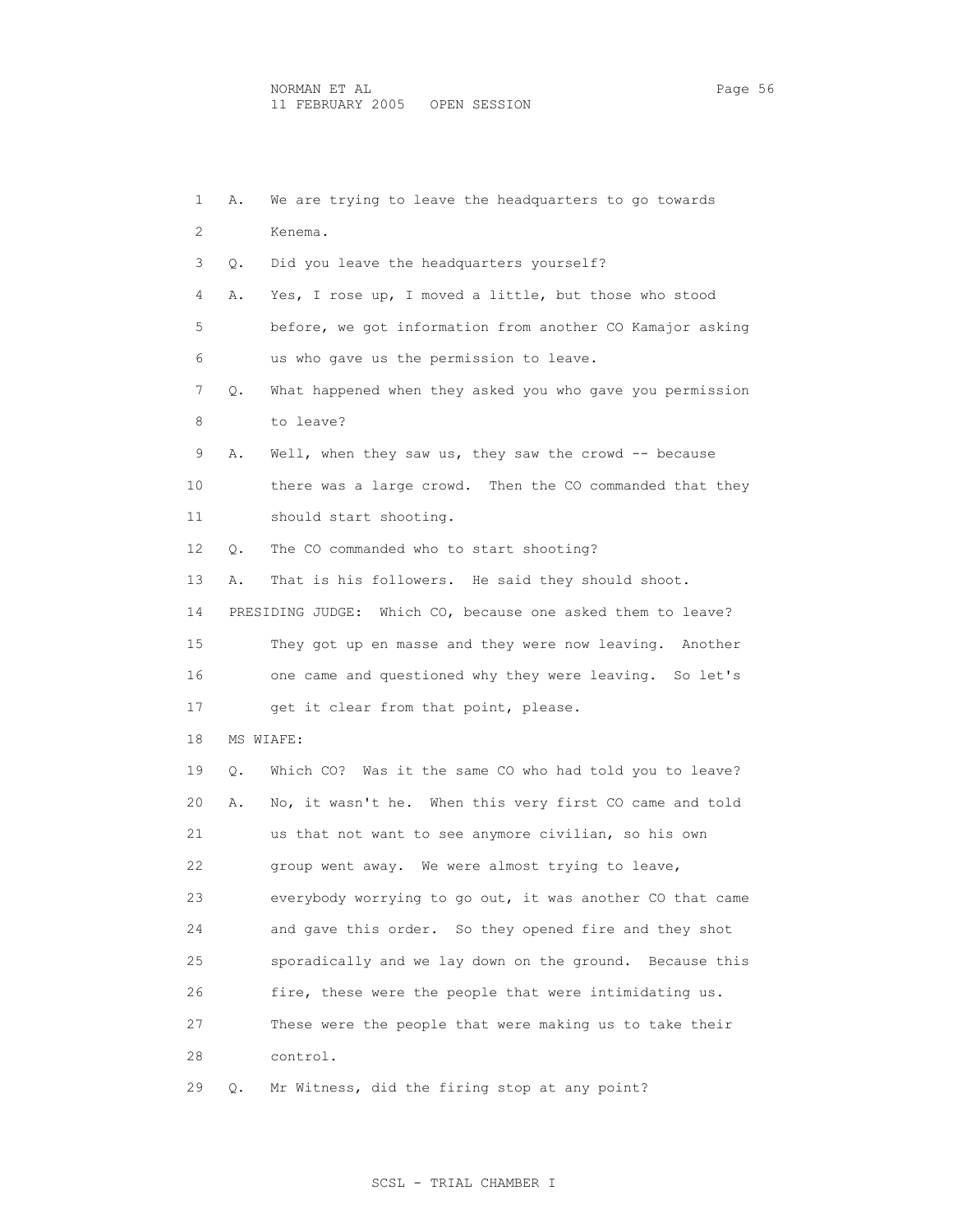1 A. Yes. Later another CO came when he heard the gunshots. 2 That is the third one. He came. 3 Q. Did he do anything when he came? 4 A. Yes, he ordered for a ceasefire. He said the people are 5 so many. But during the time when they were shooting, 6 they did not point at somebody. But the people are so 7 many, so a lot of them were struck by a stray bullet. 8 Even I myself, where I was standing, one man was struck 9 by a stray bullet. They did not point at him, but when 10 it struck him he fell down. 11 Q. Mr Witness, so what happened after this shooting 12 incident? 13 A. After the shooting they ceased fire, so there was calm. 14 We sat down again. So there I saw the one who was hit by 15 a bullet struggling. Out of the pain that he had been 16 suffering, I also identified myself with him. Because 17 during the time when he was hit by this bullet, he was 18 struggling to die. Then the Kamajor came and took a 19 machete, you see, and chopped him on his back, and he 20 took his belt from his hip and he hit him with the belt 21 and he told him, "Get up and let's go." See, I felt 22 very, very sympathetic with him. Because the life that 23 he had, I also is what I have. 24 Q. Mr Witness, so what eventually happened to this man who 25 was shot and chopped as you say? 26 A. He died. 27 Q. Mr Witness, did you leave the headquarters at any time? 28 A. Please say it again. 29 Q. I just wanted to know whether you finally left the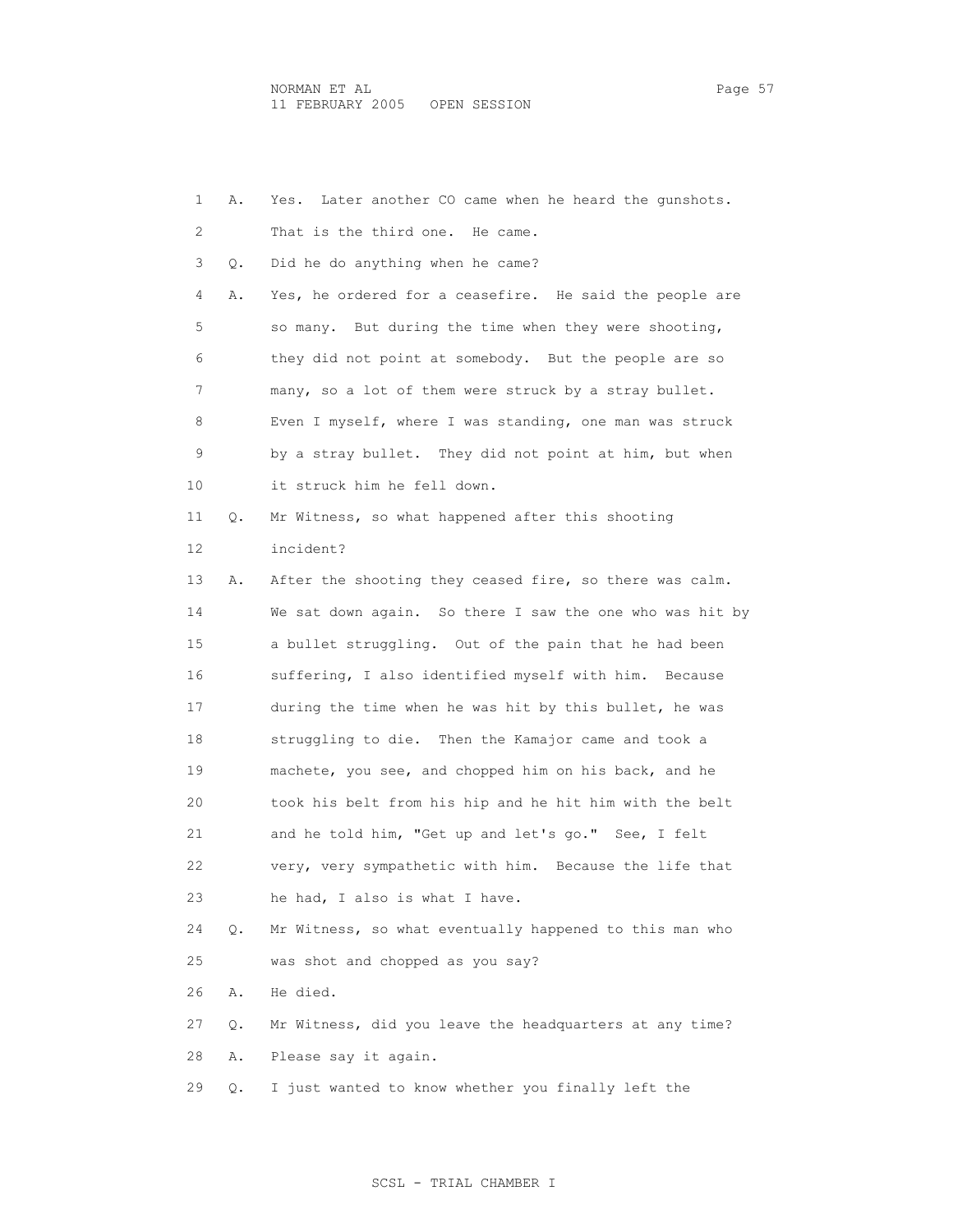| 1  |    | headquarters?                                             |
|----|----|-----------------------------------------------------------|
| 2  | Α. | After this incident it was they that gave us the<br>Yes.  |
| 3  |    | okay. You couldn't have left that place without their     |
| 4  |    | okay. It was their own right that allowed me to leave     |
| 5  |    | the headquarters.                                         |
| 6  | Q. | So did they give you the okay to leave?                   |
| 7  | Α. | Yes.                                                      |
| 8  | Q. | Did you leave the headquarters?                           |
| 9  | Α. | Yes, and all of us -- all the crowd moved out.            |
| 10 | Q. | Where did you go from the headquarters?                   |
| 11 | Α. | We went along the line, trying to go away.                |
| 12 | Q. | Did anything happen along the way?                        |
| 13 | Α. | Yes, I saw it, it happened.                               |
| 14 | Q. | What happened along the way?                              |
| 15 | Α. | When I was going, Kamajors were on the left and the       |
| 16 |    | right. We, the civilians, were at the middle.<br>They had |
| 17 |    | a first checkpoint.                                       |
| 18 | Q. | Who had this checkpoint?                                  |
| 19 | Α. | The Kamajors. At this checkpoint which was mounted by     |
| 20 |    | the Kamajors, I was going along the line, they told me    |
| 21 |    | that there was a checkpoint right ahead of me, because we |
| 22 |    | were worried.                                             |
| 23 | Q. | Mr Witness did anything happen at this checkpoint?        |
| 24 | Α. | Yes.                                                      |
| 25 | Q. | Please tell the Court what happened at this checkpoint.   |
| 26 | Α. | Well, at this checkpoint, if you had a bag -- because     |
| 27 |    | some people had been running away. That is those people   |
| 28 |    | who escaped from their houses had been running away with  |
| 29 |    | their bags. If your bag was beautiful and it had          |

# SCSL - TRIAL CHAMBER I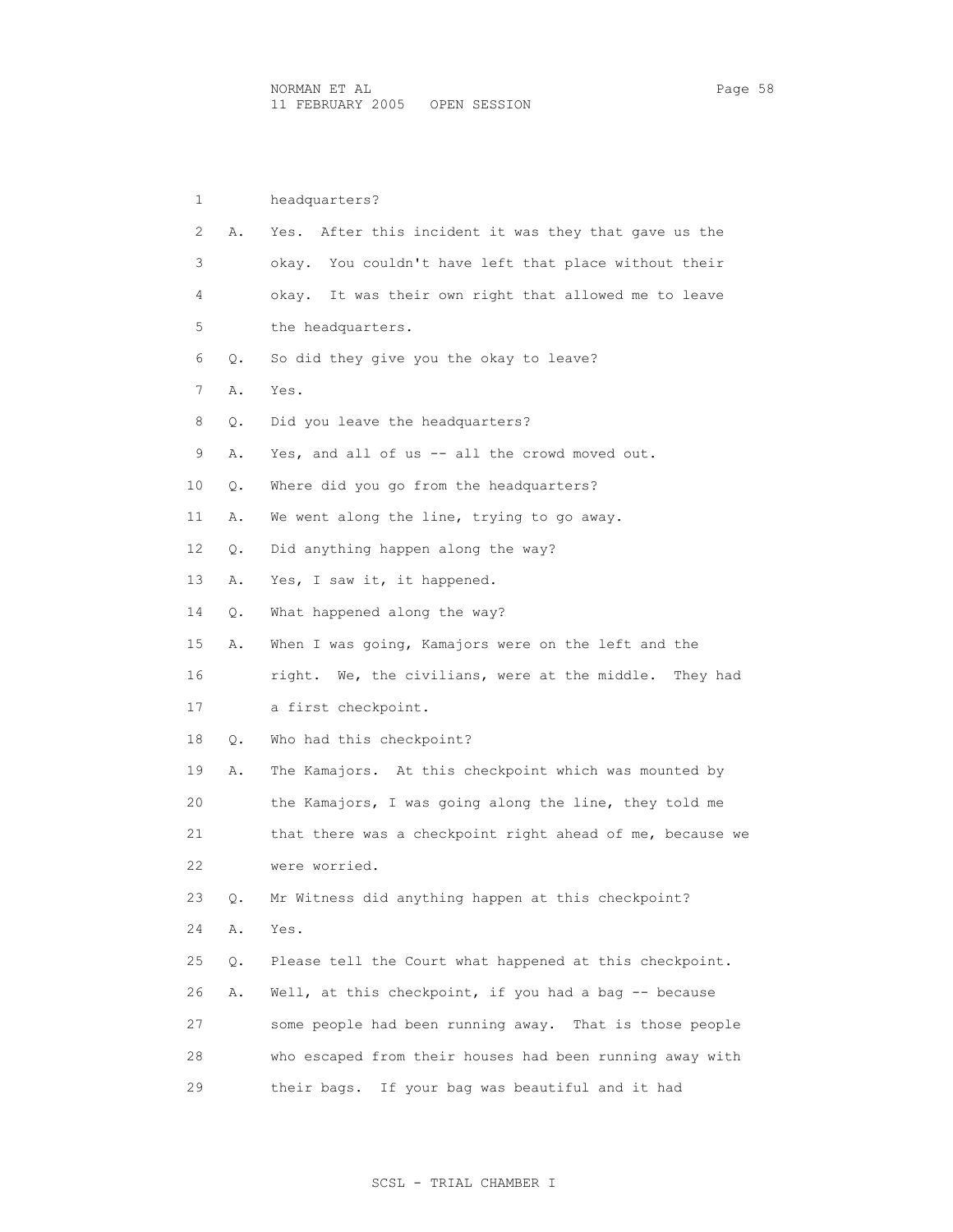1 anything that was valuable in it, well, it had -- when 2 they finished checking it they would say, "Okay, leave it 3 here, then go away." 4 Q. Mr Witness, did you see anybody whose bag was taken at 5 that checkpoint? 6 A. Yes, yes, because I see a lot of them. 7 Q. What else happened at that checkpoint? 8 A. After the bags they would again check -- see, we had some 9 of our colleagues who had pictures, pictures wherein you 10 have soldier's pictures. If they saw it in your bag and 11 they met it there, then you'll not be allowed to pass 12 that checkpoint. 13 Q. Mr Witness, hold on. Was a soldier's picture -- was a 14 picture of a soldier found on anybody at that checkpoint? 15 A. Yes. Those men who are ahead of us, one of them had a 16 bag. When they searched this bag they found the picture 17 of a soldier. There were five people that were ahead of 18 me. They raise this picture. 19 Q. Who raised the picture? 20 A. The Kamajor that was at the checkpoint. When he raised 21 the picture, then he said, "When I was telling you people 22 that these particular people, these civilians are for the 23 soldiers, well, this one is dead." See, I had not 24 reached checkpoint but I was almost close to it. On the 25 other side -- they took him on the other side and they 26 hacked him to death. 27 Q. Mr Witness, did you see this happen? 28 A. Yes, yes, I stood on the queue and I saw all that 29 happened.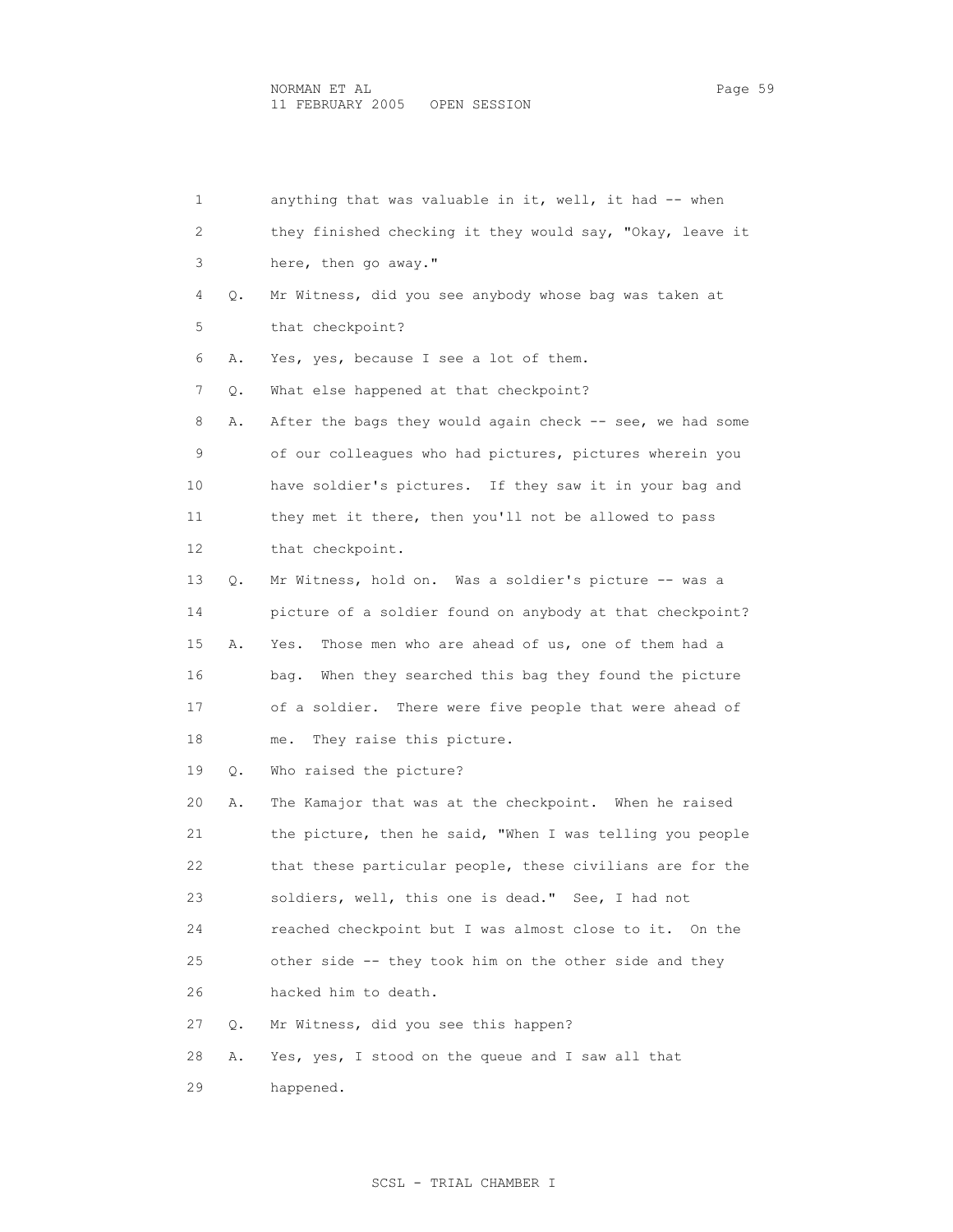| 1  | Q. | Do you know this man? This man who was killed, did you        |
|----|----|---------------------------------------------------------------|
| 2  |    | know him?                                                     |
| 3  | Α. | I knew him, I knew him by face because the place -- the       |
| 4  |    | town was so big. I couldn't say that I could identify         |
| 5  |    | him to me, but I knew him very well.                          |
| 6  | Q. | Who was he?                                                   |
| 7  | Α. | He was a diamond miner.                                       |
| 8  | Q. | Mr Witness. Mr Witness, hold on. Mr Witness, what             |
| 9  |    | happened when you got to that checkpoint?                     |
| 10 |    | PRESIDING JUDGE: Learned counsel, you think you have how much |
| 11 |    | more time?                                                    |
| 12 |    | MS WIAFE: About 10 minutes.                                   |
| 13 |    | PRESIDING JUDGE: Ten minutes. Yes, please.                    |
| 14 |    | MS WIAFE: Thank you, Your Honours.                            |
| 15 | О. | Mr Witness, what happened when you got to that                |
| 16 |    | checkpoint?                                                   |
| 17 | Α. | Well, I reached the checkpoint. I had practically             |
| 18 |    | nothing, I only had sports pants on me. I did not have        |
| 19 |    | anything, so they did not do anything to me, so I passed.     |
| 20 | Q. | From there where did you go?                                  |
| 21 | Α. | We went again and we met another checkpoint.                  |
| 22 | Q. | Who was at this checkpoint, this second checkpoint?           |
| 23 | Α. | It was these Kamajors that had these checkpoints.             |
| 24 | Q. | Did anything happen at this second checkpoint?                |
| 25 | Α. | Yes.                                                          |
| 26 | Q. | Please tell the Court what happened.                          |
| 27 | Α. | They themselves did the same thing in this second             |
| 28 |    | checkpoint. They were always there to check for items,        |
| 29 |    | these little things, pictures. We used to have wallets.       |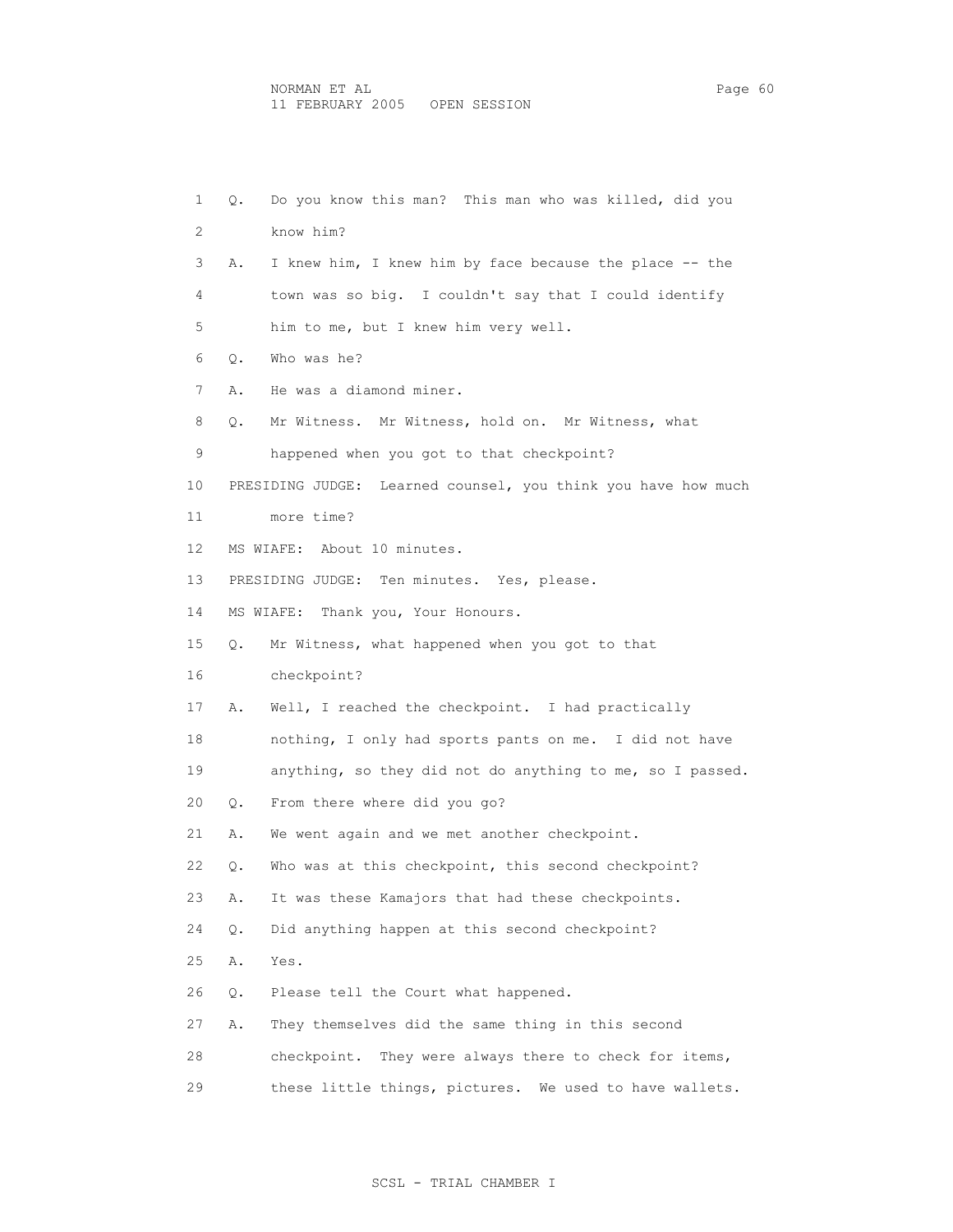| 1  |    | They resemble the combat -- the military fatique of the    |
|----|----|------------------------------------------------------------|
| 2  |    | We used to have wallets and these wallets resemble<br>SLA. |
| 3  |    | the military fatique of the SLA. In his second             |
| 4  |    | checkpoint, in fact, they took this wallet from a boy, a   |
| 5  |    | man that I knew very, very well. They met it in his        |
| 6  |    | pocket. He was called Sule and they said he was a          |
| 7  |    | soldier.                                                   |
| 8  | О. | Mr Witness, when this wallet was found did anything        |
| 9  |    | happen to this man?                                        |
| 10 | Α. | Yes.                                                       |
| 11 | Q. | Please tell the Court what happened.                       |
| 12 | Α. | When they took this wallet from him they said he was a     |
| 13 |    | soldier. He was denying that he was a soldier. By then     |
| 14 |    | I was right at the back. This very Sule, this was the      |
| 15 |    | place where he was hacked.                                 |
| 16 | Q. | How far were you from the place where he was hacked?       |
| 17 | Α. | It was from where I am sitting here to the door, because   |
| 18 |    | it is not that too long. Because when you reach the        |
| 19 |    | checkpoint you have to wait and wait so that others could  |
| 20 |    | be searched.                                               |
| 21 | Q. | Mr Witness, when you yourself got to that checkpoint did   |
| 22 |    | anything happen to you?                                    |
| 23 | Α. | For me, nothing happened to me. Because by then I had      |
| 24 |    | nothing for which I should be checked, because all I had   |
| 25 |    | was shorts. So if you see me except if God had decide      |
| 26 |    | that I should be killed. But practically I had nothing.    |
| 27 | Q. | Mr Witness, from Tongo Field where did you go that day?    |
| 28 | Α. | I was going to Kenema, little by little. But you cannot    |
| 29 |    | just go like that, you know, you had to go in gradual      |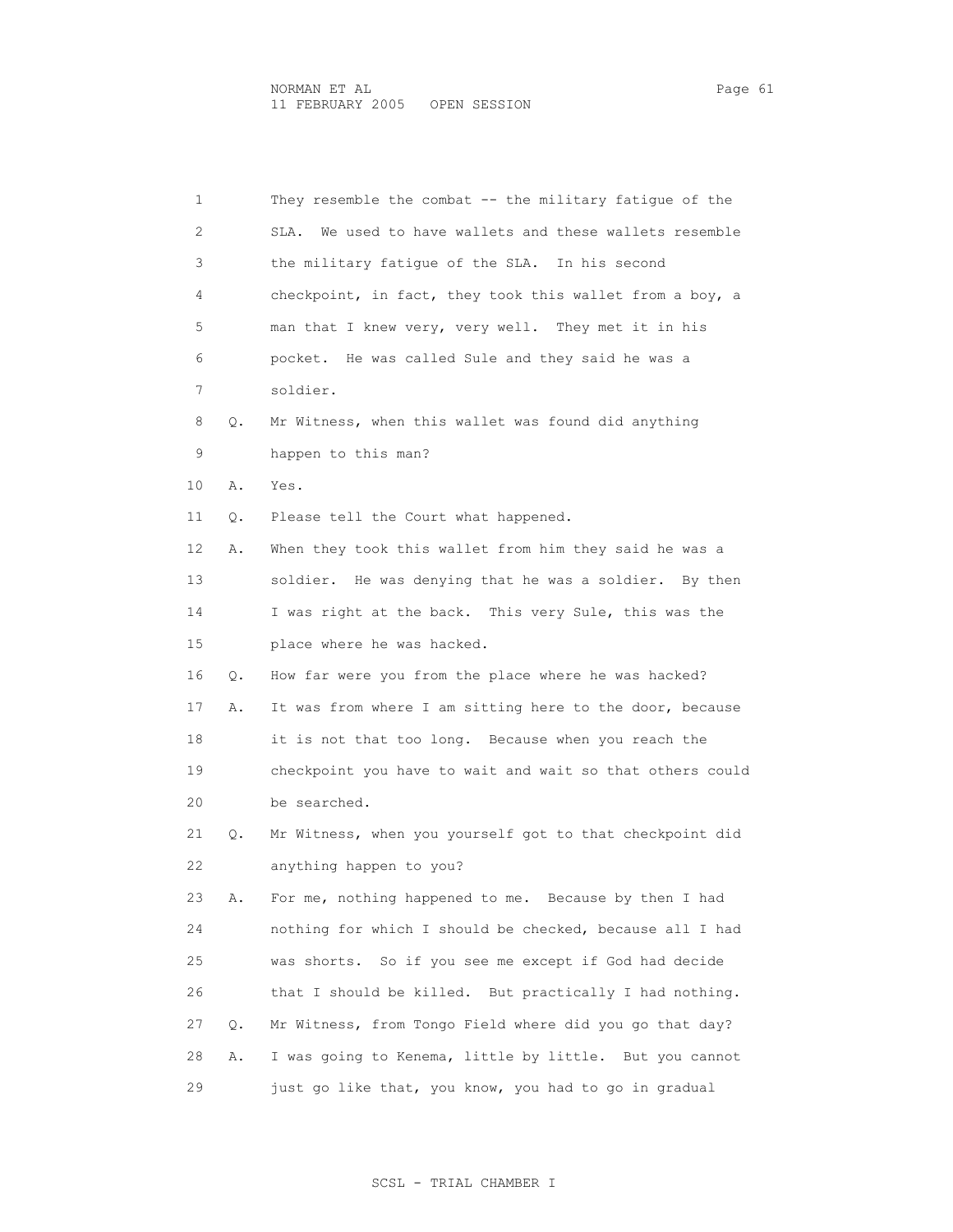1 steps. 2 Q. [Microphone not activated] that day? 3 A. No, I was not able to reach. You know, I had to sleep 4 somewhere. 5 Q. And eventually you went to Kenema? 6 A. Yes. 7 Q. Mr Witness, when you were in Tongo did you ever come to 8 learn why the people at the headquarters were killed? 9 A. Those at the headquarter, the reason for which they were 10 killed, I did not know the reason -- those that were 11 killed during the night, whom I saw in the morning. 12 Q. Did the Kamajors ever tell you why these people were 13 killed? 14 A. Yes. They said -- the Kamajors, they said three things, 15 those what remain in my ear. 16 Q. Please tell this Court what they told you. 17 MR MARGAI: My Lords, I am objecting to that. I mean, surely 18 that is not evidence that my learned friend intends this 19 Court to act on. 20 JUDGE BOUTET: As you know we do accept hearsay evidence. I 21 do not know why we would not accept this particular one. 22 MR MARGAI: Yes, I know, My Lord. The question of procedure 23 governing the reception of evidence is rather flexible 24 when it comes to international tribunals. But at the 25 same time hearsay is still an exception, especially where 26 it is prejudicial. I mean, here we are talking about 27 deaths which he himself cannot ascertain, and my learned 28 friend wants him to tell you what he was told as to why 29 they were killed.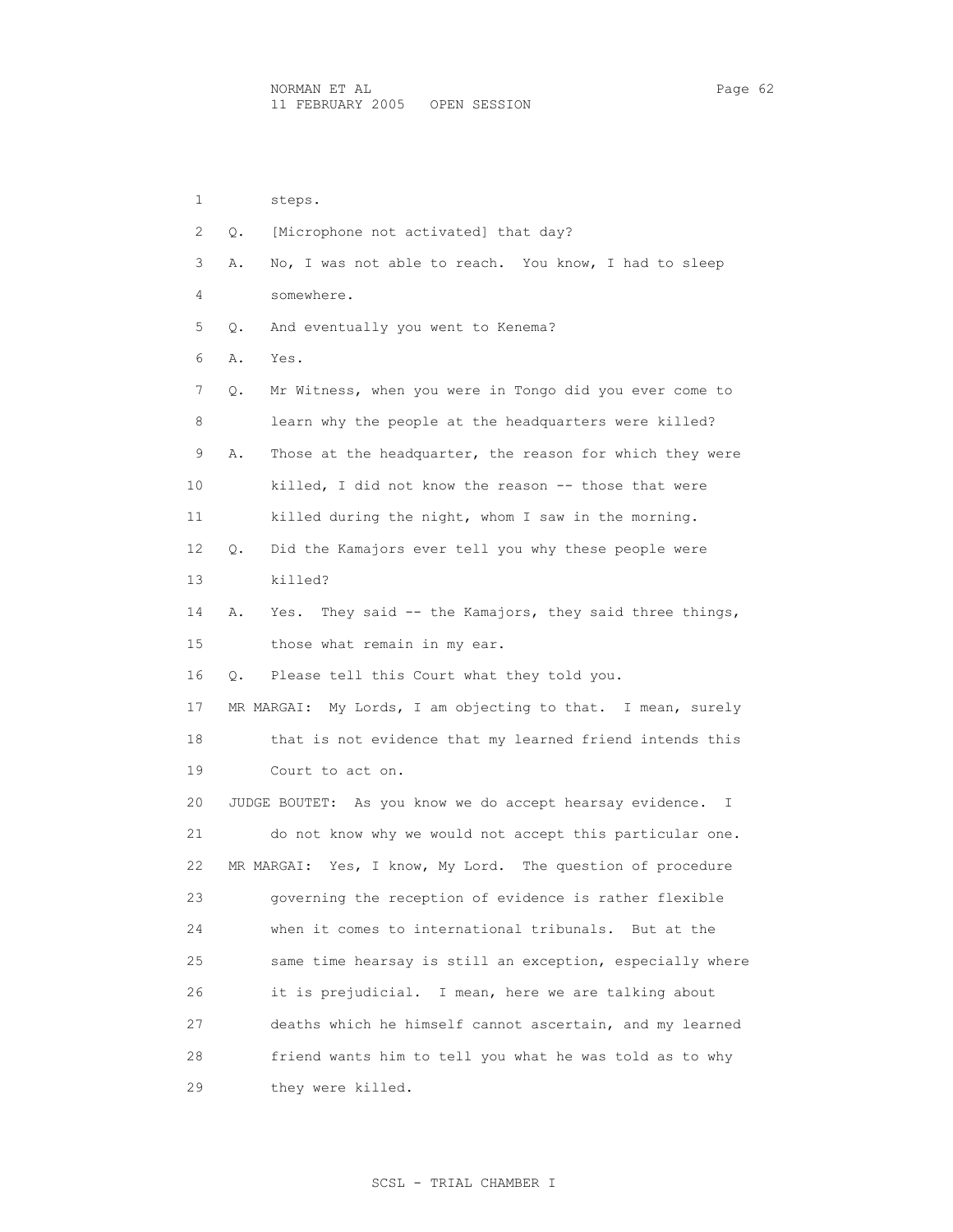| 1  | JUDGE BOUTET: I say to you that this evidence is indeed     |
|----|-------------------------------------------------------------|
| 2  | acceptable; we have accepted it and it is a question of     |
| 3  | how much weight this tribunal will accord to this           |
| 4  | evidence. Admissibility, Mr Margai, is not to be mixed      |
| 5  | nor confused with probative value and whatever value we     |
| 6  | will accord this evidence. I want that to be clear.         |
| 7  | MR MARGAI: My Lord, I appreciate the distinction between    |
| 8  | admissibility and probative value, but my objection is      |
| 9  | not related to what value is to be placed on the            |
| 10 | evidence. I'm talking about the very admissibility of       |
| 11 | this piece of evidence in the context.                      |
| 12 | JUDGE BOUTET: I understood your objection to be that. I am  |
| 13 | just telling you that we have admitted, we will admit       |
| 14 | this one, but our concern is more not admissibility but     |
| 15 | the weight we are going to be attaching to that. I know     |
| 16 | you are aware of that but I am just restating our           |
| 17 | position.                                                   |
| 18 | MR MARGAI: As My Lord pleases.                              |
| 19 | JUDGE THOMPSON: I merely wanted to say clearly that it is   |
| 20 | different sides of the same coin. In the national system    |
| 21 | the principle is the -- the general rule is against the     |
| 22 | admissibility of hearsay evidence unless you can bring      |
| 23 | the particular piece of evidence within the recognised      |
| 24 | In the international tribunals the principle<br>exceptions. |
| 25 | is in favour of the admission of hearsay evidence.<br>In    |
| 26 | other words, per se it is not inadmissible. So the rule     |
| 27 | here is not an exclusionary rule, but there is a            |
| 28 | safequard which, as it were, brings in the national         |
| 29 | But when it comes to weight of probative value,<br>systems. |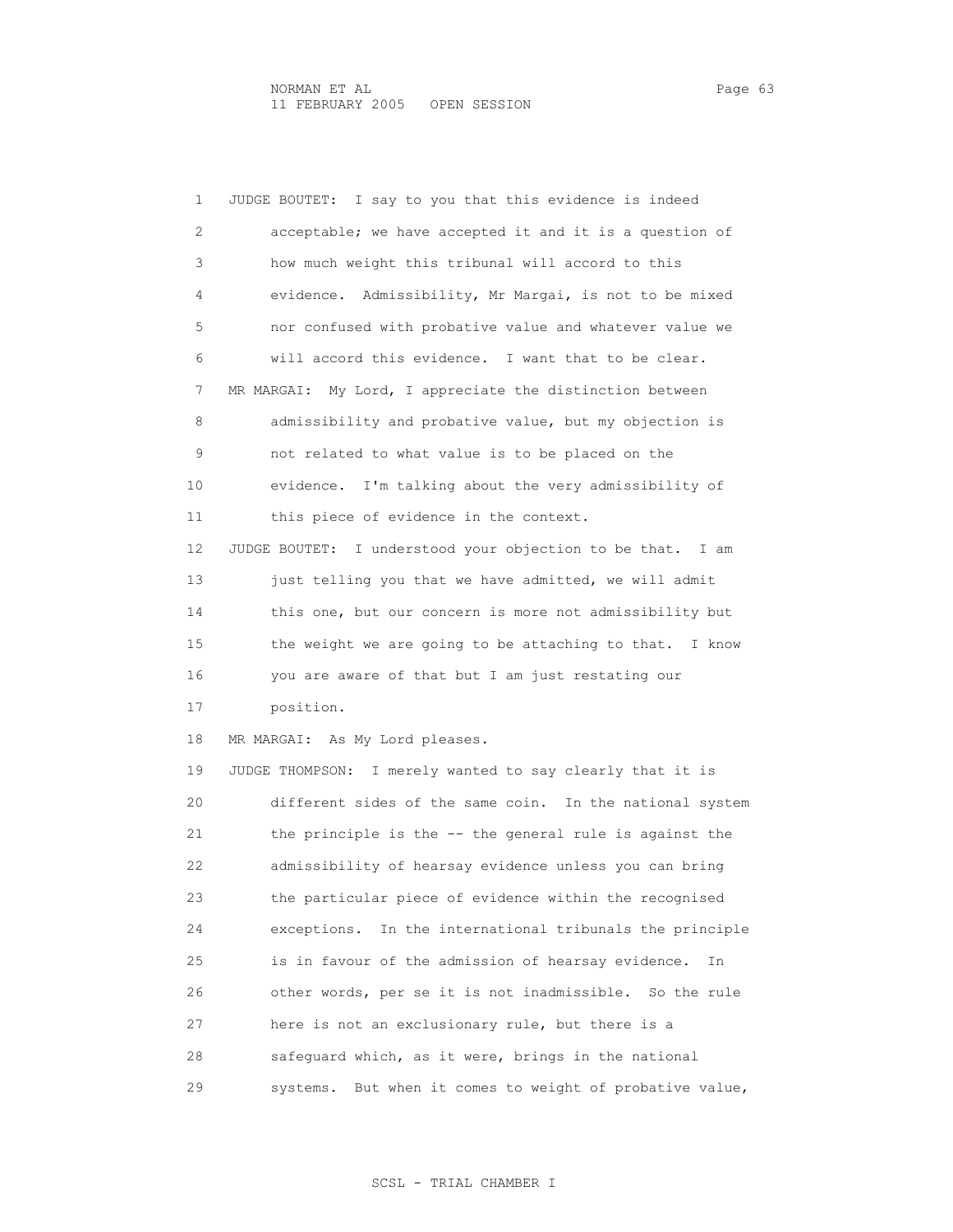1 then the Court would in fact be very careful and probably 2 will treat it with some degree of circumspection so as to 3 determine what weight it should have. So I think that is 4 the kind of scenario we have here and you have stated it 5 quite rightly. We are enjoined to adopt a doctrine of 6 flexible admission of evidence so as to not get bogged 7 down in the technicalities that would have rendered this 8 piece of evidence inadmissible if it were in Sierra Leone 9 jurisdiction or in Canada or perhaps even in the United 10 Kingdom. That's the way we understand the law. 11 MR MARGAI: As My Lord pleases. 12 JUDGE BOUTET: So Madam Prosecutor, you want to carry on with 13 or are you finished with -- 14 MS WIAFE: I'm almost finished with. 15 JUDGE BOUTET: Thank you. 16 MS WIAFE: 17 Q. Mr Witness, before the break I asked you if the Kamajors 18 had told you why those civilians at the headquarters were 19 killed? 20 A. Yes, because they said -- they talked and we heard them. 21 I heard -- I got some reasons. 22 Q. Please state those reasons. 23 A. The first thing, they went to the part of Akim. 24 Q. Who was Akim? 25 A. He was an SLA soldier. He was the one that was in Tongo 26 as a lieutenant. He was a local. Then they said when he 27 was in Tongo with the Kamajors he killed their brothers. 28 Q. Did they say anything else? 29 A. Because of that if they were -- if they came, that was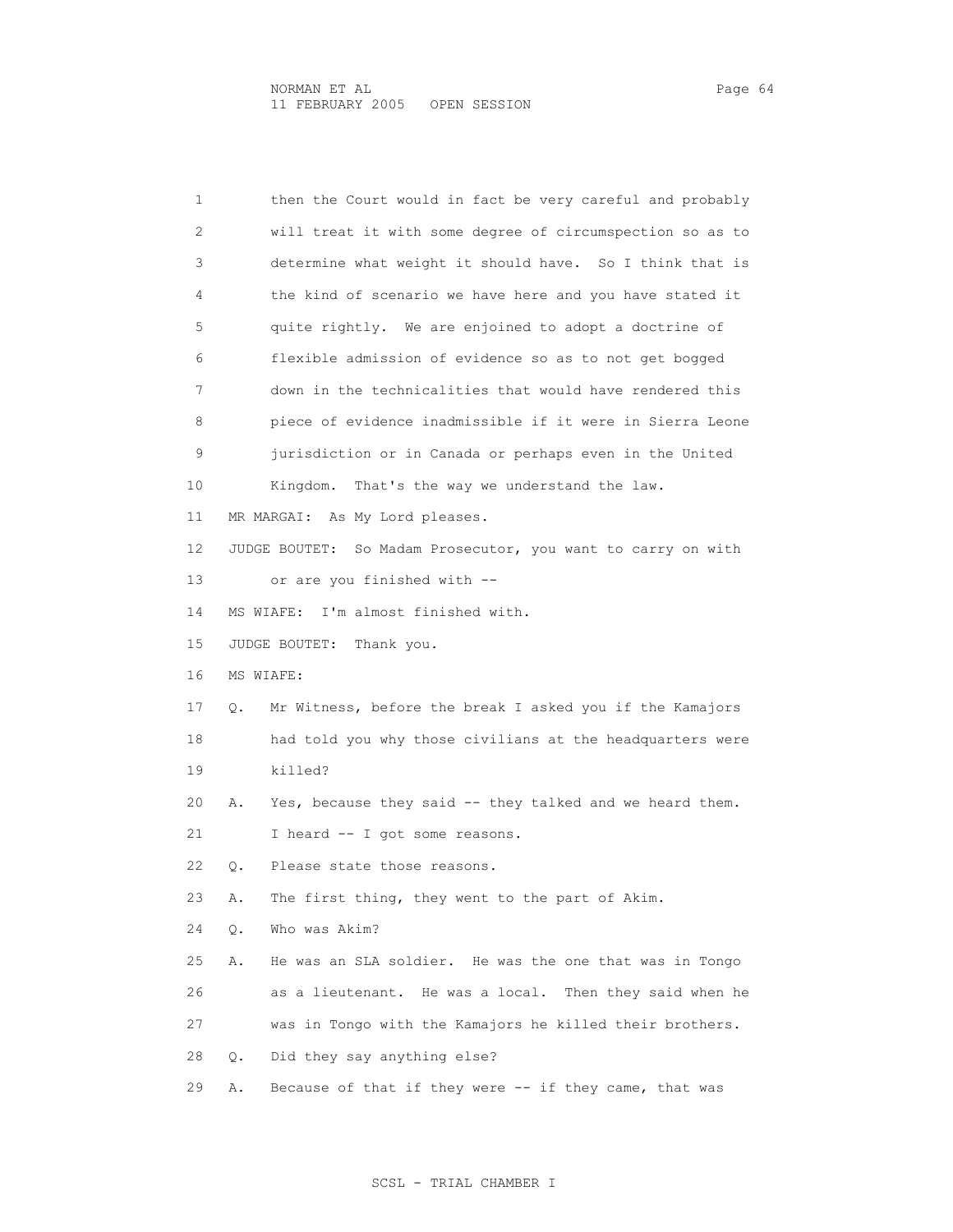1 the time they were coming to repay the debt on the side 2 of the locals. 3 MR BOCKARIE: Objection, Your Honour. Your Honour, I am a 4 little bit worried about this particular piece of 5 evidence. When one looks at the indictment there is no 6 count bordering on genocide. 7 JUDGE BOUTET: It has nothing to do with genocide. He can 8 still speak of the particular tribe without talking of 9 genocide. Genocide is a very specific crime as such. 10 MR BOCKARIE: It is, Your Honour. 11 JUDGE BOUTET: We are not talking of genocide, we are just 12 speaking of local. I agree with you and we have said 13 that in the past we will not allow, because there is no 14 specific count of genocide and we are not dealing with 15 genocide. But this evidence per se, as I understand it 16 now, does not go to genocide and evidence about genocide 17 will not be accepted. 18 MS WIAFE: Thank you, Your Honour. The Prosecution has no 19 intention of leading any evidence on genocide. As the 20 Defence is aware, the indictment alleges that AFRC/RUF 21 supporters were targeted by the Kamajors and it is for 22 that purpose that this evidence is being elicited. 23 Q. Mr Witness, you were saying something about Akim and the 24 Kamajors telling you why locals were targeted. Please 25 continue. 26 A. Well, that was the question that I have answered. They 27 said that they came and that they were going to retaliate 28 what Akim had done to their brothers. 29 Q. Apart from this did they say anything else?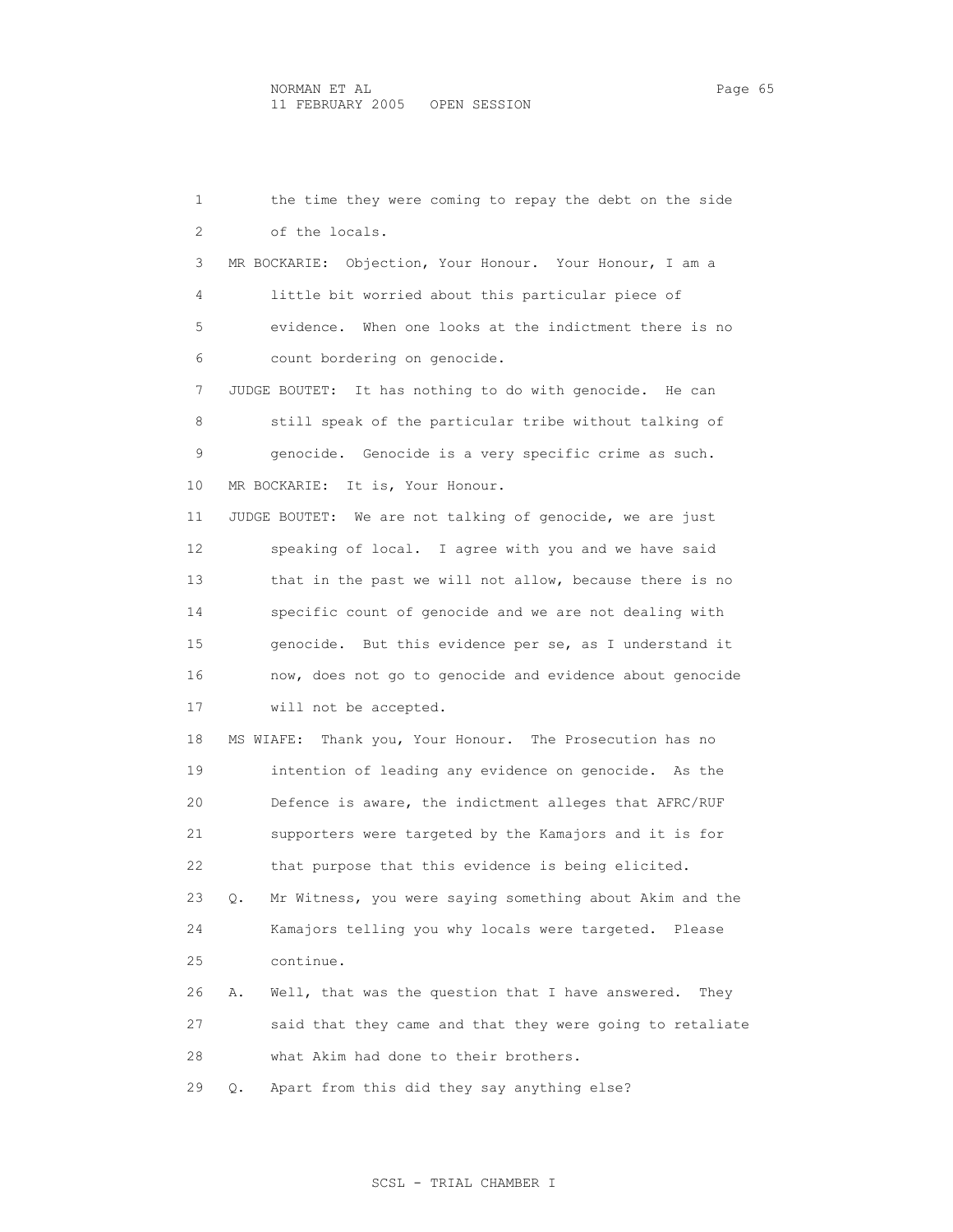1 A. I told you that I was going to give you three reasons. I 2 have given one; now you have two more. The Limbas. They 3 said if the RUF and the SLA had based in Tongo Town, it 4 was they that were tapping palm wine for them. So they 5 themselves should know that it was their time to be 6 repaid in their own coin. So now have we not got two 7 reasons. The third one, the Temne man, he -- they said 8 they were revenging on them because they were the ones 9 that were supporting the RUF and the soldiers. These 10 were the three conditions which they mentioned to 11 everybody in these circumstances. These things were 12 engrafted in our ears. 13 MS WIAFE: Your Honours, can I just have one minute to confer 14 with co-counsel? Thank you, Your Honour. The witness 15 earlier talked about the distance between where he was 16 sitting to the door, and I just wanted to give an 17 estimate of say perhaps 20 metres. 18 PRESIDING JUDGE: Take us back to the event. In relation to 19 what event? He was describing the distance of the scene 20 of crime and his position at the time? 21 MS WIAFE: Yes, at the second checkpoint. 22 JUDGE BOUTET: He was on the line waiting for -- 23 MS WIAFE: Yes. 24 JUDGE BOUTET: So the distance you assess to be about 20 25 metres? 26 MS WIAFE: About 20 metres, yes. 27 JUDGE BOUTET: There seems to be no big dispute from the 28 Defence on that, so for the record it will be estimated 29 to be 20 metres.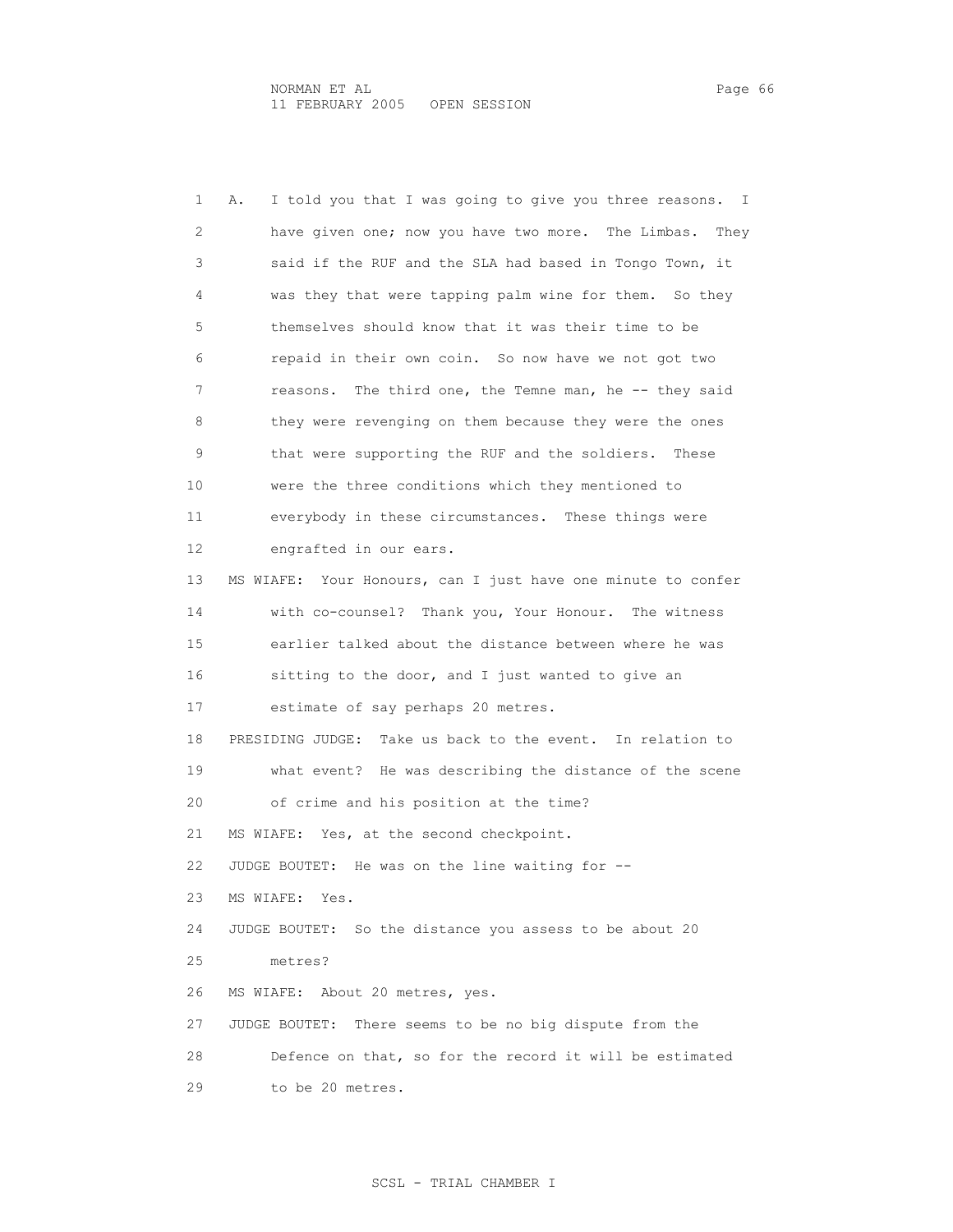### NORMAN ET AL Page 67 11 FEBRUARY 2005 OPEN SESSION

 1 MS WIAFE: Thank you very much, Your Honour. Your Honour, I 2 have no further questions for this witness. 3 PRESIDING JUDGE: We will be recessing for lunch and we'll 4 resume the session at 2.30 -- at 2.45. We'll resume the 5 session at 2.45, please. 6 [Luncheon recess taken at 1.20 p.m.] 7 [HN110205C-SGH] 8 [On resuming at 2.58 p.m.] 9 PRESIDING JUDGE: Good afternoon learned counsel. We are 10 resuming the session. 11 JUDGE BOUTET: Mr Hall, you are ready to proceed for the 12 cross-examination of the first accused? 13 MR HALL: Yes, Your Honour. Surprisingly, I have no questions 14 for this witness. 15 PRESIDING JUDGE: Well, this is fine. 16 MR HALL: I will let Mr Margai -- 17 JUDGE BOUTET: Thank you very much. The second accused? 18 MR KOPPE: Yes, Your Honour, I do have a few questions. 19 JUDGE BOUTET: Okay. Please proceed. 20 MR KOPPE: Thank you. 21 Q. Mr witness, could you please tell this Court 22 how long the fighting lasted between the 23 Kamajors and the RUF and the soldiers? 24 THE INTERPRETER: Your Honours, the interpreters do not get 25 the question from the counsel. Please repeat. Would 26 you please repeat? 27 PRESIDING JUDGE: Mr Koppe, you had better put the questions 28 again. 29 MR KOPPE: I will repeat the question again.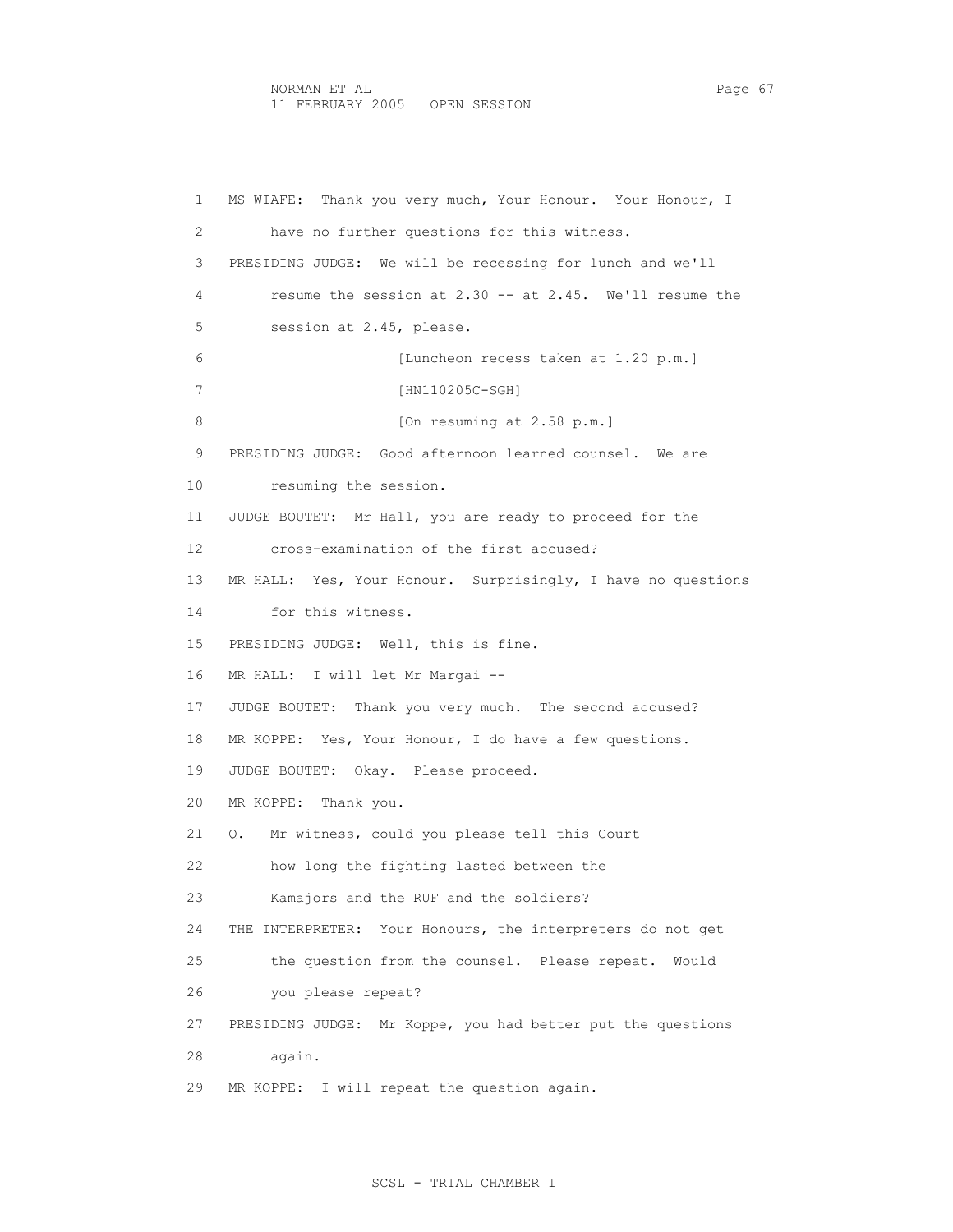1 JUDGE BOUTET: [Microphone not activated] 2 PRESIDING JUDGE: And you are very tall over there. 3 MR KOPPE: Yes, sometimes it's cold up there. 4 Q. Mr witness, when the Kamajors came to Tongo and 5 started fighting with the soldiers and rebels, 6 do you know how long this fighting lasted? 7 A. I cannot know the extent it took because -- 8 JUDGE BOUTET: Go on, Mr witness. 9 THE WITNESS: At that time I didn't have a watch on me. We 10 only look at the position of the sun. 11 MR KOPPE: 12 Q. But, Mr witness, did the fighting -- 13 PRESIDING JUDGE: Tell him to forget about the sun. Let him 14 talk to us in terms of days or hours. 15 MR KOPPE: 16 Q. Mr witness, did the fighting last for a few 17 days, for a few hours or a few weeks? 18 A. No, the fighting began after we paraded what we called 19 Lansara [phon], that is at 4 o'clock. 20 Q. The fighting started at 4 o'clock. Until when did the 21 fighting last? 22 A. At about 5 o'clock, when the sun is almost setting, we 23 did not see the soldiers again. 24 JUDGE BOUTET: So by 5 o'clock in the afternoon, when the sun 25 was setting, you did not see soldiers. In other words, 26 the fighting was finished. That is my interpretation of 27 what he -- 28 THE WITNESS: In the evening. In the evening. 29 PRESIDING JUDGE: In Sierra Leoneans is 5 o'clock the hour for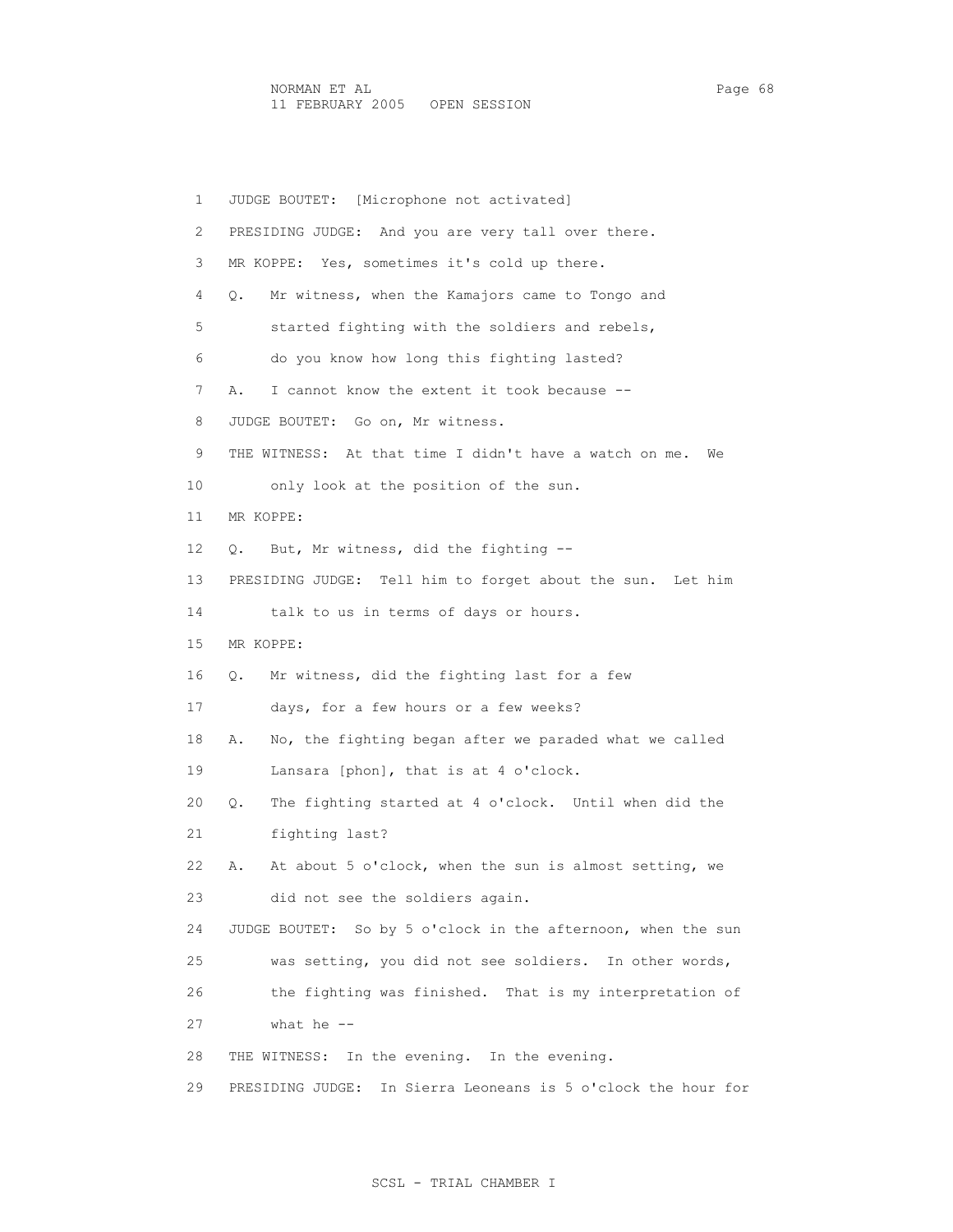1 sunset? He gave, you know, this sunset? 2 JUDGE BOUTET: It's the time that the sun was -- it was 3 sunset, at 5 was -- he did not see any more soldiers. 4 THE WITNESS: You will see that the victory is coming, but it 5 is still clear. 6 JUDGE BOUTET: That's why it was 5 o'clock. 7 MR KOPPE: 8 Q. So, Mr witness, am I correct in saying that the 9 fighting started and finished on the same day? 10 A. The fighting between the two people, yes, because if the 11 one withdrew, if we are only left with the one who met 12 us, I will say so. 13 Q. So, Mr witness, would you agree with me that there was no 14 heavy fighting between the Kamajors on the one hand and 15 the soldiers and rebels on the other hand? 16 A. It was intensive at the time the attack took place. 17 Q. Mr Witness, could you please clarify to this Court what 18 you mean by intensive? 19 A. Yes. 20 Q. Please do. 21 A. The sounds of the guns were very deep within that time. 22 Because of that deepness we were confused within that one 23 hour and we took it that the fighting was very fierce. 24 Q. Could you please tell again when the Kamajors came to 25 Tongo, in which month? 26 A. The Kamajors entered there in November. 27 Q. In which year? 28 A. In 1997. 29 Q. Mr Witness, are you sure it was not January 1998?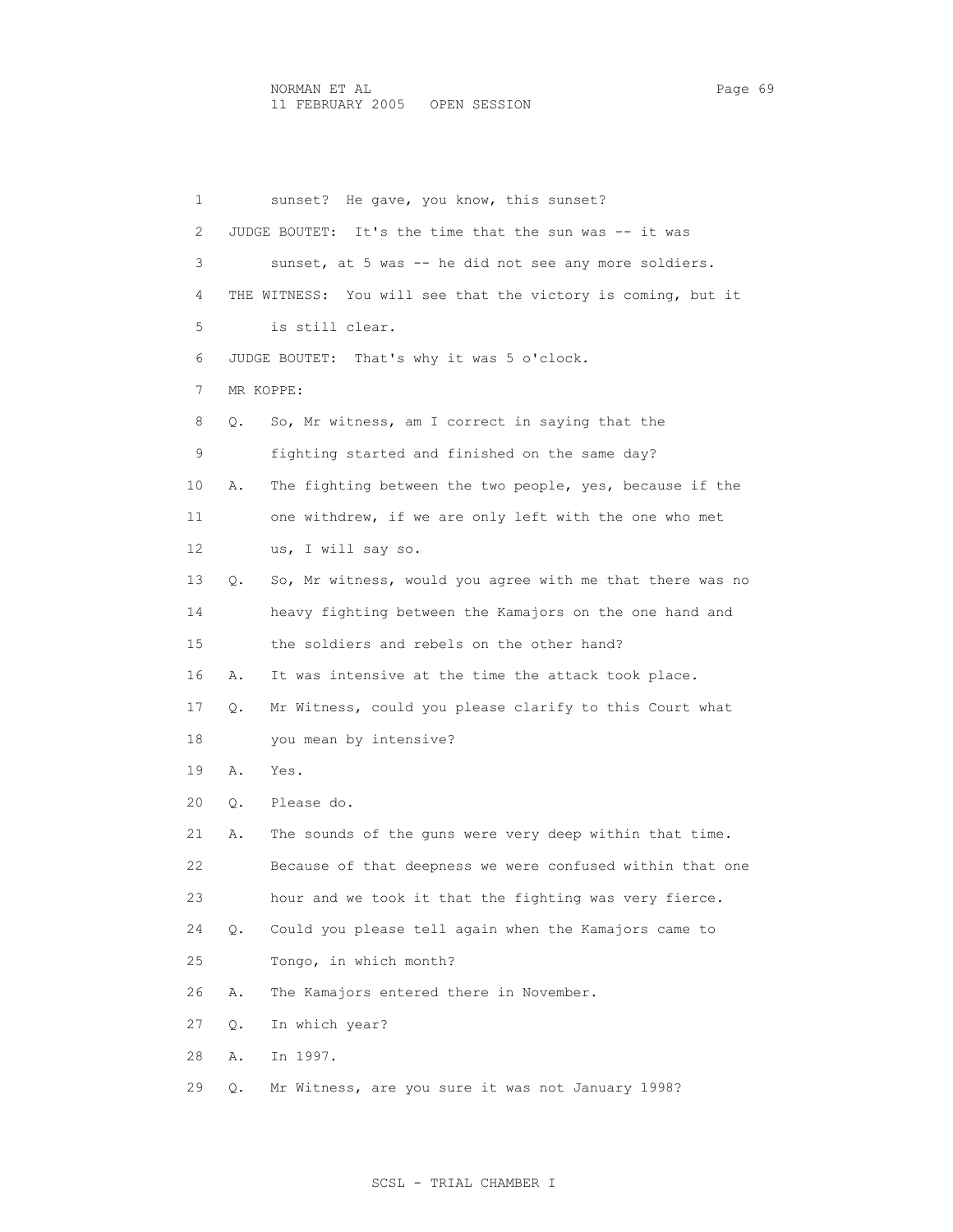1 A. No, in 1997. 2 Q. Mr Witness, you have been giving evidence this morning 3 that you went to the headquarters. 4 A. Yes. 5 Q. And that the next morning you saw many corpses in the 6 field. 7 A. Yes. 8 Q. Have you heard or is there a possibility that these 9 people, the corpses of these people, were there because 10 they got hit by cross-fire due to the heavy fighting? 11 A. Well, I don't know about that. In the morning I just saw 12 them. I saw some of them had a wound behind. Others did 13 not have wounds. So I didn't know how they died because 14 during that time everybody was confused. 15 Q. Mr witness, I understand, of course, that everybody was 16 confused, but it is very well possible that the corpses 17 that you saw lying in the field were casualties because 18 of the cross-fire? 19 A. Yes. 20 Q. Mr Witness, I would like to -- 21 PRESIDING JUDGE: Did you say the casualties or some of the 22 casualties? 23 MR KOPPE: The casualties. 24 PRESIDING JUDGE: The casualties. 25 MR KOPPE: 26 Q. Mr witness, do you recall giving testimony this morning 27 that at a certain moment in time one of the commanders of 28 the Kamajors said that he would not like to see any more 29 civilians in the field?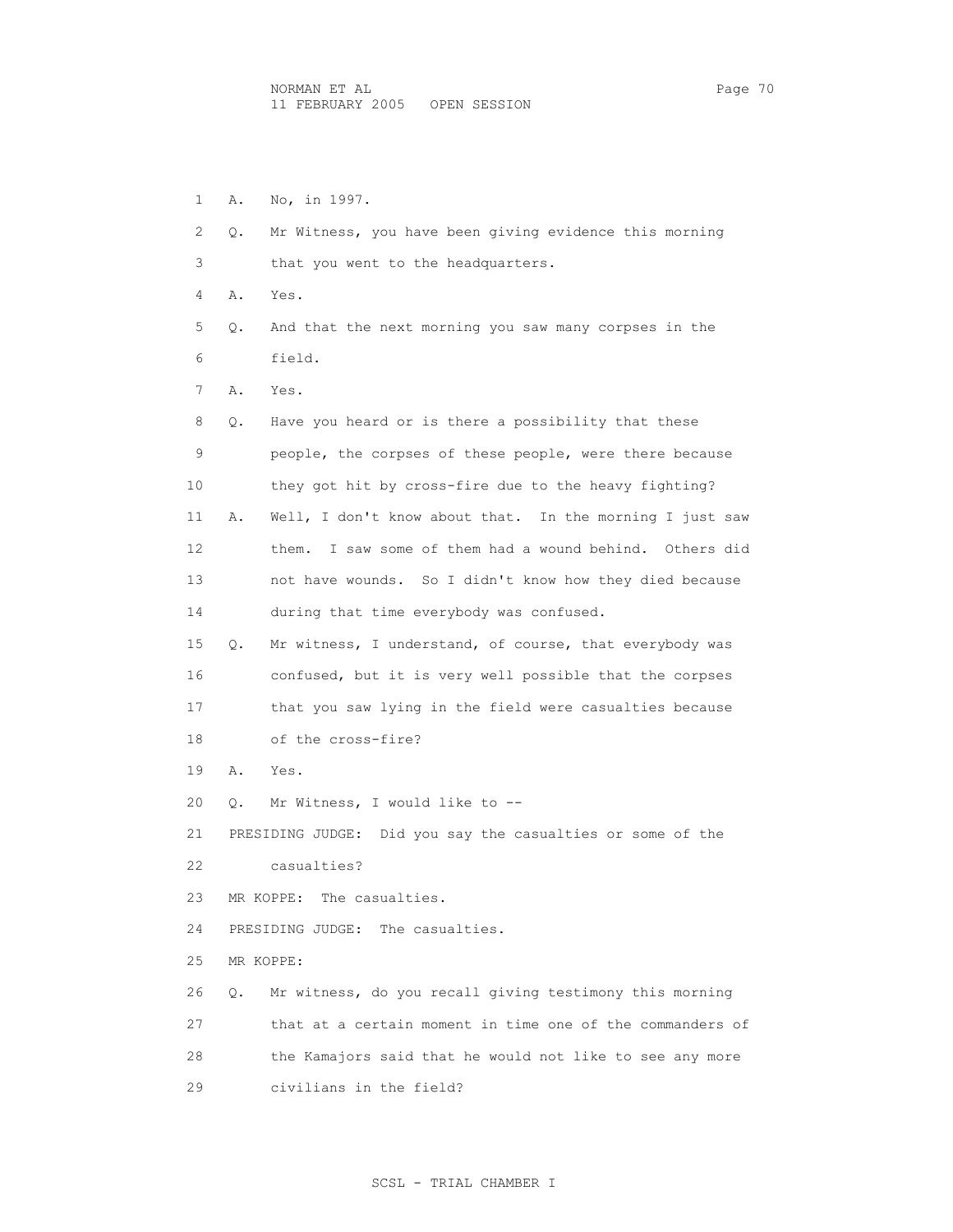1 A. Yes. 2 Q. And that subsequently this commander told all the people 3 to leave? 4 A. Yes. 5 Q. And you said that the whole population rose when that was 6 ordered; correct? 7 A. Yes. 8 Q. But if I have understood you correctly, you gave evidence 9 to the effect that another commander was asking the 10 question why the people have left; am I correct? 11 A. Yes. 12 Q. Could you please expand on that a little bit more? What 13 were the exact words of this commander, for instance? 14 A. The reason why the commander asked that question, it was 15 because we were under the control of the commander who 16 just saw us rose altogether and everybody was going. It 17 resembled that we did not take their command and we were 18 under their command. But he was not present when the 19 command was given for us to leave. 20 Q. Mr witness, you speak about the commander who gave the 21 order to the population leave, and another commander 22 asking the question, "Why did people leave?" 23 A. Yes. 24 Q. How could you tell that these two commanders were in fact 25 commanders? 26 A. Well, we had their names that they are called CO. At 27 times one would come with his own group. They come by 28 groups. 29 Q. Mr witness, did it seem to you at the time that the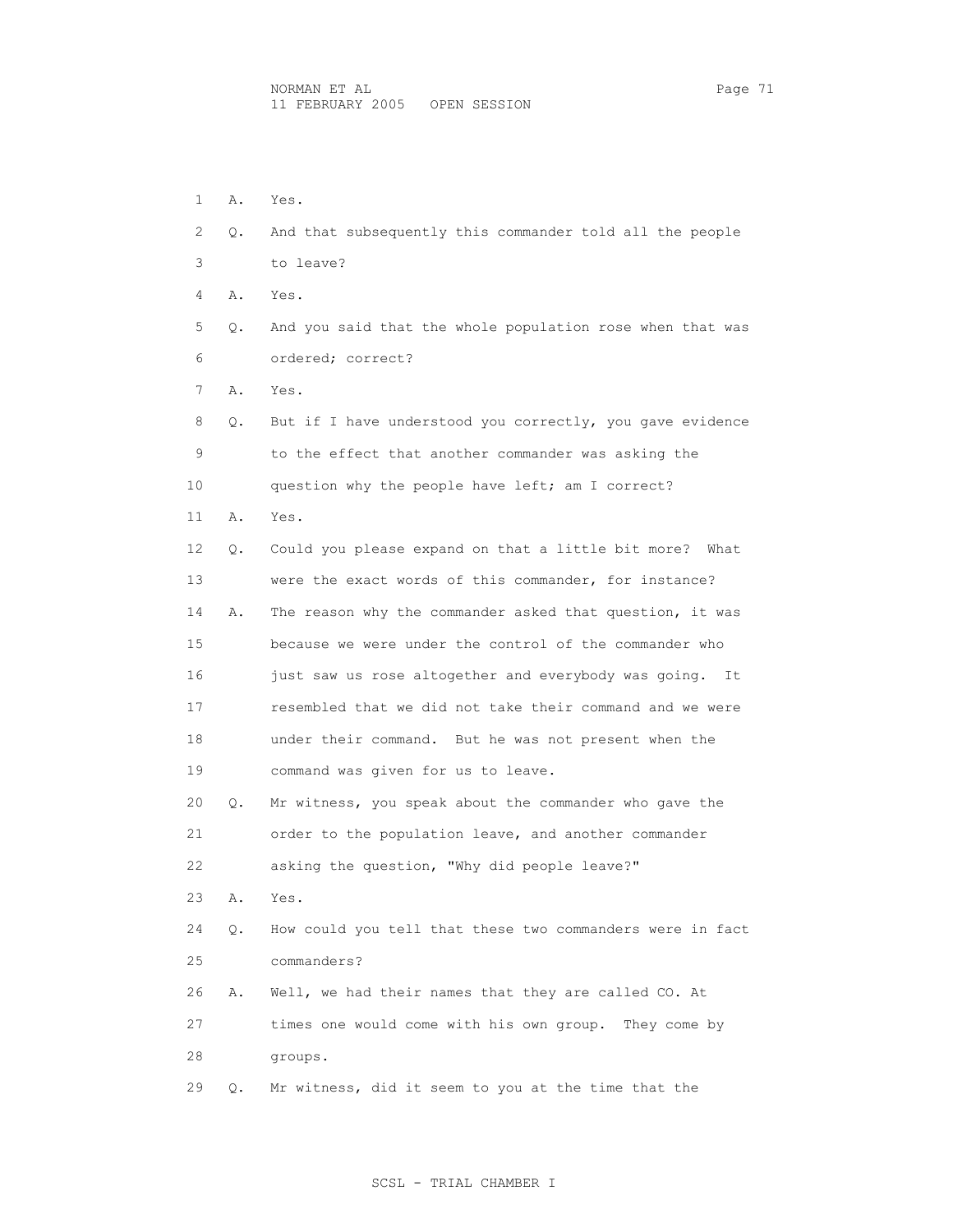| 1  |    | second commander didn't know anything about the order of  |
|----|----|-----------------------------------------------------------|
| 2  |    | the first commander?                                      |
| 3  | Α. | Well, that is what I thought because he wasn't there.     |
| 4  |    | This one who gave the second command.                     |
| 5  | Q. | Mr witness, am I correct in saying that this morning you  |
| 6  |    | gave testimony to the effect that right after the         |
| 7  |    | intervention of the second commander shooting started?    |
| 8  | Α. | He gave that command. The second commander, that<br>Yes.  |
| 9  |    | CO.                                                       |
| 10 | Q. | When that happened, did any of the people who were being  |
| 11 |    | shot at shouted the soldiers or shouted the Kamajors that |
| 12 |    | you were allowed to walk?                                 |
| 13 | Α. | We did not shout. Everybody lay down because the          |
| 14 |    | shooting was on when he had given the command. So I lay   |
| 15 |    | I saw my other colleagues lying down so that a<br>down.   |
| 16 |    | stray bullet would not hit them.                          |
| 17 | Q. | Mr witness, was it your perception at the time that this  |
| 18 |    | second commander was contravening the first order?        |
| 19 | Α. | Yes, that was because the commander of the first          |
| 20 |    | commander was the one that we accepted. We obeyed.        |
| 21 | Q. | Thank you. Now, Mr witness, I recall --                   |
| 22 | Α. | Yes.                                                      |
| 23 | Q. | I recall you giving testimony this morning that there was |
| 24 |    | also a third commander.                                   |
| 25 | Α. | Yes.                                                      |
| 26 | Q. | And if I have understood your testimony correctly, this   |
| 27 |    | third commander was in his turn contravening earlier      |
| 28 |    | orders; am I correct?                                     |
| 29 | Α. | It is not denied that he came and called a cease-fire.    |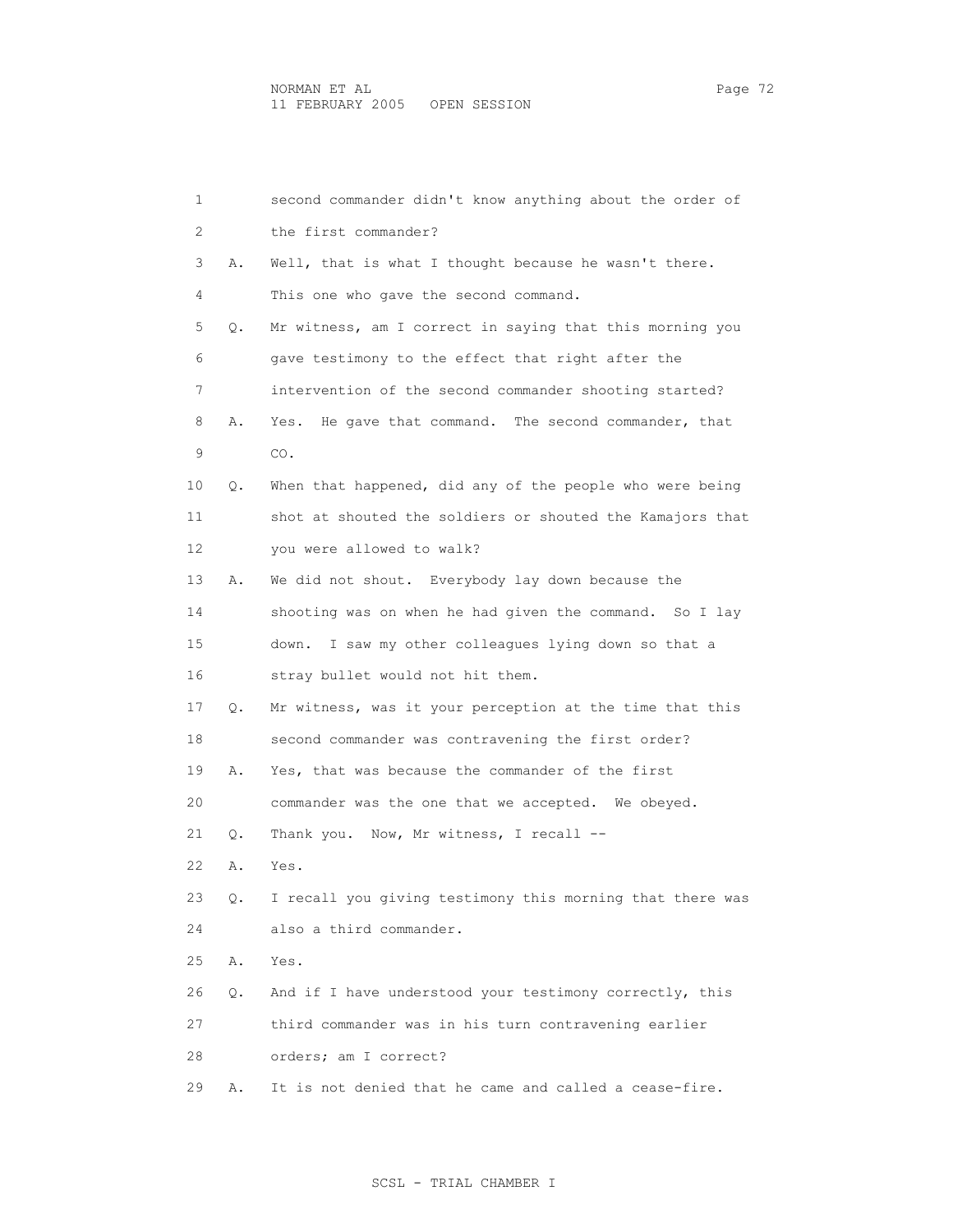1 That's for them to stop shooting. 2 Q. So the third commander was effectuating the order of the 3 first commander? 4 A. Yes. 5 Q. My last question, Mr witness, do you have the impression 6 that anybody was at that time really in effective control 7 of all the Kamajors? 8 A. Well, I cannot say that there were many. I only heard 9 say CO, CO, because there are many who came. 10 Q. So what you are saying, Mr witness, is that there were 11 many groups with -- 12 A. Yes. 13 Q. -- as many commanders? 14 A. Yes. 15 Q. Thank you. 16 JUDGE BOUTET: Mr Margai, would you like to proceed for the 17 third accused? 18 MR MARGAI: Yes, My Lord, thank you. 19 JUDGE BOUTET: Thank you. 20 CROSS-EXAMINED BY MR MARGAI: 21 Q. Now, Mr witness -- 22 A. Yes. 23 Q. -- you will agree with me that before the May 25th, 1997 24 coup that toppled President Kabbah's government, the 25 military and the police were in charge of security 26 throughout Sierra Leone including Tongo? 27 A. I would like you to repeat it well so I will have time to 28 answer it. You are talking to me. 29 Q. Thank you. My question is you would agree with me that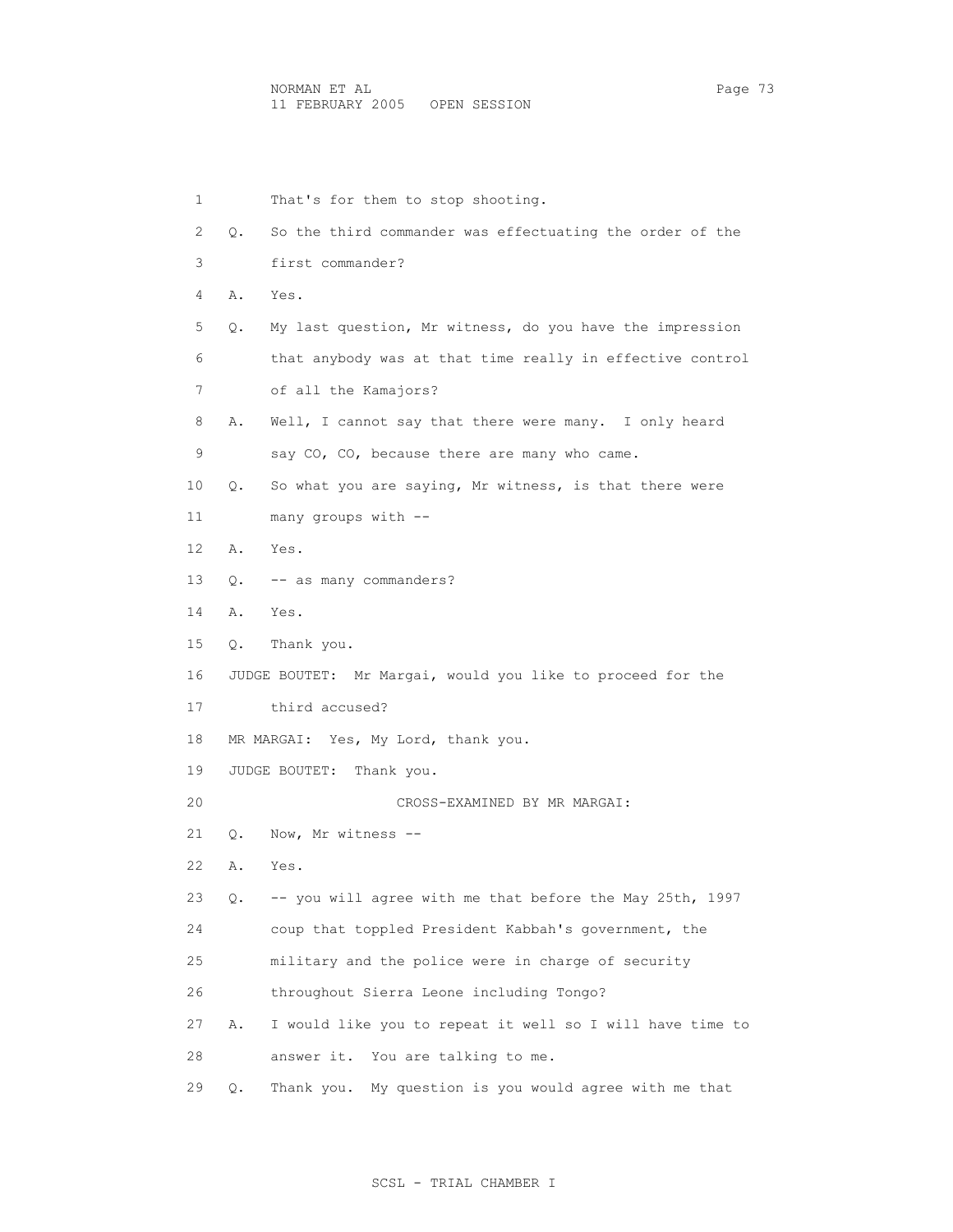1 before President Kabbah's government was overthrown on 2 the 25th May 1997 -- 3 JUDGE BOUTET: Pause there, Mr Margai, pause there. 4 THE WITNESS: Yes. 5 MR MARGAI: 6 Q. The military and the police were in charge of security 7 throughout Sierra Leone and I mean including Tongo? 8 A. Yes. 9 Q. Thank you. 10 A. Yes. 11 Q. And you would also agree with me, would you not, that 12 before the military coup the soldiers and the Kamajors 13 fought on the same side against the rebels? 14 A. Yes, it was true. 15 Q. And you would further agree with me that before the 16 overthrow of President Kabbah's government, the SLAs and 17 the Kamajors worked amicably in Tongo to secure the 18 people of Tongo and its environs? 19 A. Well, there was a conflict that took place there so they 20 removed one of the parts, that's the SLA. Before the 21 overthrow, the SLA was not there, it was only the 22 Kamajors that were there. 23 Q. So what you are in effect saying is that before the 24 overthrow of President Kabbah there was no SLA in Tongo 25 Field; is that what you are saying? 26 A. No, they were not there at that time that having been 27 brought to Freetown they said they were transferred. 28 Q. When did the SLAs first go to Tongo Field? 29 A. In August. In August in the rainy season.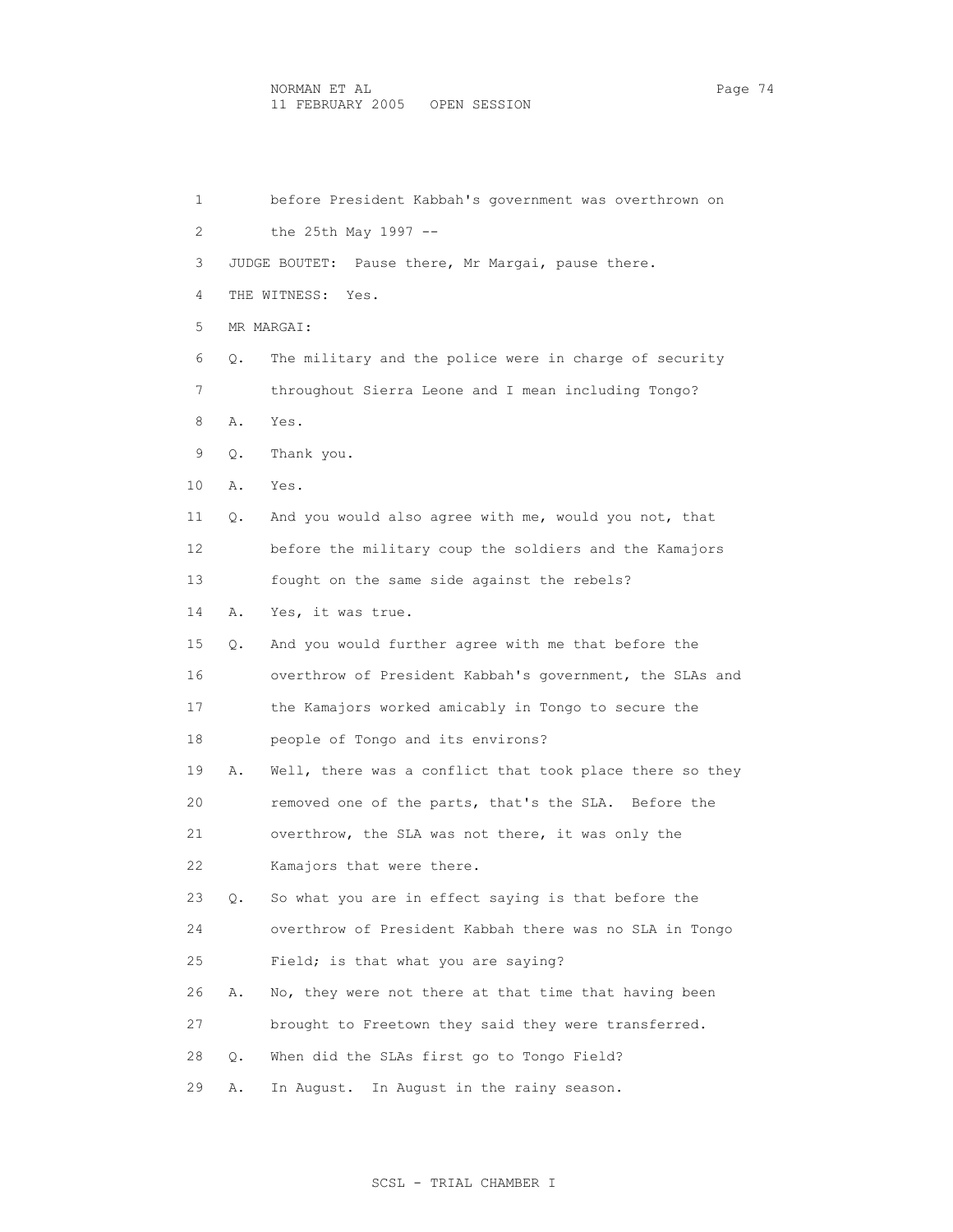1 Q. August of what year? 2 A. In 1997. The same year. 3 Q. Mr witness, do you recall an interview with the 4 investigators of the Special Court, to be precise, on 5 27th of January 2004? 6 A. I want you to repeat it again so that I understand it. 7 When you talk fast I would not get it well. 8 Q. What I am saying is that were you interviewed by 9 investigators from the Special Court at Tongo Field on 10 27th of January 2004 in connection with this matter? 11 A. Yes, people went and interrogated me. 12 Q. And did you make a statement to them? 13 A. Yes, I explained to them -- I showed them what I saw and 14 what I heard. 15 Q. And this particular statement was to correct statements 16 you had made earlier, to be precise, on 16th of 17 October 2002; is that correct? 18 A. Yes, because -- 19 Q. Thank you. In what language did you make the statement 20 of 27th January 2004? Was it in Krio? 21 A. Who interviewed me, I spoke to him in Krio. 22 Q. In Krio? 23 A. Yes. 24 Q. You don't, I take it, remember the persons who 25 interviewed you such as Thomas Lahun, counsel Bobby 26 Gboyor? You don't remember their names? 27 A. No, I couldn't remember their names. 28 Q. Thank you.

29 A. Welcome.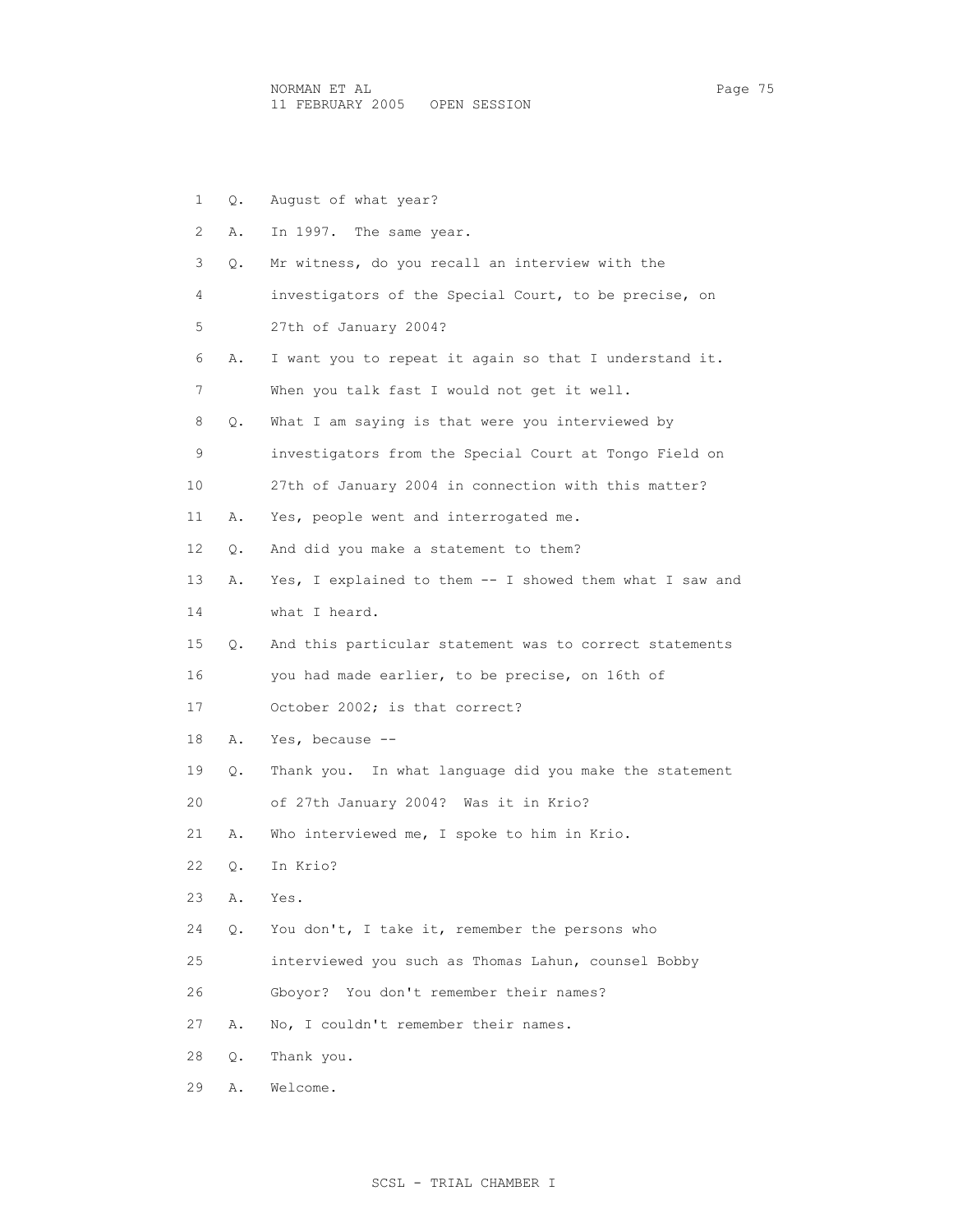| 1  | Q. | Thank you. The statement you made was written down; was         |
|----|----|-----------------------------------------------------------------|
| 2  |    | it not?                                                         |
| 3  | Α. | Yes. When I was talking they had me writing.                    |
| 4  | Q. | And at the conclusion of your statement was it read over        |
| 5  |    | to you and explained in the Krio language to you?               |
| 6  | Α. | Yes, they explained that to me.                                 |
| 7  | Q. | Yes. And you admitted the contents to be true and               |
| 8  |    | correct; did you not?                                           |
| 9  | Α. | Yes, that is what I said; the thing that they read back         |
| 10 |    | to me.                                                          |
| 11 | Q. | You did not sign that statement, did you?                       |
| 12 | Α. | They gave me a paper and I wrote on it.                         |
| 13 | Q. | Please have a look at that document - with your leave My        |
| 14 |    | Lords - and tell me whether you do recognise that               |
| 15 |    | document?                                                       |
| 16 | Α. | Yes. I cannot say that I will be able to read                   |
| 17 |    | everything but I can still remember what the                    |
| 18 |    | questions that they asked me.                                   |
| 19 | Q. | Is that document reflective of the questions that were          |
| 20 |    | asked and the answers given by you?                             |
| 21 |    | THE INTERPRETER: Your Honours, the mic is not on.               |
| 22 |    | Yes and I will just caution you, Mr Margai, if<br>JUDGE BOUTET: |
| 23 |    | I am not mistaken the witness has said when he was              |
| 24 |    | questioned by the Prosecution that he had some knowledge        |
| 25 |    | of English.                                                     |
| 26 |    | MR MARGAI: Up to Form 2, He said.                               |
| 27 |    | JUDGE BOUTET: He was educated up to Form 2 --                   |
| 28 |    | MR MARGAI:<br>Form 2.                                           |
| 29 |    | JUDGE BOUTET: -- but when asked if he could read English he     |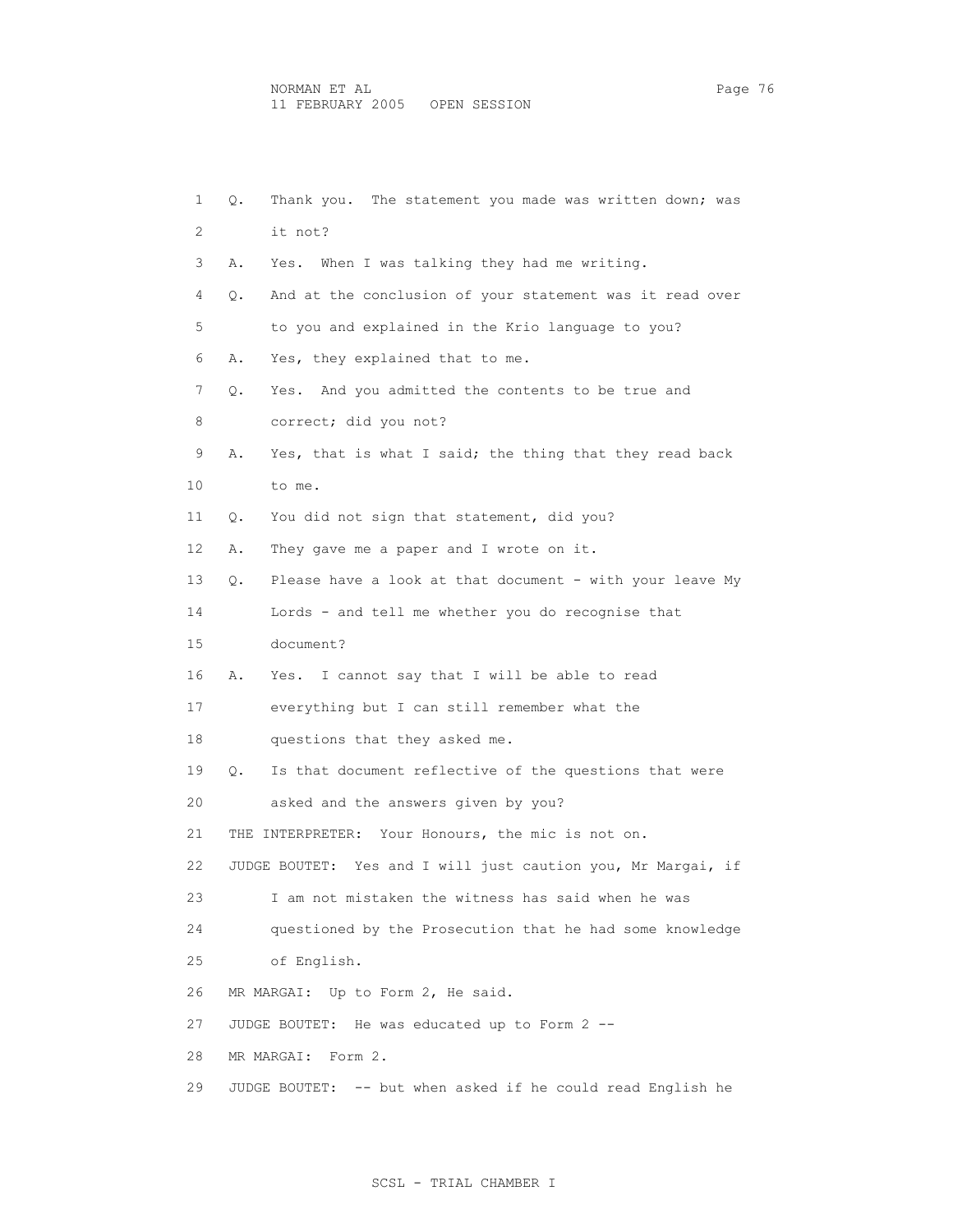1 said a little. 2 MR MARGAI: Well, let him just, with the little reading 3 ability he has, just look at it. 4 JUDGE BOUTET: Fine. 5 MR MARGAI: Just to guide us, My Lord. 6 Q. Do you agree that that is what you said? 7 A. Well, I'm still looking at it. 8 Q. Please take your time, I'm sorry. 9 JUDGE BOUTET: Mr Margai, again you know the discussion we 10 had yesterday about statements and I know you are 11 familiar with that issue. Is it your intent at this 12 time is to ask witness to read the statement and ask him 13 to refresh his memory or his recollection or do you want 14 to show him -- 15 MR MARGAI: No, I merely want him to identify the statement 16 and then I am going to -- the purpose of putting that 17 statement is to establish inconsistency. That is it. 18 JUDGE BOUTET: Okay, that's fine. 19 MR MARGAI: [Microphone not activated] to follow the procedure 20 as agreed upon by Your Lordships. 21 JUDGE BOUTET: That's fine. But I can tell you at this stage 22 I have not too many problems to accept, given the 23 background you have established, that -- it sounds to me 24 to be the statement in question. So if you want to 25 pursue that, that's fine. That's why I was asking the 26 question of what was the purpose. 27 MR MARGAI: I appreciate that, My Lord. I appreciate that, 28 thank you. 29 Q. Have you finished?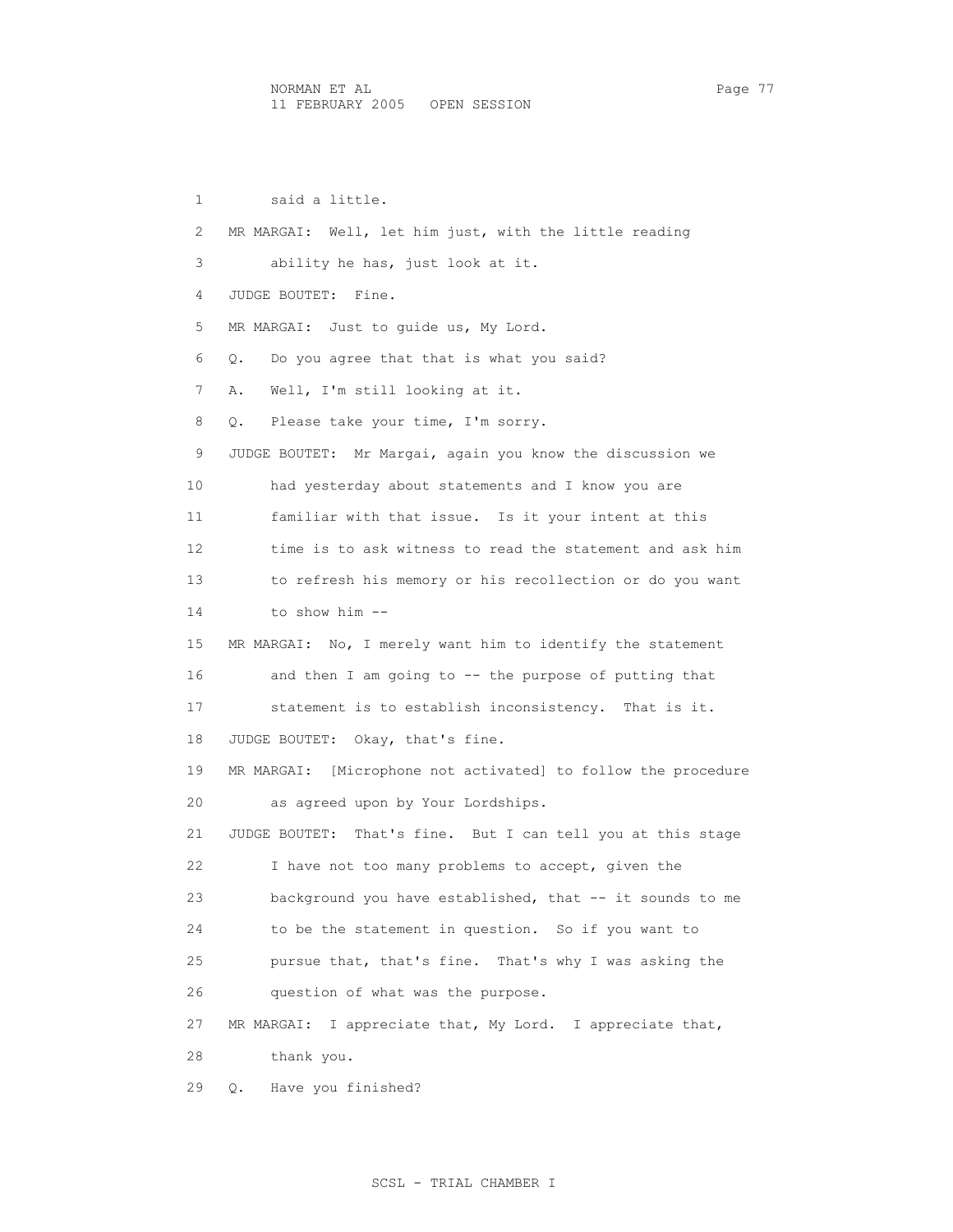1 A. Yes sir. I will look at it a little and I will read it a 2 little, then I will tell you the outcome. 3 Q. Was that what you told the investigator? 4 A. Yes, when some I read and -- yes, I read and saw that 5 there are some areas that were true and some areas that 6 were not correct. 7 Q. I see. Now, please listen very carefully and I shall put 8 the areas to you very slowly and tell me whether you 9 accept saying that to the investigators or not. Did you 10 say to the investigator that from June 1997 it was the 11 RUF/AFRC that had control of Tongo Field? 12 A. No. 13 Q. And not the CDF; Did you say that? 14 A. It was the CDF that were in control. 15 Q. No, did you say this, what I'm reading to you. Just say 16 whether you said it or you did not? 17 A. You see, what I said to the white lady that took 18 statements from me, May, June, July it was the CDF that 19 were in control. 20 Q. So you never said to the investigator that from June 1997 21 it was the RUF/AFRC that had control of Tongo Field and 22 not the CDF? You didn't say that at all? 23 A. If it was not a mistake on the side of the woman who took 24 the statement, I told them it was May, June and July. 25 The white woman who came and obtained statement from me, 26 I did not get her clearly and she also did not get me 27 clearly but I told her that it was -- on the 25th it was 28 the CDF that were in control. Even after the overthrow 29 they were in control.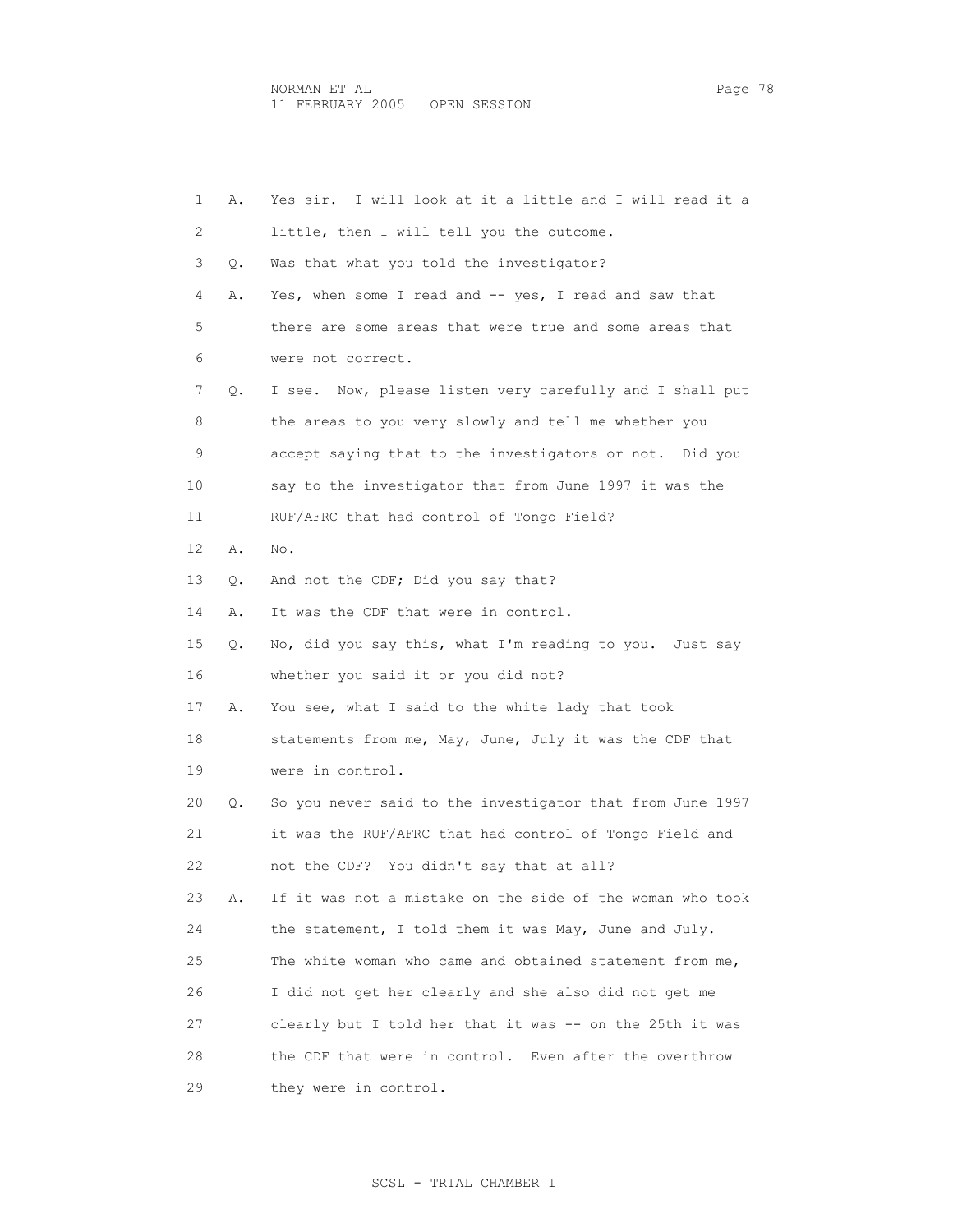1 Q. Thank you? 2 A. Welcome. 3 Q. Now, did you also -- 4 JUDGE BOUTET: Mr Margai, what is the page you have? 5 MR MARGAI: It is the first page, My Lord. It is the first 6 page, paragraph 3 I am referring to. 7 JUDGE BOUTET: Is that the handwritten one or the typed? 8 MR MARGAI: The typed one I have. That is the additional 9 interview notes. Would your Lordship -- 10 JUDGE BOUTET: Okay. Sorry. 11 BY MR MARGAI: 12 Q. Now did you also say to the person who interviewed you -- 13 you see here the way it is reported: "The witness 14 deleted from his statement references to the CDF as the 15 group in control of Tongo Field from June 1997 to 16 January 1998". 17 Did you say to the person who interviewed you that 18 in fact it not your true in your earlier statement that 19 CDF was in control of Tongo from June 1997 to 20 January 1998? Did you or did you not tell them that? 21 A. I did not tell them that. 22 Q. I am putting to it you that you did on both occasions? 23 Mr Witness? 24 A. I am telling you that I did not say so. 25 Q. Thank you. 26 MR MARGAI: My Lords, having satisfied the requirements, I am 27 tendering this document for what it may be worth on the 28 basis that it is inconsistent with the witness's oral 29 testimony.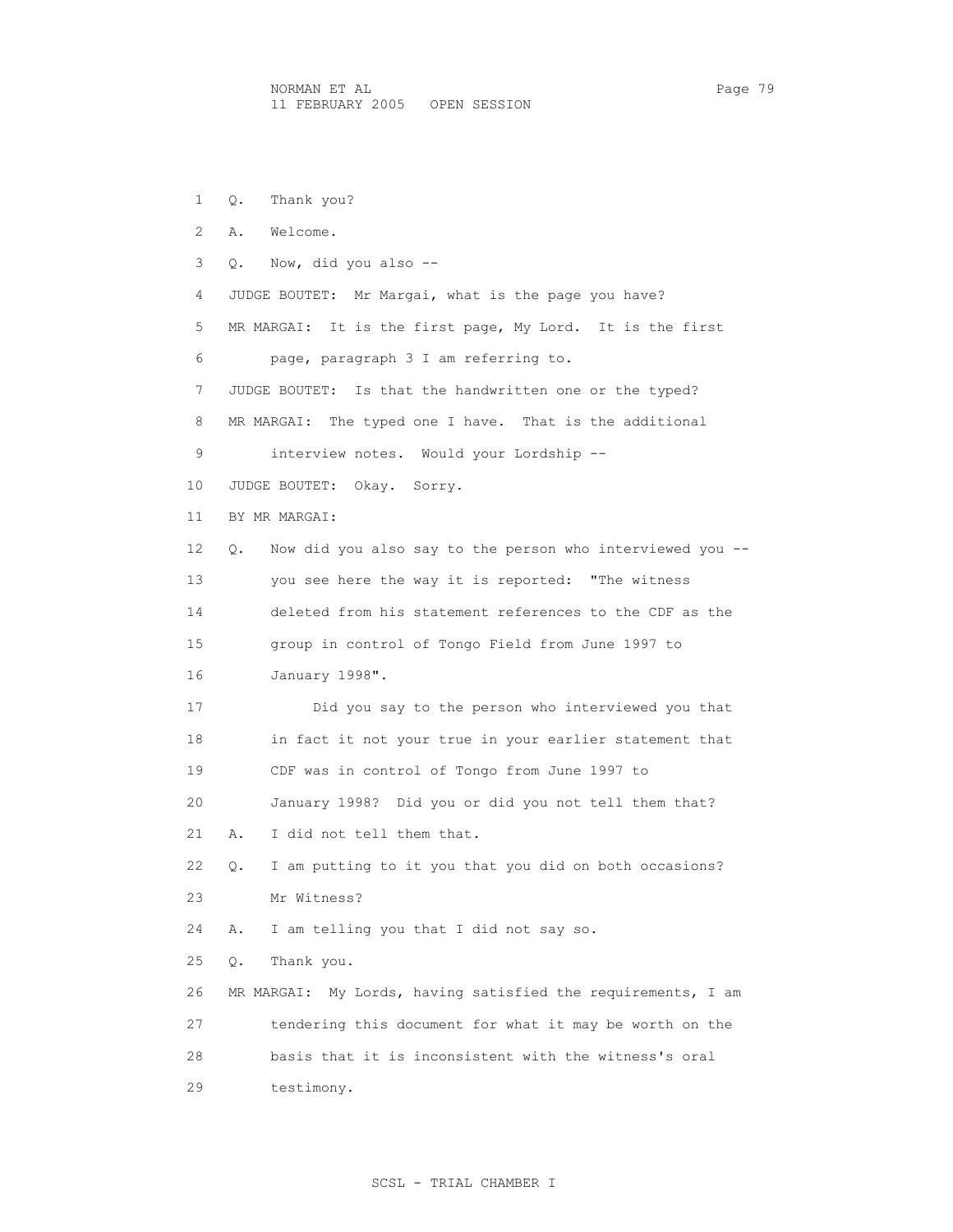1 JUDGE THOMPSON: You submit that [inaudible]. 2 MR MARGAI: Yes, My Lord. 3 JUDGE THOMPSON: Learned counsel for the Prosecution, what is 4 your response? 5 MR TAVENER: There is more of a request as to how to proceed 6 at this stage. The witness subsequently was 7 re-interviewed and additional notes prepared in which he 8 addresses some of the issues raised by Mr Margai. Now, 9 is it appropriate that that is dealt with in 10 re-examination as to what the witness subsequently said? 11 He changed some of what has already been said. 12 It has now been put to the Court that here are 13 inconsistencies that you said and the Prosecution has no 14 difficulty with the statements going in. However, it is 15 also suggested that is contrary to what he told the 16 prosecutors and ultimately there was another statement, a 17 later statement, in which he addressed those issues. 18 So what I am suggesting is -- what I am seeking 19 advice upon is should the final statement go in as well 20 so Your Honours have the complete record of what this 21 witness said to the Prosecution or should it wait until 22 re-examination? 23 JUDGE BOUTET: Well, I would like to understand how many 24 statements are we talking about here? I was under the 25 impression that we were talking of two statements, not 26 three. 27 MR TAVENER: That's correct and that may lead to some 28 misunderstanding. There was two statements and 29 subsequently on the --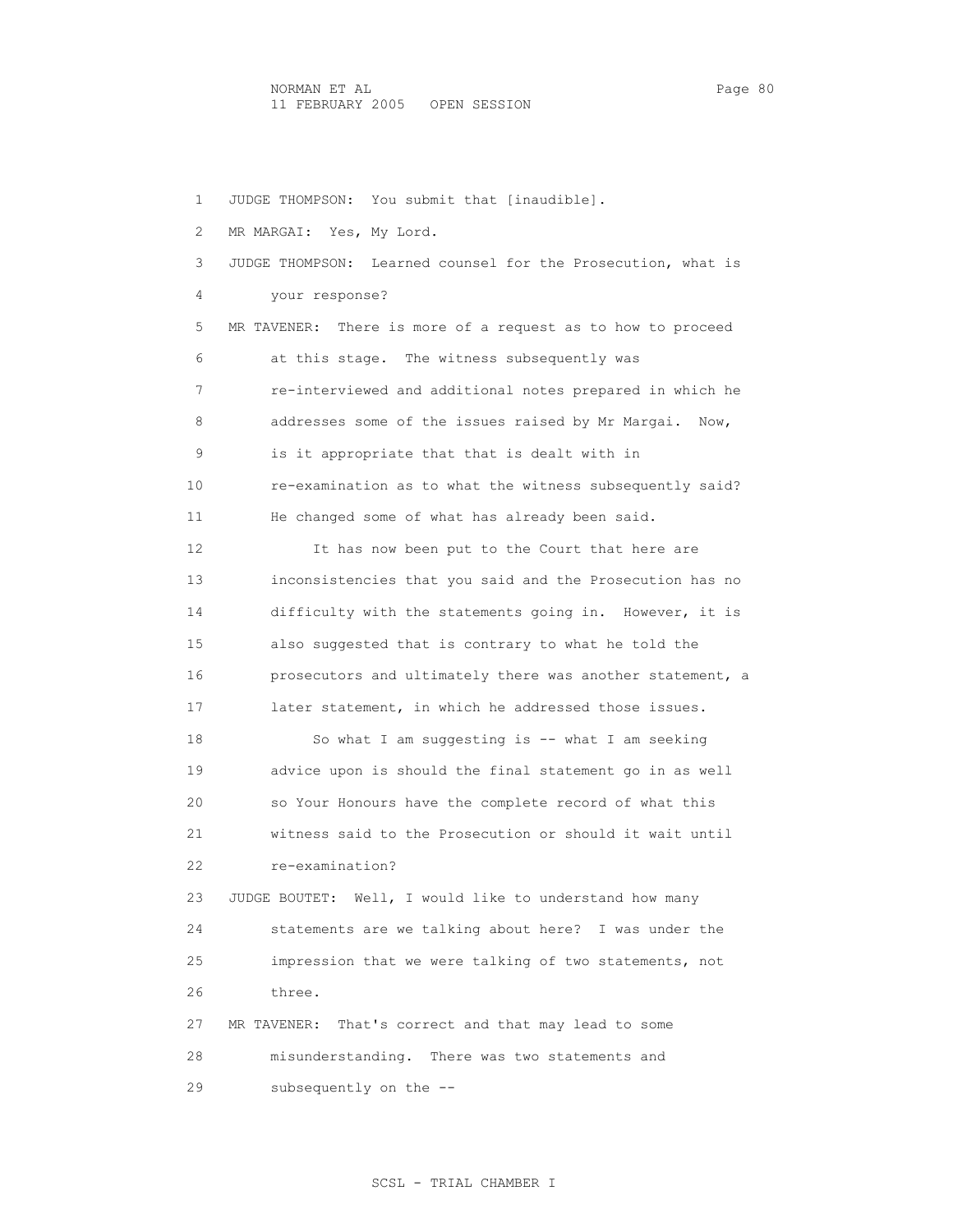1 JUDGE BOUTET: I see. Two statements, by statement I include 2 interview notes. 3 MR TAVENER: So there was a subsequent interview on 31st 4 January 2005 in which the witness made a number of 5 alterations. That statement hasn't been raised with the 6 witnesses as yet. 7 MR MARGAI: I am afraid I don't have that statement. All the 8 information I have here is that this particular witness 9 made only two statements; the original statement of 16th 10 October 2004 and the additional statement of 27th January 11 -- sorry, 2002 and the additional of 2004. I am not sure 12 whether my colleagues have that third statement. 13 Perhaps, My Lords, we could solve this impasse if I 14 could get my colleague properly. The statement you are 15 referring to, this third statement, what is the date? 16 MR TAVENER: 31st of January 2005. 17 MR MARGAI: And the only statement -- 18 JUDGE THOMPSON: Well, let me ask him a question. 19 MR MARGAI: Sorry. 20 JUDGE THOMPSON: Let me ask him a question before you probably 21 should reply to us. Mr Tavener, were you suggesting 22 there was a corrigendum to the -- on 31st January 2004 to 23 the two previous statements. 24 MR TAVENER: There is an additional -- 25 JUDGE THOMPSON: A corrigendum to which statement? Which 26 previous statement was the 31st of January 2004 a 27 corrigendum to? 28 JUDGE BOUTET: It is 2005 not 2004. 29 JUDGE THOMPSON: 2005, yes.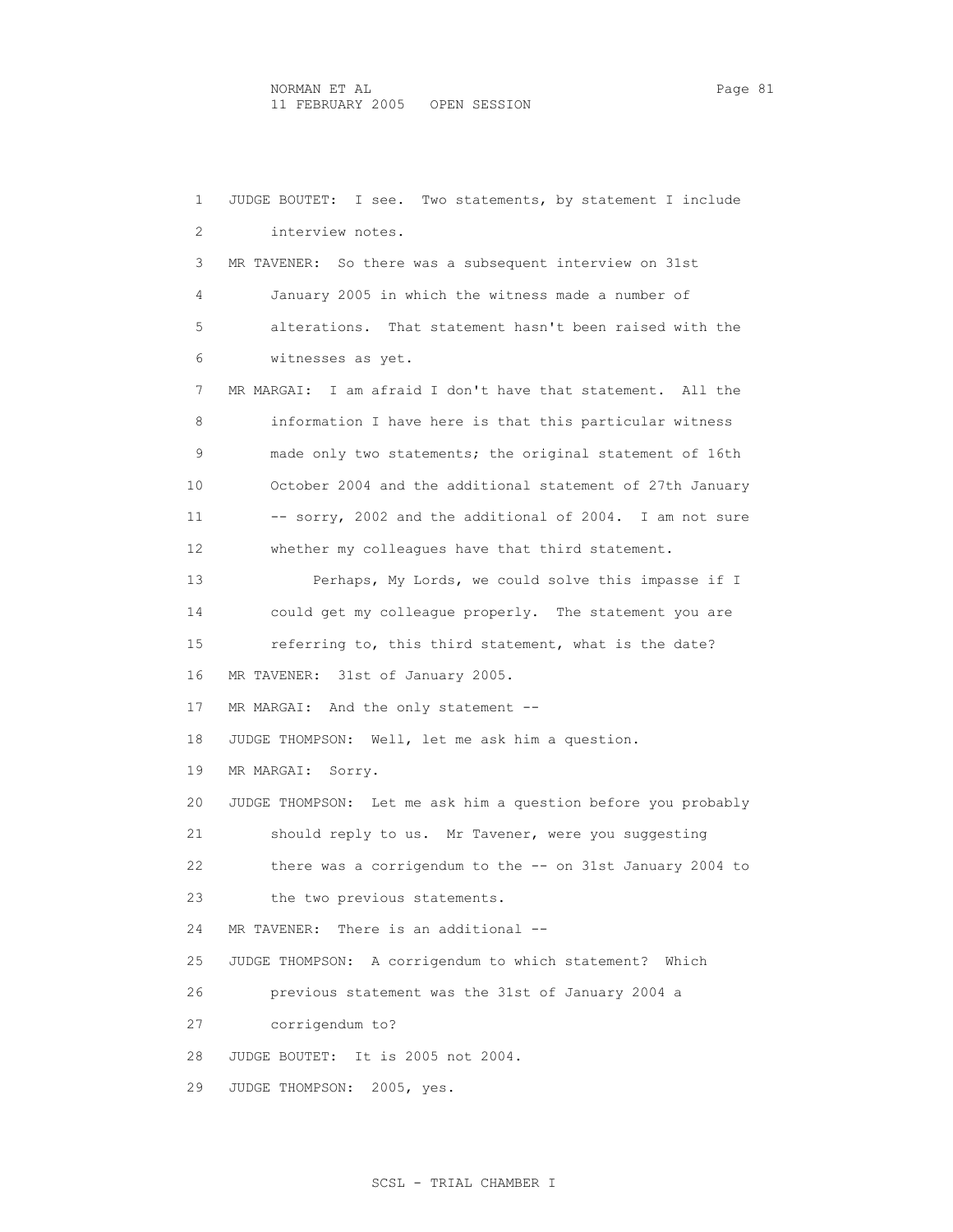1 MR TAVENER: Ms Wiafe is in a better position; she has the 2 documents. 3 MS WIAFE: Your Honours, the witness made a corrigendum to the 4 two previous statements that he had given. 5 JUDGE THOMPSON: On what date? 6 MR TAVENER: On the 31st of January 2005. 7 JUDGE THOMPSON: So the corrigendum is in respect of the 8 previous two statements? 9 MS WIAFE: Yes, in which he specifically addresses this point. 10 JUDGE THOMPSON: Good. And the question really from my 11 perspective, and I am sure the whole Bench is interested, 12 is was the corrigendum disclosed to the other side? 13 MS WIAFE: According to the receipt that we have, the 14 corrigendum was disclosed and it's signed. 15 JUDGE BOUTET: When? 16 MS WIAFE: On 4th February 2005, that is what the receipt 17 says. 18 JUDGE THOMPSON: So in other words, there is a presumption 19 here that the other side was served with that -- that 20 that corrigendum was disclosed to the Defence. 21 MS WIAFE: Yes, Your Honour. 22 JUDGE THOMPSON: Which means they have it in their possession 23 according you. 24 MS WIAFE: According to what the receipt says. 25 JUDGE THOMPSON: What is your response? 26 MR MARGAI: My Lords, the only additional document that was 27 served on us in respect of this witness is dated 10th 28 February 2005 -- date of interview 10th February 2005. 29 That is the one we have, and I think it was yesterday we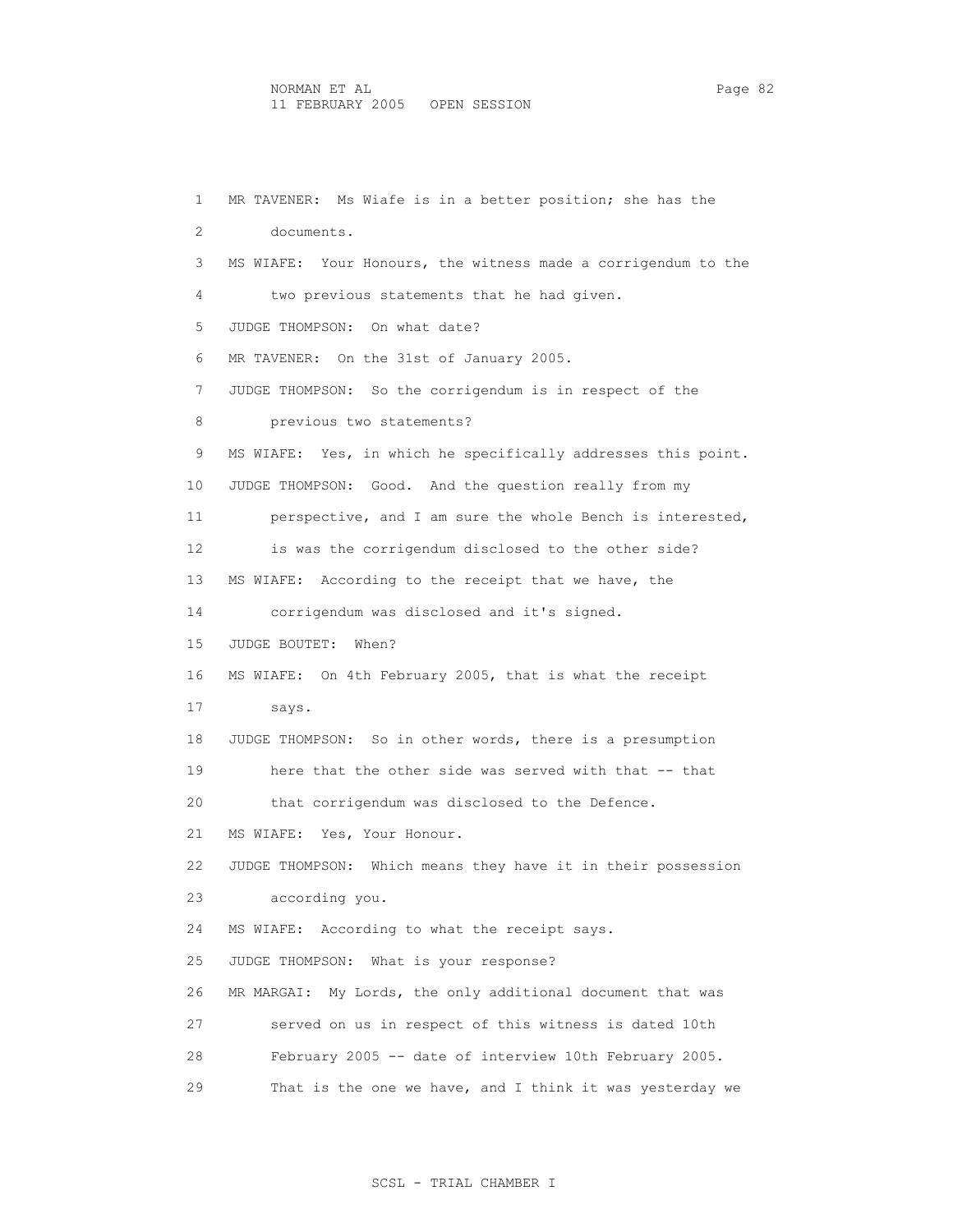1 were given it. 2 JUDGE THOMPSON: So you don't have one dated -- 3 MR MARGAI: No, we don't. 4 JUDGE THOMPSON: -- 31st of January 2005? 5 Mr MARGAI: Yes, My Lord. May I see this document please? 6 JUDGE BOUTET: I am informed as well, based on the information 7 you provided the Court with, when dealing with this 8 witness in listing the order of witnesses in the fourth 9 trial session as such, you do have the witness and you 10 have in the date of interview listed the number of 11 interviews and statements in there and this statement is 12 not even referred to. 13 MR MARGAI: And not only in that. I am looking at this 14 receipt; I am not sure whose signature it is. It is not 15 mine anyway. 16 JUDGE BOUTET: Has it been filed with the Court? And if it 17 has been filed what number does it have at the top? 18 PRESIDING JUDGE: I think the crucial here is for us to be 19 certain as to whether this statement, which was made on 20 the - is it on 31st January 2005 - was disclosed to the 21 Defence. 22 MR MARGAI: Quite frankly, My Lords, I have no objection to 23 the request by my learned friend Mr Tavener for both 24 documents to be in for what they are worth. After all, 25 we are here to seek justice. 26 JUDGE BOUTET: You mean both the two -- they are asking for 27 the three documents. 28 MR MARGAI: No, what he is saying is that the document I 29 sought to be tendered - that is, the statement of 27th of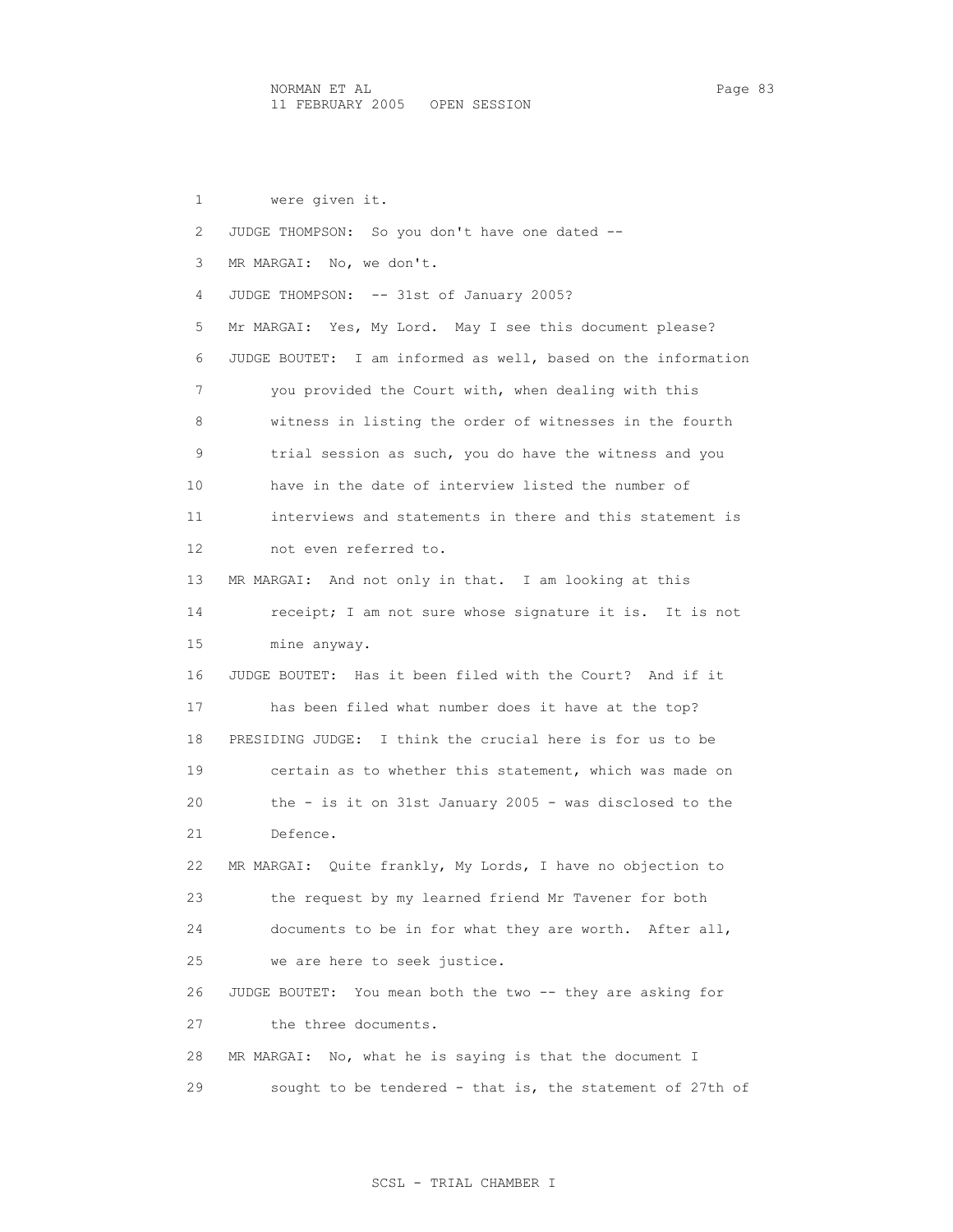1 January 2004 - be tendered alongside with the subsequent 2 one of January 2005. I have no objection with that, I 3 have no problems. 4 JUDGE BOUTET: If you have no objection, that's fine. 5 MR MARGAI: No, no, no, My Lord. I mean, we are in pursuit of 6 justice. 7 JUDGE BOUTET: Well, that's fine. 8 PRESIDING JUDGE: We were getting disturbed because we are 9 very bothered about some transparency around disclosure 10 of vital statements. Because if the witness was making a 11 statement on the 31st of January 2005 refuting what he 12 had said before, it would not have been nice for the 13 Tribunal to -- 14 MR MARGAI: It is a question of interpretation. It's a 15 question of interpretation, whether this one refutes 16 that. 17 PRESIDING JUDGE: Right. 18 MR MARGAI: But we will leave it until the appropriate time to 19 address Your Lordships. 20 PRESIDING JUDGE: That's fine, okay. 21 MR MARGAI: In fairness, I have no objection to both going in 22 if that is convenient for the Court. 23 JUDGE BOUTET: We'll do that for now. Mr Tavener, I see him 24 up and down, so what is -- 25 MR TAVENER: That comes back to the original question, that 26 there is some information that has been now put that we 27 would like to re-examine the witness on. 28 JUDGE BOUTET: You will make the application in due course and 29 we will deal with it.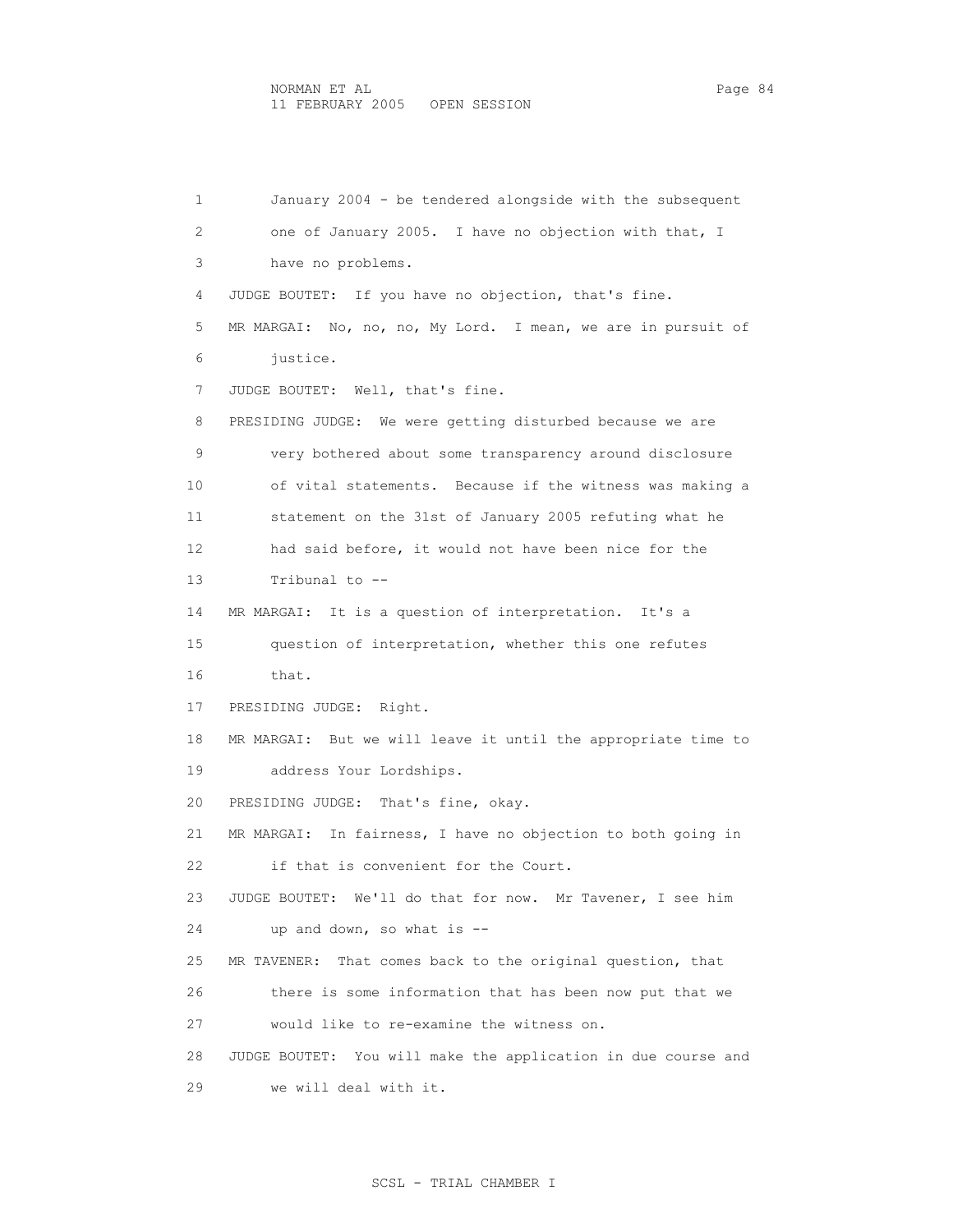1 MR TAVENER: Address it in that way. 2 JUDGE BOUTET: Yes. 3 MR TAVENER: Thank you. 4 PRESIDING JUDGE: We have taken note of the fact it has arisen 5 in the course of cross-examination, and, furthermore, 6 learned counsel Mr Margai says he sees no reason to 7 object to the admission of that statement. 8 MR MARGAI: My only predicament, My Lords, is that again I 9 have to bring my concern to the Bench about the provision 10 of the photocopier, because this is the only document I 11 have in my file. 12 PRESIDING JUDGE: What is happening to this photocopier 13 business? 14 JUDGE BOUTET: Well, I thought -- 15 PRESIDING JUDGE: I thought it was solved and a forgotten 16 issue. 17 JUDGE BOUTET: No. Well, there is a photocopy machine I 18 understand. I have not checked it, but I was told by the 19 Principal Defender that for the Defence office you do 20 have a photocopier. 21 MR MARGAI: It's broken down, I am told. That is not the 22 complaint right now. It is one to be here, for example, 23 before this document could be tendered it could be 24 photocopied; at least I will retain a copy in my file for 25 reference purpose. 26 JUDGE BOUTET: It is true that you had suggested that, that 27 was the second part of your request. 28 MR MARGAI: And you addressed it, My Lord. 29 JUDGE BOUTET: Yes, I know.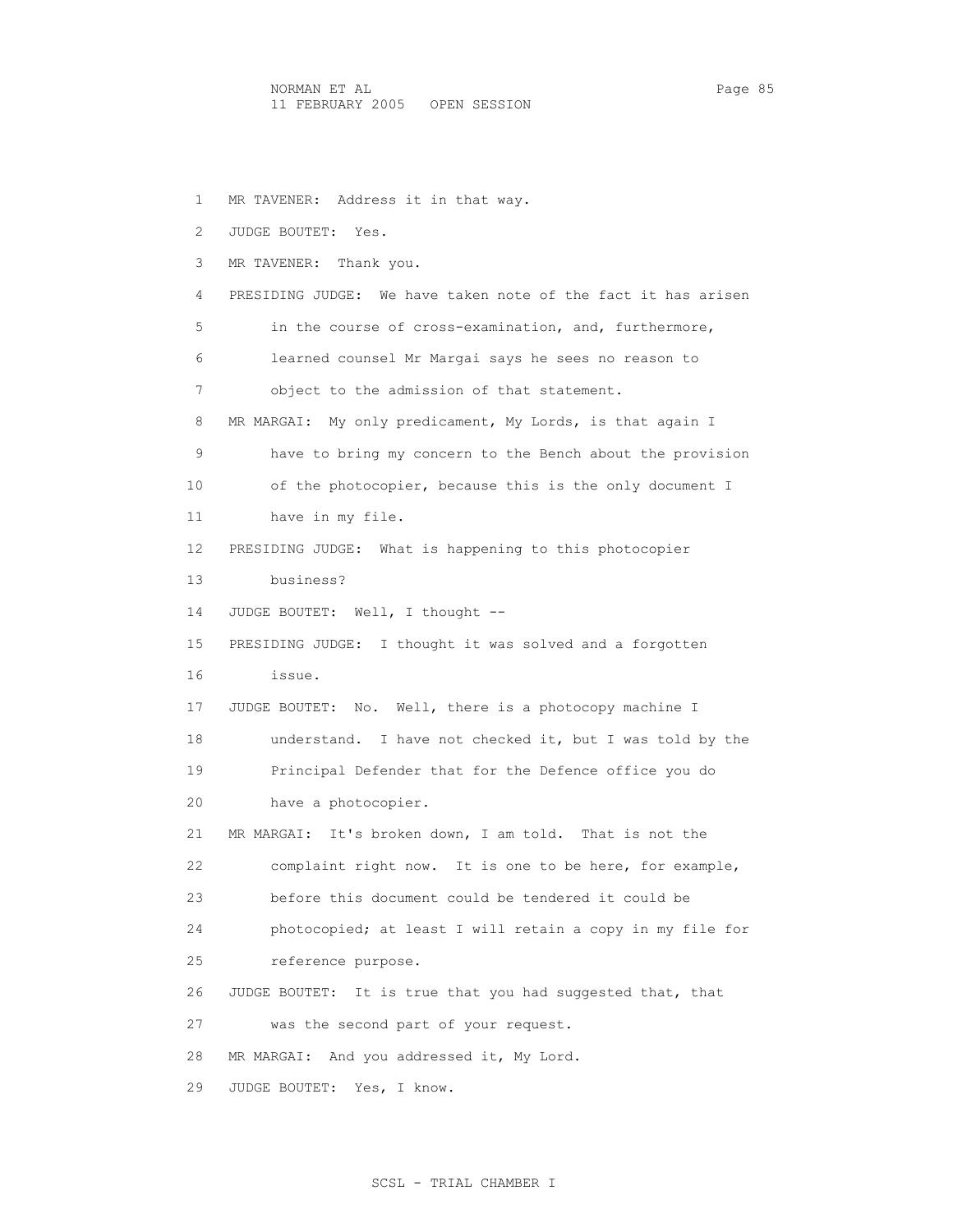1 MR MARGAI: Quite frankly. But it has not been -- 2 PRESIDING JUDGE: We will take note of that request, see what 3 we will do. For the time being -- 4 JUDGE BOUTET: Well, Mr Margai - I am sorry, my Presiding 5 Judge - I am informed that, indeed, there is one in this 6 building now as of two weeks ago. Not here, but 7 somewhere. 8 MR MARGAI: There should be one here. For example, as I'm 9 about to photocopy -- [Overlapping speakers] 10 PRESIDING JUDGE: Maureen, is it functioning? Mr Margai, you 11 have no problems. 12 MR MARGAI: Sorry? 13 PRESIDING JUDGE: Your problem appears to have been solved and 14 we didn't even know that it was solved anyway. We are 15 only being informed now. 16 MR MARGAI: It still has not been solved. My request, My 17 Lord, is for the photocopier to be here, because as I say 18 this is the only document I have. 19 PRESIDING JUDGE: They say it is here. 20 JUDGE THOMPSON: In the building. 21 PRESIDING JUDGE: In the building, yes. Maureen, where is it? 22 JUDGE BOUTET: Court Management will make a copy. 23 MR MARGAI: Thank You, My Lords. 24 JUDGE BOUTET: While the copy is being made, Mr Margai, you 25 are asking that these three statements - the first one, 26 the second interview and now the third interview - all be 27 marked as an exhibit? 28 MR MARGAI: Yes, My Lord, if that is convenient to my 29 colleagues on the other side.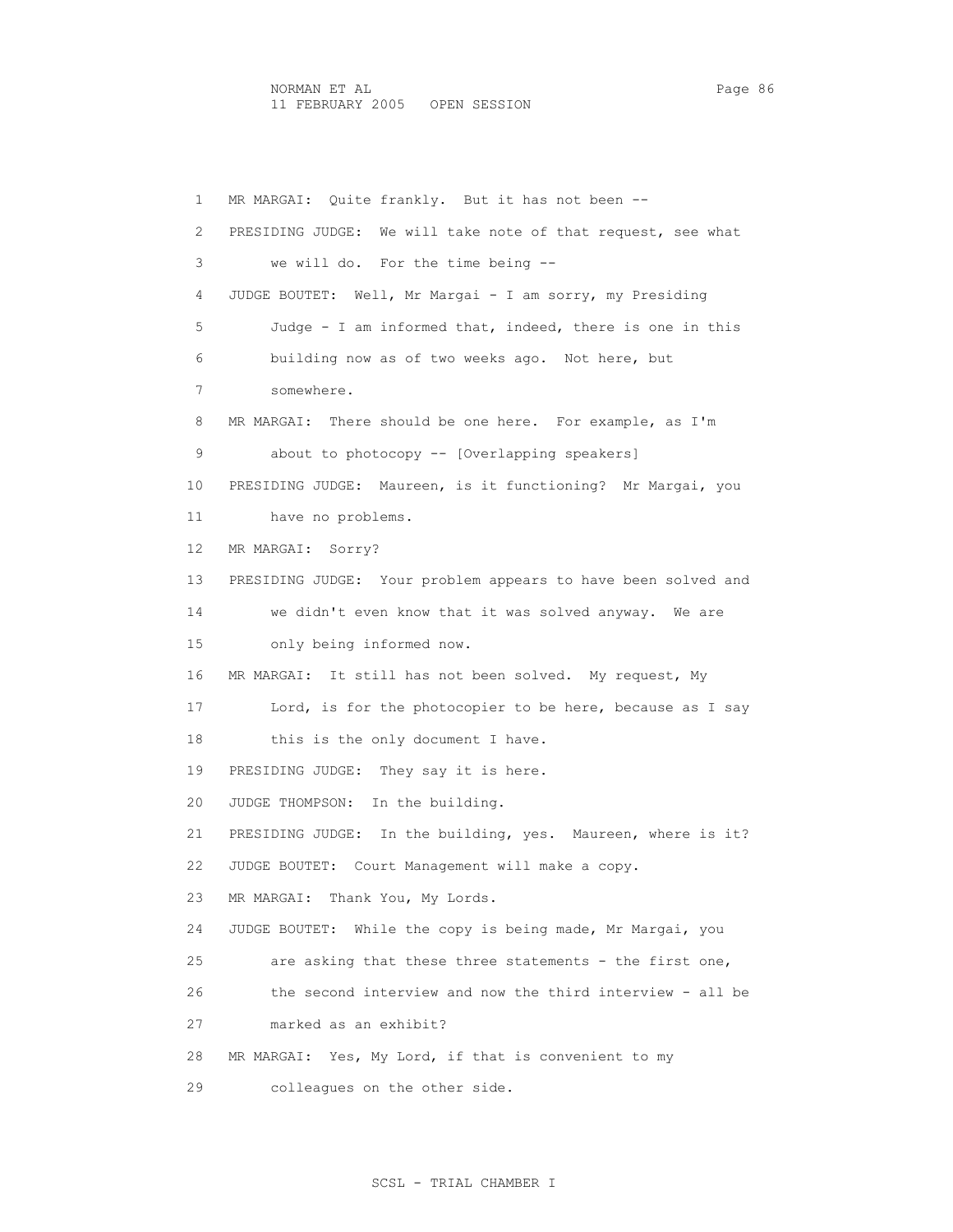1 JUDGE BOUTET: And just for greater certainty about the dates, 2 one is 16 October 2002, one is 27 January 2004 and the 3 third one is 31 January 2005. 4 MR MARGAI: One is 10th February. 5 PRESIDING JUDGE: 10 February 2005. 6 MR MARGAI: 2005. 7 JUDGE BOUTET: 10th February? 8 MR MARGAI: Yes, My Lord. There is one 10th February 2005 9 which was given to us yesterday. 10 THE INTERPRETER: Your Honours, Mr Margai's mic is not on. 11 MR MARGAI: Sorry. 10th February 2005. 12 JUDGE BOUTET: Mr Tavener, now I'm totally confused. Do we 13 have a fourth statement now? Mr Tavener? 14 MR TAVENER: I am in agreement with Mr Margai's number of 15 statements. 16 JUDGE BOUTET: There's four statements, not three. 17 MR TAVENER: 31 January and 10 February 2005. If they go in 18 as a bundle, plus the ones he has mentioned already. 19 JUDGE BOUTET: So the statements again are 16 October 2002, 27 20 January 2004, 31 January 2005 and now 10 February 2005. 21 MR TAVENER: That's correct. 22 MR MARGAI: Yes, My Lord. 23 MR TAVENER: Thank you. 24 JUDGE THOMPSON: Mr Tavener, is the fourth statement relevant 25 to the issue which counsel is addressing as a perceived 26 inconsistent statement? Is the fourth one a corrigendum 27 also? 28 MR TAVENER: In effect, and I think both sides agree -- 29 [Overlapping speakers]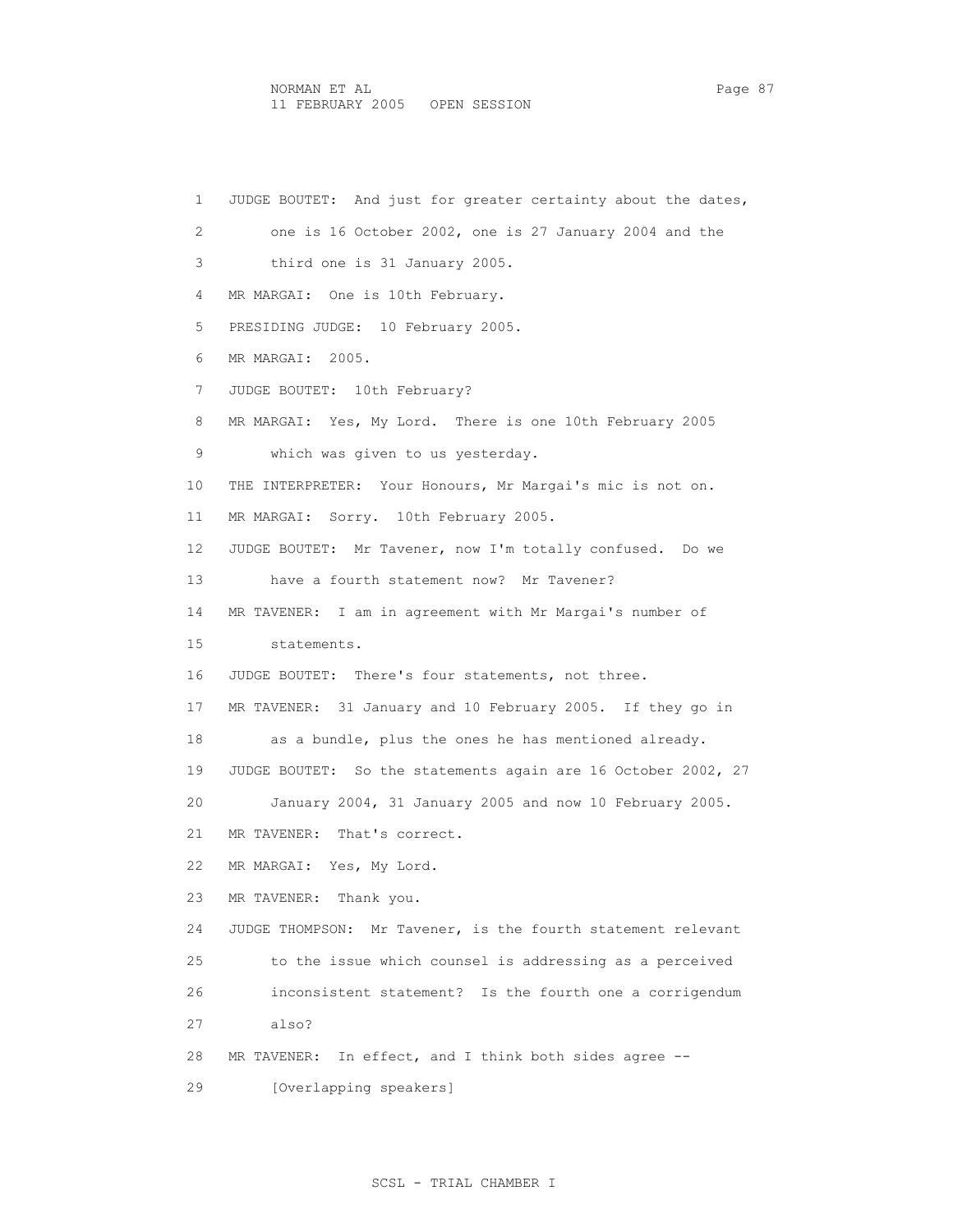1 JUDGE THOMPSON: Does it relate to the specific issue? 2 Because it would seem to me from my perspective that if 3 it has nothing to do with the issue that has been raised 4 under cross-examination, then why put it in because you 5 have a bundle of statements? I mean, it would not make 6 any sense to me. I would not want to evaluate a document 7 which has nothing to do with the issue raised. 8 MR TAVENER: I agree with Your Honour. At least now we know 9 how many statements there were. And Your Honour is 10 correct, the fourth statement is not necessary for the -- 11 [Overlapping speakers] 12 JUDGE THOMPSON: Precisely and it's a limited purpose. 13 JUDGE BOUTET: Because it is admitted for the purpose 14 underlined by the Defence as to inconsistency with the 15 question he asked about AFRC, RUF and so on, which was 16 addressed in statement number two and statement number 17 three. But if it is not that in statement number four, 18 we're not interested. I mean, we're not admitting 19 statements just for the sake of statements here. 20 MR TAVENER: I initially took the view completeness may be 21 useful, but in the light of Your Honour's view, which is 22 appropriate, there is no need for the fourth statement to 23 go in, thank you. 24 MR MARGAI: When you talk of the fourth statement, are you 25 talking of the statement of the 10th of February? 26 JUDGE BOUTET: Yes. 27 MR MARGAI: Because it has no relevance? 28 JUDGE BOUTET: That's what -- 29 JUDGE THOMPSON: That's my own point.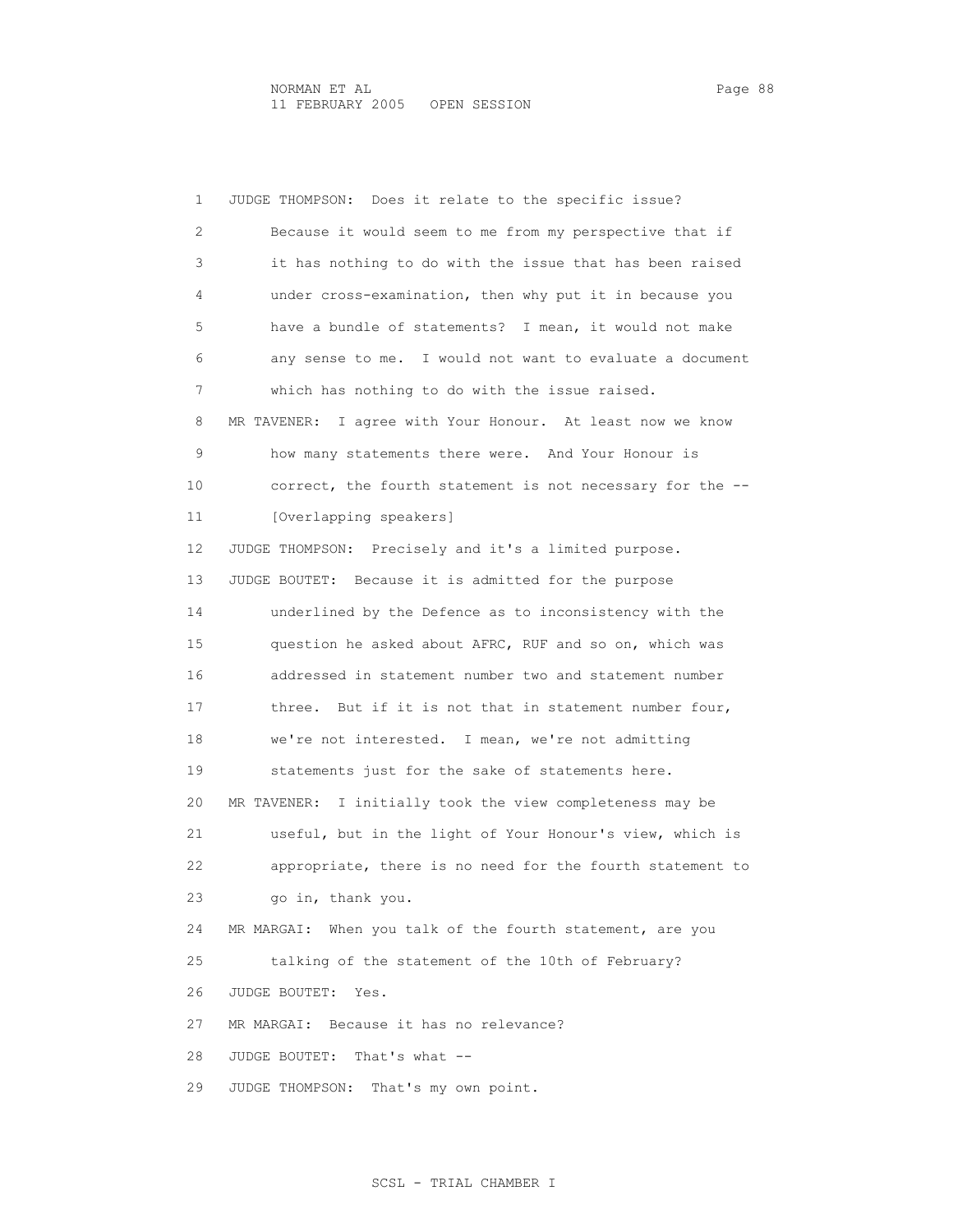1 JUDGE BOUTET: That is what I was saying. 2 JUDGE THOMPSON: Yes. 3 JUDGE BOUTET: Because of that we are not prepared to admit 4 that as an exhibit. If it is not relevant we don't want 5 to see it. 6 JUDGE THOMPSON: And they're coming in as single statements 7 even though they are part of a series. But if it is not 8 relevant to the issue that you raised why do we need to 9 admit it? For what purpose? 10 MR MARGAI: Well, I mean, even the other statement, if 11 properly looked at, is not relevant as well. 12 JUDGE THOMPSON: Which other one? The one dated the 31st 13 of -- 14 MR MARGAI: Dated the 31st. 15 JUDGE THOMPSON: But that's the one that they say is a 16 corrigendum to the one which you in fact have referred 17 to. 18 MR MARGAI: It is a corrigendum in respect of issues that are 19 not presently raised by me. 20 JUDGE THOMPSON: I am confused. 21 MR MARGAI: Perhaps I should wait for the document to come, 22 then I will address Your Lordship's appropriately. 23 PRESIDING JUDGE: Well, this said, we shall rise. Let the 24 documents come and we will sort out the issue once and 25 for all. Court will rise, please. 26 [Break taken at 3.55 p.m.] 27 [HN110205D - RK] 28 [On resuming at 4.27 p.m.] 29 PRESIDING JUDGE: Yes, we're resuming the session.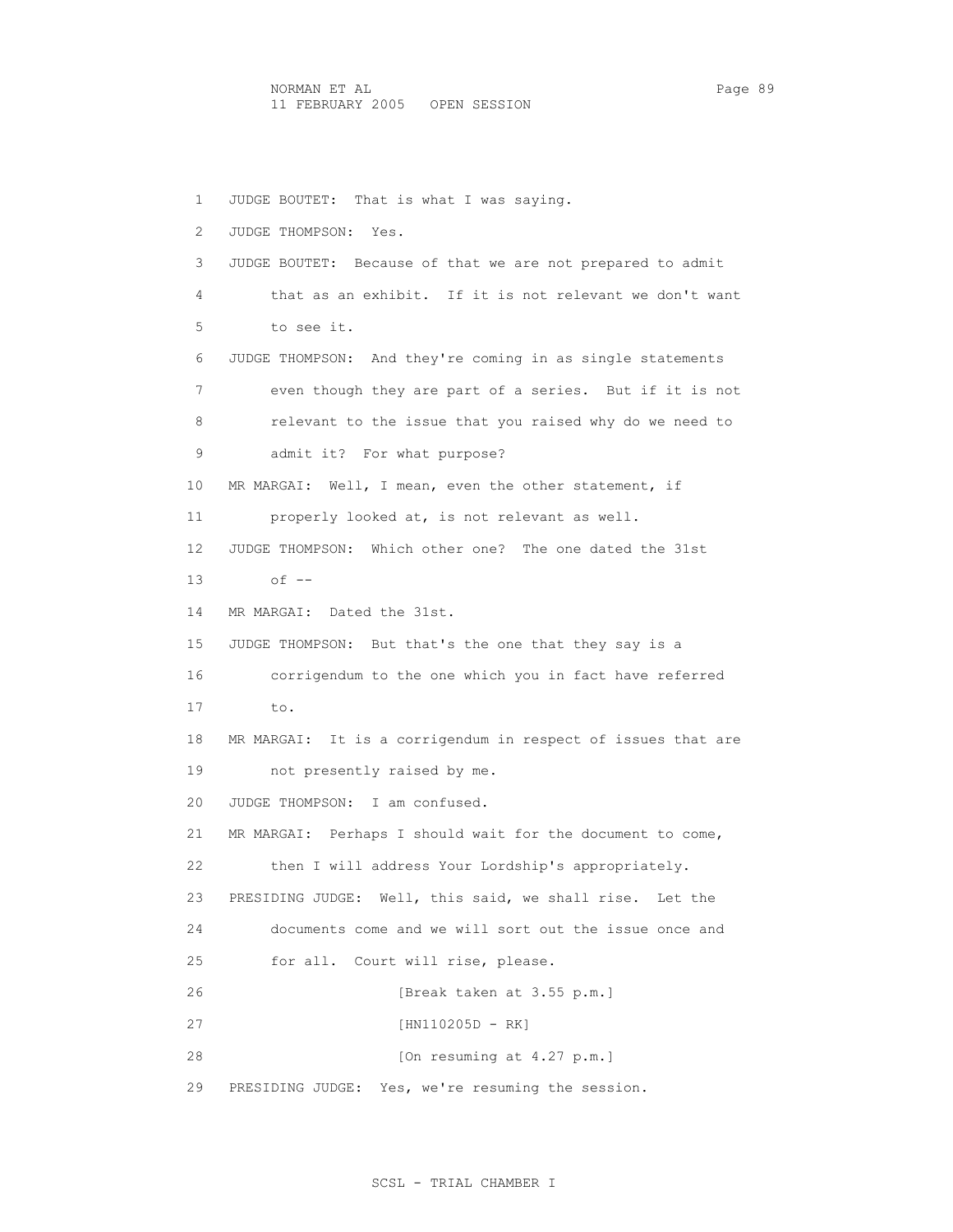2 MR TAVENER: Just before Mr Margai recommences. I understand

1 JUDGE BOUTET: Mr Tavener.

 3 that the reason why the additional statements aren't 4 contained on the order which is filed is that they didn't 5 exist at that time. These statements have occurred 6 subsequent. They've now been filed with the court. I've 7 also spoken with Defence counsel and the issue of 8 disclosure is not a problem here. Mr Margai will 9 identify a number of statements and I understand he will 10 highlight the issues he wants raised according to what's 11 been said, and on that basis, there's no objection to 12 those statements going in. 13 JUDGE BOUTET: Mr Margai, you have all the copies you needed. 14 MR MARGAI: Yes, My Lord. I'm grateful to Your Lordships. 15 PRESIDING JUDGE: He has maximally had the initial use of the 16 photocopier. 17 MR MARGAI: Well, I --18 PRESIDING JUDGE: You fought for it; you were the loudest. 19 MR MARGAI: I fought for it, My Lord. I think I deserve to be 20 the first to use it. 21 PRESIDING JUDGE: You are the first beneficiary. 22 MR MARGAI: Thank you 23 My Lords, my learned friend on the other side having 24 conceded that statement of 10 February 2005 is not 25 germane to the issue, I now apply to tender the statement 26 of 27th January 2004 with particular reference to 27 paragraph 3. 27 January 2004. 28 JUDGE BOUTET: So that is a one-page statement. 29 MR MARGAI: Two pages.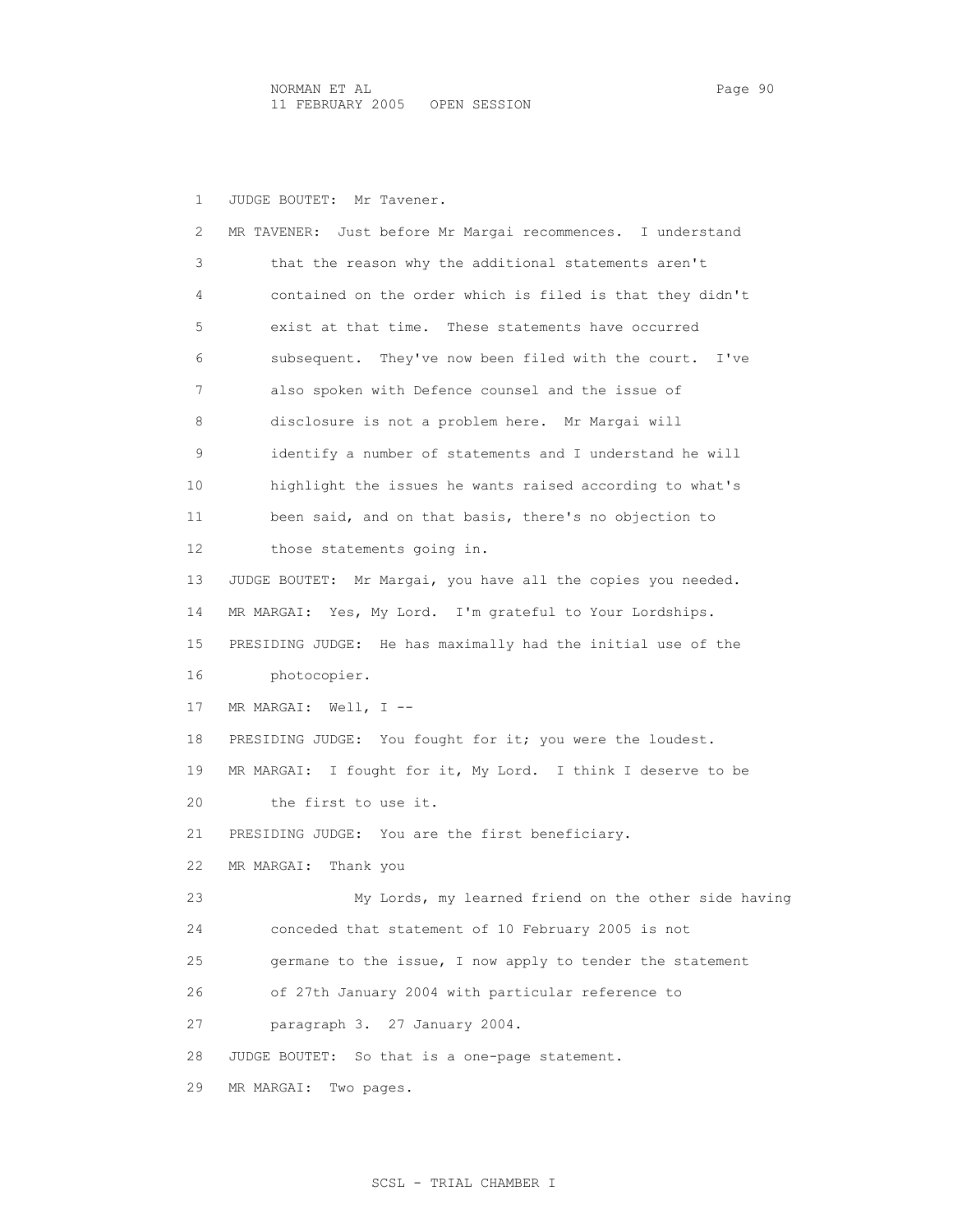1 JUDGE BOUTET: Two pages. Okay. 2 PRESIDING JUDGE: With reference to paragraphs? 3 MR MARGAI: Paragraph 3, on the first page, starting from June 4 1997 and ending with "to January 1998". 5 JUDGE BOUTET: That is the third paragraph. 6 MR MARGAI: Furthermore, My Lords, to also tender the 7 statement of 31st January 2005, again two pages. 8 Paragraph 2, line 4, starting with the words: "When the 9 RUF took over Tongo around August 1997." 10 JUDGE BOUTET: Good. 11 MR MARGAI: Thank you. 12 JUDGE BOUTET: It is only two? I thought you had three. 13 MR MARGAI: I'm coming to the third. 14 JUDGE BOUTET: We'll mark them as the same exhibit A, B, and 15 C. 16 MR MARGAI: Well, very well, My Lord, sir. If -- Mr Tavener 17 do you have any objection to the original? 18 MR TAVENER: No, Your Honour. 19 MR MARGAI: No? May I then apply to have it tendered? 20 JUDGE BOUTET: Yes. 21 MR MARGAI: That is the statement of -- 22 JUDGE BOUTET: Because those statements that you have tendered 23 now are complement to that one, and presumably the same 24 issue has been raised or discussed in the statement you 25 have in your hands now. 26 MR MARGAI: That is correct, My Lord. That is the statement 27 of the 16th of October 2002. 28 JUDGE BOUTET: Okay, so 16 of October -- 29 MR MARGAI: 2002. First paragraph.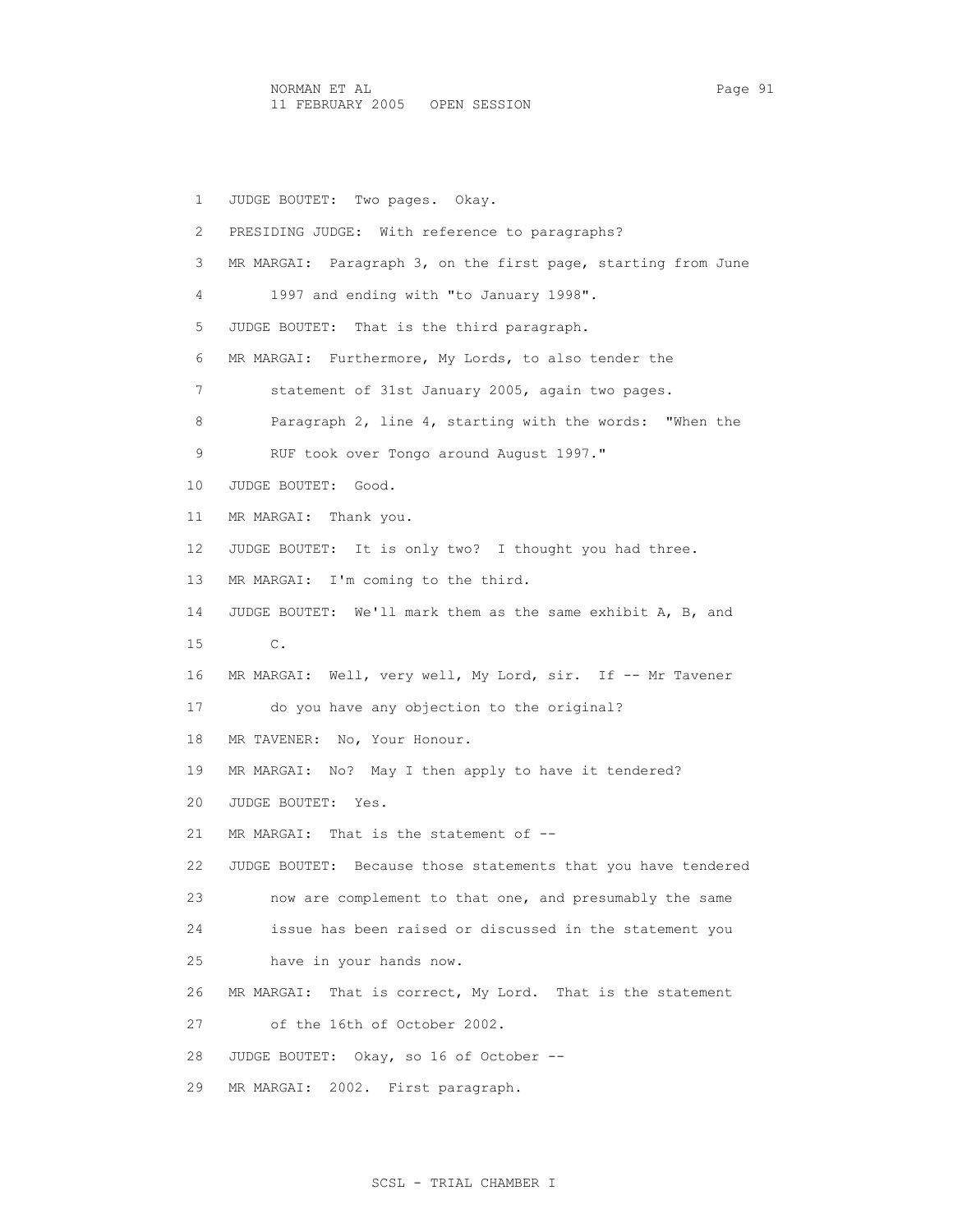1 JUDGE BOUTET: Page? First page? 2 MR MARGAI: First page, lines 2 to 8 starting the words "in 3 May 1997." And ending with, "we are based here". 4 PRESIDING JUDGE: We will take this to -- somehow. The 5 statement of the 16th of October 2002 will be the first 6 one followed by -- A, B, C -- it will be the A, and then 7 the B will be the -- 8 JUDGE BOUTET: 27th. 9 PRESIDING JUDGE: Of 2004. 10 MR MARGAI: Yes, My Lord. 11 PRESIDING JUDGE: Then the one on the 31st of January 2005 12 will be the C. 13 MR MARGAI: In that sequence. Much obliged. 14 JUDGE BOUTET: We are at 57. 15 MS EDMONDS: Yes, sir, 57. 16 JUDGE BOUTET: So for your information so this is exhibit 57, 17 16 of October 2002 is 57A, 27 January 2004 will be B and 18 31 January 2004 will be C. 19 **Interval [Exhibit No. 57 was admitted]**  20 MR MARGAI: Much obliged, My Lord. 21 JUDGE BOUTET: Thank you. So that concludes that part. 22 MR MARGAI: Yes, it does, My Lord. 23 JUDGE BOUTET: Please proceed. 24 MR MARGAI: Thank you. 25 Q. Now, Mr Witness -- 26 THE INTERPRETER: The witness's mic is not on, Your Honours. 27 MR MARGAI: The witness's mic, sorry. 28 Q. Mr Witness, at the time when these 20 people were hacked 29 to death, according to your testimony, was there a police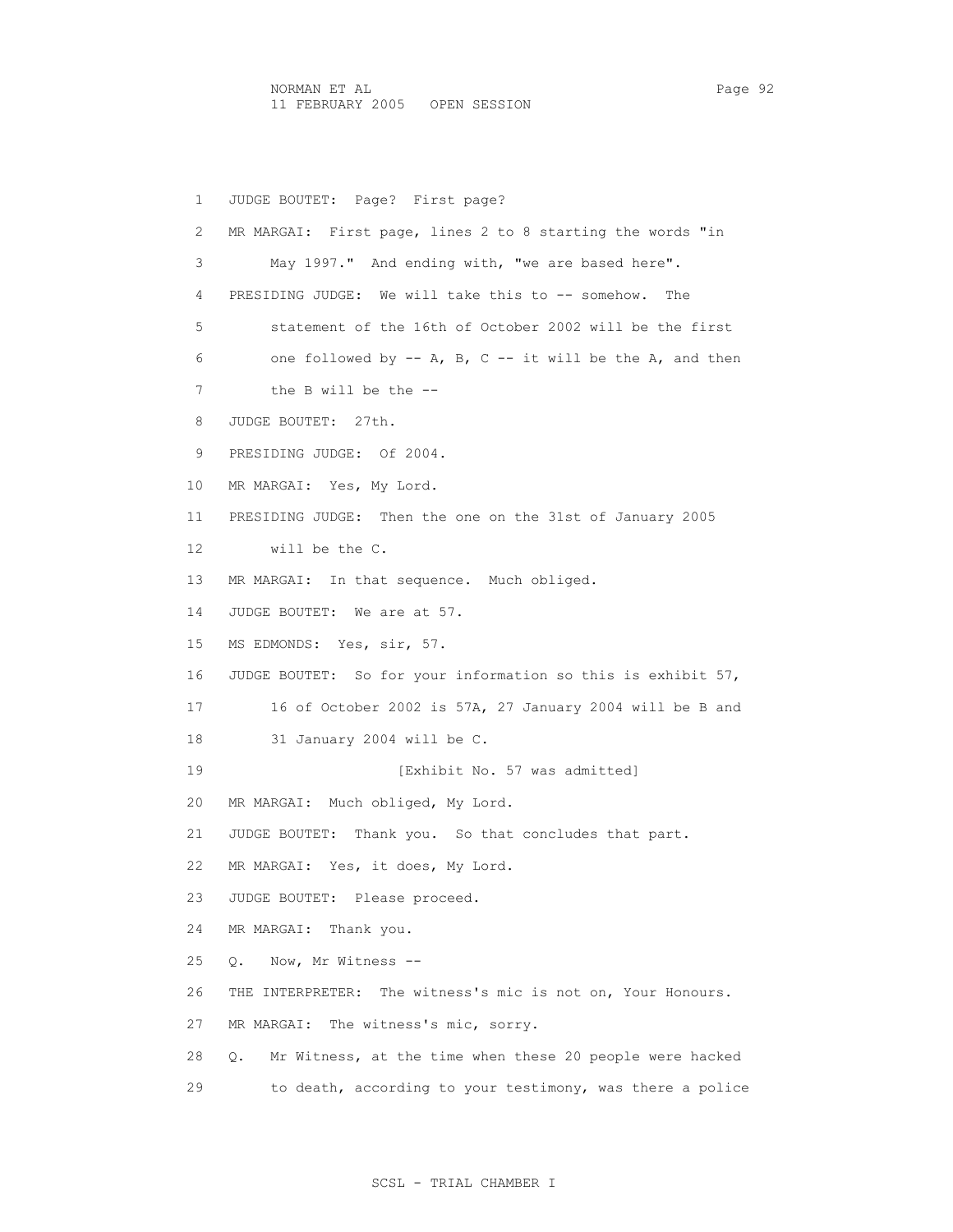| $\mathbf{1}$ |    | station in Tongo Field?                                  |
|--------------|----|----------------------------------------------------------|
| 2            | Α. | There are no policemen. If you meant policemen,<br>No.   |
| 3            |    | there were no policemen.                                 |
| 4            | Q. | And also at the time when the two people were killed at  |
| 5            |    | the checkpoints, I take it there were no policemen in    |
| 6            |    | Tongo at the time?                                       |
| 7            | Α. | No, we didn't have any policemen. There were SSDs, but   |
| 8            |    | for them when the attacks, we did not see them at all.   |
| 9            | Q. | Thank you.                                               |
| 10           | Α. | Welcome.                                                 |
| 11           | Q. | You said you were present when the 20 people were hacked |
| 12           |    | to death, were you not?                                  |
| 13           | Α. | Yes, certainly so.                                       |
| 14           | Q. | Do you know whether they were buried? Meaning the 20     |
| 15           |    | people.                                                  |
| 16           | Α. | Before my eyes, I did not know whether they buried them, |
| 17           |    | because I was not there.                                 |
| 18           | Q. | I see. And did you know any of these 20 people, any one  |
| 19           |    | of them?                                                 |
| 20           | Α. | I knew one of them.                                      |
| 21           | Q. | You knew one of them.                                    |
| 22           | Α. | Yes.                                                     |
| 23           | Q. | From the time when they were allegedly killed to the     |
| 24           |    | present date, did anybody call you to identify this one  |
| 25           |    | you knew, the remains?                                   |
| 26           | Α. | No, nobody told me so.                                   |
| 27           | О. | I'm putting it to you, Mr Witness?                       |
| 28           |    | PRESIDING JUDGE:<br>Mr Margai, please.                   |
| 29           |    | MR MARGAI: I'm so sorry.                                 |
|              |    |                                                          |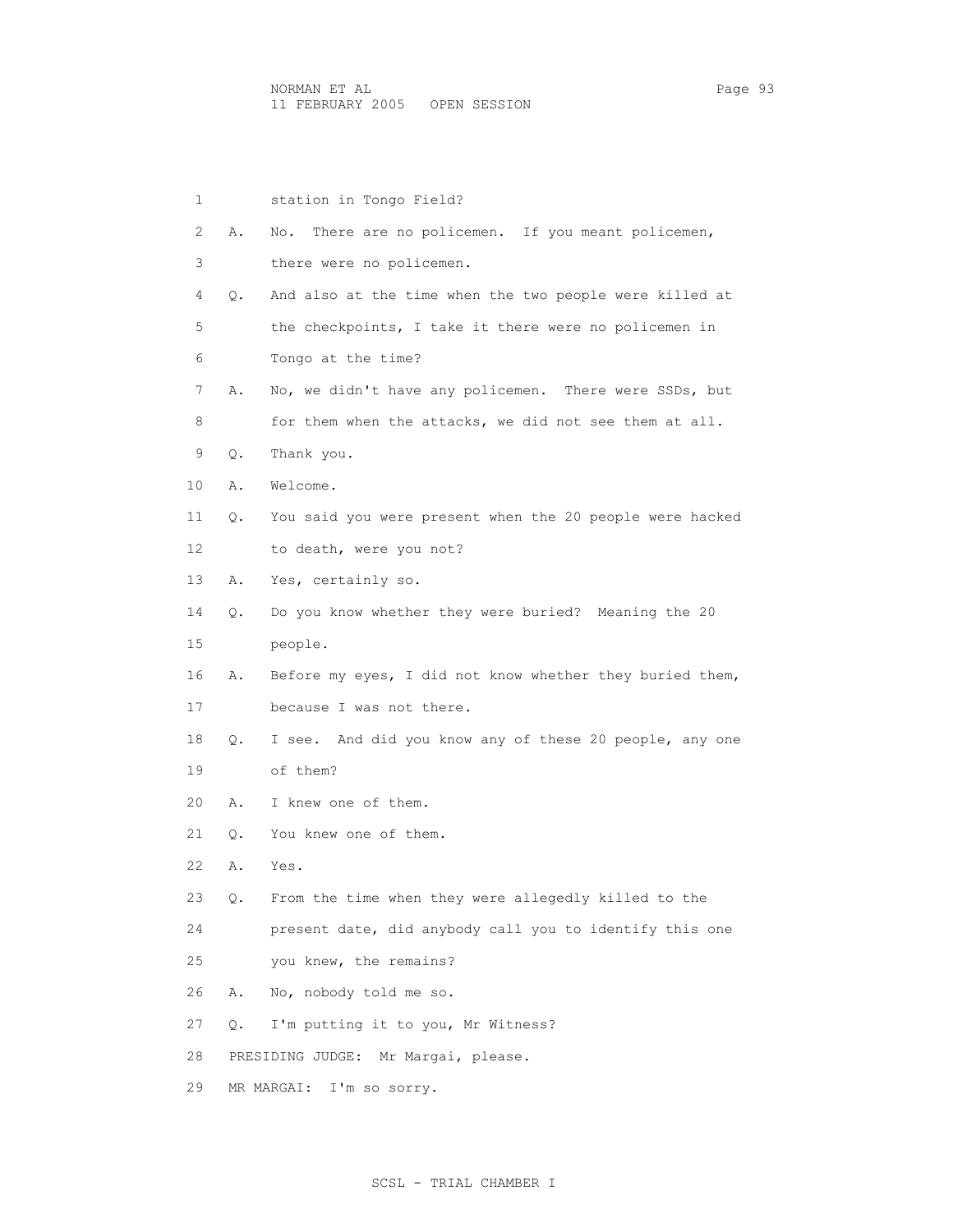1 Q. I'm putting it to you that you were not called to 2 identify the remains, because no such killing took place, 3 none whatsoever? 4 A. I want to get the question properly so as to give you an 5 appropriate answer. 6 PRESIDING JUDGE: Mr Witness, Mr Witness, it is not a 7 question. The lawyer is putting it to you. He is 8 telling you something, he says. This is what he's 9 telling you. It is for you to follow him and to answer. 10 Mr Margai, please, very slowly put it to him. It is not 11 a question, you understand? 12 THE WITNESS: Okay. 13 PRESIDING JUDGE: You follow careful and you will answer. You 14 will give us a reply. Yes. 15 MR MARGAI: 16 Q. You have told this Court that you knew one of the 20 17 people hacked to death. 18 A. Yes, I told this Court that I knew him and I said that he 19 was a soldier. 20 Q. And you have also told this Court that from the time when 21 this soldier, according to you, was hacked to death, to 22 date, nobody called you to go and identify his remains. 23 You said so. 24 A. Yes, yes, nobody told me that. Nobody has come to tell 25 me that. 26 Q. And I'm putting to you that this is so, in other words, 27 you were not called to identify the remains or the body 28 of this soldier, because no such death took place. 29 A. They killed people right in front of my eyes.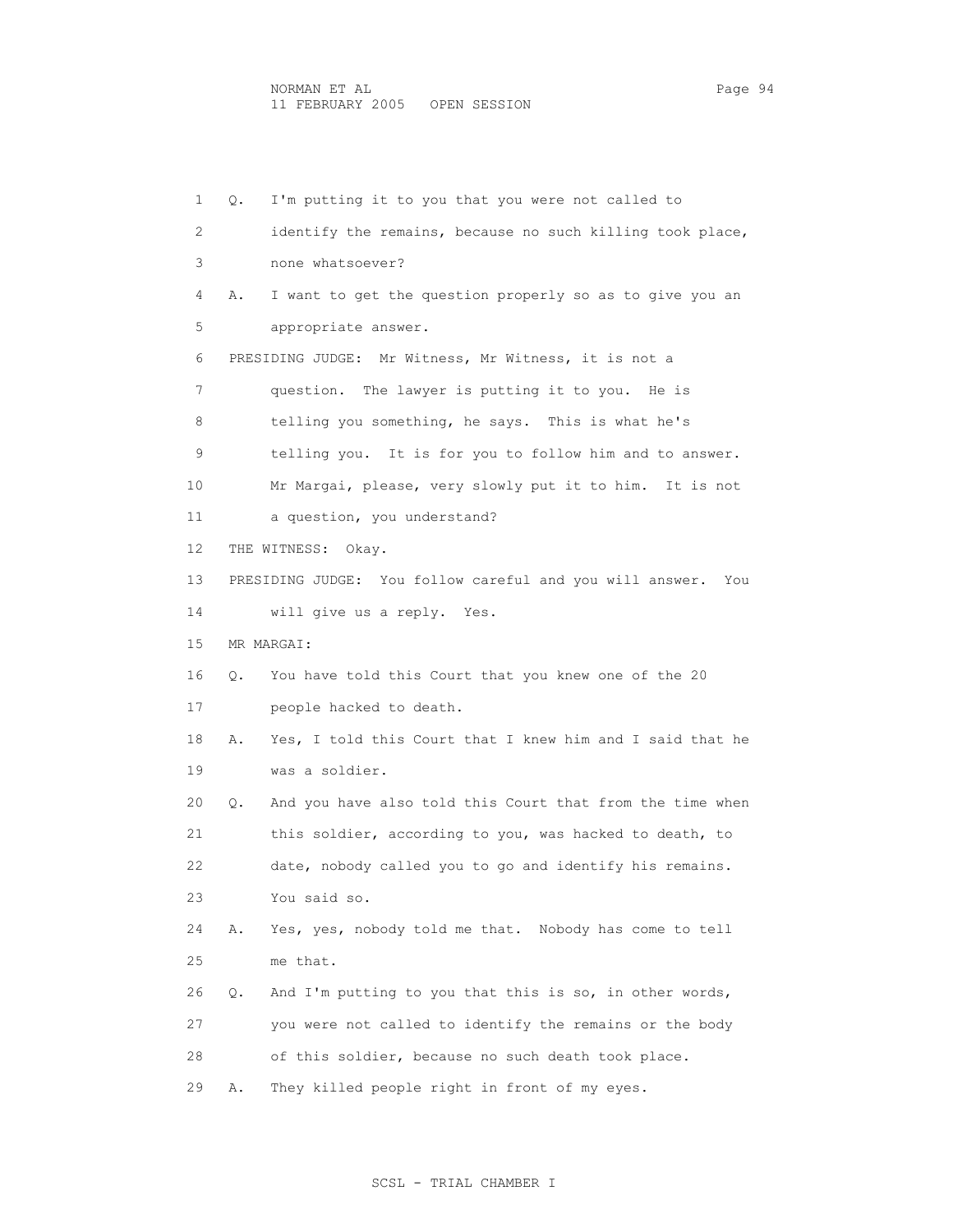| 1  | Q. | And Mr Witness, the same goes for the two people           |
|----|----|------------------------------------------------------------|
| 2  |    | allegedly killed at the checkpoint, that no such killing   |
| 3  |    | took place.                                                |
| 4  | Α. | I'm telling you that I saw with my own eyes that they      |
| 5  |    | killed people.                                             |
| 6  | Q. | And Mr Witness, I'm putting to you that these killings     |
| 7  |    | that you have proposed to are nothing but figments of      |
| 8  |    | your imagination?                                          |
| 9  | Α. | It is certainly true they killed people right in front of  |
| 10 |    | my eyes, they did kill them.                               |
| 11 | Q. | I thought he was stopping at "Yapee"?                      |
| 12 |    | JUDGE BOUTET: I thought you meant you were finished your   |
| 13 |    | cross-examination.                                         |
| 14 |    | MR MARGAI:                                                 |
| 15 | О. | Thank you, Mr Witness.                                     |
| 16 | Α. | Welcome.                                                   |
| 17 |    | MR MARGAI: I'm wrapping up just one or two more questions. |
| 18 | Q. | Now, Mr Witness, did you report these killings to any of   |
| 19 |    | the CDF -- not CDF, the Kamajor authority as soon as?      |
| 20 | Α. | No I'm telling you were there was no opportunity for me    |
| 21 |    | to talk to these people that if something happened to      |
| 22 |    | you, you would report to them, no.                         |
| 23 | Q. | During that time.                                          |
| 24 | Α. | Yes.                                                       |
| 25 | Q. | Thank you.                                                 |
| 26 | Α. | Welcome.                                                   |
| 27 | О. | Now, from that time to date, have you reported those       |
| 28 |    | incidents to any Kamajor authority?                        |
| 29 | Α. | No, during that time there was no chance for you to go     |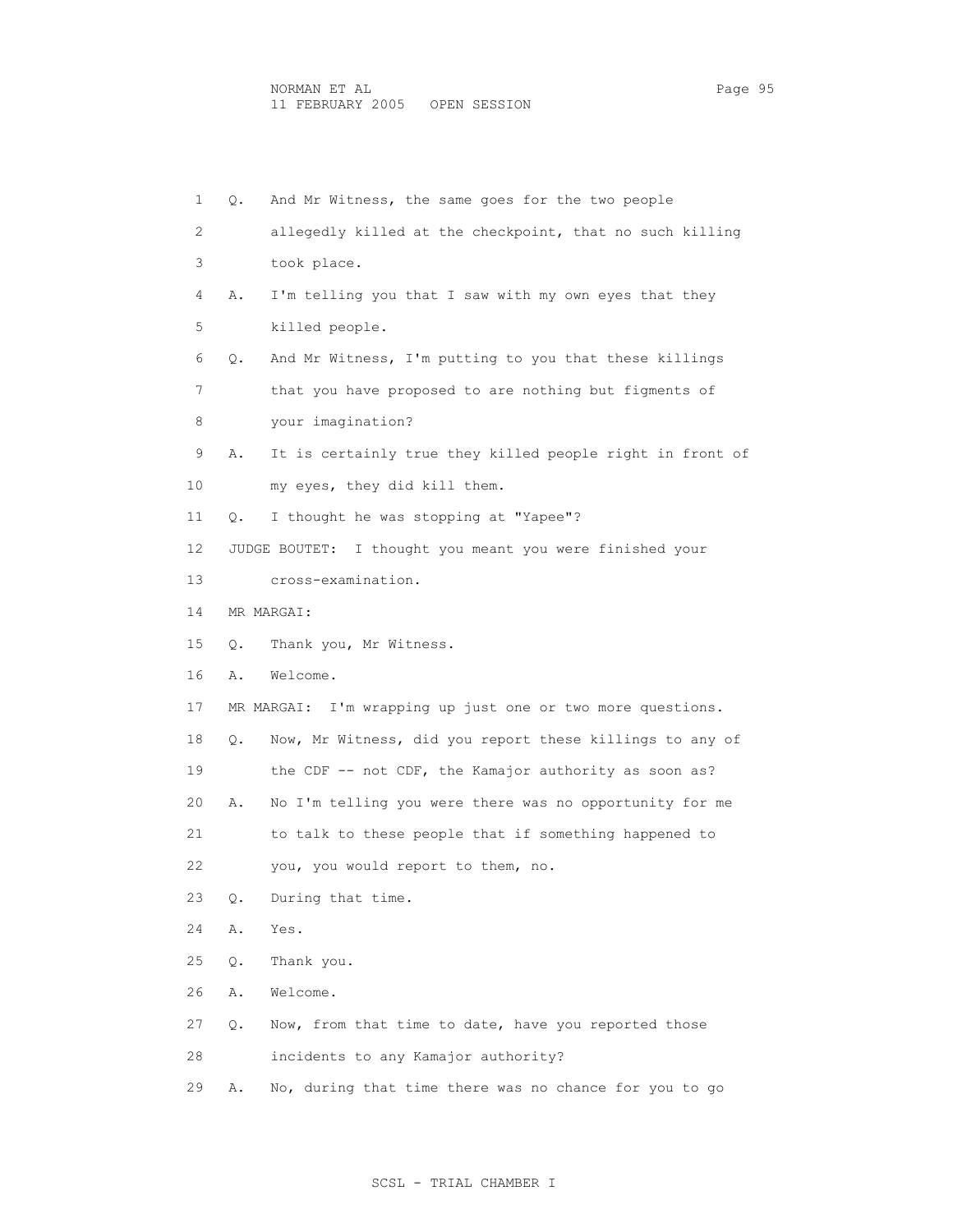1 and explain to these people. 2 Q. Now -- sorry. 3 MR MARGAI: That will be all for this witness. Thank you, 4 Mr Witness. 5 JUDGE BOUTET: Thank you, Mr Margai. Any re-examination? 6 THE WITNESS: I also say thanks to you. 7 PRESIDING JUDGE: Mr Margai, the witness sounded relieved, 8 relieved and released from your talons. He had a huge 9 expression of liberation from your grip. 10 JUDGE BOUTET: Madam Prosecutor? 11 MS WIAFE: No re-examination, Your Honours. 12 JUDGE BOUTET: Thank you, very much. 13 THE WITNESS: I also wish to say thanks to you. 14 PRESIDING JUDGE: Mr Witness, you leaving us with a smile on 15 your face. I see you're very happy that you've come to 16 the end of your testimony. So we thank you very much for 17 coming to assist the tribunal with the evidence that you 18 have given, which of course will contribute to our 19 knowing and getting at the truth of this matter. We're 20 very grateful to you. We are releasing you now to go to 21 wherever you live with your family, but necessity may 22 arise, we're not saying it will but it could that we call 23 you back here. We're very sure and certain that if we 24 do, through the right channels, you will come and talk to 25 us again. If we need any further help in relation to 26 what you know about the incident you went through. So we 27 thank you very much and we wish you all the best and a 28 safe journey back to your place of residence.

29 THE WITNESS: Amen.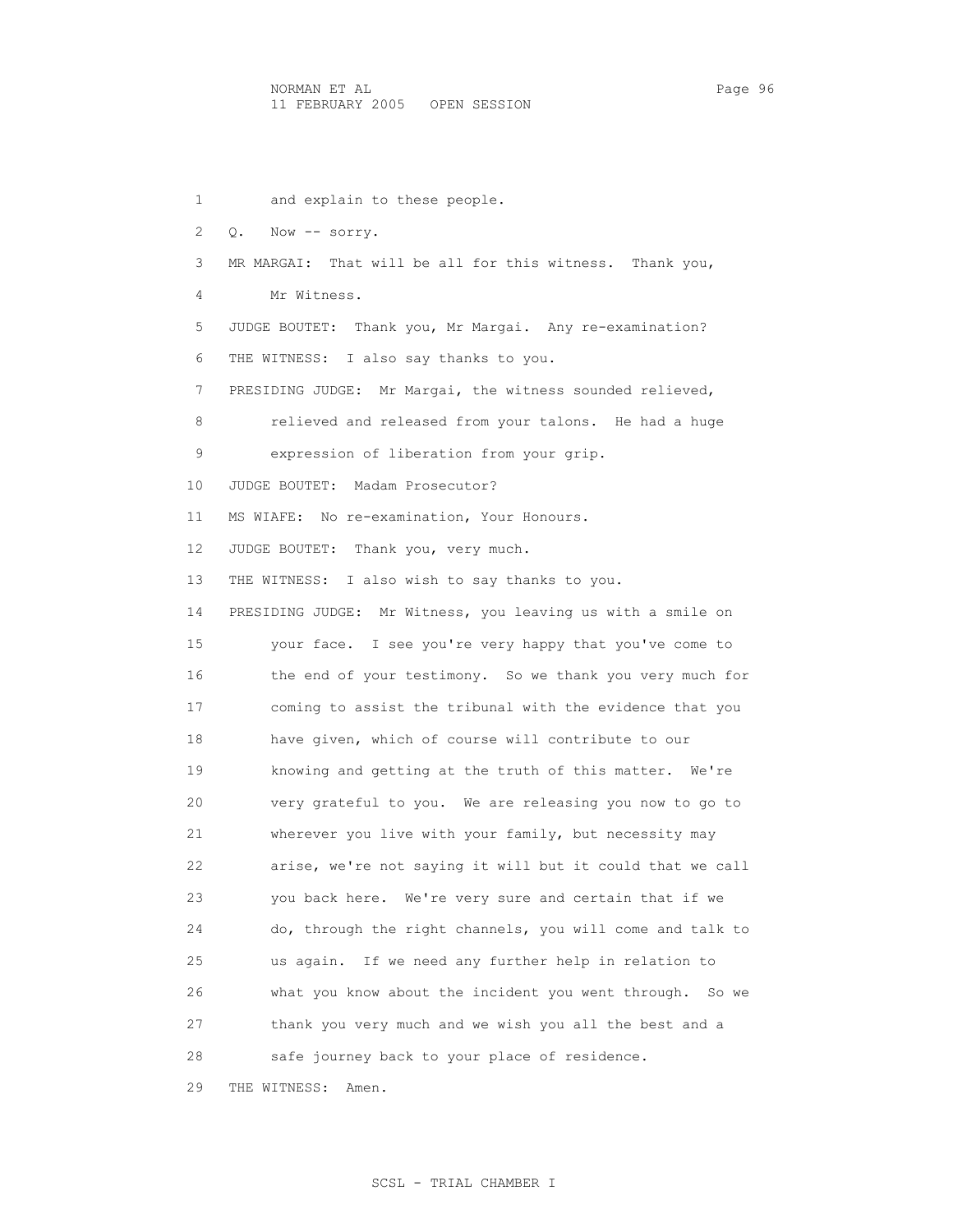1 PRESIDING JUDGE: We would like to take on at least another 2 witness, even if we have to end up with the 3 examination-in-chief. I mean, can we finish with the 4 examination-in-chief in the next one hour if we started? 5 Mr Koppe, you rose up as if in protest. 6 MR. KOPPE: Not at all, Your Honour, but there is a matter 7 I would like to discuss before we start with the next 8 witness and there's a point that I would like to have 9 some clarification on from your court. 10 I -- before this fourth trial session started, I was 11 under the impression that Your Honours had access to the 12 statements given by the witnesses to the investigators of 13 the prosecutions office. I'm very much used to that 14 fact, because in civil law systems, judges will always 15 read reports of witness statements beforehand. However, 16 during the course of this first week of this trial 17 session, I got the impression that Your Honours did not 18 have access to, or at least did not read the statement, 19 redacted or unredacted statements, but -- 20 JUDGE BOUTET: Just to correct your perception on that. These 21 statements are filed with the Court Management and they 22 are distributed to the judges so we all have a copy of 23 those statements, but none of us read those statements 24 before we come to court. I have referred to one of them 25 today because I have a copy -- we read them as you read 26 them in court. In fact, not we, I'm the only one that 27 does it, because my two brothers has not done it. So I'm 28 the only one on the bench that will refer to a paragraph. 29 If you refer to a paragraph, I'm the one.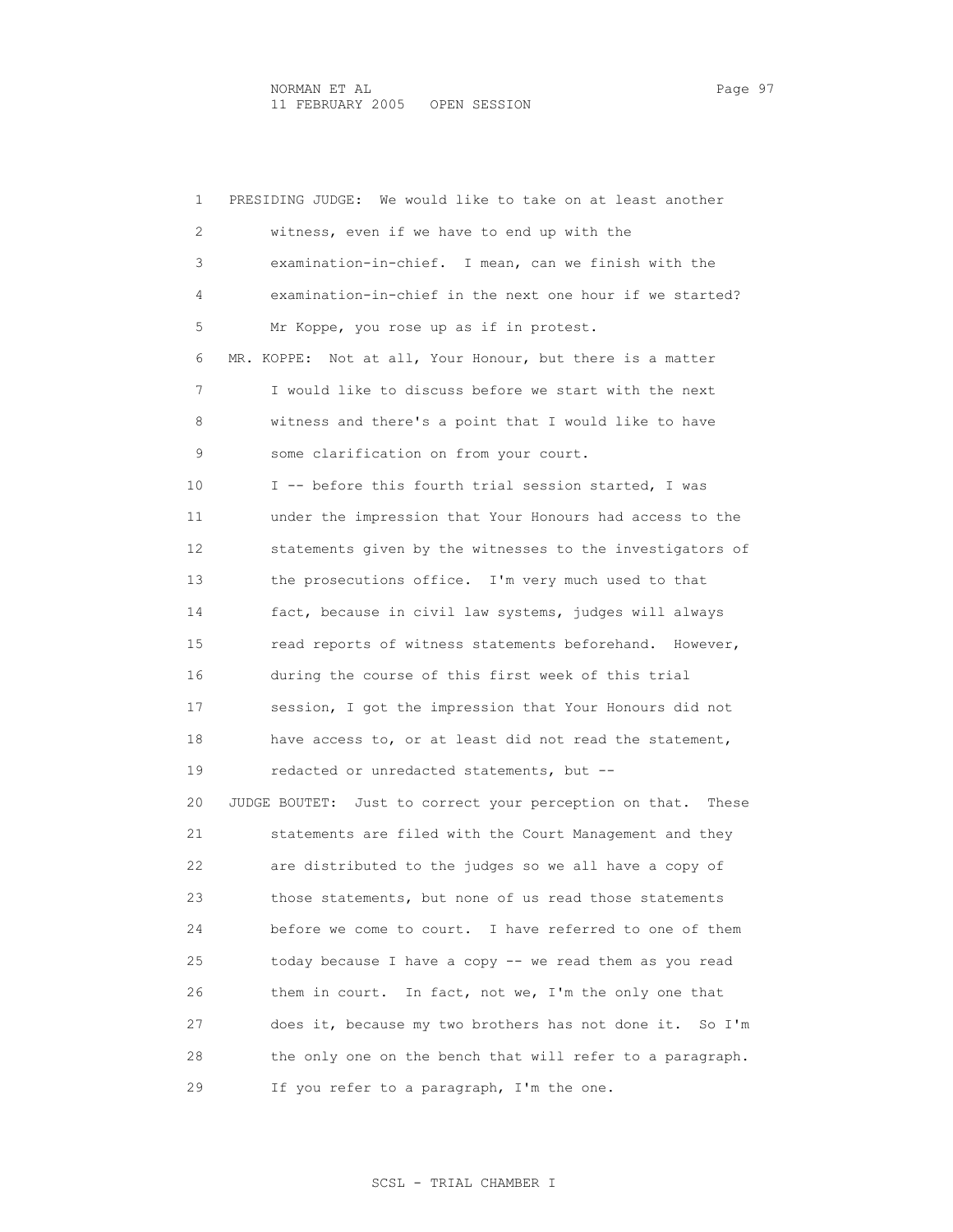1 MR. KOPPE: That is what I was seeking clarification for. 2 That is something that we have to take into consideration 3 when cross-examining the witnesses, whether -- 4 JUDGE BOUTET: Take for granted that none of the judges have 5 read those statements before you allude to them, and if 6 you do refer to the statements, that's why we ask all 7 these questions, which paragraph and so on. Because we 8 need to find our way through it, and none of us has read 9 these statements before they are referred to in court. 10 JUDGE THOMPSON: Let me clarify this. It is not just simply 11 that none of us has read it, but I as a rule do not want 12 to read statements before I come to court. It's 13 consistent with my principle that what should govern is 14 the principle of orality, and I don't want to come here 15 having anything in my subconscious about what I may have 16 read in a statement and then probably asking a witness to 17 clarify something. It may well be something is in my 18 subconscious there. I'm avoiding that and I don't do 19 that. I think it is the proper thing is for counsel to 20 refer us to the passages and then we have the statement 21 before us, but not for us to read beforehand. I think it 22 is a practice which I have always found extremely useful. 23 I come to these proceedings with a clearly open mind, not 24 what I have heard, and I'm sure we have all adopted that 25 approach. 26 PRESIDING JUDGE: Let me concur with the comments made by my 27 learned brother Justice Bankole Thompson and also the 28 comments made by my learned brother Justice Pierre

29 Boutet. The bottom line is we have not read those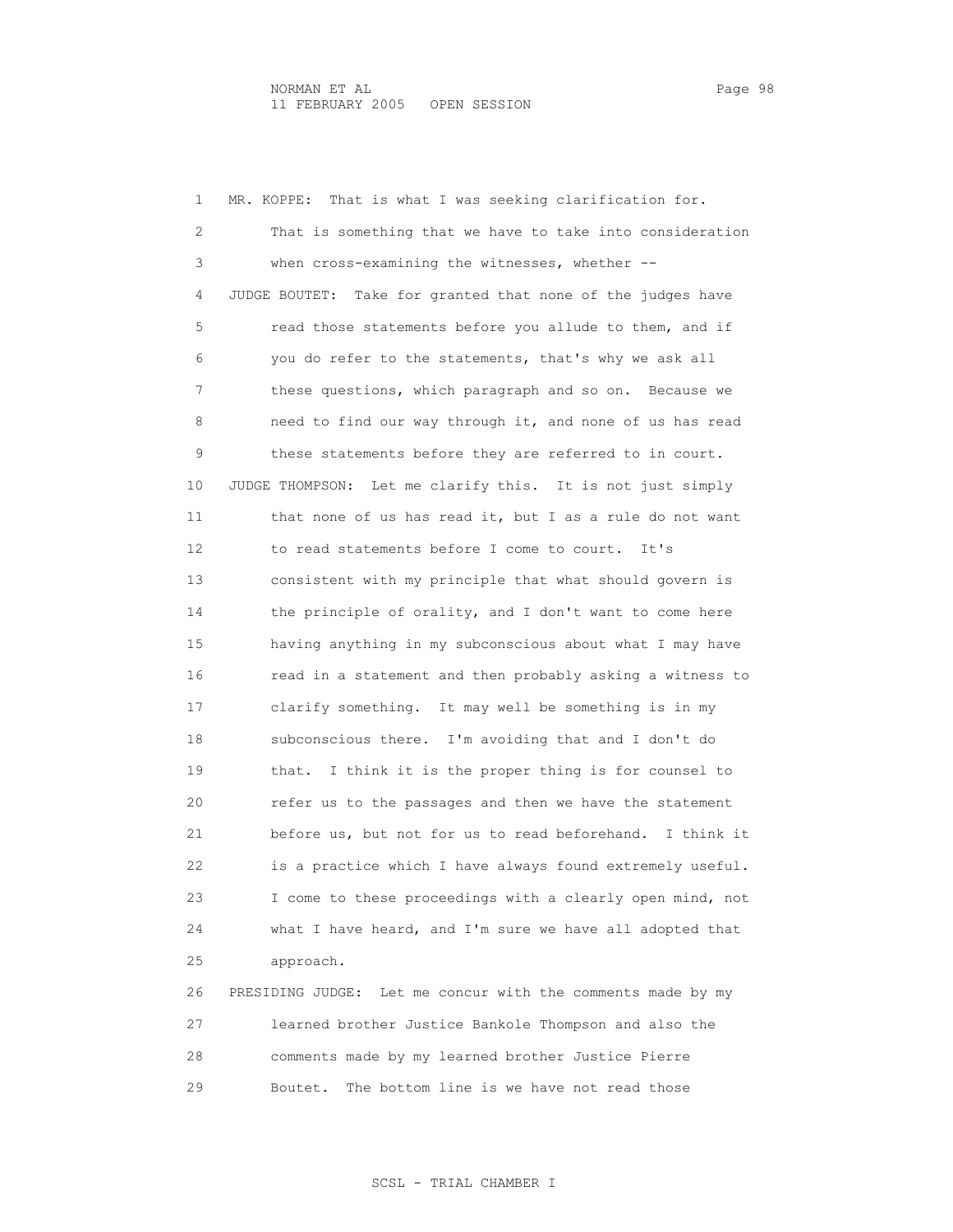1 statements, for reasons which have been provided for. 2 I'm not used to it in my own national system because we 3 don't want to come here with preconceived ideas as to 4 what witnesses have said. You yourself would see certain 5 discrepancies; what comes out orally is not necessarily 6 what is in those statements. So I do not think as judges 7 we want to pollute our minds with what has happened with 8 investigators. We are determining these issues on what 9 investigators have factored into their paper, but on what 10 the witnesses are saying. Of course, when it comes to 11 drawing our attention to concern inconsistencies, which 12 are material in the process of determining the 13 credibility of these witnesses, we would look into those 14 statements at the appropriate time. So this is what we 15 want to say on this particular matter. It should not 16 surprise you. 17 MR. KOPPE: Thank you very much for your answer. Just may I 18 ask one last question on this issue. 19 PRESIDING JUDGE: Please do. You can ask another one after 20 this. 21 MR. KOPPE: That is for completeness' sake. That would be if 22 once the testimony has been given by the witness, whether 23 then afterwards you would go ask read the statement? 24 JUDGE BOUTET: No. 25 JUDGE THOMPSON: Speaking for myself. 26 PRESIDING JUDGE: If you don't tender the statement -- 27 JUDGE THOMPSON: We will not look at it. 28 PRESIDING JUDGE: We won't look at it. We don't read it. 29 JUDGE BOUTET: We will eventually look at those portions of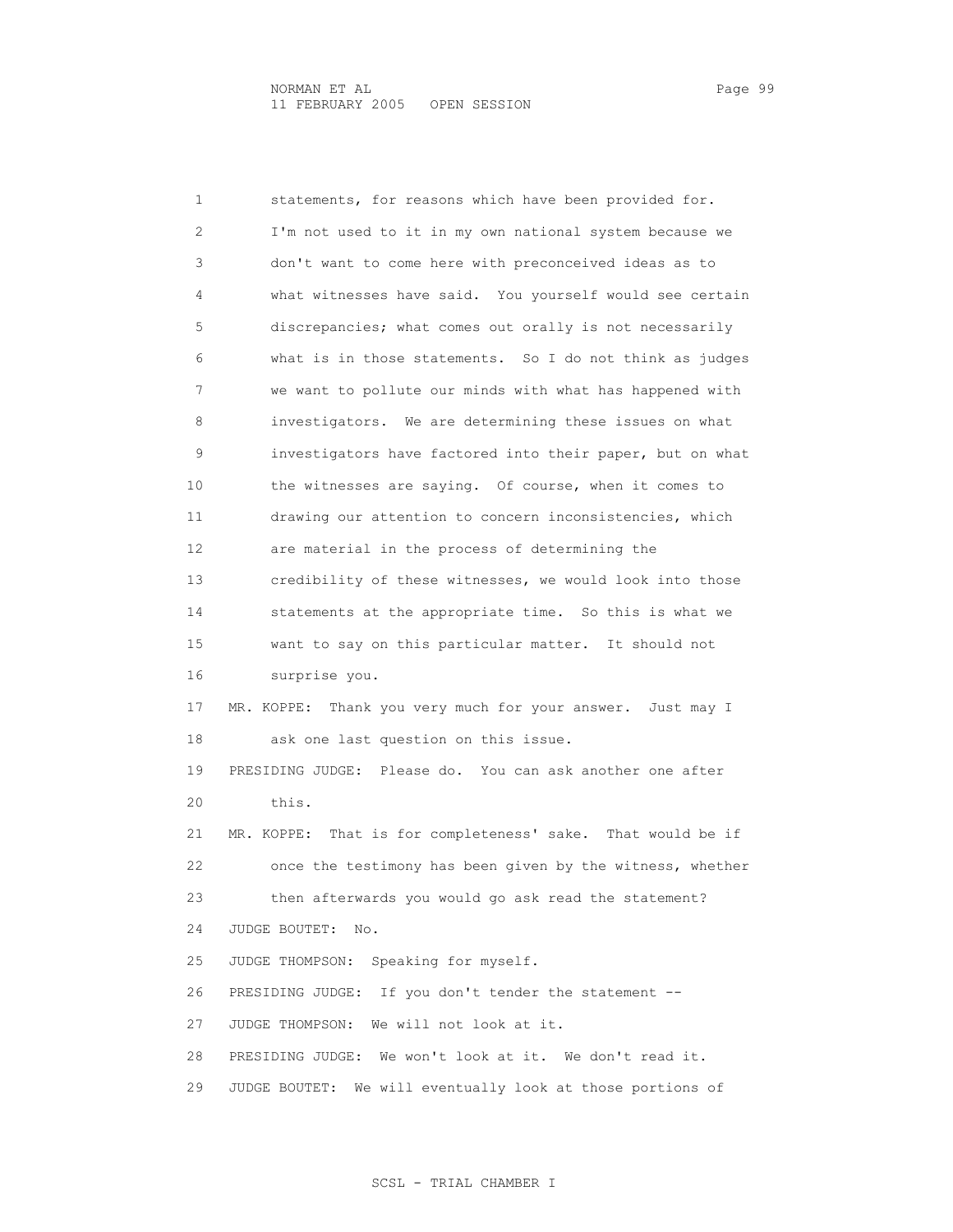1 the statement that you have underlined and asked us to 2 look at -- but whatever other 25 statements the witness 3 may have given is not there as far as we're concerned. 4 PRESIDING JUDGE: Our decisions will be based on what we refer 5 generally to as judicial evidence, that is evidence which 6 is adduced in court under oath. This, of course, will 7 include those statements which we have in evidence like 8 57A, B, and C, which we have received now, and others 9 which have preceded these ones, so that's the situation, 10 but we will never go back to read all those statements. 11 We will read the evidence and those statements which are 12 in evidence. 13 JUDGE BOUTET: The statements are read only for the portions 14 that you have produced them for, as we have stated all 15 along. It is admitted for the limited purpose of 16 establishing whatever has been said on the one is 17 contrary to. That is why we asked which portion you're 18 talking about. So you say it's line 25 in paragraph so 19 -- these portions, we're going to look at them to see 20 indeed if it is or it is not. But that's all. 21 JUDGE THOMPSON: Let me make one short point: That clearly at 22 the end of the day in ascertaining the truth, it should 23 be based on the judicial evaluation of the testimony in 24 court, not statements made out of court. That is why, in 25 fact, judges are sworn to administer justice impartially, 26 objectively, on the basis of the evidence led in court. 27 And this is why, if these statements are intended to be 28 part of the evidence here, they must go through the 29 channel of being received as exhibits. Otherwise, I shut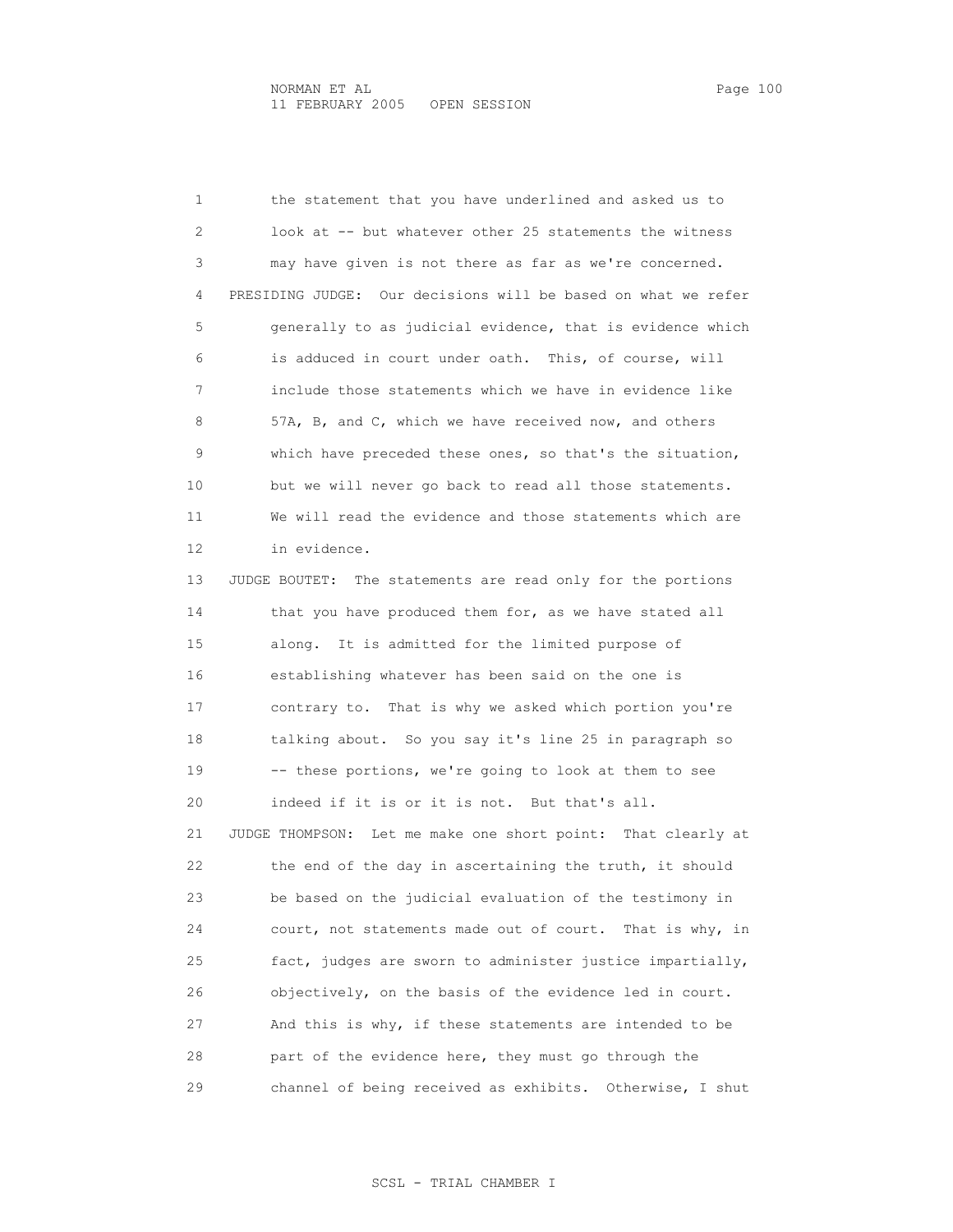1 my mind off completely from what this witness may have 2 said to some other institution, if it is not judicially 3 brought to my attention. 4 PRESIDING JUDGE: Let me add before we conclude, that this 5 tribunal will act on evidence before it, like my learned 6 brother has said and not on what we would refer to as 7 extra-judicial evidence. These statements are 8 extra-judicial because they are not made on oath, they 9 are not -- they don't have any guarantees that they are 10 accurate or correct in their contents. So they have to 11 be treated with a lot of caution. 12 Mr Margai: Before we move on, I don't know what your 13 disposition will be in an application to have before this 14 court to testify, under oath, the individual who took 15 exhibit 56B. Your Lordships will recall that when the 16 document was shown to the witness, he denied making the 17 portion that has been tendered and then we now have 18 Exhibit 56C which is a corrigendum to exhibit 56B, the 19 portion of which the witness has disputed. I find myself 20 -- 57B -- I find myself in a predicament as to how that 21 will be addressed when we do come to address 22 Your Lordships. This is why I'm raising it now. 23 PRESIDING JUDGE: We cannot reply to that now. I mean, are 24 you coming with a motion to have -- on anything at all? 25 Are you coming up with a motion on this issue? 26 MR MARGAI: Since this is a Friday, if Your Lordships are 27 disposed to entertaining an application, I mean, we were 28 told we could do it orally, except if Your Lordships 29 insist it be done in writing, in the interests of justice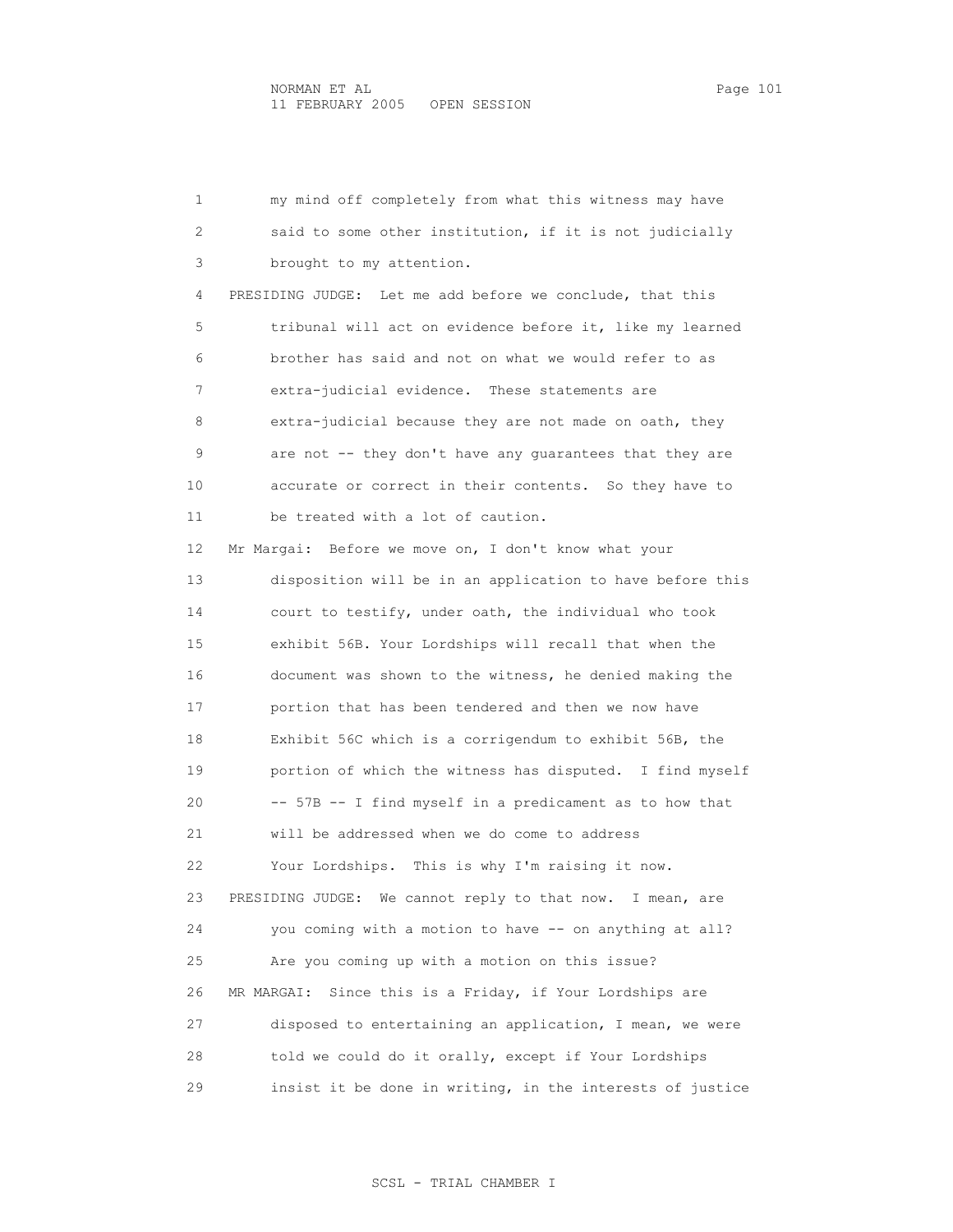1 PRESIDING JUDGE: Because in the decision which preceded this

 2 one on which I'm sure you are going to rely on, we placed 3 ourselves, you know -- we surrendered ourselves with a 4 lot of caution on applications like this. You remember 5 what we did say at the time was that the granting of that 6 application will not open the doors wide. 7 MR MARGAI: I'm in total agreement with your ruling. 8 PRESIDING JUDGE: For witnesses, because otherwise -- 9 MR MARGAI: No, it has to be on a case-by-case basis. 10 PRESIDING JUDGE: That's right. 11 MR MARGAI: I mean, if the witness had not denied it, and if 12 this corrigendum had not come up, then there would be no 13 need for such an application. It is just because of 14 Exhibit 57C that I'm constrained to make this application 15 otherwise there would have been no need. Because my 16 learned friend there is saying if I understood him 17 correctly, that 57C is correcting Exhibit 57B, which the 18 witness denies making. 19 PRESIDING JUDGE: Before that -- Mr Margai, can you sit down 20 please? 21 Mr Tavener, is there a witness? 22 MR TAVENER: Yes, there is, Your Honour. 23 PRESIDING JUDGE: There is a witness. So we would rise, 24 release the witness and then resume to take Mr Margai's 25 application very briefly, the oral application, and then 26 we can start off with the witness. Is that possible? Is 27 that scenario possible. 28 MR TAVENER: Yes, the witness is possible. I would ask that

29 Mr Margai put his motion in writing. It confuses me the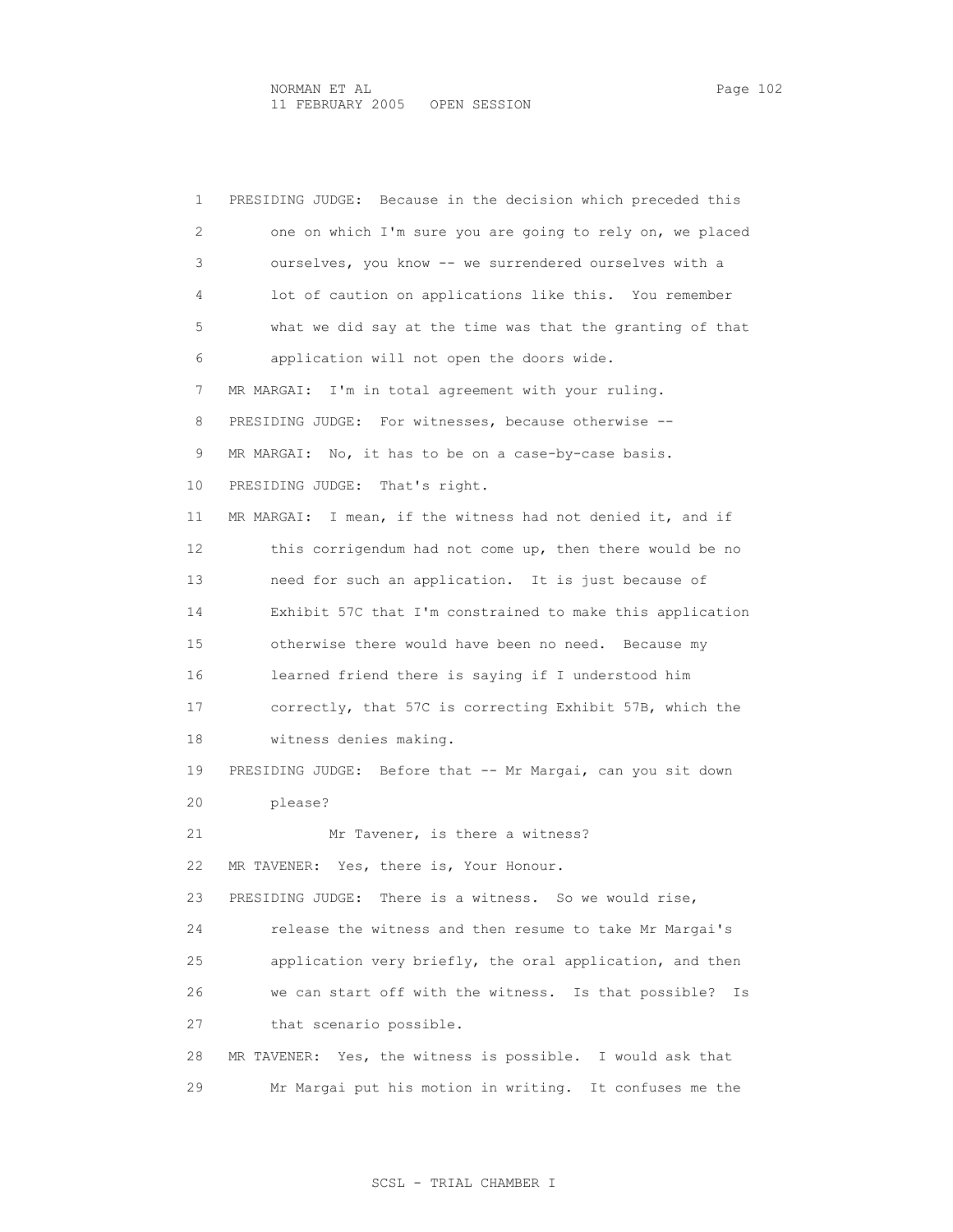1 way in which he's approaching the matter. 2 PRESIDING JUDGE: Mr Tavener, please. We want to move 3 expeditiously. We would like to take it orally, and 4 I would like to dispose of it as quickly as we can, 5 because when we get into writing, we get into time limits 6 and it drags and drags and drags, so please. Well, we 7 shall rise for -- as soon as the witness leaves, please 8 call us in. We'll rise, please. 9 [The witness withdrew] 10 **[Break taken at 5.00 p.m.]** 11 [On resuming at 5.10 p.m.] 12 PRESIDING JUDGE: We're resuming the session. 13 JUDGE BOUTET: Mr Margai, we're listening to you and we will 14 ask you to be as short as you can on your application, 15 please. 16 MR MARGAI: My Lords, this is an application -- sorry, this is 17 an application on behalf of the third accused for this 18 honourable court to order that a subpoena be issued for 19 Thomas Lahun, an investigator, who obtained a statement 20 from TF2-022, PW-42, in this trial, to appear before this 21 Court and to testify as to the veracity and authenticity 22 of the statement therein contained, with particular 23 reference to paragraph 3 thereof, which contents have 24 been denied to have been made by PW 42, TF2-022, in the 25 pursuit of justice. 26 And, My Lords, this application is made as of 27 necessity, because Exhibit 57 C has been represented to 28 this Court as an addendum -- or sorry, corrigendum to 29 paragraph 3 of Exhibit 57 B, which is in issue. As such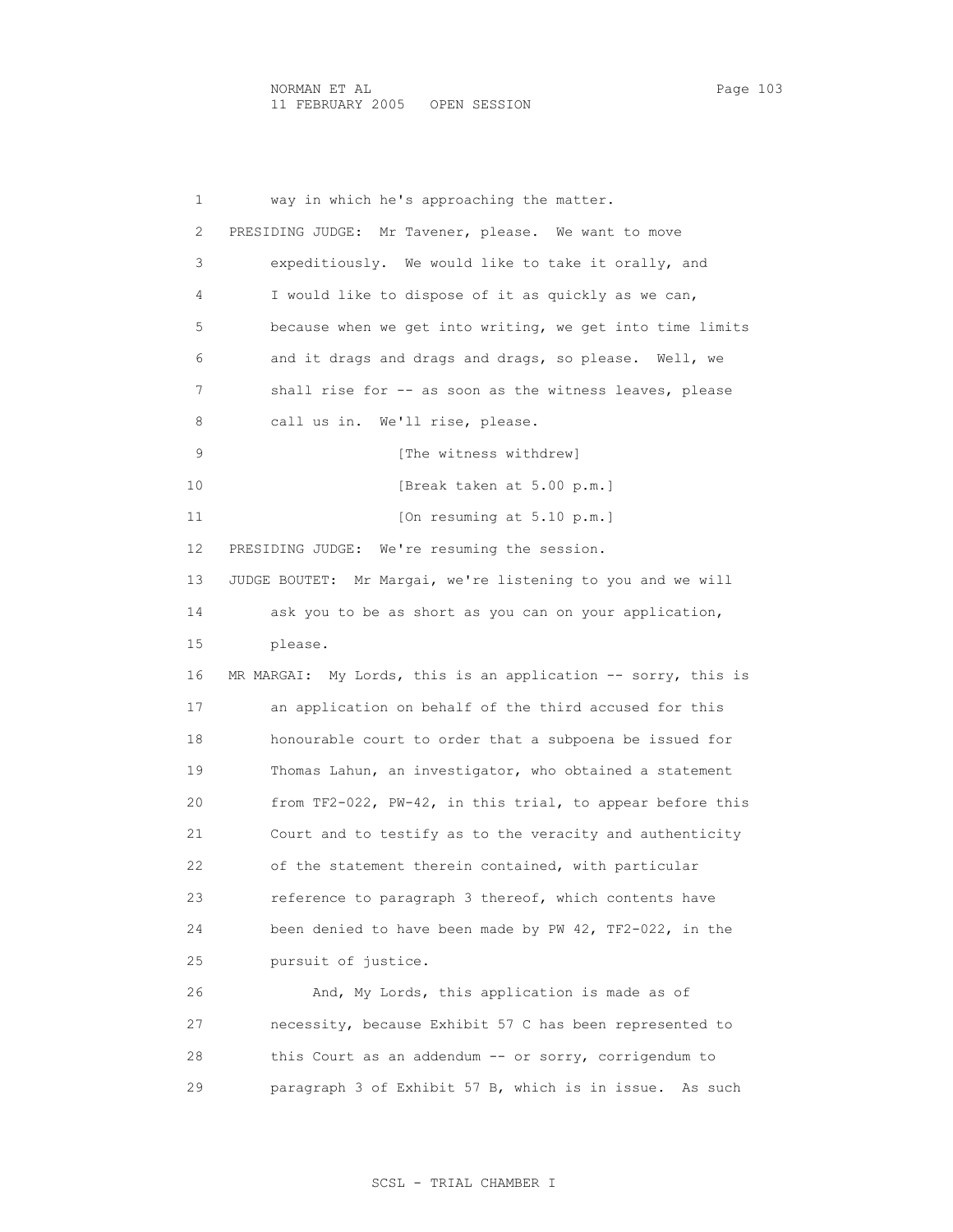1 an application will tend to the interest of justice, 2 which is, no doubt, the hallmark of a criminal trial. 3 My Lords, I'm relying -- I've just sent for the 4 recent authority delivered by this Chamber. I did not 5 anticipate this. I have just sent for it, but I'm 6 relying on a recent authority -- decision, I'm sorry. Do 7 you have it? May I make use of it just to save time? 8 Maureen. I'm grateful. There is indeed the spirit of 9 cooperation, as it should be. 10 My Lords, I'm relying on the ruling of this Chamber 11 in SCSL 2004-14-T in the case of the Prosecutor against 12 Sam Hinga Norman and others, case number SCSL-04-14-PT 13 delivered on the 7th of December, 2004 where Your 14 Lordships gave been approval, subject of course, to the 15 qualification that it must not be applied generally, but 16 on a case-by-case basis. My Lord, that is the purport of 17 my application, except if Your Honour wishes me to 18 address you further. 19 PRESIDING JUDGE: That's okay. That is your application? 20 MR MARGAI: Yes, My Lord. 21 JUDGE BOUTET: Mr Tavener, you're prepared to address that. 22 MR TAVENER: The decision Your Honours reached on the 7th of 23 December, the Prosecution likewise rely upon that at that 24 time Your Honours established a particular procedure and 25 the Prosecution would say that procedure only applies 26 whether a significant and highly contentious issues -- 27 PRESIDING JUDGE: Mr Tavener, you're wanting to tell us you're 28 objecting to this application? 29 MR TAVENER: I'll start there, Your Honour. The Prosecution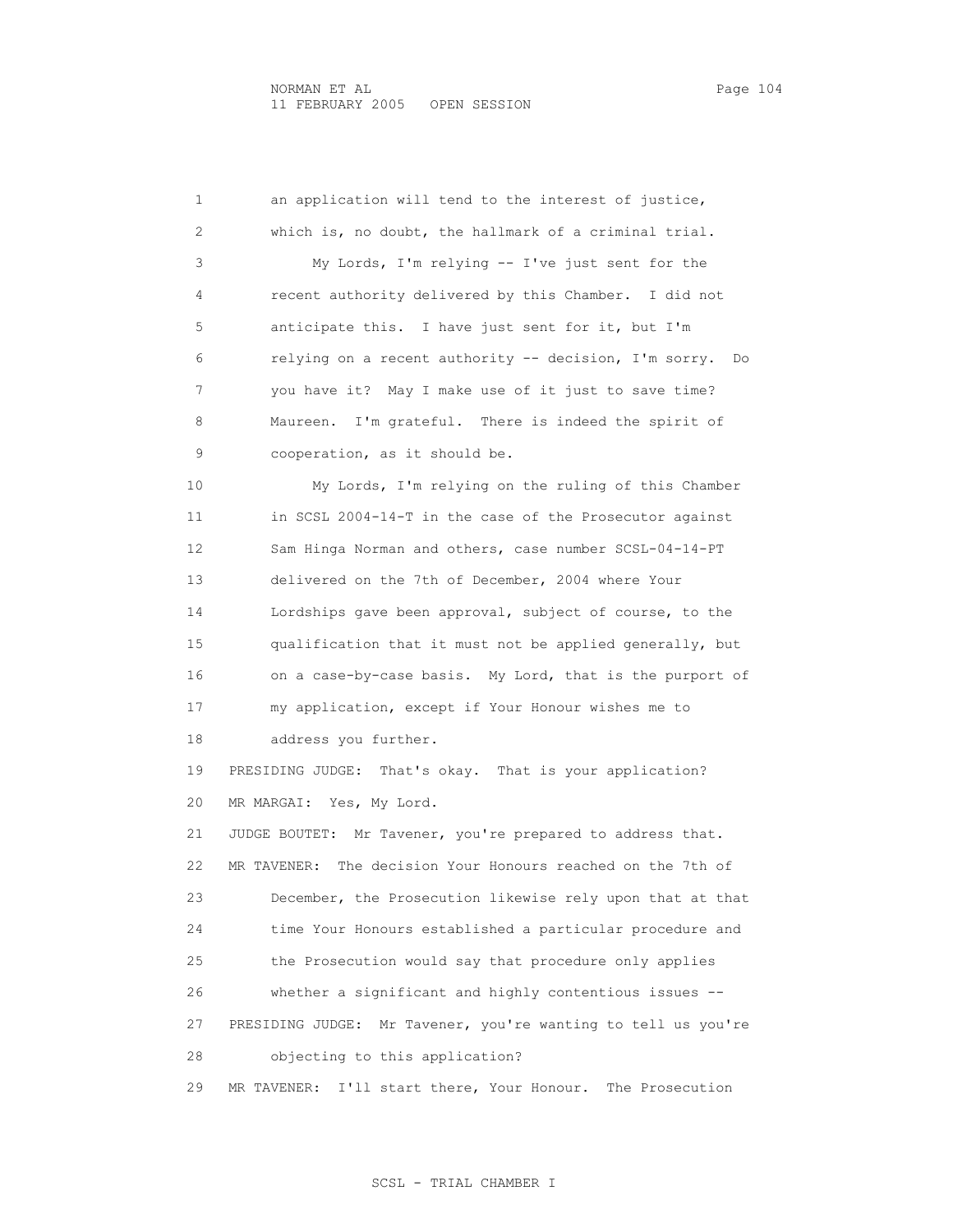1 objects to the application based on the decision of the 2 7th of December 2004 of this Court, referred to by 3 Mr Margai. As mentioned in that decision, the procedure 4 established relates to significant and highly contentious 5 issues. Here the Prosecution will submit the main issue 6 appeared to be the witness's recollection of certain 7 dates and when certain organisations were in control of 8 Tongo. So revolves around dates and who was in charge of 9 Tongo. It is not a significant and highly contentious 10 issue in terms of understanding the nature of the 11 witness's evidence. We had a number of out-of-court 12 statements, we had the corrigendum and then we had the 13 witness testify in court. So in the Prosecution's 14 submission, nothing exceptional has happened, that is 15 nothing exceptional has happened that warrants or 16 justifies the utilisation of the procedure established 17 under the 7th of December 2004. 18 All that has happened in court is that the witness 19 has testified. He has been challenged about his 20 testimony using out-of-court statements, which is a 21 normal procedure. As has been mentioned by Your Honours,

 22 the Court will then consider his evidence in the light of 23 those statements now tendered. As you would appreciate 24 the Prosecution does not oppose the tendering of those 25 statements because it assists the Court in assessing the 26 credibility to apply to the witness, witness in 27 particular, particular areas and generally. So the 28 Prosecution's submission is what has happened here, there 29 is a procedure in existence, a normal procedure to deal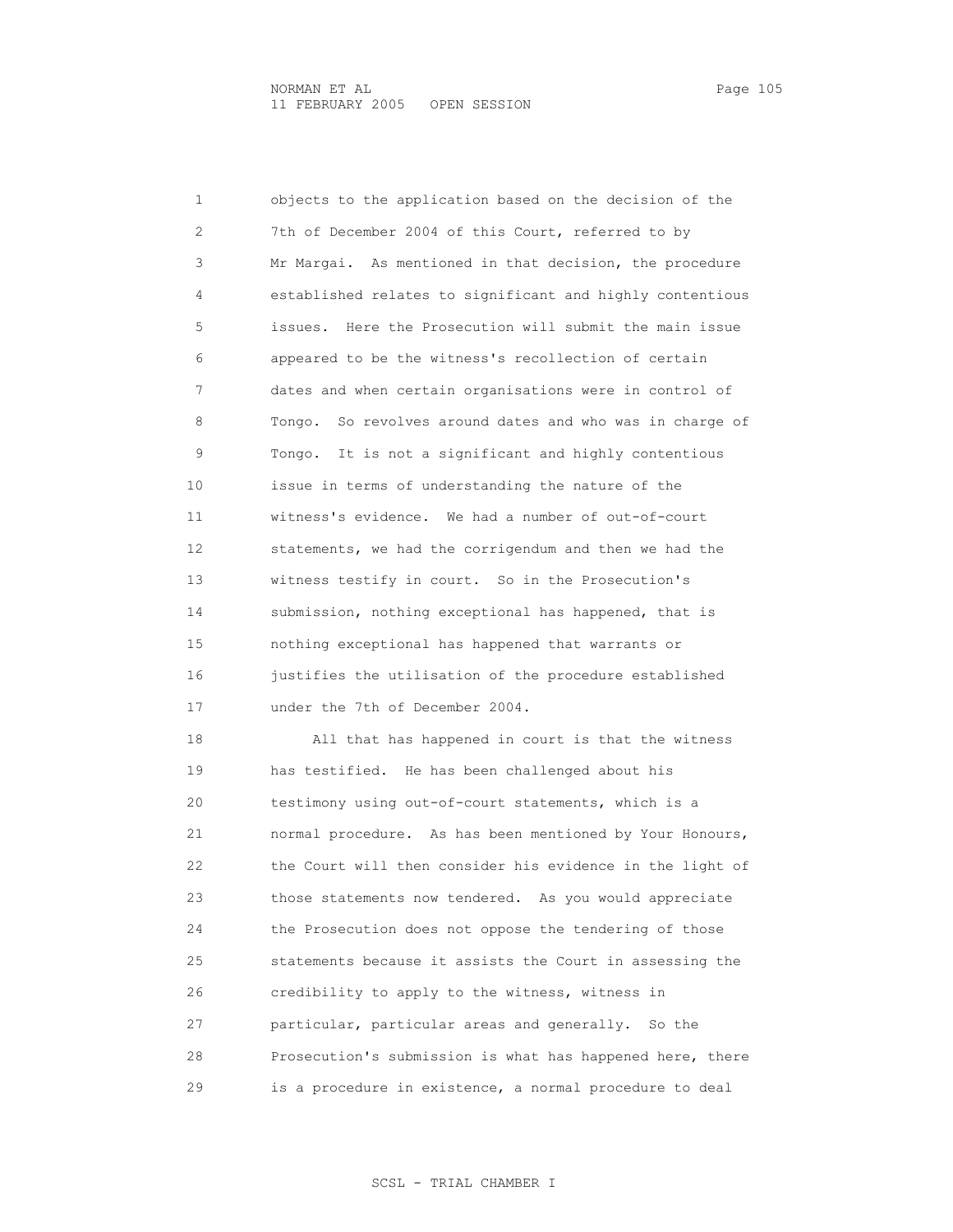1 with discrepancies between out-of-court statements and in 2 court statements, the principle of orality. There is no 3 need, in the light of those circumstances, to apply what 4 is in effect an exceptional procedure. There is nothing 5 that justifies that response by the Court at this time. 6 Those are the Prosecution's submissions, thank you. 7 JUDGE BOUTET: Thank you. You wish to reply, Mr Margai? 8 MR MARGAI: Just a brief reply. Your Honours, the exceptional 9 circumstances here are that Exhibit 57 C, which is the 10 corrigendum, purports to correct an error in Exhibit 57 11 B, which error has not been accepted by the purported 12 maker of Exhibit 57 B. It would have been otherwise if 13 the witness had said: "Yes, I did make the statement 14 contained in paragraph 3 of Exhibit 57 B." Then of course 15 the question of this application would not arise, then 16 the Court may have to look at Exhibit 57 C, which is a 17 corrigendum and decide on the weight to be placed, if at 18 all, on the question of inconsistency. But here the 19 predicament is that there is a lacuna here in that the 20 very witness has denied making the contents of paragraph 21 3 of Exhibit 57 B, which Exhibit 57 C purports to 22 correct. And that is what corrigendum is will about. 23 That is all I wish to say, Your Honours. 24 JUDGE BOUTET: Thank you. We'll take this motion under 25 advisement and we will report some time next week. 26 MR MARGAI: Very well. 27 JUDGE BOUTET: Not this afternoon. Are we -- 28 MR MARGAI: My Lords, before we move on to taking another 29 witness, since this is a Friday and Fridays are reserved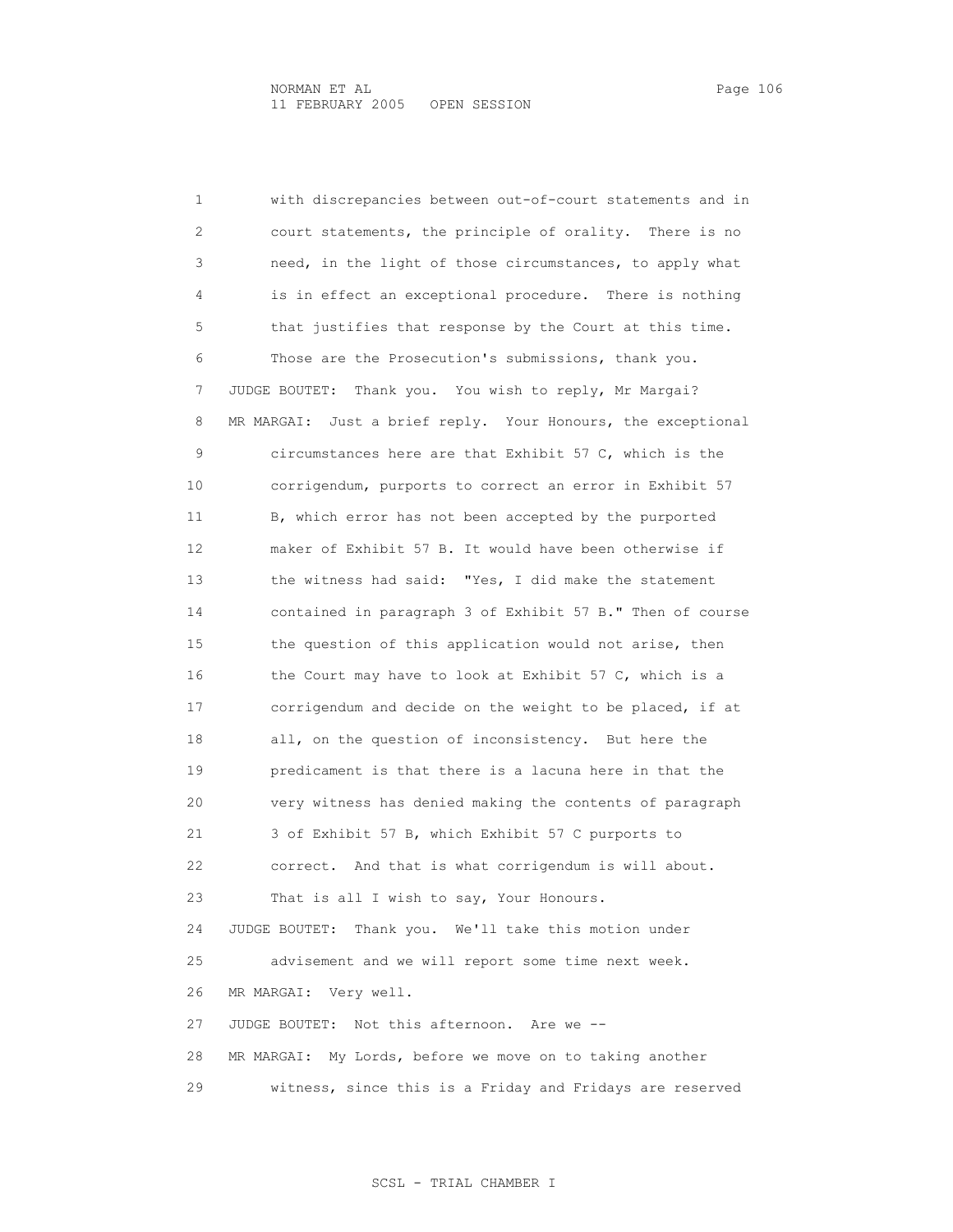1 for motions in addition to taking of witnesses, My Lords, 2 there was an application filed before Your Lordships. We 3 raised that issue during the status conference, that is 4 the issue dealing with conjugal rights. I'm under 5 tremendous pressure from my client as to what Your 6 Lordships' decision is on that. Justice Boutet did say 7 that the matter was receiving very serious consideration 8 from Your Lordships and that a ruling should be expected 9 in the shortest possible time. 10 JUDGE BOUTET: It is still true. 11 MR MARGAI: It is true. 12 PRESIDING JUDGE: And we confirm what Justice Boutet said, 13 that it is a receiving all the attention that it 14 deserves. 15 MR MARGAI: Because I remember I considered at an earlier 16 stage an application for bail on behalf my client and he 17 said to me that I should suspend that and pursue the 18 matter of their conjugal rights. 19 JUDGE BOUTET: But, Mr Margai, I would just like to draw your 20 attention to the fact that that motion -- these motions 21 -- that motion, pardon me, has been filed on a 22 confidential ground, as such, and it is not known 23 publicly what you've just described. 24 MR MARGAI: I apologise. 25 JUDGE BOUTET: It has been filed on behalf of these accused on 26 a confidential matter, so that is why I and we have 27 referred to this as to be a motion on detention, but if 28 you want to do it publicly and remove the confidential 29 aspect --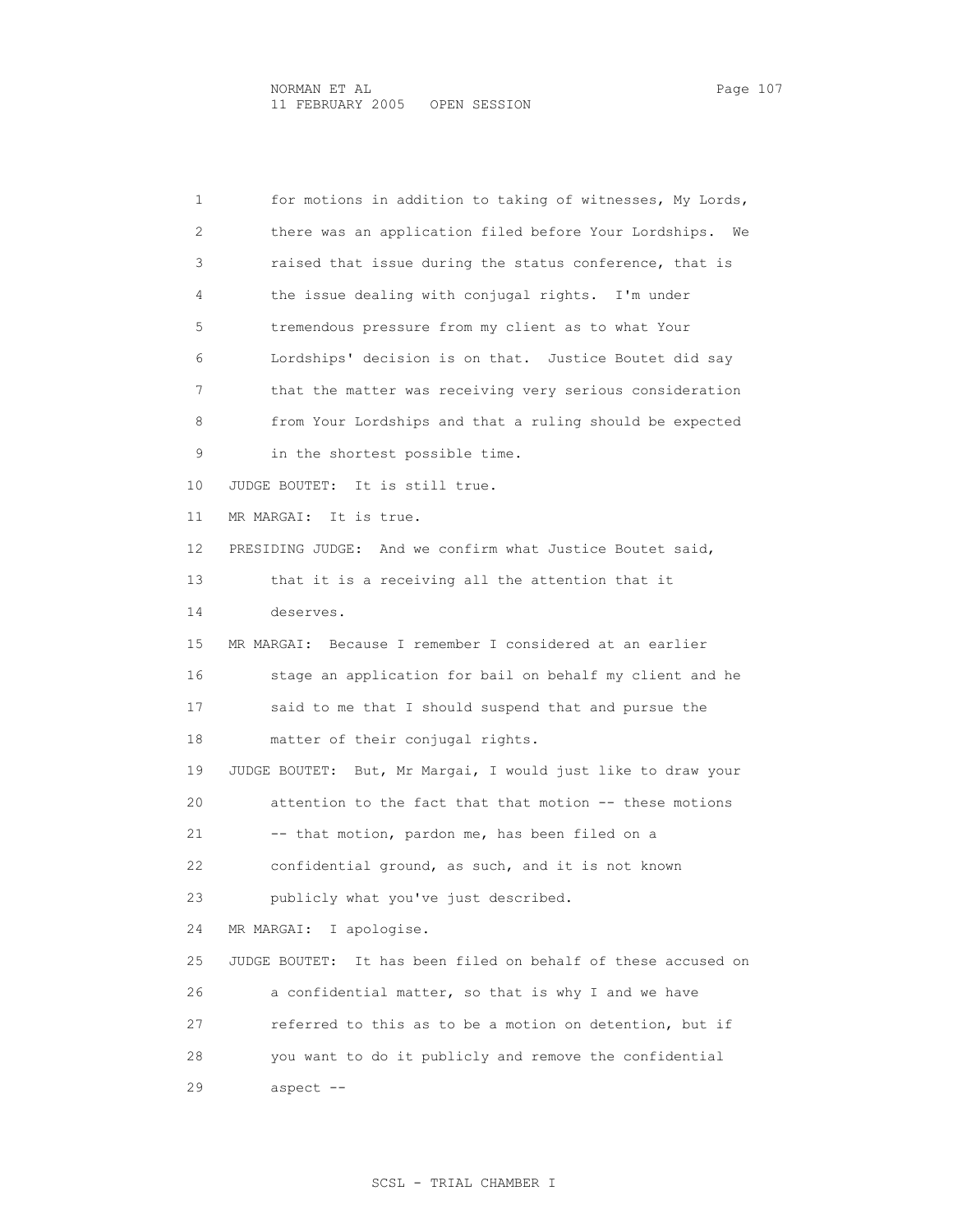4 future.

 1 MR MARGAI: Your Lordship will just take it that I have not 2 said anything of the sort. I was merely thinking aloud. 3 PRESIDING JUDGE: We'll come back to you in not too distant

 5 JUDGE BOUTET: We are hoping to be able to take at least an 6 examination-in-chief of another witness provided it is 7 likely not to go beyond an hour. At this time it is 8 5.30, so is it a reasonable expectation or difficult? 9 [HN110205E 5.17 p.m. - JM] 10 MR TAVENER: The estimate of the examination-in-chief is an 11 hour and a half to two hours, so we wouldn't complete in 12 that time. 13 PRESIDING JUDGE: I think for the neatness of the procedure 14 and the proceedings and the records as well, it would in 15 these circumstances be preferable to start the 16 examination-in-chief on Monday morning. 17 MR MARGAI: My Lords, may we be guided as to the duration of 18 daily trials because I think -- I am not sure whether I 19 heard Your Lordship correctly at the start of the 20 session, that 5.00 should be the optimum, or was it last 21 session? Because there was some problem about staff or 22 something of the sort. I may be mixing it up. 23 JUDGE BOUTET: That was the last session. 24 MR MARGAI: That was last session. 25 JUDGE BOUTET: But the problem of staff has been resolved. 26 MR MARGAI: May we seek your guidance. 27 PRESIDING JUDGE: We will give you the guidance. 28 MR MARGAI: So that we can prepare ourselves mentally. 29 PRESIDING JUDGE: That's right. I will give you the guidance.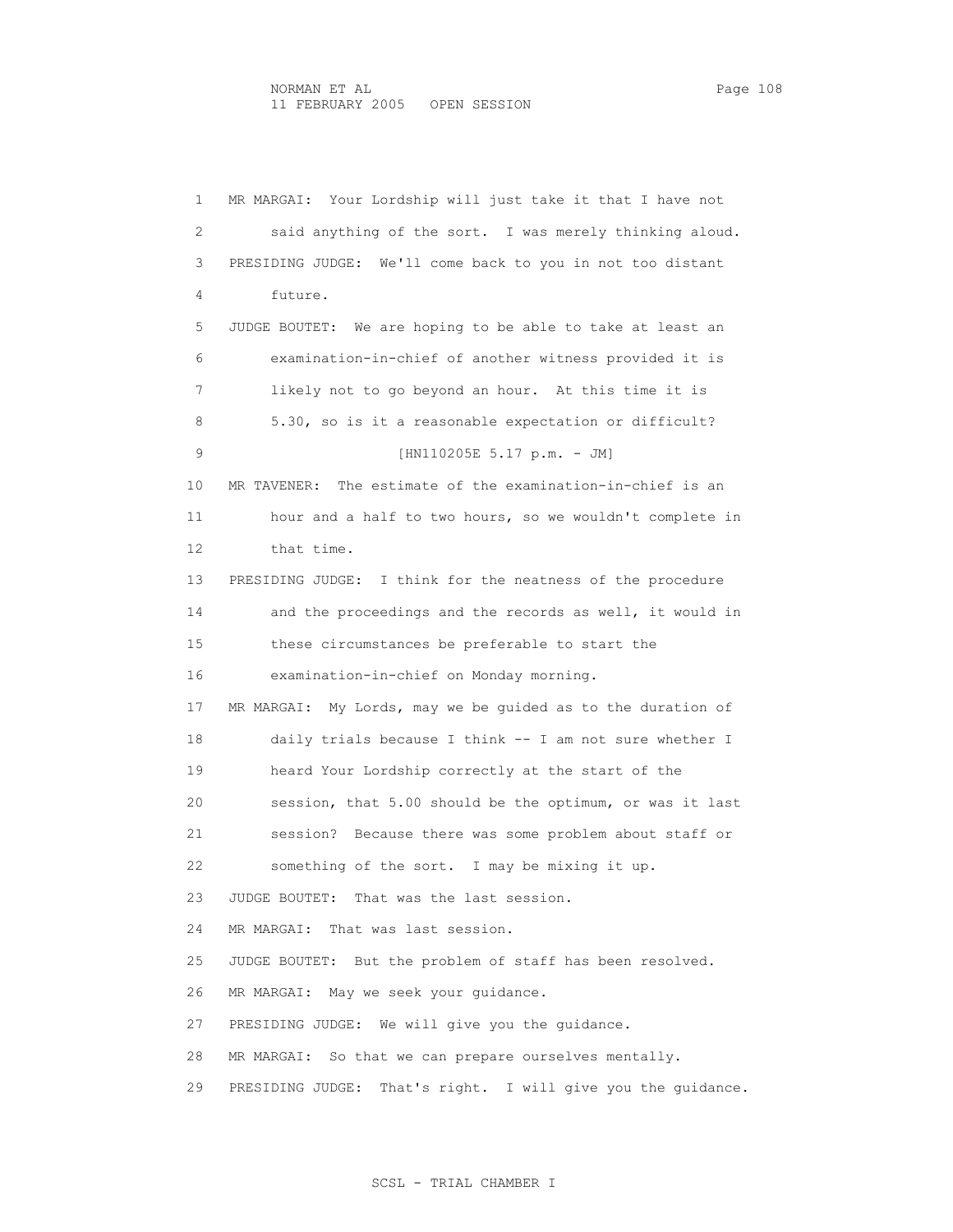1 MR MARGAI: Whilst not over-tasking Your Lordships' endurance. 2 PRESIDING JUDGE: Yes, exactly. Since we still have some 3 time, I would like to inform learned counsel on both 4 sides that the Chamber, at the end of the cases for the 5 Prosecution and the Defence, would certainly entertain 6 addresses. These addresses, you know, should be put in 7 written submissions. First of all, we would like to have 8 them. We are giving this indication well in advance 9 because we would like to have -- we have told your 10 colleagues of the RUF, you know, as to how we intend to 11 proceed. We would like to receive written submissions on 12 the arguments to be presented by both sides, but this, of 13 course, will not exclude oral submissions in certain 14 areas where counsel may wish to expound on this or that 15 issue. It is only for us to have a record in advance 16 because it will be a resume of the judicial evidence 17 which we have taken, and it will not be something like 18 witness statements. I mean, we would focus ourselves on 19 your arguments in your written submissions, and also, of 20 course, in oral submissions that will come in to 21 supplement them. So we would like learned counsel on 22 both sides, you know, to take note, particular note of 23 this. 24 MR MARGAI: My Lord, I welcome that, but I just wish to seek 25 your guidance as to whether the written submissions 26 should be a resume or rather comprehensive. Even if it 27 were a resume, I'm sure we would be expected to furnish

28 the Bench with supporting authorities.

29 PRESIDING JUDGE: We wouldn't want it to be a resume. We

## SCSL - TRIAL CHAMBER I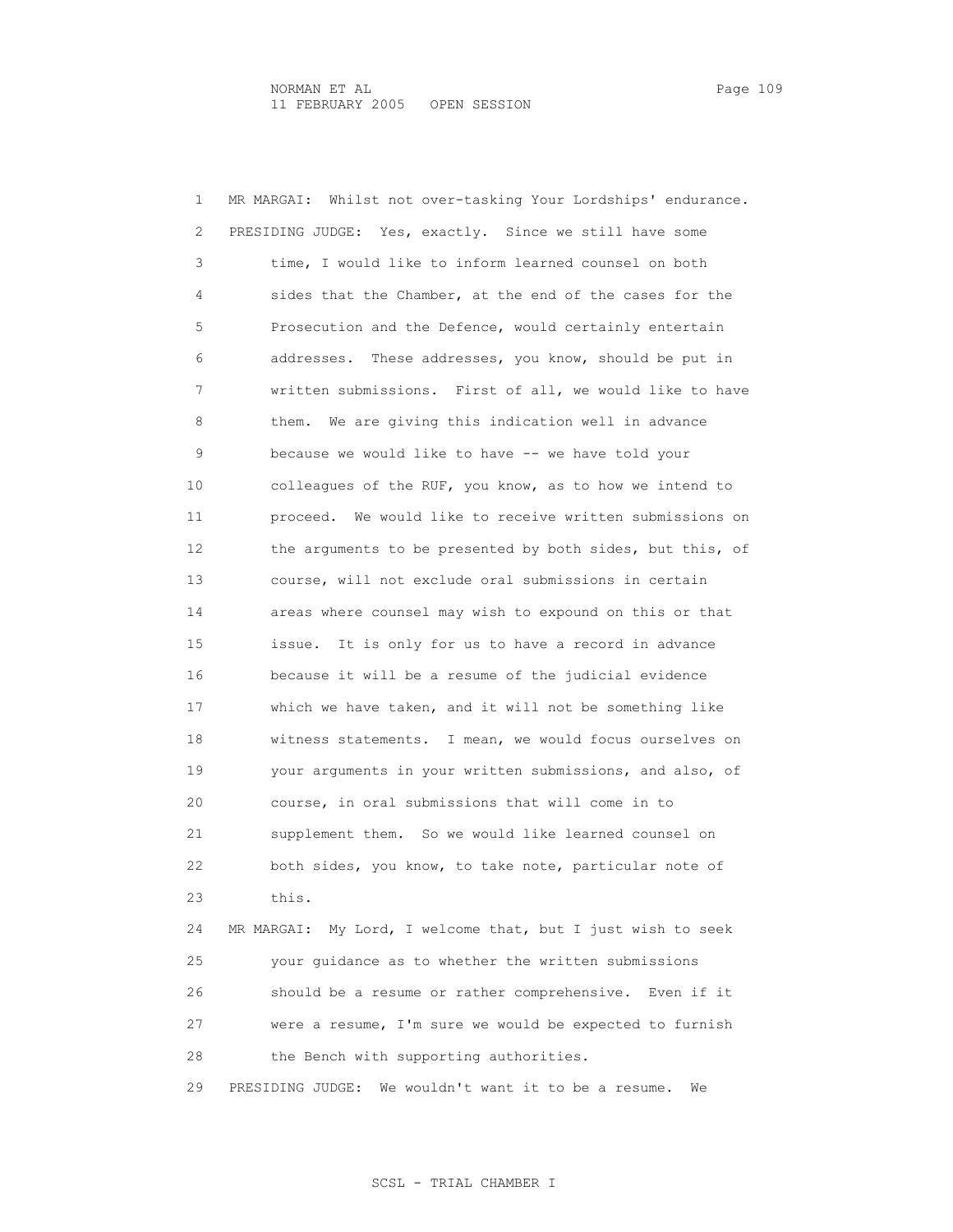1 would want it to be at least as complete as possible so 2 that we know precisely what issues we have to address. 3 Because when you do resumes, you know, we might tend to 4 have a touch on the problems which you are raising. So 5 we would like to have them. 6 But it does not preclude you from making oral 7 arguments on certain issues or to clarify those arguments 8 which are in your written submissions. We would like to 9 have it that way because it will assist us -- it narrows 10 the issues and also narrows the scope of the oral 11 addresses at times and gives the Court enough time in 12 advance and, of course, the parties enough time in 13 advance to appreciate the issues that are being raised by 14 both the Prosecution and the Defence. 15 JUDGE THOMPSON: The closest that one can come to in terms of 16 existing mechanisms is it would be something analogous to 17 briefs; in other words, comprehensive and exhaustive 18 statement of the points that are likely to be raised and 19 with supporting authorities and, as the Presiding Judge 20 has said, not precluding the possibility of expanding on 21 the arguments in oral submissions. I think just to be 22 able to have the Bench being prepared beforehand, and I 23 think it's only in the interests of judicial economy that 24 when we come here and listen to elaborate oral arguments, 25 not having had the opportunity to digest some of the 26 material as it comes up peremptorily, it takes a lot more 27 time; whereas if we have these written submissions ahead 28 of time, we, too, would go through in advance the 29 authorities and have a very exhaustive and thorough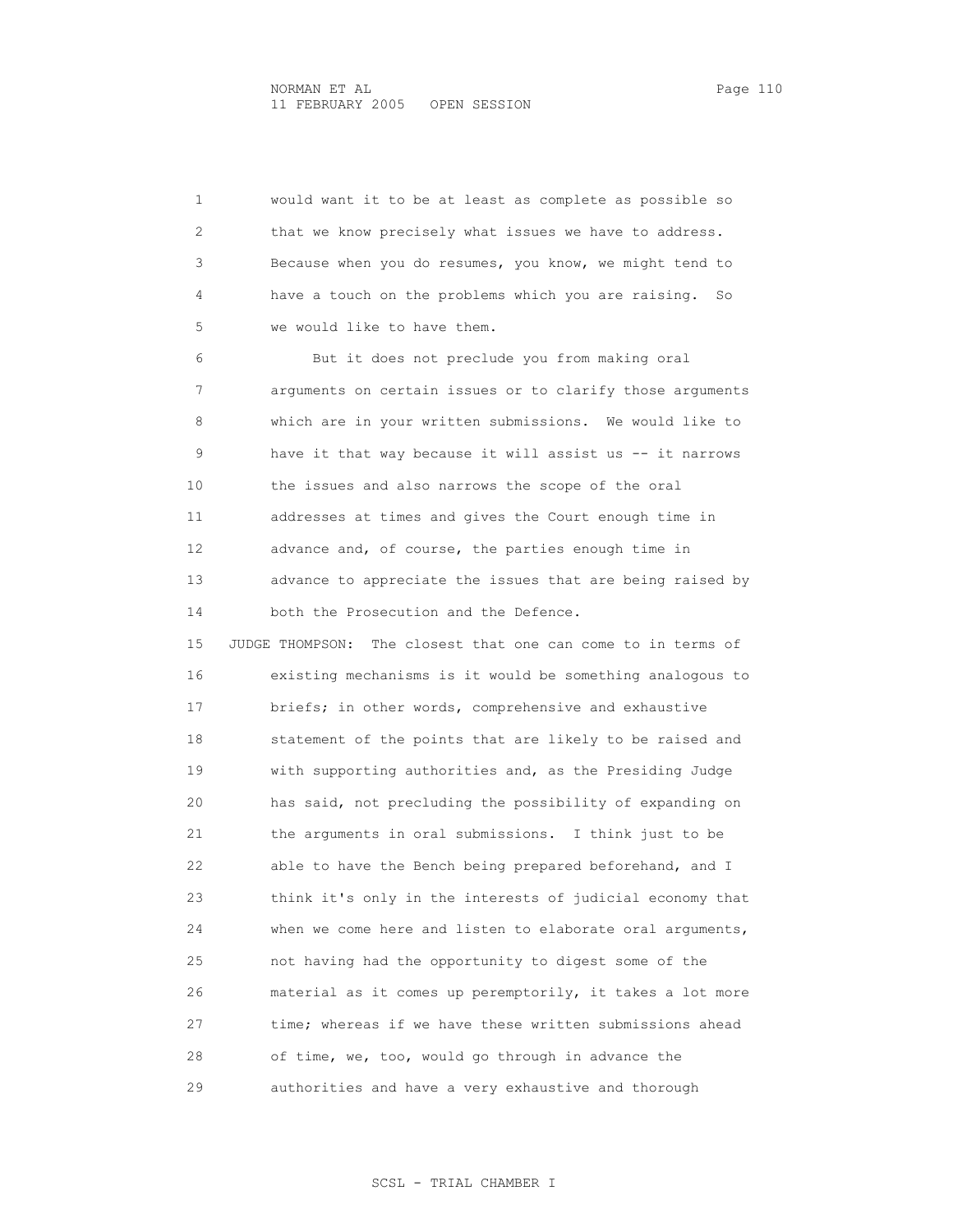1 exchange of ideas and thoughts on the law and the facts. 2 Of course, our Rules do not provide for that, but 3 this does not mean that even though we suggest this, we 4 do not think it's inconsistent with the Rules or the 5 Statute. That's my own kind of random perception. 6 PRESIDING JUDGE: If necessary, we will publish a practice 7 directive under the Rules in this respect, if it becomes 8 necessary. 9 MR MARGAI: My Lord, I'm not definitely not averse to that, 10 because I believe it will help all of us and will, in 11 fact, facilitate the whole process. My only concern is 12 that because of the nature of this trial and it having 13 been prosecuted publicly, I think it behoves us to 14 address orally whilst at the same time giving 15 Your Lordships advance notice, albeit in writing, of the 16 points that will be canvassed, supported by 17 authorities because my only worry -- 18 PRESIDING JUDGE: Mr Margai, I don't want to cut you short. 19 It's just to let you know that in addition to a 20 comprehensive brief, which we're asking for, you may 21 address us on everything on that brief if you want to 22 satisfy your audience. 23 MR MARGAI: Very well. It's not the audience; the clients. 24 PRESIDING JUDGE: The clients. I hope they will be there then 25 to listen -- 26 MR MARGAI: Mine will be here shortly. 27 PRESIDING JUDGE: Well, anyway, I hope that this assurance, 28 you know, at least takes care of your preoccupation, your 29 concerns. It is to enable the Court, you know, like my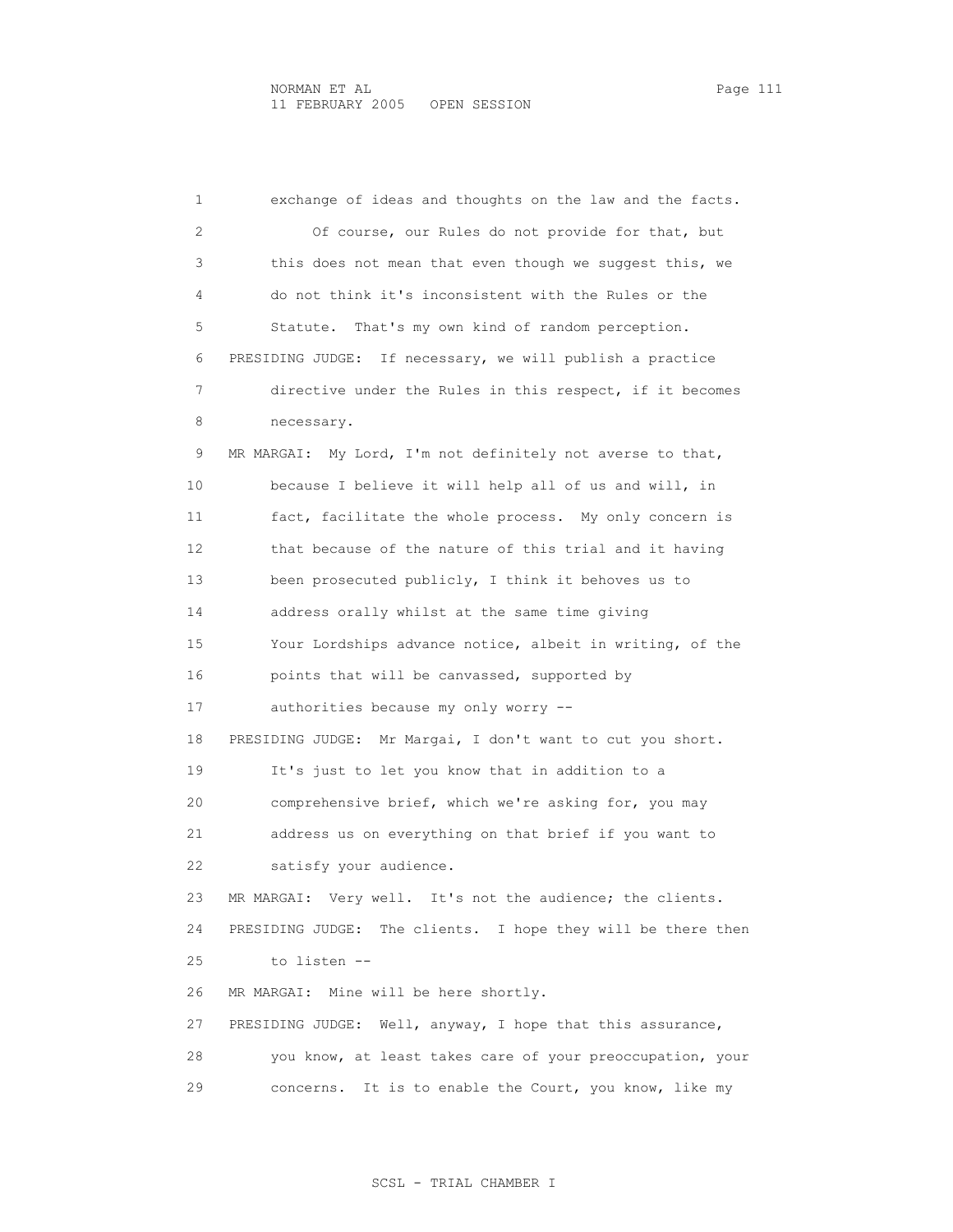1 colleague, you know, said, it's for purposes of judicial 2 economy. Let us have these arguments in advance so that 3 we know how we plan and put ourselves, you know, and our 4 agenda together, to be able to meet up with the addresses 5 and eventually with the judgements which we will have to 6 be writing. 7 So has the Prosecution any observation to this? No, 8 Mr Tavener? 9 MR TAVENER: No, thank you, Your Honour. Thank you. 10 PRESIDING JUDGE: In the absence of any other issues, we would 11 rise. And let me take this opportunity to wish each and 12 every one of you a very happy weekend. Thank you. The 13 Court rises. 14 [Whereupon the hearing adjourned at 5.30 p.m., to be 15 reconvened on Monday, the 14th day of February, 2005, at 16 9.30 a.m.] 17 18 19 20 21 22 23 24 25 26 27 28

29